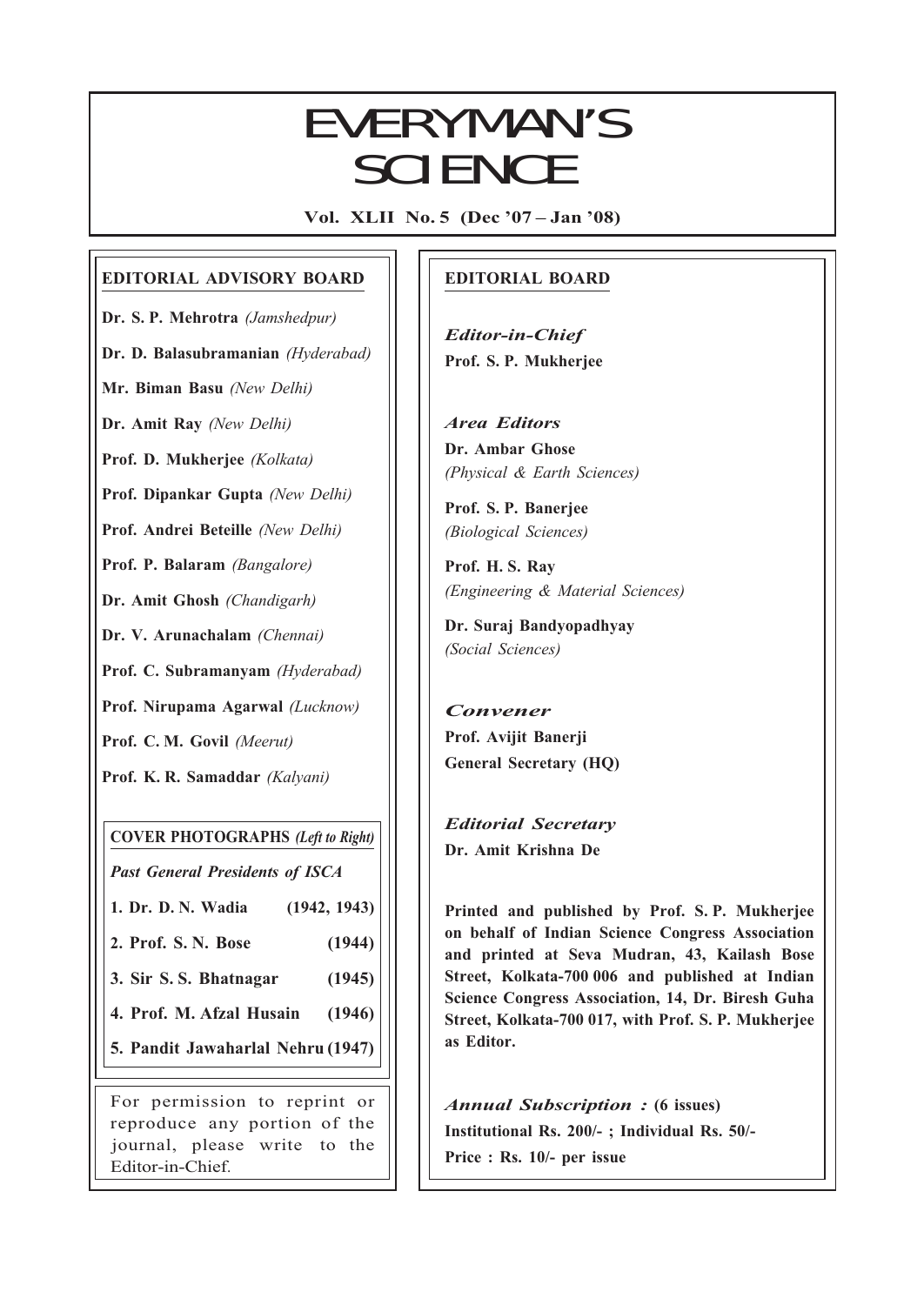# CONTENTS

Every many mandates vol. XLII NO. 5, Dec '07 — Jan '08 — Jan '08 — Jan '08 — Jan '08 — Jan '08 — Jan '08 — Jan<br>'08 — Jan '08 — Jan '08 — Jan '08 — Jan '08 — Jan '08 — Jan '08 — Jan '08 — Jan '08 — Jan '08 — Jan '08 — Jan

| <b>EDITORIAL:</b>                                                                                                     | 251 |
|-----------------------------------------------------------------------------------------------------------------------|-----|
| <b>ARTICLES:</b>                                                                                                      |     |
| <b>Presidential Address: Food Problems of India</b><br>M. Afzal Husain                                                | 254 |
| <b>Influenza: Some Biochemical Perspectives</b><br>Jyoti D. Vora and Mansa Gurjar                                     | 274 |
| <b>Mercury Pollution : The Problem Still Persists</b><br>Subarna Bhattacharyya, Sayan Chatterjee and Srabanti Basu    | 279 |
| <b>Threats of Insect Extinction: An Overview</b><br>Sheela Thakur and Priti Kumari                                    | 287 |
| Mathematical Modelling in Social Psychology : Social Networks : Part-II<br>Belmannu Devadas Acharya and Shalini Joshi | 290 |
| Railway Whell Manufacture<br>D. K. Jain                                                                               | 294 |
| <b>SHORT COMMUNICATIONS</b><br>Peptides that Puncture the Bodies of Bugs<br>D. Balasubramanian                        | 298 |
| <b>ANSWERS TO "DO YOU KNOW"?</b>                                                                                      | 301 |
| <b>KNOW THY INSTITUTIONS</b>                                                                                          | 302 |
| 95 <sup>TH</sup> INDIAN SCIENCE CONGRESS                                                                              |     |
| <b>ISCA AWARDEES</b>                                                                                                  | 307 |
| <b>CONFERENCES / MEETINGS / SYMPOSIA / SEMINARS</b>                                                                   | 310 |
| <b>S &amp; T ACROSS THE WORLD</b>                                                                                     | 311 |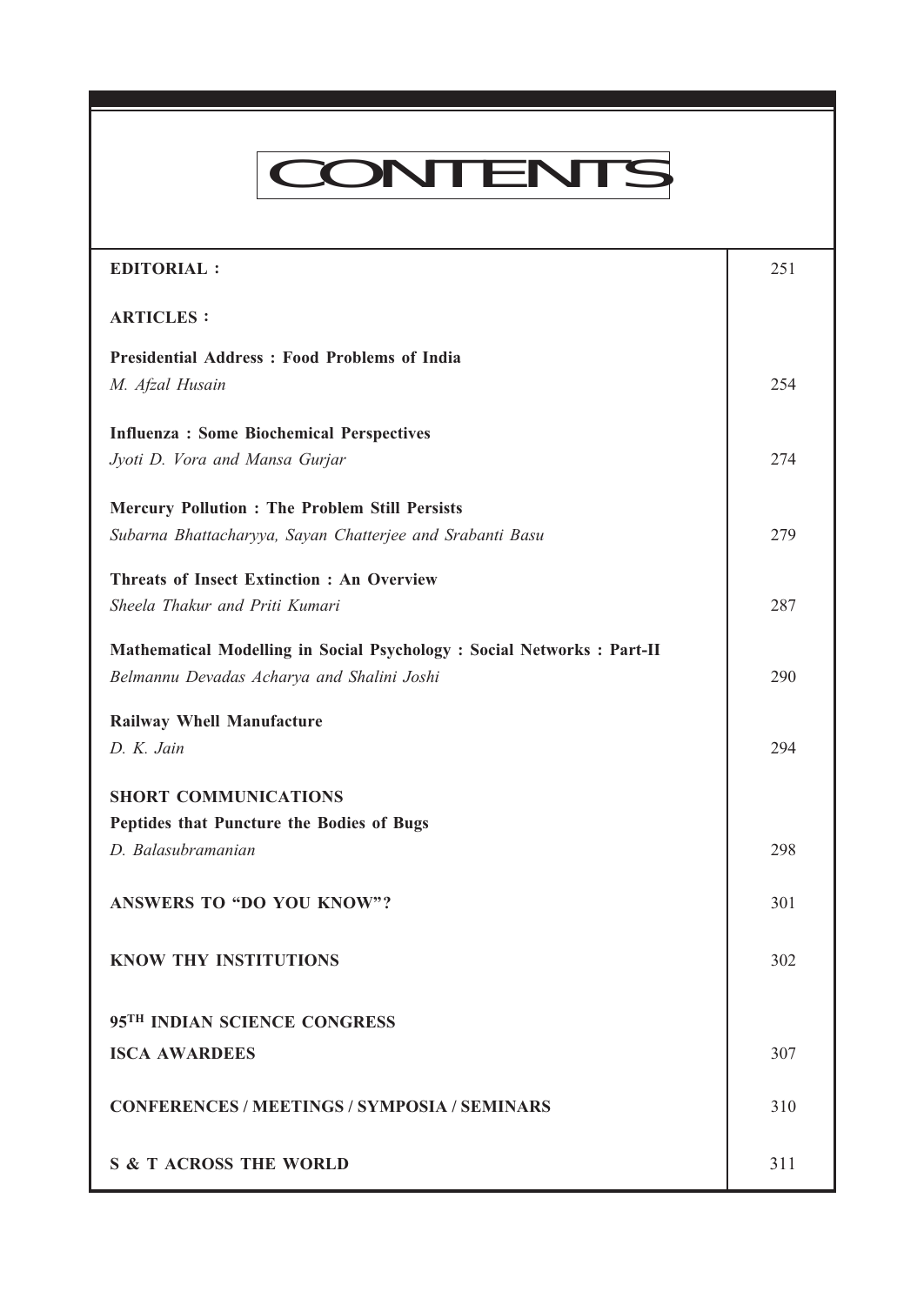## EDITORIAL

#### GUIDANCE FOR THE GUIDE

In most universities in India, members of the faculty can, if they so desire, guide researchers for the Ph. D. degree if they have Ph.D. degrees themselves and if there is a doctoral programme. Professors can also act as guides by virtue of the positions they hold even if they do not have Ph.D. degrees. While it is accepted widely that only those who have been good researchers themselves can be good guides, it is also true that not all good researchers make good guides. Moreover, not all Ph.D. degree holders can claim to have done good research. Today even school teachers need to undertake formal training to be good teachers. Should we then think of training programmes for potential guides before we allow some researchers to work under them ?

A proven method of training abroad is through post doctoral fellowships where fresh Ph.D.s help senior faculty members who guide doctoral candidates. This, however, is not the norm in India.

It is well known that good players do not necessarily make good captains or coaches. Ian Botham, a brilliant English cricketer, was a miserable failure as a captain. Yet he flourished under a mediocre cricketer Mike Brearly who proved to be an outstanding captain. The hockey wizard Dhyan Chand was unsuccessful when he tried coaching after his retirement. He was a genius and his talents were innate. Nobody taught him to be great and accordingly, he did not know how to turn a mediocre player into a great player. Similarly, even a great researcher can be a mediocre guide. A mediocre researcher, however, can seldom be a great guide.

If research guides were required to undergo training, then some of the things they will need to understand and appreciate will include the following :

• The research student is not a slave, not even an Assistant. He is actually a collaborator who may well have special skills the guide himself lacks.

• The scholar is not there to help the guide. He is there to shape his future and, therefore, his interests must receive the first priority.

• It follows that it is unethical to prolong their search for more publications for the guide even if the student is a co-author.

● The scholar must not be confined to a narrow area and must be given a wide horizon to enhance his growth. This is discussed in more detail later in this write-up.

● A scholar is always impressed by the intelligence, experience and reputation of his guide. Yet his true respect and love would be for one who is sympathetic, supportive and who is available when he is needed.

• The guide should not be a task master, he should command respect rather than fear.

● Guides who give appointments to scholars once in a while and/or operate through assistants are at best consultants who get away with something that is unethical.

• The good guide's role can never be restricted to research only and he has to be sensitive to the scholars emotions and personal problems.

● The scholar needs to be told that once he accepts a research problem suggested by the guide, the problem becomes his problem and he must assume responsibility about how to go about in studying it with or without the guide's help. The student must learn to think on his own.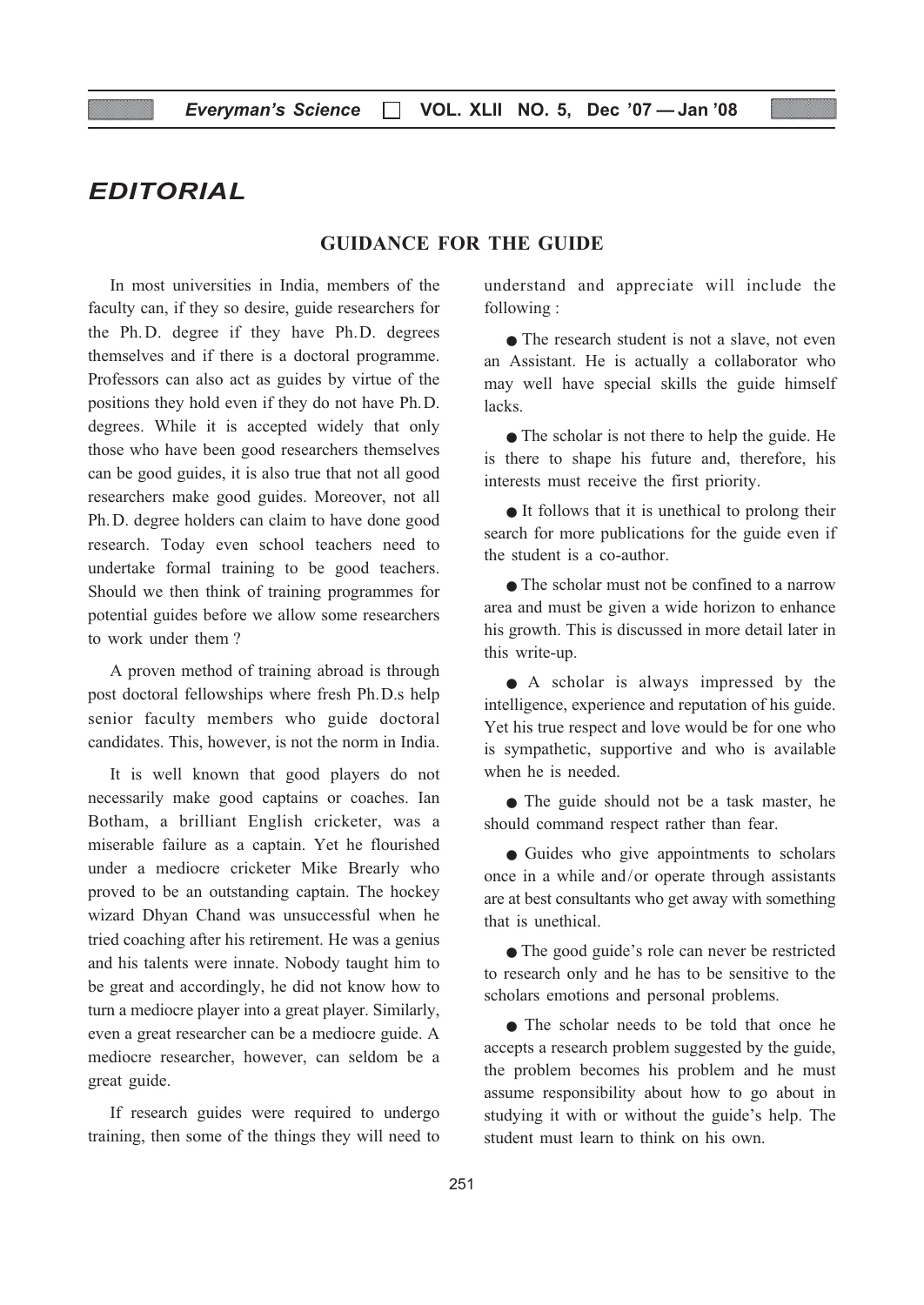● If a study comes to a point where it needs a relook—a bit of twist or even total abandonment then the guide's role becomes critical.

Recently, the subject of a guide's role has been discussed in Nature in a feature article entitled "Nature's guide for mentors" (vol. 447, June 14, 2007, p. 791) and some of the views expressed in this article are included in the discussion that follows.

Essentially a research guide needs to be something or more than one who gets some research done and papers published for mutual benefit. He needs to be a Mentor. The word Mentor first appears in Iliad. When Ulyses went away to take part in the Trojan war, he arranged for a wise man named Mentor to take charge of his young son and bring him up to be a fine man. He knew that it could be years before he returned home. A good guide, if he is a mentor, will assume a similar role and help the researcher not only to get a degree within a reasonable period but also help him or her to get established in life too.

The journal has collected opinion of some 250 scientists, mostly mentees and some mentors, about what makes a mentor enviable. The collective opinion was something like this.

A mentor sees all his interactions with students as life long and, therefore, keeps in touch with his former students. He is passionate about science and passes on his passion into his students through infectious enthusiasm. His expectations from his students are set high to induce the students to exceed their own goals. Yet he must not create too much stress that breaks the students' spirits. He should avoid cynicisms and unnecessary adverse comments and should rather focus on appreciation.

A good supervisor needs to realize that while he himself grows older, the students do not. Therefore, a wise guide allows differences in perceptions and approach. Ideally, he should also change with the times and stay mentally young. When things go wrong, and there can be many reasons for this, the guide must assume responsibility to take necessary corrective actions. The students often need emotional support and often it is enough for the guide to be a good listener. Thus he needs to be available. A good supervisor knows that not all students are alike. Some may be good in mathematics while some others excel in experimentation, some are good in analyzing data and some are simply good integrators. A good guide encourages his students to excel in the area that suits him best.

Research work is not everything in life, neither for the students nor for the guide and, therefore, the student must be given his free space. The ultimate test of excellence, said the Persian poet Hafiz, is sacrifice. A good mentor sacrifices something for each student may be time, comfort or even credit for some work done.

Not all research students are angels and, of course, there are times when a guide has to stand firm and take some hard decisions, particularly when the students do something unethical.

How a guide treats a student when the student fails is a test for the guide himself. It needs to be emphasized that in research efforts alone are not enough, one needs positive findings and conclusions. Research planning is the guide's job primarily and the idea should be to derive maximum amount of conclusions from the minimum amount of data and not the other way round.

A mentor must help a researcher improve his communication ability, both spoken and written. For this, the mentor has to open up opportunities for the student as frequently as possible. To generate new ideas continuously, frequent dialogues and group meetings are a must. This is where team coffee breaks have a great role to play. Group meetings help the young to come out of their shells. In such get-togethers every achievement, no matter how small, should be celebrated jointly.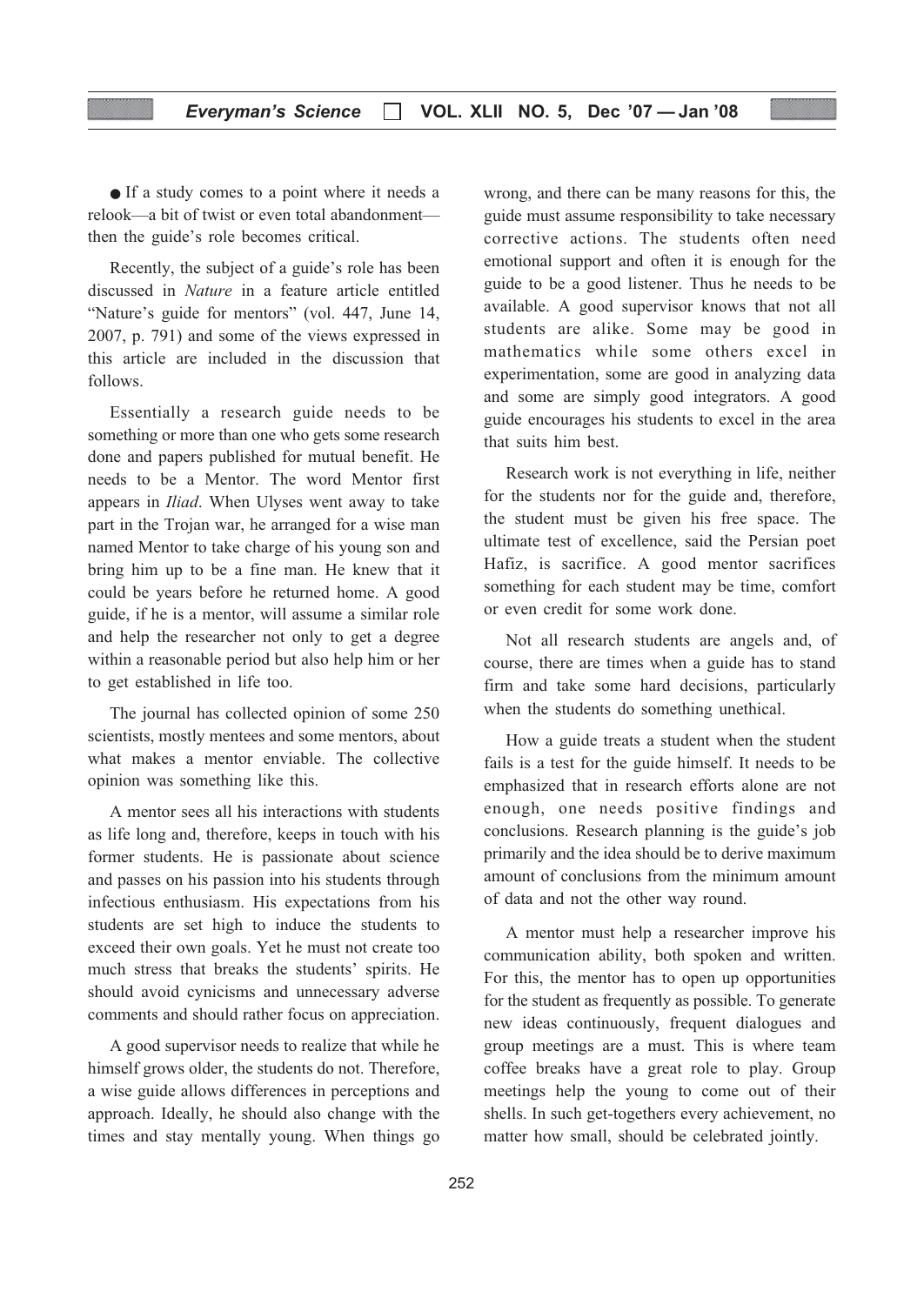#### Everyman's Science  $\Box$  VOL. XLII NO. 5, Dec '07 - Jan '08

Unexpected results are often the biggest gains in research projects and, therefore, no researcher should be induced to confirm to well known ideas. In fact, some guides actually discourage their students to go through literature survey in the very beginning because the literature may induce in the young minds a bias. A mentor always tells his student that all researchers get sudden new insights into the problems if they are fully immersed in their studies.

It helps if the mentor first ensures some small successes that spur on the young researcher. The student's progress will depend on push of assignments and pull of his dreams. It is advisable to allow the researcher to stray into other areas occasionally so that he can broaden his horizon and learn to explore.

In a recent book entitled 'The case of a bonsai manager', R. Gopal Krishnan says something about alligators that should be more widely known amongst scientific circles. It seems that if an alligator, that would normally grow to a length of 5-7 metres, is confined in a small pond or swimming

pool for the initial 2-3 years, then its growth is stinted. It becomes a bonsai alligator. It may enjoy normal diet and freedom, but since it perceives a limited horizon it normally would grow to be only one metre long even if it is released eventually in a river or a wide lake after the initial years. Similarly, if the young researcher finds himself or herself in a situation where the horizon is limited, then he or she is doomed to be a bonsai scientist. The initial years are critical. It is known that some groups of chimpanzees have learnt to crack nuts using stones. If a normal (not trained) grown up chimpanzee is introduced into this skilful group, then it never learns the trick. If it produces a baby then, of course, the baby learns.

Every Ph.D. student is a responsibility and obligation for a mentor whose duty is not to produce a bonsai scientist. Bonsai trees decorate homes, but bonsai scientists do not decorate scientific establishments.

Readers of Everyman's Science are invited to express their views on this subject.

#### Hem Shanker Ray

A mind is a fire to be kindled, not a vessel to be filled. — Plutarch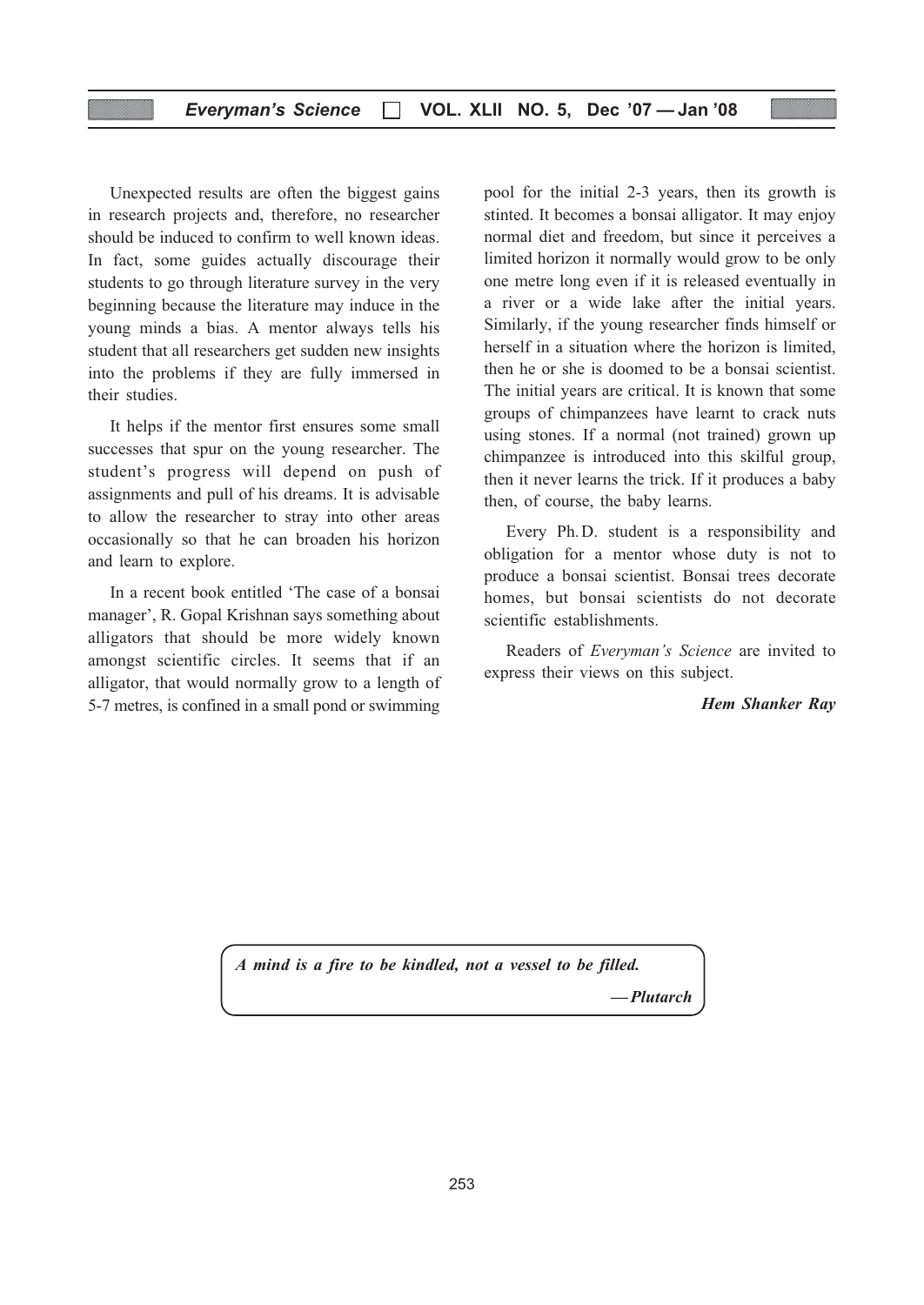## PRESIDENTIAL ADDRESS

## FOOD PROBLEMS OF INDIA

Prof. M. Afzal Husain, \*M.A., M.Sc., F.N.I.

#### INTRODUCTION

 $\prod$  am most grateful to the scientists in India for the honour they have done me in inivting me to **T** am most grateful to the scientists in India for preside over the thirty-third Session of the Indian Science Congress.

This is the fourth time that we have assembled in Bangalore. The warmth of our hosts' reception and their lavish hospitality are overpowering attractions ; but perhaps even stronger than these is the magnetic force of the scientific spirit that pervades this city. May I remind you of His Highness the Maharaja of Mysore's message to the 11th Session of the Indian Science Congress, which met here in January, 1924 :

".... it will be evident," His Highness said, "to even the most sceptical mind that wider interest in scientific enquiry is the surest foundation of national prosperity and well being that can be laid ..."

The spirit of this message has guided the policy of this State. Mysore was the first to develop hydro-electric power in India, and thus made possible the development of several industries iron and steel, cement, chemicals and fertilisers, textiles, paper, leather, porcelain, oil, soap, matches, tobacco, and electric goods, to mention but a few. Again it was in Bangalore, that through the cooperative efforts of a philanthropic benefactor, Mr. J. N. Tata, the Mysore Durbar and the

Government of India, a national organization the Indian Institute of Science—was established. This institute has rendered valuable services to India during peace and war, and has won approbation as a center of training and research in Pure and Applied Sciences.

The year that has just closed has witnessed substantial progress in the scientific development of this country. The Government of India has given official recognition to the National Institute of Sciences of India. This is an appreciation of the ever-increasing importance of Science in the life of this country. The question of a Royal Charter to the Institute is receiving consideration. As devotees of Science it is our sacred duty to do all we can to further the cause for which this Institute stands, viz., the development of Science in India. It is only through the whole-hearted co-operation and goodwill of every scientific worker in this country, that our National Institute can attain the eminence in the World of Science that it deserves.

During the next few years international cooperation among scientists is sure to develop greatly, because, it will be realized, the cooperation of scientists and not the wranglings of politicians can rehabilitate this stricken world. It will also be realized that scientists alone can stop future wars by producing such abundance of the necessities of life, that the needs of the whole of mankind will be abundantly met, and thus the casus belli will disappear. Or, if necessary, by the discovery of more frightful weapons of destruction, such

<sup>\*</sup> General President, Thirty Third Indian Science Congress held in January, 1946 at Bangalore.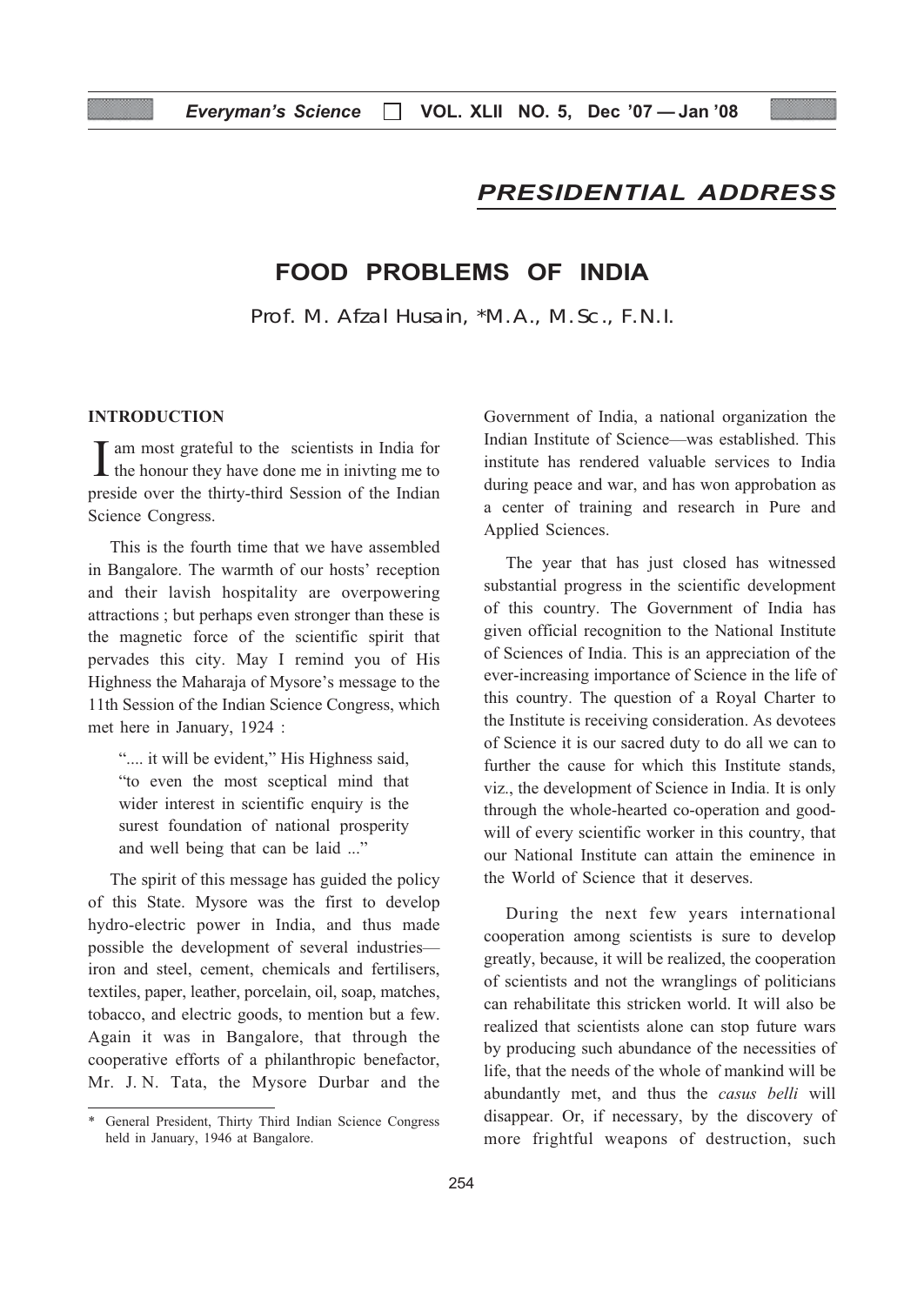conditions would be produced that no nations would dare to settle disputes by an appeal to the arbitrament of the atomic bomb. Atomic energy can be utilised for both purposes. The National Institute, as an organization of scientists in India, is sure to play an important role in furthering such cooperation.

I know I am voicing your feelings when I say that we in India welcome to the fullest extent this international cooperation, because we know we have a contribution to make to the development of the world and to the common heritage of all mankind. As time goes on, we shall be able to develop our scientific institutes more and more and take a full share in the advancement of human knowledge and its application to the affairs of man. The Tata's have given us a National Institute of Fundamental Research. The Department of Scientific and Industrial Research has gone from strength to strength. We welcome the Indian Institute of Glass Technology, and expect an early establishment of National Physical Laboratory, and a National Chemical Laboratory.

We hope to see the extension of existing research facilities and the establishment of further teaching and research institutes for Pure and Applied Science, and in the fields of agriculture and industry. There are several schemes for all-round post-war development in India and in their planning and materialization scientists have to play an important part. We look with satisfaction at the schemes of training and scholarships initiated by the Central and Provincial governments, and several States.

All this progress is most encouraging, but it must be realized, that glorious edifices, excellent equipment, abundant staff do not make a research institute, if the true spirit of research is not there. Research atmosphere develop from selfless devotion to the cause of Science. Teachers and pupils, old and young, must work together for the glory of Science. Now that we have a chance to develop Science in our country, let us establish honourable

traditions worthy of a great cause—the advancement of human knowledge.

#### THE FOOD PROBLEM

Famine and pestilence have always followed wars ; and this is happening today. Of the problems of peace, perhaps, there is not one so important and so pressing as that of the food supply of the people of the world. In the United Kingdom control over food continues, and rations, of certain food stuffs and lower than they were during the war. In the United States of America—that land of plenty butter are sugar were severely rationed during the later part of last year. The people of Europe are facing starvation. In the Far East, there is a serious food shortage. The Indian food situation has not improved, and food controls are likely to continue for a period which it is not possible to determine at present. "The food situation in India," said Mr. Arthur Henderson in the House of Commons, On December the 19th, "gives no grounds for complacency and substantial assistance in the form of cereal imports from abroad is still necessary."

A study of the problem of nutrition has revealed that, even during peace and prosperity, nutritional standards have been grossly unsatisfactory for a large proportion of the population.

For the first time in the history of the world, a Conference of United Nations was called, in 1943, at Hot Springs, signifying that the true status of the food problem was at last recognized. The declaration of this Conference runs.

"There never has been enough food for the health of all people. This is justified neither by ignorance nor by harshness of nature. Production of food must be greatly expanded ; we now have the knowledge of the means by which this can be done. It requires imagination and firm will on the part of each government and people to make use of that knowledge."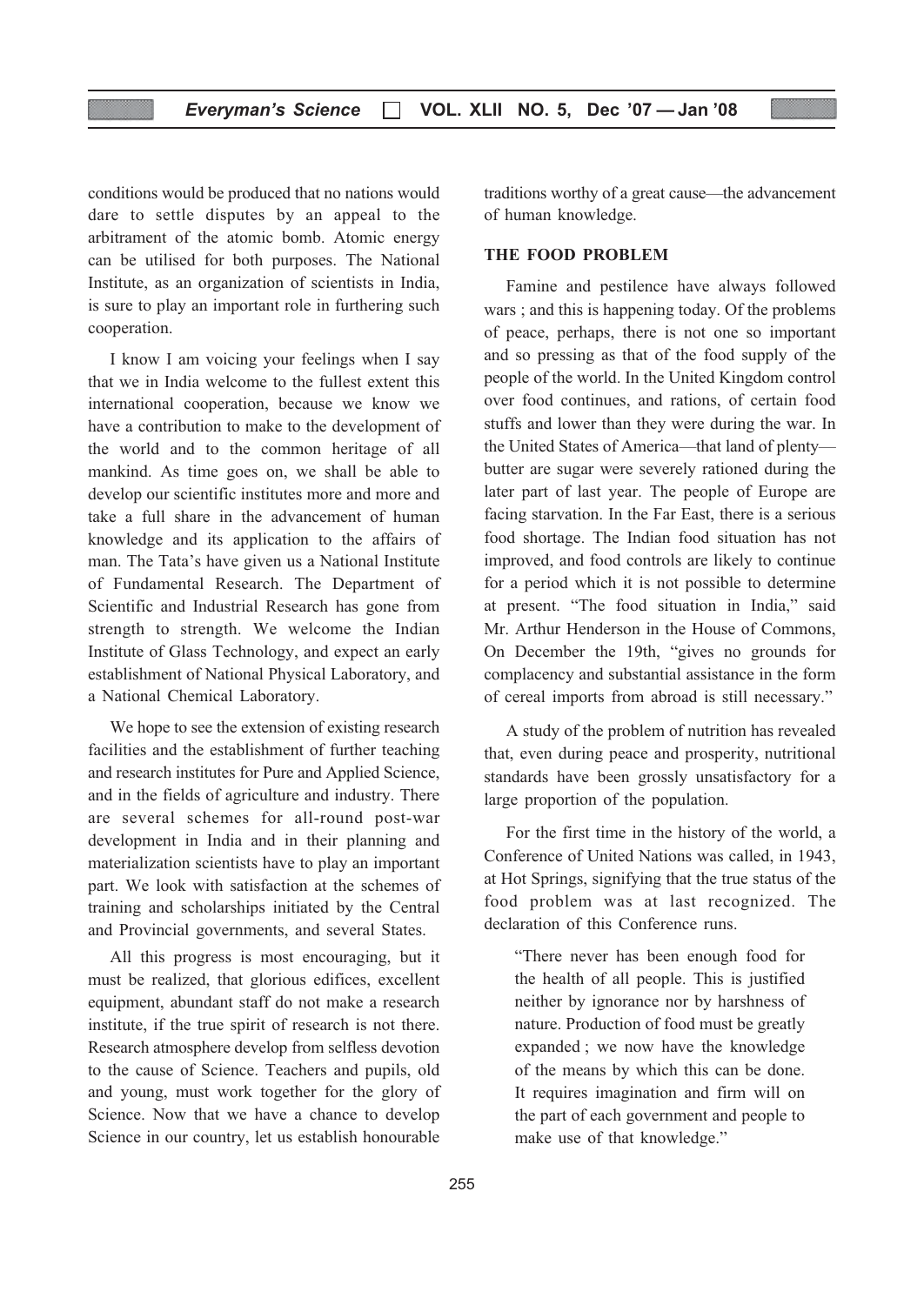This Conference made the following recommendation.

"That the governments and authorities here represented—immediately undertake the task of increasing the food resources and improving the diets of their people in accordance with the principles and objectives outlined in the findings of the Conference, and declare to their respective people and to other governments and authorities here represented their intention of doing so."

As a result of the Hot Springs Conference, a Food and Agriculture Organization has been set up. A conference of this international body met at Quebec in October, 1945, and was attended by a strong contingent of representatives of India. In his address, Sir John Boyd Orr, the, first Director General of FAO, stated that the signatory nations had not only accepted the responsibility to provide as far as possible food and health standards for all the people they governed, but they had also agreed to cooperate in a great world scheme which would bring freedom from want of food to all men, irrespective of race and colour.

The practical programme for immediate action as recommended by the Committee on Nutrition and Food Management includes the following items :

"FAO must employ all the means at its disposal to relieve, existing hunger and malnutrition. A rapid survey should be made of available food resources and the supplies and requirements of necessitous countries assessed. Every effort must be then made to have supplies of food directed where they are most needed, to stimulate the production of food in short supply, and to ensure that the utmost value, in terms of nutrition, is obtained from available food by all known means..."

Such being the position, no apology is needed for placing before the scientists of India the very mundane problem of "our daily bread." It will be recognized that the Food Problem of India is of fundamental importance and of very great urgency, not only for this country but for the entire world, because the population of India represents onefifth of the human race.

#### STATISTICS : INDIA

What is the problem ?

One is, at the very outset, faced with several serious difficulties when enunciating the Food Problem of India. For a scientific appreciation of any phenomenon and for the formulation of a policy, certain fundamental data are essential ; moreover such data must provide a realistic statistical expression of the material under study. For instance, to appreciate the food position of a country and to formulate a food policy for a nation, it is necessary that the data regarding the total requirements, available quantities of different categories of food and potentialities of increased production be ready to hand. In the case of India, lack of this precise information is the first difficulty. The importance of agricultural statistics was emphasized by the Indian Famine Commission of 1880, and since then the necessity of accurate statistics has been stressed by every committee and commission that has dealt with agricultural production. The Royal Commission on Agriculture in India recommended that the whole basis of statistics in India urgently required broadening, and laid emphasis on the fact the modern statistical methods were to make "indispensable contribution to the successful development alike of agriculture and of social administration." And yet, 18 years afterwards, the Famine Inquiry Commission of 1945 recorded :

"Problems arising out of the production and distribution of food-grains during the war, have emphasized the need for accurate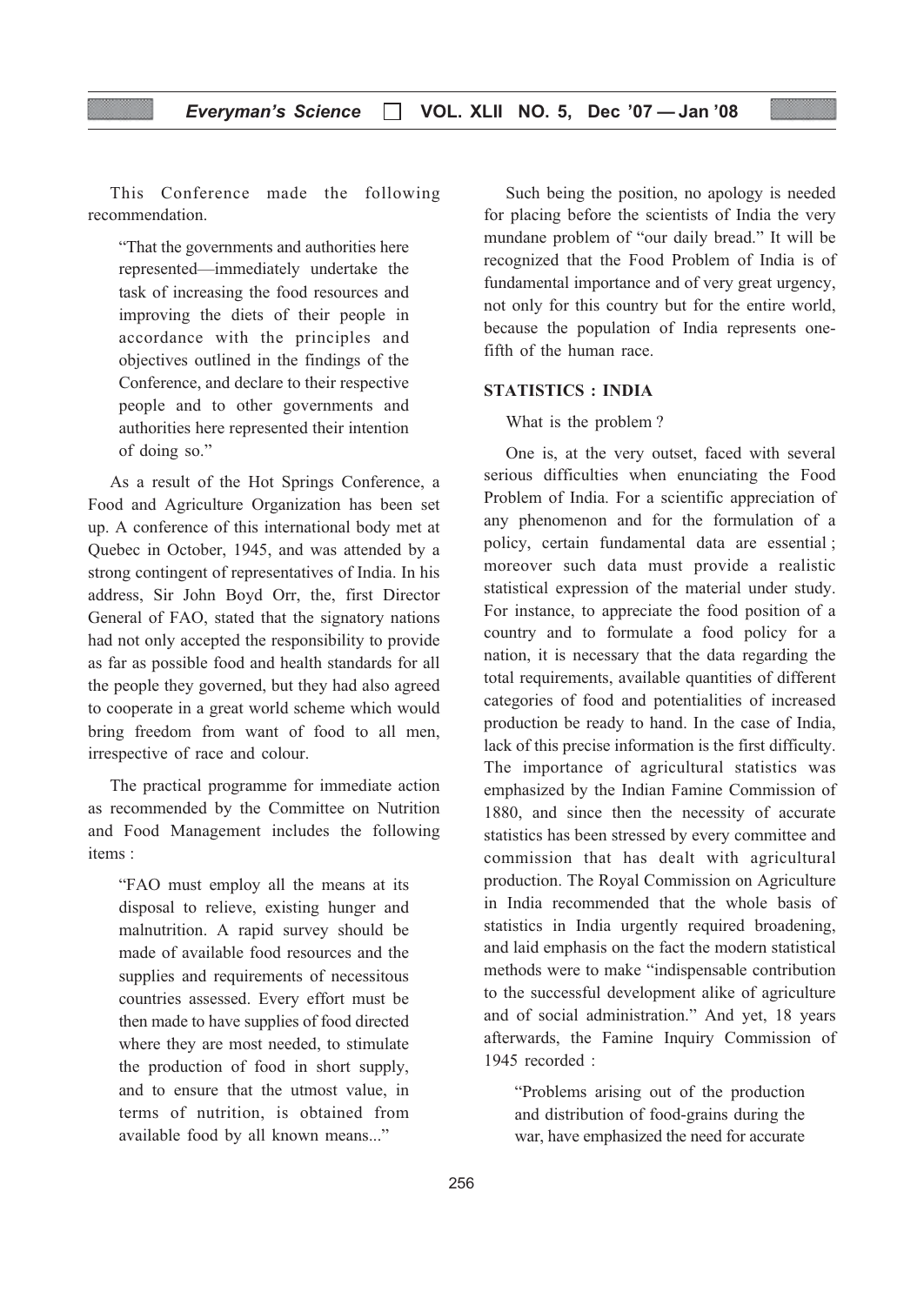statistics of acreage and yield of crops ; schemes, largely experimental in character, are now in operation with the object of securing improvements in these statistics."

Without an accurate and precise assessment of food requirements and agricultural production, no agricultural planning is possible. In countries where literacy is wide-spread the farmers themselves help to supply the required information ; but in this country statistics of every type must be collected by a suitable agency, having adequate and welltrained staff.

It has to be recognized that to be useful an agricultural survey must be comprehensive, accurate, and quick, and it must at the same time be cheap. These opposing tendencies make the task difficult. There is firstly need for a carefully developed technique. Aerial survey for crop acreage prove in the long run comprehensive, accurate, quick and cheap. The present is a suitable time for undertaking such an experiment, as trained personel and up-to-date equipment are available, and the technique of aerial photography has greatly developed. To obtain figures of yield special equipment will have to be designed. It should be possible, for instance, to devise a harvester which would reap a narrow strip of wheat, thresh and clean it and give the weight of grain.

If it is proposed to plan on a sound basis then the development of the Science of Statistics must be an important item in the post-war programme. Ignoring this branch of Science will mean building the post-war edifice of progress on a foundation of sand.

#### POPULATION

What are our present requirements of food? And what will they be in the immediate future ?

The census returns for 1941 gave the population of India as 389 millions, an increase of 51 millions over the 1931 figures, or, an increase of 1.5 per cent, per year. It will not be incorrect to say that, at this rate of increase, India starts the year of grace 1946 with a population approximating to 415 millions. Even if there is no acceleration in this speed, the population of India will exceed 500 millions before 1960.

From 1901 to 1940 the recorded birth rate has shown a slight decline, but during the same period the death rate has shown a marked fall. Ignoring the years of war as exceptional, the excess of births over deaths has been increasing steadily and for the decade 1931–1940, the excess of births over deaths was 11 per mille. If this tendency, whatever its causes might be, continues, the rate of increase of the population will be progressively faster. Hill estimates that the population will be 650 millions by 1970. This is by no means an over-estimate. In other words in twenty-five years we shall have 235 million extra mouths to feed. Past experience justifies such an assumption. The country must be prepared to face this situation unless some calamity befalls us, reduces our population, and solves the problem for us.

#### FOOD RESOURCES

The questions that arise are : What are our food resources today ? And further : what are the possibilities of our food resources keeping pace with the increase in population ?

One answer to these questions is :

"All the available evidence goes to show that the average duration of life in India is about half what it might be and that this abbreviated existence is lived at a very low level of health and comfort. There is some difference of opinion as to whether the conditions of life have improved or deteriorated during the past fifty years, but even if some slight improvement may have taken place, the existing state of affairs is still so profoundly unsatisfactory that it demands investigation and redress.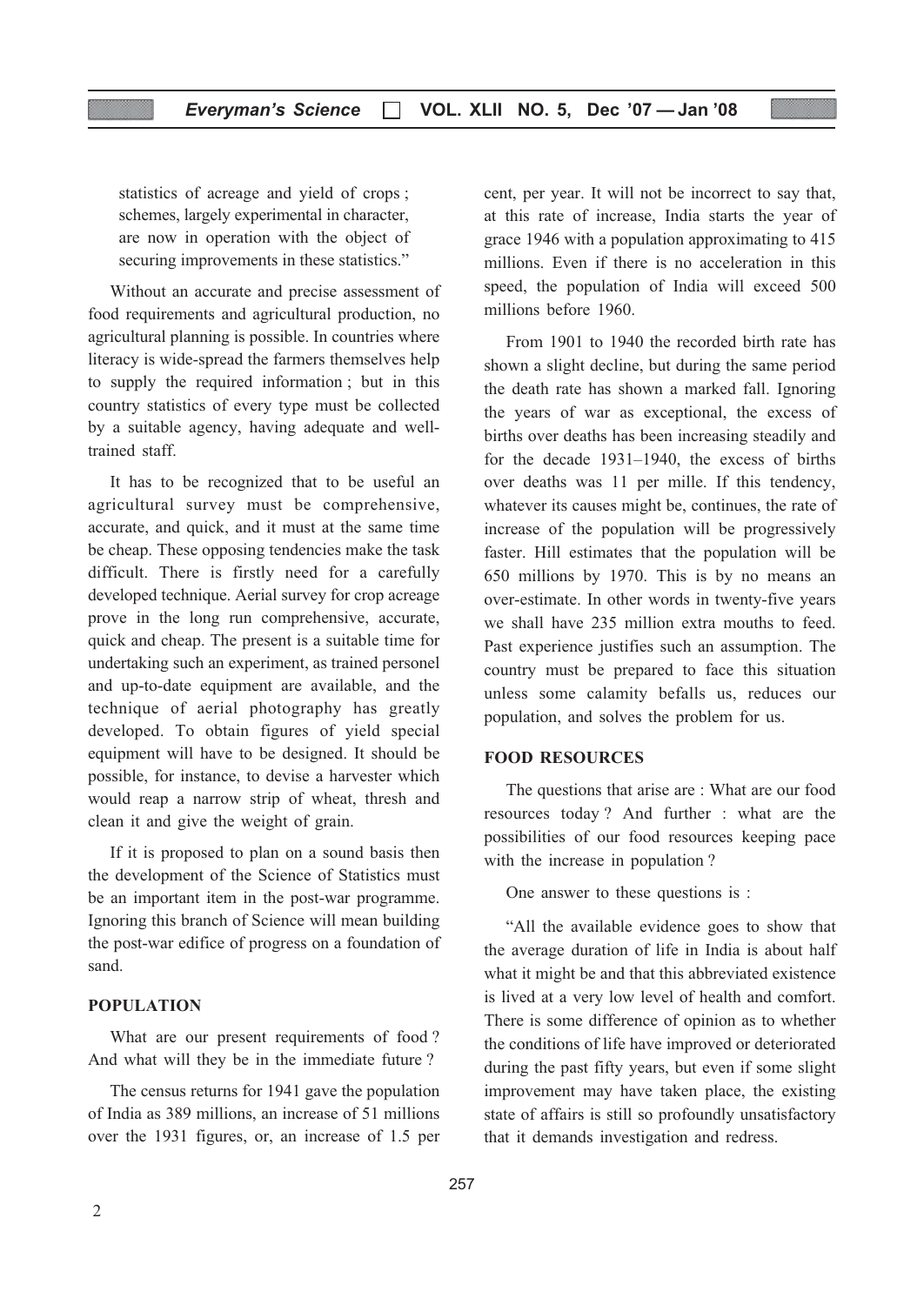Even more disquieting is the forecast for the future ; there is every reason to believe that the maximum increase which can be hoped for in the production of the necessities of life will not keep pace with the growth of the population, so that there is a prospect of a steady deterioration in the state of the nutrition of the people."

| Birth and death rates                            |                                    |                      |                                                                                                                                           |  |
|--------------------------------------------------|------------------------------------|----------------------|-------------------------------------------------------------------------------------------------------------------------------------------|--|
| <b>Period</b>                                    |                                    | Per mille            | <b>Remarks</b>                                                                                                                            |  |
| 1901-1910<br>1911-1920<br>1921-1930<br>1931-1940 | Birth rate<br>38<br>37<br>35<br>34 | 34<br>34<br>26<br>23 | Death rate Decline in death rate<br>due to decline in<br>infantile mortality<br>and decrease in<br>mortality from<br>epidemics of cholera |  |
| 1941<br>1942<br>1943                             | 32<br>29<br>26                     | 22.<br>2.1<br>23     | and plague.<br>Increase in death rate<br>probably due to<br>famine.                                                                       |  |

Major-General Sir John Megaw

A distressing picture !

The position taken up by the Royal Commission on Agriculture in India is

"That production has increased is beyond dispute ; some part of this increase is due to the enhancement of yield resulting from the expansion of irrigation, but a far larger part is due to the spread of cultivation. Only a small proportion of it can be attributed to the introduction of the higher yielding varieties of crops and it is doubtful if any appreciable increase in yield can be attributed to the adoption of better methods of cultivation or the increased use of manure."

Thus the expansion of cultivation and the extension of irrigation are the two factors of increased food production.

What has been the contribution of these factors ?

Since 1911, 7 million acres have been added to the area under cultivation in British India, but in spite of this addition the area sown per capita has declined from 0.9 acre to 0.72 acre, i.e., by 25 per cent. During the 30 years ending 1941, the area, of land under irrigation increased by 14 million acres Table–1. If it be accepted that an irrigated area gives double the yield of an unirrigated area, then, in terms of unirrigated area, the total extension of

|      | Table-1 : Area shown per capita : British India |                                |                                        |                            |                              |                          |                                            |                                                                |
|------|-------------------------------------------------|--------------------------------|----------------------------------------|----------------------------|------------------------------|--------------------------|--------------------------------------------|----------------------------------------------------------------|
|      |                                                 |                                | <b>AVERAGE NET</b><br><b>AREA SOWN</b> |                            | capita                       |                          | AREA IN<br>TERMS OF<br>UNIRRIGATED<br>AREA | acre to maintain                                               |
| Year | Population (Million)                            | acres<br>(Million<br>Irrigated | (Million acres)<br>Unirrigated         | acres)<br>Million<br>Total | sown per<br>(acres)<br>Acres | (Million acres)<br>Total | Capita<br>(acres)<br>Per <sup>-</sup>      | Percentage increase<br>standard<br>yield per<br>1911<br>์<br>⊟ |
| 1911 | 231.6                                           | 42                             | 166                                    | 208                        | 0.90                         | 250                      | 1.079                                      |                                                                |
| 1921 | 233.6                                           | 46                             | 159                                    | 205                        | 0.88                         | 251                      | 1.074                                      | 0.5                                                            |
| 1931 | 256.8                                           | 49                             | 162                                    | 211                        | 0.82                         | 260                      | 1.012                                      | 7.0                                                            |
| 1941 | 295.8                                           | 56                             | 159                                    | 215                        | 0.72                         | 271                      | 0.916                                      | 18.0                                                           |

cultivation may be computed at 21 million acres. On this basis the area sown per capita has decreased from 1.079 acres in 1911 to 0.916 acre in 1941, i.e., by 18 per cent. Therefore, 18 per cent, increased production is necessary to maintain consumption per capita at the level of 1911. This increase could only be attained by the increased use of manures and fertilizers, extensive use of better varieties and increased application of methods to reduce wastage. It can hardly be denied that the use of manures and fertilizers has not increased and no large scale measures to reduce wastage have been effected. The proportion of better-yielding varieties is indeed very low. It is a little over 22 per cent in the case of wheat, 6.2 per cent in the case of rice and 1.1 per cent in the case of jowar. At a most liberal estimate all the improvements effected in the yield of cereal crops still leave a deficit of 15 per cent in the quantities necessary to provide the same rations per capita as were available in 1911.

Reduction in the export of food grains and increase in imports of rice together amount to a 5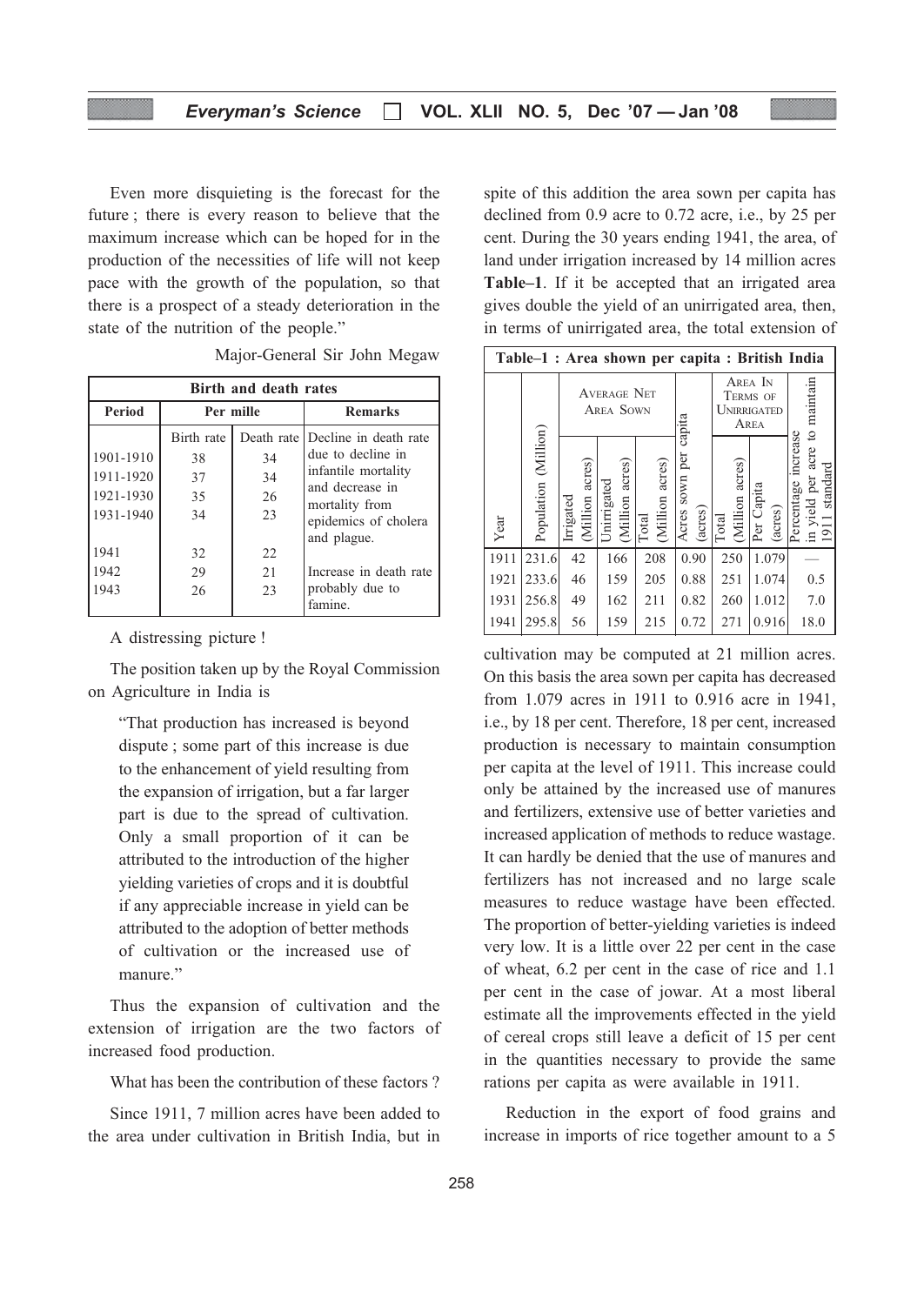per cent increase in the available supply. Even then India is short of food grains by a least 10 per cent per capita when compared with conditions which existed thirty-five years ago, and at that period food was by no means plenty, and famines were not unknown. There is thus not the slightest doubt that the food position has been deteriorating.

Let us compare, our position with that of the United States of America, which shows a higher yield per acre of all crops when compared with India. Baker calculated that for a "liberal" diet containing meat, fruits and green vegetables in maximum quantities and a quart of milk per day, 3.1 acres of land were required per capita. For an "adequate" diet this area would vary from 1.8 acres to 2.3 acres per capita, according to the quantity of milk and other nutritious foods included in the diet. An "emergency restricted diet," which contained mainly cereals and was designed to tide over difficult times and short periods of privation, 1.2 acres per capita was the minimum required. Even this is 33 per cent more than the area per capita available in India. This comparison is enough to show the low nutritional standard of the population in this country.

#### DEFICIENCIES AND THEIR **CONSEQUENCES**

It has been estimated that to feed a population of 400 million, India needs an increase in cereals to the extent of 10 per cent, in pulses to the extent of 20 per cent, in fats and oils 250 per cent, in fruit 50 per cent, in vegetables 100 per cent, in milk 300 per cent, and in fish, flesh and eggs 300 per cent. These figures are staggering, because first of all these deficiencies have to be made up for the proper nutrition of the existing population, and a further increase has to be assured to meet the demands of the increasing population. For instance, to provide adequate nourishment for a population of 500 milion in 1960, the production of cereals will have to be increased by 37.5 per cent, pulses

by 50 per cent, fats and oils by 337.5 per cent, milk and fish, flesh and eggs by 400 per cent. With such deficiencies in food resources, it is not surprising that the Nutrition Advisory Committee, have found from the results of actual "Surveys of both typical urban and rural groups that the calorie intake of some 30 per cent of families is below requirements and that even when the diet is adequate it is almost invariably unbalanced, containing a preponderance of cereals and insufficient protective foods of high nutritive value." There cannot be any disagreement on the point that "malnutrition promotes a state of ill-health and lower physical efficiency, short of actual disease, which are perhaps more important because more widespread than disease itself." Therefore, the Nutrition Advisory Committee correctly lays stress on the fact that "freedom from disease is one thing, abundant health is another" and "the goal to be aimed at is the creation of a healthy and vigorous population."

#### SOLUTION OF THE PROBLEMS

How to attain this goal ?

The solution of the complex problem of providing adequate food for our population lies in the increase of the supply and, if possible, the decrease of demand.

#### CHECK ON THE GROWTH OF POPULATION

At one extreme we have these who maintain that India is greatly over-populated and that her food resources have not kept pace with the rise of population and are progressively falling short of the minimum requirements and, therefore, "our present, need is that the growth of population should be checked and even its decline welcomed !" They say "Judged from any point of view a check on the growth of the population of India is an urgent necessity." (Chand). There can be no doubt about the urgency of such an attempt as it would bring about a measure of relief and allow scope for adjustment. A stationary population for some years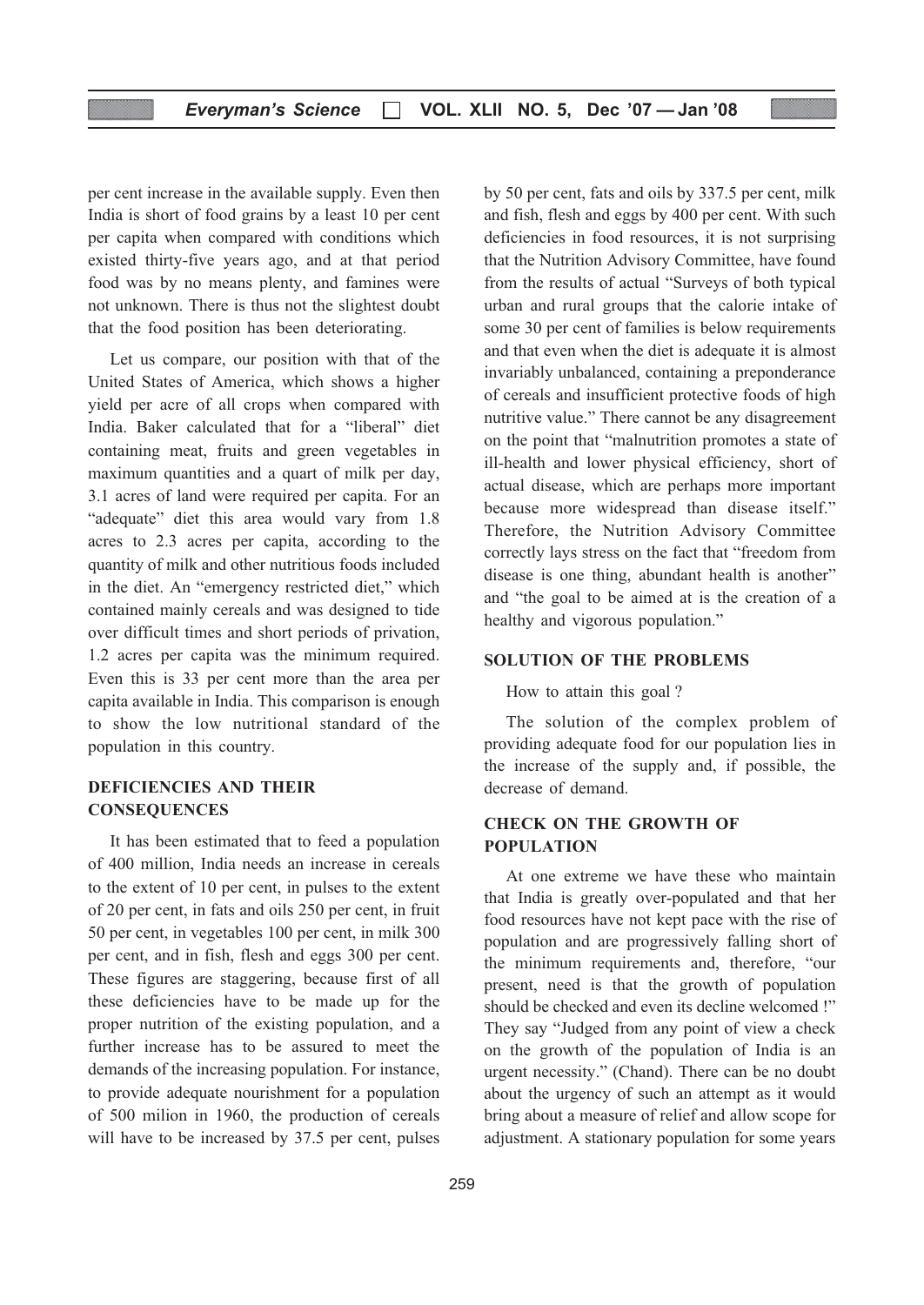would avoid "futility and frustration" which the present situation strongly suggests. However diserable, a check on the growth of population may be, it is difficult to attain. Nevertheless, we may look at this problem from another point of view. The United Nations have now accepted the responsibility for meeting the food requirements of all people. They must, therefore, determine the production of food and control its distribution. We are already hearing of world's wheat pools. The necessary corollary to this responsibility is that the United Nations will have to watch the population trend of various countries. What will be the attitude of the nations with a low or controlled birth rate towards another nation with an uncontrolled and very high birth rate ? Will not the United Nations Organization be justified in exercising some control over population ? Having accepted membership of the community of nations, India will have to fall into line with the rest of the world. The solution of the population problem is not easy and at any rate it will be many years before a satisfactory solution can be found. In the meantime an increase in population will continue.

#### INCREASE IN FOOD PRODUCTION

On the other hand there are these who firmly believe that "Nations can live at home" (Wilcox), and see in the development of the modern Science of Agrobiology the possibility of a manifold increase in the produce from land. They claim that the problem is not of over-population but of underdevelopment of the natural resources and inadequate utilization of human knowledge to develop these resources. For instance, Wilcox places the theoretical limit of the yield of wheat at 171 bushels and of potatoes at 1,330 bushels, while the average in the U.S.A. is only 8.4 per cent, of this "penultimate" limit in the case of wheat and 8.6 in the case of potatoes.

#### IMPORTANCE OF THE TIME FACTOR

We have seen that there is immediate need to improve our food position. Neither the policy of population reduction nor the magic wand of Agrobiology can bring forth immediate results. The time factor is important. The Bengal Famine and insecurity of the food position are clear warnings. A sound policy would be to base our programme on the results previously achieved and attempt to evolve a scheme of increased food production from existing resources, leaving future enhancement of production for the increased population.

#### CEREAL MENTALITY

Unfortunately, determining food requirements by calories has poduced an attitude more in favour of quantity than quality, and this has made it difficult to arrive at a scientifically correct food policy, Cereals have assumed unnecessary importance at the expense of "protective" foods. All those, who have studied the food problem of India have emphasized this point. Colonel Macay held that with a low protein consumption deficiency in stamina, moral and physical, must be expected. According to John Russell the well-balanced diet for India "does not require more but less cereal than at present, but it includes more of everything else, especially vegetables, fruit and milk, and one great need for the food supply is to increase the production of these three." He advocated an increase in the yield of staple crops so as to liberate land for the cultivation of supplementary foods, India's illbalanced diet, which has let to extensive malnutrition, is a far more serious national problem than more deficiency in the quantity of food. The population is degenerating in physique and in stamina. How else can one explain the curious phenomenon that lakhs died in Bengal without attempting to obtain food by fighting for it ! To arrive at a correct appreciation of the food situation, it is necessary to deal with the various constituents of the diets, and not talk of calories, however, convenient the slogan may be.

Let us shake off the cereal mentality and the talk of carbohydrates, fats, proteins, minerals,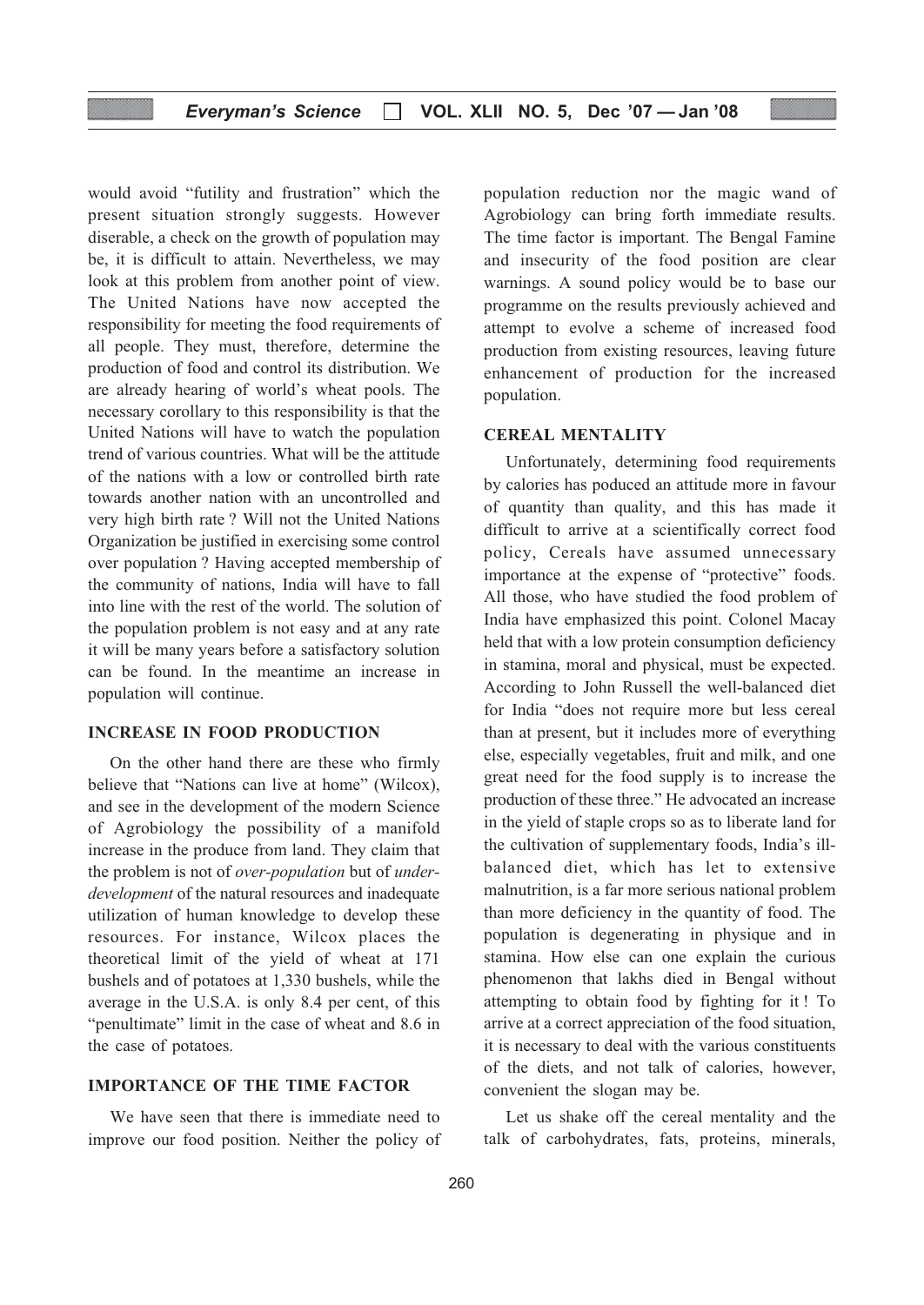vitamins and so on, and make, an attempt to evolve a scheme of a "balanced diet" containing as far as possible all the ingredients in their correct proportions.

I shall first deal with the carbohydrates, which form the greatest bulk of food.

Requirements of Carbohydrates : The present position is that over 72 per cent of the carbohydrates of human food are derived from cereals, about 20 per cent, from sugar-cane, and the balance mainly from pulses. India with 90 per cent, of her cultivated area under food crops and 64 per cent under cereals, is short of rise and is barely self-sufficient in other cereals. In spite of an intensive "Grow More Food" campaign, increased production has not kept pace with increased demand, and India is seeking imports at least at the pre-war level. It does not seem likely that India will obtain rapidly enough such a phenomenal rise in her soil fertility, such colonization of vast tracts of land, such rapid extention of irrigation<sup>1</sup>, as to make up the existing deficiencies and provide for the future population, from a cropping scheme built round 64 per cent, area under cereals.

In the circumstances India must produce, per acre, quantities of carbohydrates much in excess of what cereals can possibly yield. Because, if the required quantities of fuel can be produced from a smaller area, it would be possible to release land for the increased production of pulses, fats and oils, and "protective" foods of vegetable and animal origin, in which India is greatly in deficit. Tubers will satisfy this requirement.

Tubers : No statistics are available which will give information about the production of tubers in India, except that potato is grown over 0.5 million acres, and sweet-potato and cassava are grown on what is described as an "enormous area." In densely populated tracts the farmers have developed a farm economy with practical results in view, and in this tubers have an important place for instance, sweetpotato in Bihar and cassava in Travancore. During the war the area under these two tubers has increased, not on account of any special propaganda, nor through financial aid or efforts of administration, but almost entirely because of the well-established efficiency of these crops to provide cheap and abundant food, and the ease with which they can be grown under diverse climatic conditions and soils of varying potentialities. The Indian cultivator is more realistic than he is often credited to be.

In all countries where the population has increased, cereals have been increasingly replaced by tubers (Table–2). For instance in Germany, area under potatoes is 25 per cent of that under all cereals. In England, it is 17.8 per cent. Even U.S.S.R. has 17.6 million acres under potatoes. In Java, one of the most thickly-populated parts of the

| Table-2 : Area under potatoes, wheat and all<br>cereals. Average of 5 years ending 1938 or 1939. |          |               |                                              |                             |  |
|--------------------------------------------------------------------------------------------------|----------|---------------|----------------------------------------------|-----------------------------|--|
|                                                                                                  |          | Report, 1945) | (Modified from the Famine Inquiry Commission |                             |  |
|                                                                                                  |          |               | Area in thousands of acress                  |                             |  |
|                                                                                                  | Potatoes | Wheat         | All<br>Cereals<br>for grain                  | Per-<br>centage<br>of 1 & 3 |  |
|                                                                                                  | (1)      | (2)           | (3)                                          | (4)                         |  |
| India                                                                                            | 440      | 34,485        | 1,79,276                                     | 0.3                         |  |
| Germany                                                                                          | 7,054    | 5,175         | 28,176                                       | 25.0                        |  |
| France                                                                                           | 3,511    | 12,904        | 25,864                                       | 14.0                        |  |
| United<br>Kingdom                                                                                | 733      | 1,863         | 4,124                                        | 17.8                        |  |
| U.S.A.                                                                                           | 3,276    | 55,557        | 2,15,066                                     | 1.5                         |  |
| U.S.S.R.                                                                                         | 17,601   | 85,802        | 2,44,222                                     | 7.2                         |  |

globe, there has been, since 1916, a great increase in the cultivation of cassava, and sweet-potato. In

<sup>1.</sup> Irrigation is faced with the serious problem of waterlogging and development of salts. It is estimated that in the Punjab an area approximating to 2 million acres has gone out of cultivation, and to this 30 to 40 thousand acres are being added every year.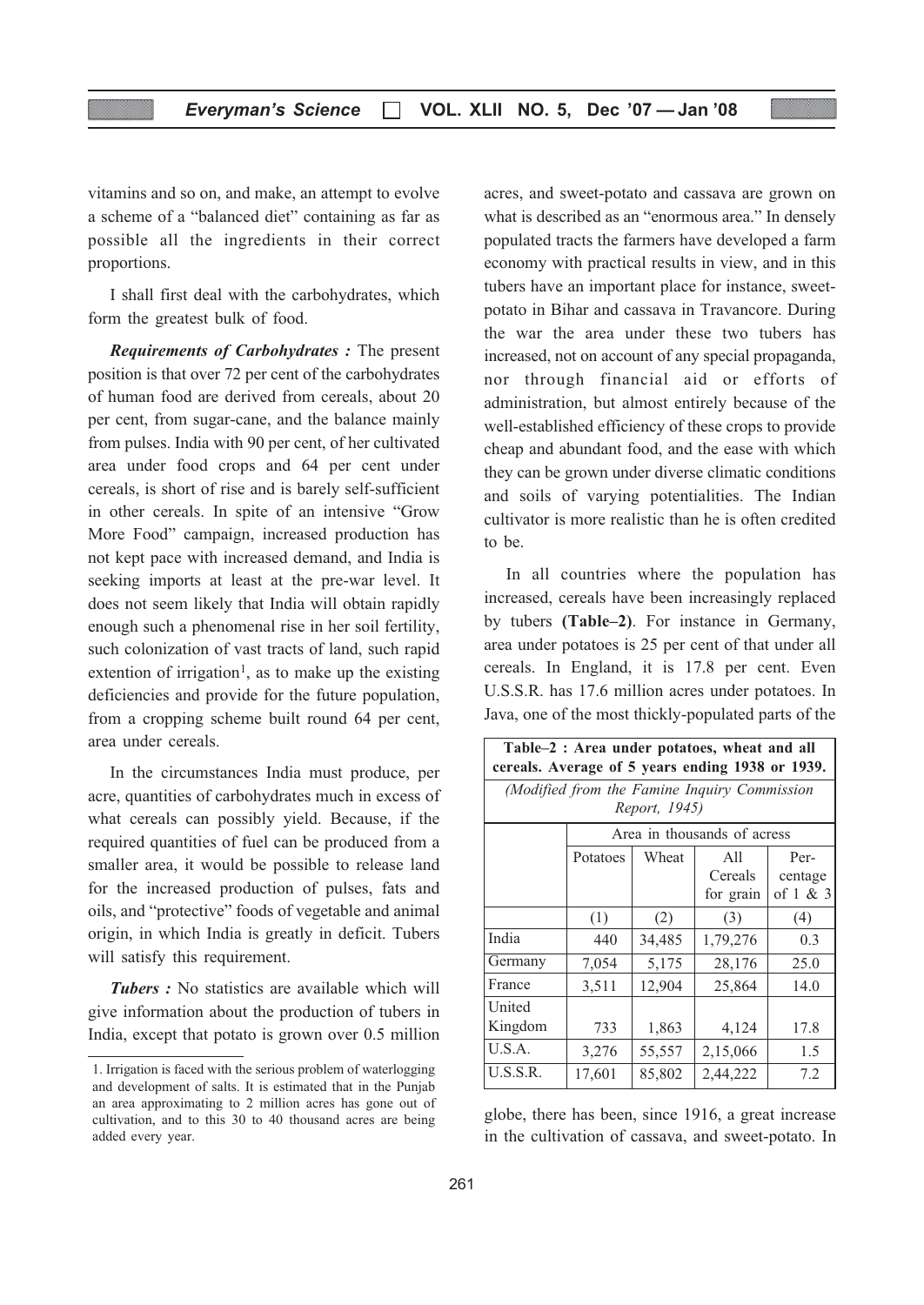many countries of Europe potato shares with cereals, more or less, on a basis of equality, in the carbohydrate supply of the human diet. Even in the United States, in spite of the availability of land, the ratio of cereals and potatoes in the diet of a household of the lowest income is 79.8 to 64.4 (Table–3).

Table–3 : Quantities (Kgs.) of cereals and potatoes consumed per year per unit of consumption, for a household of lowest income (Workers' Nutrition and Social Policy published by International Labour Office, 1936)

|                                                                                                                  | Cereals | Potatoes |  |  |
|------------------------------------------------------------------------------------------------------------------|---------|----------|--|--|
| Germany                                                                                                          | 138.5   | 147.8    |  |  |
| Belgium                                                                                                          | 225.54  | 230.19   |  |  |
| Poland                                                                                                           | 198.63  | 175.14   |  |  |
| Czechoslovakia                                                                                                   | 197.89  | 118.01   |  |  |
| Sweden                                                                                                           | 112.9   | 101.1    |  |  |
| Finland                                                                                                          | 129.9   | 110.35   |  |  |
| United Kingdom                                                                                                   | 97.3    | 78.1     |  |  |
| <b>United States</b>                                                                                             | 79.8    | 64.4     |  |  |
| <b>Note:</b> Difference between the consumption of potatoes<br>and cereals from country to country is because of |         |          |  |  |

Food Value of Tubers : As regards their food value ; reduced to the same standard of moisture, tubers are richer in carbohydrates, mineral matter and calcium than cereals ; they are, however, poorer

other items of food.

in proteins and deficient in fats (Table–4). The

| Table-4 : Comparative food values with<br>approximately the same amount of moisture |                                  |                         |      |                                       |         |
|-------------------------------------------------------------------------------------|----------------------------------|-------------------------|------|---------------------------------------|---------|
|                                                                                     | Rice,<br>raw<br>home-<br>pounded | Whole   Potato<br>wheat |      | Sweet                                 | Topioca |
|                                                                                     |                                  |                         |      | Dehy-drated to 12.2<br>mois-ture $\%$ |         |
| Moisture %                                                                          | 12.2                             | 12.8                    |      |                                       |         |
| Protein %                                                                           | 8.5                              | 11.8                    | 5.6  | 3.1                                   | 1.5     |
| Fat (ether<br>extractives) %                                                        | 0.6                              | 1.5                     | 0.35 | 0.78                                  | 0.43    |
| Mineral mater $\%$                                                                  | 0.7                              | 1.5                     | 2.1  | 2.6                                   | 2.16    |
| Carbohydrates %                                                                     | 78.0                             | 71.2                    | 79.5 | 81.2                                  | 83.7    |
| Calcium %                                                                           | 0.01                             | 0.05                    | 0.03 | 0.05                                  | 0.01    |
| Phosphorus $\%$                                                                     | 0.17                             | 0.32                    | 0.01 | 0.13                                  | 0.08    |

great advantage of tubers over cereals is the yield per acre. If the average yield of rice and wheat in India be taken as 10 maunds per acre (although it is less), and the average yield of potatoes be taken as 75 maunds per acre (although it is more than 100 maunds), the per acre yield of various constituents of food will be very much higher in the case of tubers, except fat in potato and protein in cassava (Table–5).

| Table-5 : Quantities of different ingredients |                         |                            |                            |                                      |                             |
|-----------------------------------------------|-------------------------|----------------------------|----------------------------|--------------------------------------|-----------------------------|
|                                               |                         | per acre                   |                            |                                      |                             |
|                                               | Rice<br>at 10<br>maunds | Wheat<br>at $10$<br>maunds | Potato<br>at 100<br>maunds | Sweet-<br>Potato<br>at 100<br>maunds | Cassava<br>at 100<br>maunds |
| Proteins (lb.)                                | 68                      | 94                         | 128                        | 96                                   | 56                          |
| Fats (lb.)                                    | 4.8                     | 12                         | 8                          | 24                                   | 16                          |
| Carhohydrates<br>(lb.)                        | 624                     | 570                        | 1,832                      | 2,480                                | 2,296                       |
| Mineral<br>Matter (lb.)                       | 5.6                     | 12                         | 48                         | 80                                   | 80                          |
| Calcium (lb.)                                 | 0.08                    | 0.4                        | 0.8                        | 0.16                                 | 4.0                         |
| Phosphorus<br>(lb.)                           | 1.36                    | 2.56                       | 2.4                        | 4.0                                  | 3.2                         |
| Calories (in<br>thousands)                    | 1,280                   | 1,258                      | 2,584                      | 4,776                                | 5,760                       |

With a reasonable standard of cultivation, a yield of 200 maunds per acre is not difficult to attain in the case of potato, sweet-potato and cassava. With this yield the potato will provide a quantity of carbohydrates at least four times that of wheat, and sweet-potato and cassava about five times.

The superiority of rice and wheat in contrast to tubers is their high protein content. There seems no reason why India should persist in obtaining her protein supply from cereals. She must obtain the various ingredients of diet from sources from which they can be produced most efficiently and economically. In other words, carbohydrates must be obtained mainly from tubers and cereals, if possible in equal proportions ; proteins from pulses and animal sources, such as milk, fish, flesh and eggs ; fats and oils from milk and oil seeds ;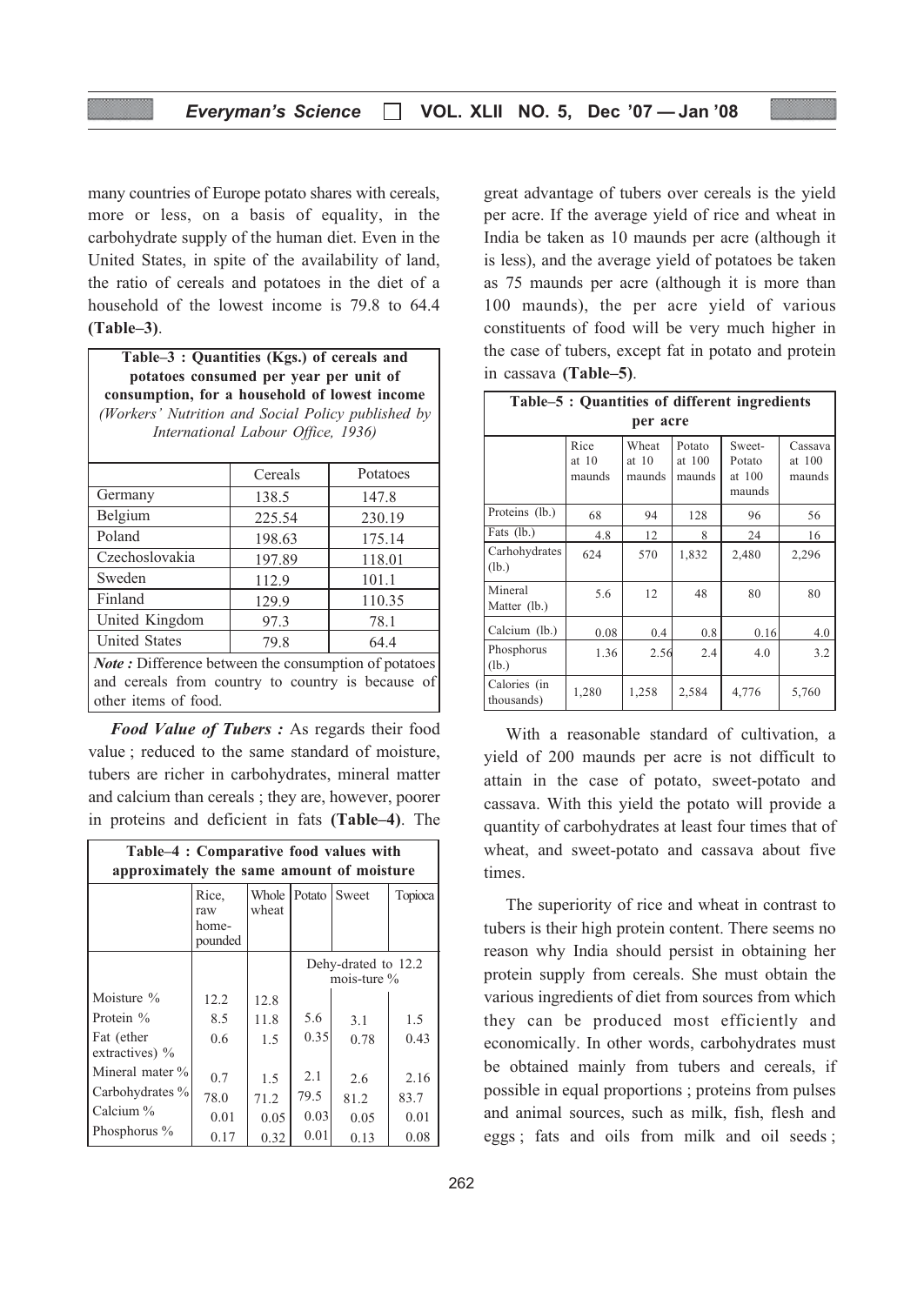minerals, vitamins and other ingredients from such sources as supply them most economically.

In addition to providing large supplies of carbohydrates, minerals, calcium and phosphorus per acre, tubers can be used as fodder for livestock, as a source of starch for food products, such as biscuits, and as a raw product for the manufacture of dextrine, glucose and sizing for the textile industry. In these respects they outstrip cereals. From the agricultural point of view, they loosen the lower strata of soil and lead to soil improvement. Potatoes respond to better cultivation and provide increased occupation for the farmer. There are some varieties of tubers that yield two and three crops a year, in which case the yield per acre is exceedingly high.

**Potato**: As an illustration of the tremendous potentialities of tubers and the part which they are destined to play in the food resources of mankind, the present world position of potatoes—the favoured tuber of Europe and America—may be cited. What applies to potato will apply with equal force to sweet-potato and cassava. Potato is one of the cheapest and commonest sources of carbohydrate food. The average annual pre-war world production of potato was about 6 million bushels, which very nearly approximated to wheat in value. The comparative annual production of the three chief food crops of the world is as follows :

|        | (million maunds) | World production Quantity of carbohydrates<br>(million maunds) |
|--------|------------------|----------------------------------------------------------------|
| Potato | 6010             | 1376                                                           |
| Wheat  | 3534             | 2517                                                           |
| Rice   | 2411             | 1880                                                           |

Nixon said in 1931 ; "The part that the potato plays at the present time in maintaining life, through supplying food to the most densely populated continent, serves to direct our attention to the part it is destined to play as the source of food in our own country (U.S.A.) and in our own continent (America) in years to come. The famines which normally devastated Europe became much less frequent after the potato was cultivated as a field crop ......." He added, "We need only ask what the universal adoption and the scientific production of potato would mean to the starving millions of China." What applies to China applies with equal force to India.

In Germany, before the present war, the area under potatoes was 7 million acres. This exceeded that under wheat by 2 million acres and was about 25 per cent of the total area under cereals. According to Wallace (1938) "Without the potato ...... the great war could not have been fought : certainly it furnished a great reservoir of power and food for the German people and occupied a very prominent place in the dietary of our own folk." Nixon describes the potato as "truly ..... the greatest public servant in the world."

The greatest obstacle in the extension of the area under potatoes in India is the non-availability of sound, healthy seed in adequate quantities, at the right time and at a resonable price. The crop grown in the plains gets diseased and, therefore, seed has to be brought from the hills or imported from abroad. Researches have shown that healthy seed can be produced in India, and according to Burns, "given disease-free seed-potatoes and suitable manuring, the production of potatoes on the existing acreage can be doubled." Steps have been taken by the Imperial Council of Agricultural Research for the production and distribution of healthy seed. There are vast areas which provide suitable soil and climatic conditions for potato cultivation and in many parts of India two crops can be raised in a year.

Sweet-Potato : If potato is the tuber of the cooler regions, sweet-potato may with greater justification claim to be the tuber of the warmer regions of the globe. If potato is the tuber of the West, sweet-potato is the tuber of the East. "The Chinese cultivate sweet-potato on a very large scale and it enters into their diet, in some parts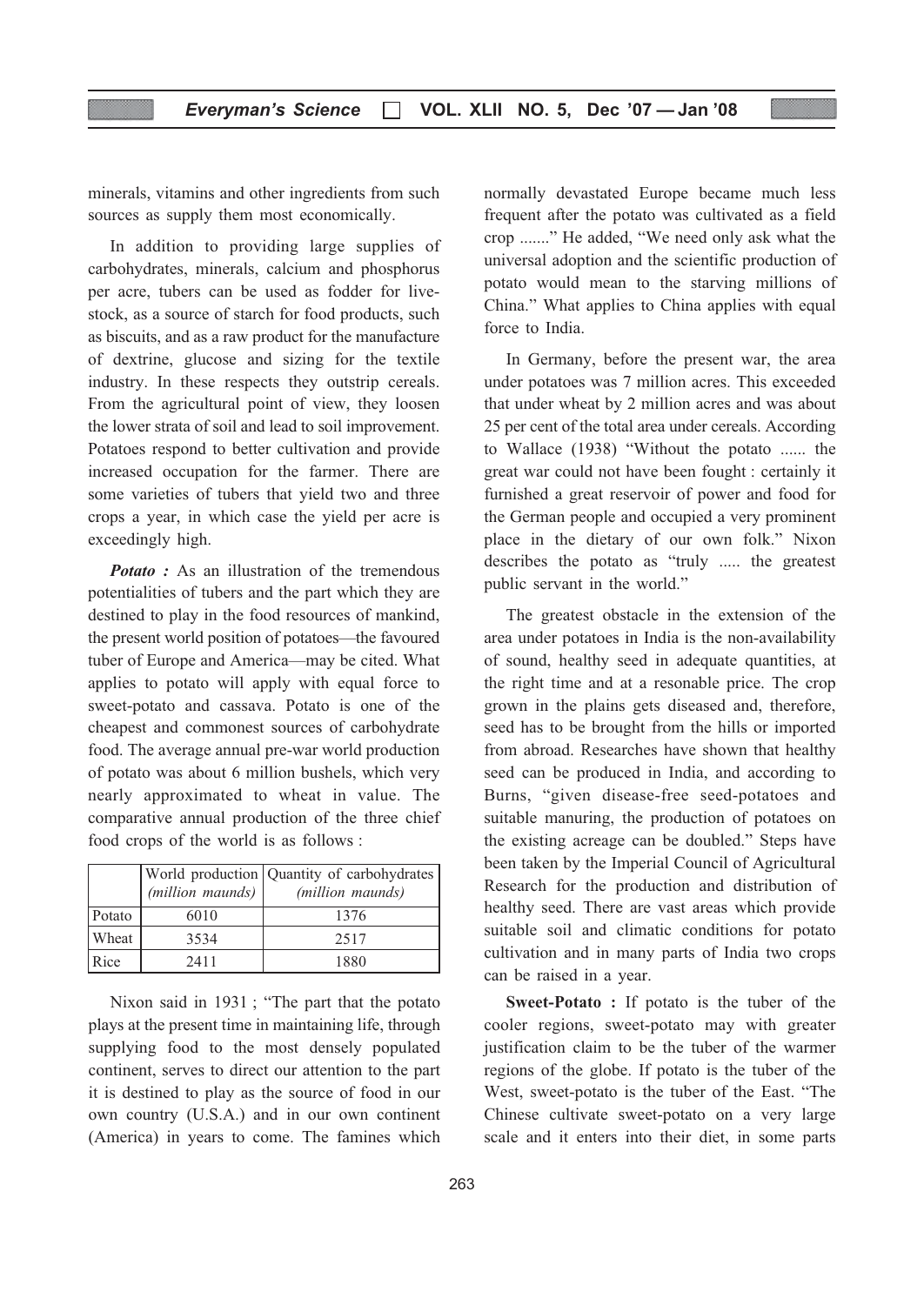#### Everyman's Science □ VOL. XLII NO. 5, Dec '07 - Jan '08

even more than rice." During 1943 the U.S.A. had 900,000 acres under sweet-potatoes, mainly in the Southern States. Some varieties of sweet-potatoes are only three-month crops. Even two crops a year, each yielding 200 maunds of tubers, grown over a moderate area, would convert Bihar and Bengal from deficit to surplus provinces, not only for carbohydrates but by releasing area for fodder, which will also increase the supply of milk.

Sweet-potato has this advantage over potato that it can be grown from stem cuttings and the seed problem, the greatest obstacle in the extension of area under potato, does not arise. Again its demands for soil, manure and irrigation are not exacting either.

Cassava : Now I come to the third tuber cassava. Here I am on difficult ground, because our nutrition experts have given their verdict and condemned it. The accusation is, that people who begin to eat cassava, eat too much of it and suffer from protein deficiency. Like every thing else too much cassava is bad ; but there is not the slightest doubt that it has saved millions of people from starvation and death during famines.

There is the testimony of Yegna Narayana Aiyer as to the value of this plant which should dispel all doubts. He says, "The crop is comparable with the sweet-potato ... but the produce is more abundant, the cultivation less laborious and the soil and other requirements less exacting. As a poor man's food there are few crops to equal it. Its introduction to South India, specially in Travancore, was made with the object of relieving distress and as a substitute for rice ; its immediate popularity, which it continued to maintain, shows how well it is adapted for this purpose. Its cultivation deserves to be extended largely in the country."

Tradition has it, that the introduction of cassava into Travancore was due to the efforts of one of the rulers, who wisely foresaw its great potential usefulness as a food crop. True to this tradition, early during the present war, the Tavancore Durbar stopped all export of cassava and its products, encouraged increased cultivation of this tuber and thus saved the population from starvation.

It is a high-yielding tuber. A yield of 15 tons per acre has been obtained in certian trails in the West Indies. As a high yielder of starch it has no rival. It has been shown that 30 per cent of cassava flour mixed with white wheat flour will give bread of as good eating quality as, if not better than, pure wheat bread.

Copeland (1924) gives an interesting Table–6 indicating the importance of cassava in the solution of the food problem of Java, a thickly-populated island, where the area under cassava rose from 639 to 1140 bouws, i.e., by over 75 per cent, in five

| Table-6 : Area under food crops in Java :<br>Thousands of bouws—(The bouw is 1.73 acres) |      |      |      |      |      |
|------------------------------------------------------------------------------------------|------|------|------|------|------|
|                                                                                          | 1916 | 1917 | 1918 | 1919 | 1920 |
| Lowland rice                                                                             | 3724 | 3836 | 4058 | 4198 | 3952 |
| Upland rice                                                                              | 550  | 560  | 555  | 640  | 644  |
| Maize                                                                                    | 2230 | 2138 | 2167 | 2728 | 2762 |
| Cassava                                                                                  | 639  | 718  | 1052 | 1023 | 1140 |
| Others                                                                                   | 1036 | 1118 | 1362 | 1235 | 1207 |

years. And Copeland remarks, "..... cassava yields more starch to the acre than any other known plant, and is the most likely recourse to supplement rice wherever future increase of population makes an adequate rice supply impossible. At present Java has been forced further in this direction than has any other land. Among the "other food crops" ..... another root crop, the sweet-potato, is the most extensively planted."

#### PROPOSALS

The problem is : Must India continue in the tradition's rut, and obtain her requirements of calories and nitrogen from excessive quantities of cereals, or must she break away from tradition and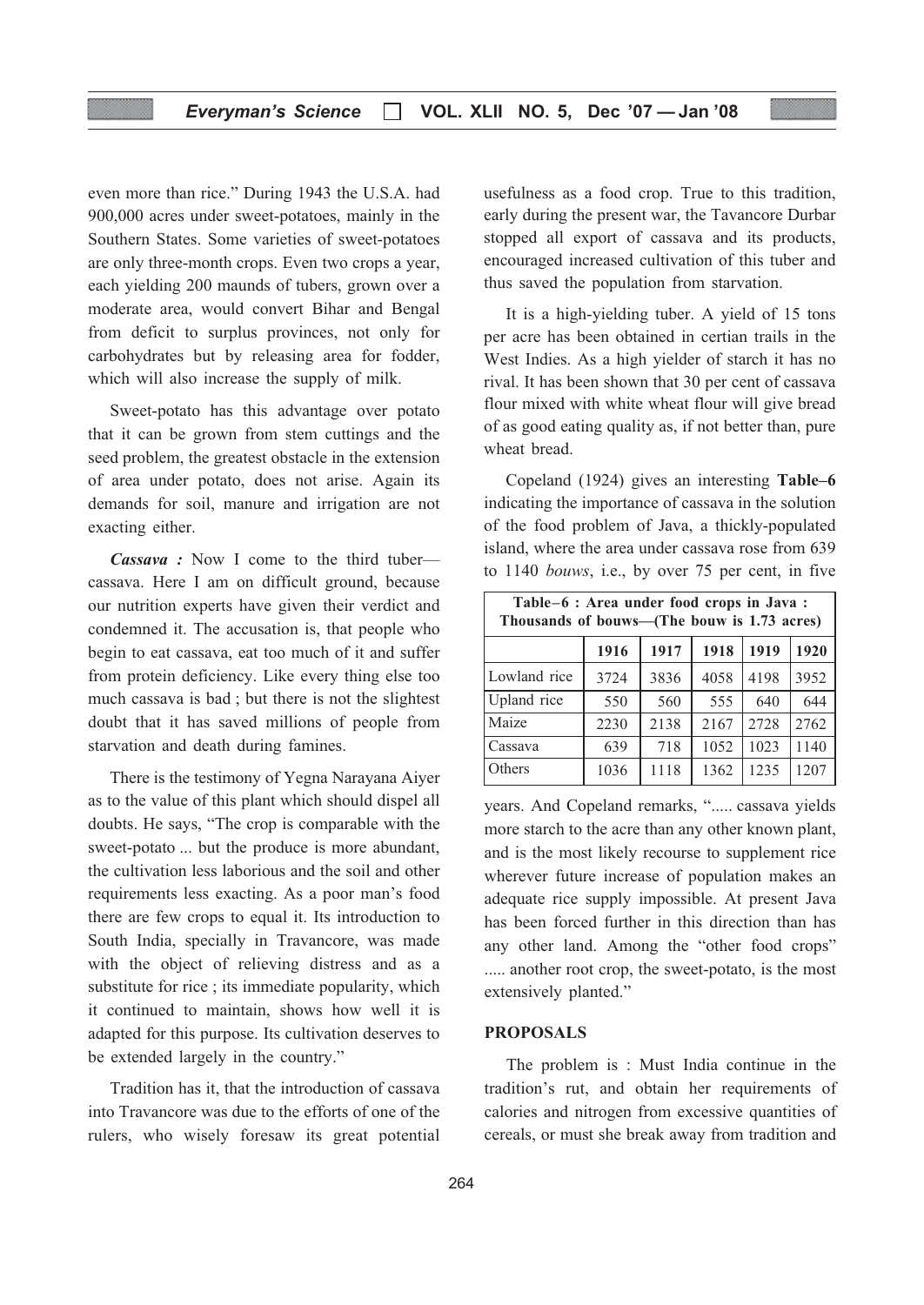follow the sounder food policy of obtaining a wellbalanced diet from sources which provide it best. If India could grow cereals and tubers in the same proportion as the pre-war Germany, i.e., in the proportion of 4 : 1, India could supply in full her present requirements of carbohydrates from an acreage equal to 60 per cent, of what is under cereals now., Even if 10 per cent, of the acreage now under cereals be diverted to tubers, India's carbohydrate suply will be increased by 33 per cent. By following such a policy, land could be relased for pulses, oil-seeds, fooders, and a more balanced diet obtained.

All tubers are bulky and present difficulties of transport and storage. It should not, however, be difficult to employ modern methods of dehydration and cold storage to overcome these difficulties.

So far practically no research, work has been done on tubers in India, with the exception of potatoes, on which work on a small scale has been started recently. Elsewhere it is different. "The Louisiana Agricultural Experiment Station has recently developed methods of handling plants that result in profuse flowering and seed production, thus making possible large-scale plant-breeding work with sweet-potato in this country. In 1939 the Department initiated extensive cooperative breeding and adaptation investigations on sweet-potatoes with half a dozen southern experimental stations."

The proposal, I place before you, is, that if the area under cereals is reduced from the present 64 per cent, of the total sown to 45 per cent, or so, and of the area thus released 5 per cent, of the total sown be planted with tubers, and the acreage of pulses be increased by 20 per cent, the outturn of carbohydrate will be much in excess of the present quantity. I have taken tubers as an instance of high-yielding crops. Equally satisfactory results can be obtained from plantains, which yield over 200 maunds of fruit per acre, and produce as much carbohydrate as sweet-potato or cassava with 100 maunds to the acre. They are also decidedly richer

in proteins. Another high-yeilding crop is carrot, which has the added advantage of being a rich source of carotene.

#### REQUIREMENTS OF FATS AND OILS

India's requirements of fats and oils have been placed at 250 per cent in excess of the available supply. The area released from cereals could permit the acreage under edible oil-seeds being doubled. This would also double the quantity of concentrates for feeding milch-cattle, and if a reduction in the number of bullocks can be bought about simultaneously, as suggested later on, there will be a further improvement in the food resources of milch-cattle. The introduction of soya bean, a legume rich in oils, will greatly enhance the supply of edible oil. In planning the nutrition of the whole world, the advisability of exporting oil-seeds from a country grossly deficient in fats and oils, will, we hope, be determined by the FAO.

#### PROTEIN DEFICIENCY

Deficiency in total proteins, and more particularly in the proteins of high biological value, is India's most serious nutritional problem. This deficiency may not mainfest itself in mortality and disease, but is evident in the slow rate of growth, reduced size of body, lack of efficiency and vitality. That this is actually the case is abundantly manifested by the condition of both men and cattle. Dr. Burns has correlated the amount of food and body weight in cattle of the different regions of India, and Radhakamal Mukherjee has made similar studies in human groups (Table–7). It is evident that where cattle are ill-fed and small in size, and milk production per head of human population is low, the human physique, is poor. Average live weight of cattle and man is fairly closely correlated.2

<sup>2.</sup> Lack of adequate amount of calcium is also a contributory cause.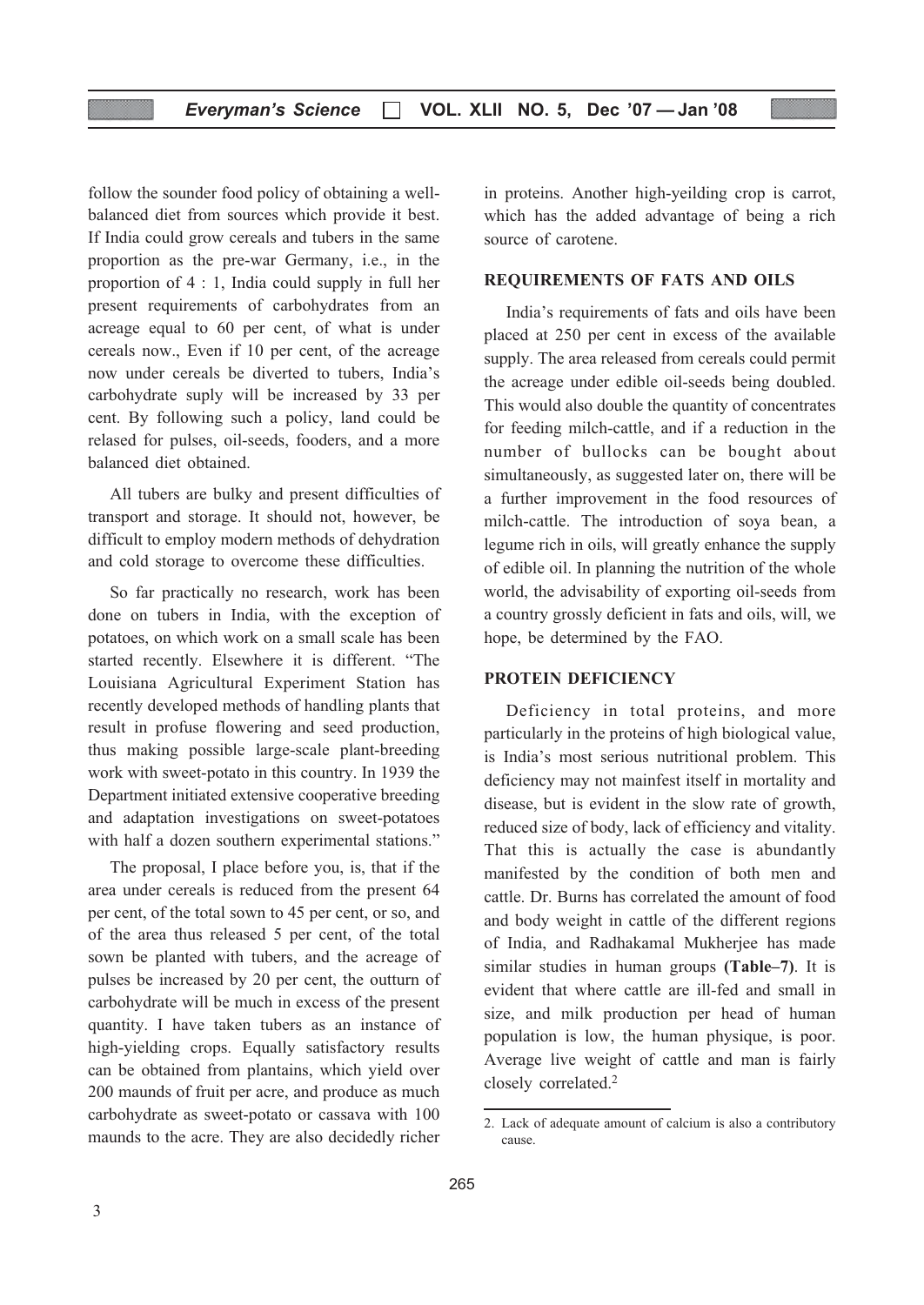## Everyman's Science □ VOL. XLII NO. 5, Dec '07 - Jan '08

|                          | Table-7                                                                                                                                                                         |                                 |                                                         |                                           |                                                             |                                                                               |                            |                      |
|--------------------------|---------------------------------------------------------------------------------------------------------------------------------------------------------------------------------|---------------------------------|---------------------------------------------------------|-------------------------------------------|-------------------------------------------------------------|-------------------------------------------------------------------------------|----------------------------|----------------------|
|                          |                                                                                                                                                                                 |                                 | CATTLE <sup>3</sup>                                     |                                           |                                                             |                                                                               | MAN <sup>4</sup>           |                      |
| Rainfall<br>in<br>inches | Regions                                                                                                                                                                         | Average<br>live<br>weight       | Daily require-<br>ments per<br>head<br>Roughages<br>dry | Quantity<br>available<br>Concent<br>rates | Daily milk<br>production<br>per head<br>human<br>population | Regions                                                                       | Average<br>body<br>weight  | Calories<br>intake   |
| Over<br>70               | Assam<br>Bengal<br>Madras—(C)<br>Malabar<br>S. Kanara<br>Bombay-(A)<br>City<br>Suburban<br>N. Kanara<br>Kolaba<br>Thana<br>Ratanagiri                                           | $\overline{\text{lb}}$ .<br>500 | $1b$ .<br>$\frac{11}{7.37}$                             | lb.<br>$\frac{0.5}{0.14}$                 | OZ.<br>3.01                                                 | Assam<br>Bengal<br>Madras                                                     | $1b$ .<br>100<br>to<br>120 | 2,000<br>to<br>2,500 |
| $30$ to<br>70            | <b>Bihar</b><br>Orissa<br><b>U.P.</b><br>C. P.<br>Bombay—(B)<br>Ahmadabad<br>Baroch<br>Panchmahal<br>Surat<br>Madras-<br>Major part<br>excluding<br>$\mathrm{C}$ & $\mathrm{D}$ | 600                             | $\frac{13}{9.52}$                                       | $\frac{0.75}{0.19}$                       | 6.18                                                        | Bihar<br>Orissa<br>Eastern<br><b>U.P.</b><br>Western<br><b>U.P.</b><br>Bombay | 120<br>to<br>150           | 2,500<br>to<br>3,000 |
| <b>Below</b><br>70       | Madras-(D)<br>Anantpur<br>Bellary<br>Cuddapah<br>Kurnool<br>Bombay-<br>excluding A & B<br>Sind<br>Punjab<br>N. W. F. P.                                                         | 700                             | $\frac{15}{15.7}$                                       | $\frac{1}{0.38}$                          | 12.22                                                       | Punjab<br>N. W. F. P.                                                         | 150<br>to<br>170           | 3,000<br>to<br>3,500 |

<sup>3.</sup> Adpted from Dr. Burns : Technological Possibilities of Agricultural Development in India.

<sup>4.</sup> Adapted from Dr. Radhakamal Mukherjee, Population and food Supply.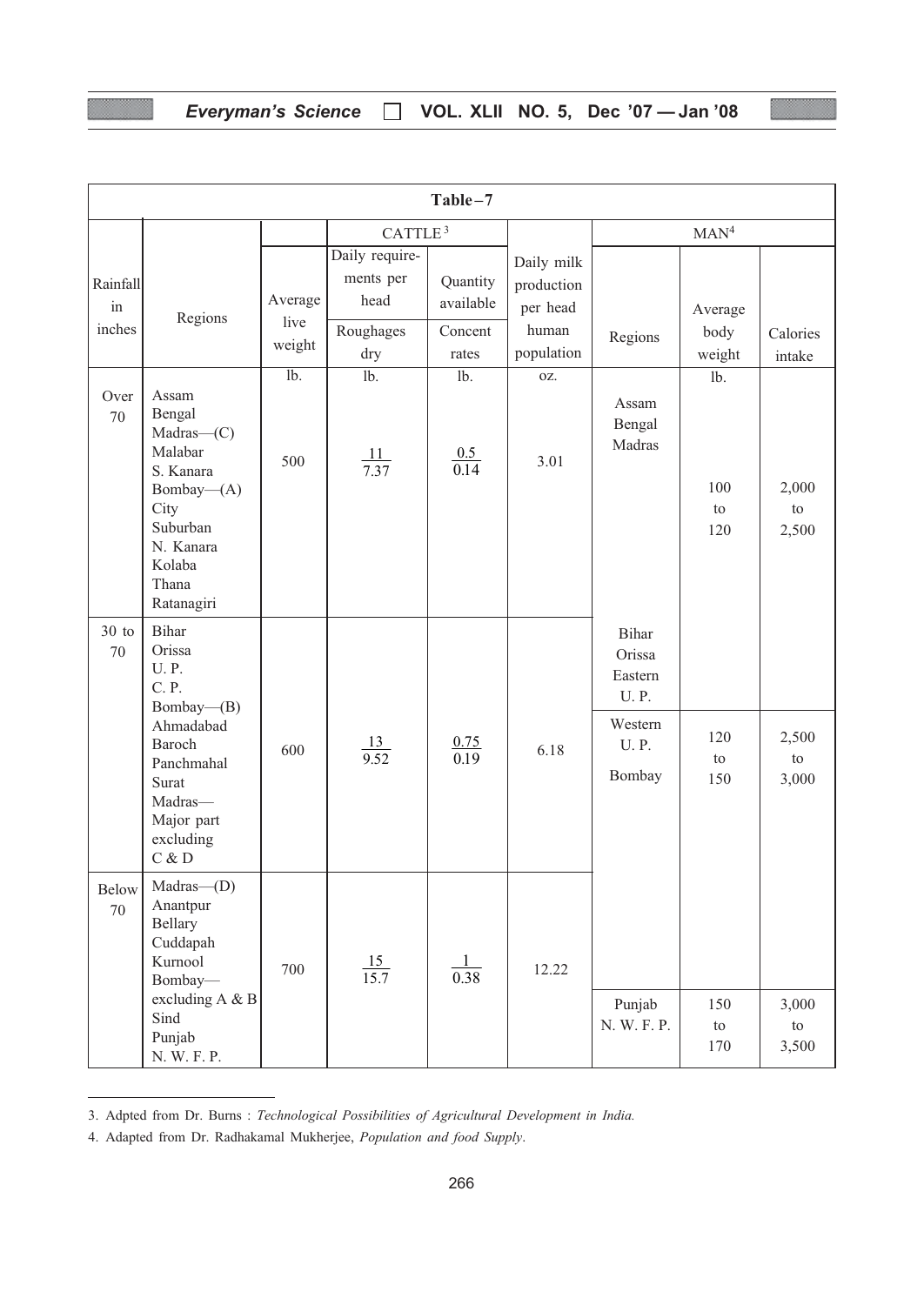Pulses and cereals are the chief source of vegetable proteins. Reduction in the area of cereals will reduce the quantity of proteins of this source slightly, but a 20 per cent increase in pulses will make up the deficiency.

It is, however, the increase of proteins of high biological value, which is India's greatest need.

The Nutrition and Food Management Committee of the FAO have recognised that "the primary objective of the nations united in the Food and Agriculture Organization is to raise the level of nutrition throughout the world, to ensure not only that all people are freed from the danger of starvation and famine, but that they obtain the kind of diet essential for health." Our Food Policy should aim at "abundant health," and our goal should be "the creation of healthy and vigorous population," able to shoulder the burdens of peace and war.

#### PROTECTIVE FOODS

Let us now deal with tile foods of animal origin, "protective foods" and proteins of high biological value, provided by fish and flesh, eggs and milk. The requriement of these foods for 400 million human beings is estimated at 300 per cent over and above the present supply.

The most improtant of the food resources of this category are fish. The extensive waters around the coast of India, vast esturian areas, numerous rivers and canals, tanks and tanks provide almost unlimited possibilities for the production of fish. Fish may be described as the food ready-made for man to collect. The neglect to develop, nay even to control, the fisheries in India has been colossal. It is only under the stress of war-time food scarcity that the necessity of developing this valuable source of food has been recognized. It is encouraging to find that several Provinces and States as well as the Central Government have taken steps to develop the fishery resources of the country. Programmes of development include all aspects of the fish

industry, and teching and research. We can look forward with confidence to the full development of this source of food. An abundant and cheap supply of fish will solve the problem of a balanced diet for the enormous rice-eating population. No effort, should be spared to develop fisheries.

Sheep, goats, pigs and poultry are well-known sources of food. The Imperial Council of Agricultural Research are financing research on these animals, with a view to improving breeds and increasing the quantity of food produced from these sources. Among the smaller animals, a useful source of wholesome flesh is the rabbit. It multiplies very rapidly and grows quickly. In other countries rabbit breeding is an importing industry, and it is a pity that in India nothing has been attempted so far, and this excellent source of very good food is being ignored.

In a country so short of food of animal origin as India, every source, however small, has to be tapped and the best use made of it. What is the place of wild life—birds and mammals, in the food resources of India ? Several wild birds and mammals are eaten, and some are regarded as delicacies, but there is complete absence of information as to the volume of this source of food. Even the wildest guess is not possible. The only thing one is aware of being that the damage caused to cultivation by wild pigs and deer of sorts, is so serious in certain localities that, vast areas have gone out of cultivation. Protection of crops and fruit against the ravages of birds is one of the difficult responsibilities of the farmer. This may be taken as an index of the quantity available.

Investigations carried out in America indicate the importance of wild life. It has been shown that where marshes have been reclaimed for cultivation, the benefit gained has not compensated for the loss sustained, through the destruction of water fowl. We have approximately 2,00,000 sqare miles of forests. Can they not be stocked with eatable birds ? There is immediate need for a thorough survey and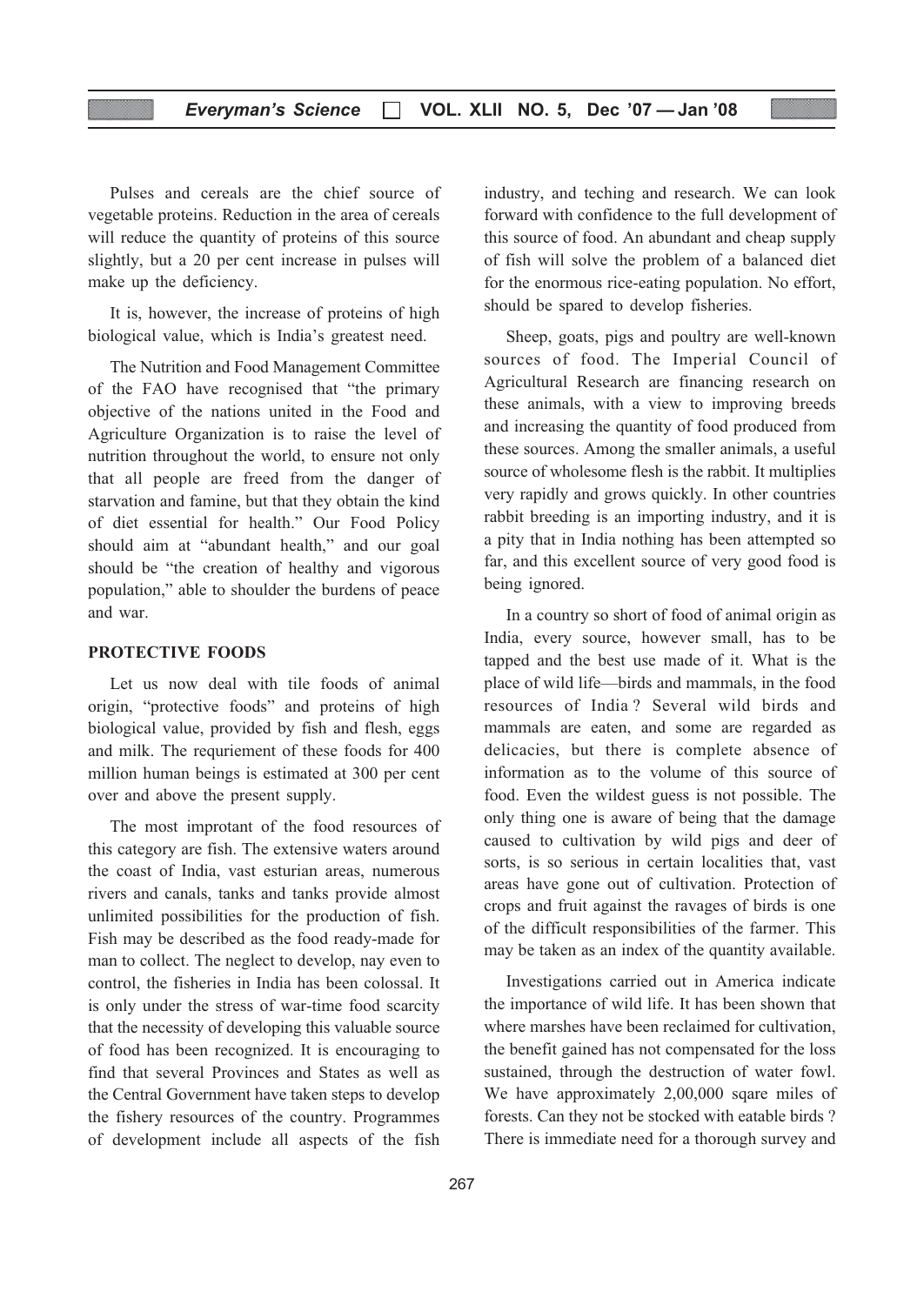population study of the wild life of India as a preliminary to a national planning of game improvement.

#### CATTLE PROBLEM

Of the live-stock the most important are the cattle, and they occupy a unique position in the rural economy of India. They provide the draught animal for cultivation, contribute to the fertility of soil by providing farmyard manure—the only manure readily available to the farmer. Cattle dung makes up the deficiency of fuel resources for household needs. Cows and buffaloes provide milk—a perfect, food—and is a country where a large section of the population in vegetarian, the milk supply is of great importance. The cattle, finally, provide flesh for human consumption, and their hides, bones and horns are products of considerable value in industry<sup>5</sup>. Indeed the place of cattle in the economy of Indian farming is so fundamental that the ancients considered that the bull carried the earth on its horn, and they deified the cow. Paradoxical though it may appear, yet it is a fact that a stage has been reached when on the one hand cattle provide food for man and on the other compete with him for food. It is true that cattle mostly live on straw and stock—by-products of grain production—yet the pressure of population has forced man to encroach upon pastures and break land for the cultivation of food crops with loss of fodder for cattle. The result is that today there is great scarcity of cattle feed. Cattle are underfed, inefficient, and too large a number has to be maintained. India possesses one-third of the world's cattle population. Without adequate feeding, improvement in breeds is a hopeless task.

Burns estimates that the total number of bovine adults in British India is 107 million and the total feed available is 175 million tons of roughages and less than 4 million tons of concentrates. Ignoring the requirements of young stock, the deficiencies are : 50 million tons of roughages and 9 million tons of concentrates. Of the available food, workcattle get the larger share, and milch-cows are starved.

The position is that in addition to an enormous human population the Indian soil had to carry a very heavy load of a large cattle population. Ill-fed and consequently inefficient cattle are a terrible drain on our resources. The Chinese and the Japanese have mostly eliminated cattle from their farm economy., They have replaced bullock labour by human labour ; milk and milk products do not enter into their dietary and their protein requirements they satisfy by feeding on all sorts of animals.

#### What is the solution ?

In 1940, there were in British India 49 million working bullocks and uncastrated males over three years of age, kept for work. All these who have studied the food and agricultural problem of India have advocated the urgent need of reducing the number of bullocks, so that the cows are better fed and the milk supply is thus increased. For instance, the Royal Commission on Agriculture In India, emphasized the "necessity of attention on all matters that will tend to decrease the number of bullocks required for cultivation." Sir John Russell followed in the same strain and said, "If it were feasible, the best course would be a large reduction in numbers of animals so as to bring live stock population more into line with the supplies of food, but this cannot be done rapidly. Some gradual reduction will no doubt come about by economic pressure as the grazing grounds become more, closely settled for cultivation, and so the castration of scrub bulls becomes more commonly practised. Improvements in farm implements and particularly in the bullock cart, would reduce the need for so many bullocks in the village." Prof. Radhakamal Mukherjee also

<sup>5.</sup> In actual value (including the value of dairy product) the (livestock) industry contributed at a rough estimate about 1,000 crores of rupees to the agricultural income of the country, which has been assessed at a total of 2,000 crores of rupees.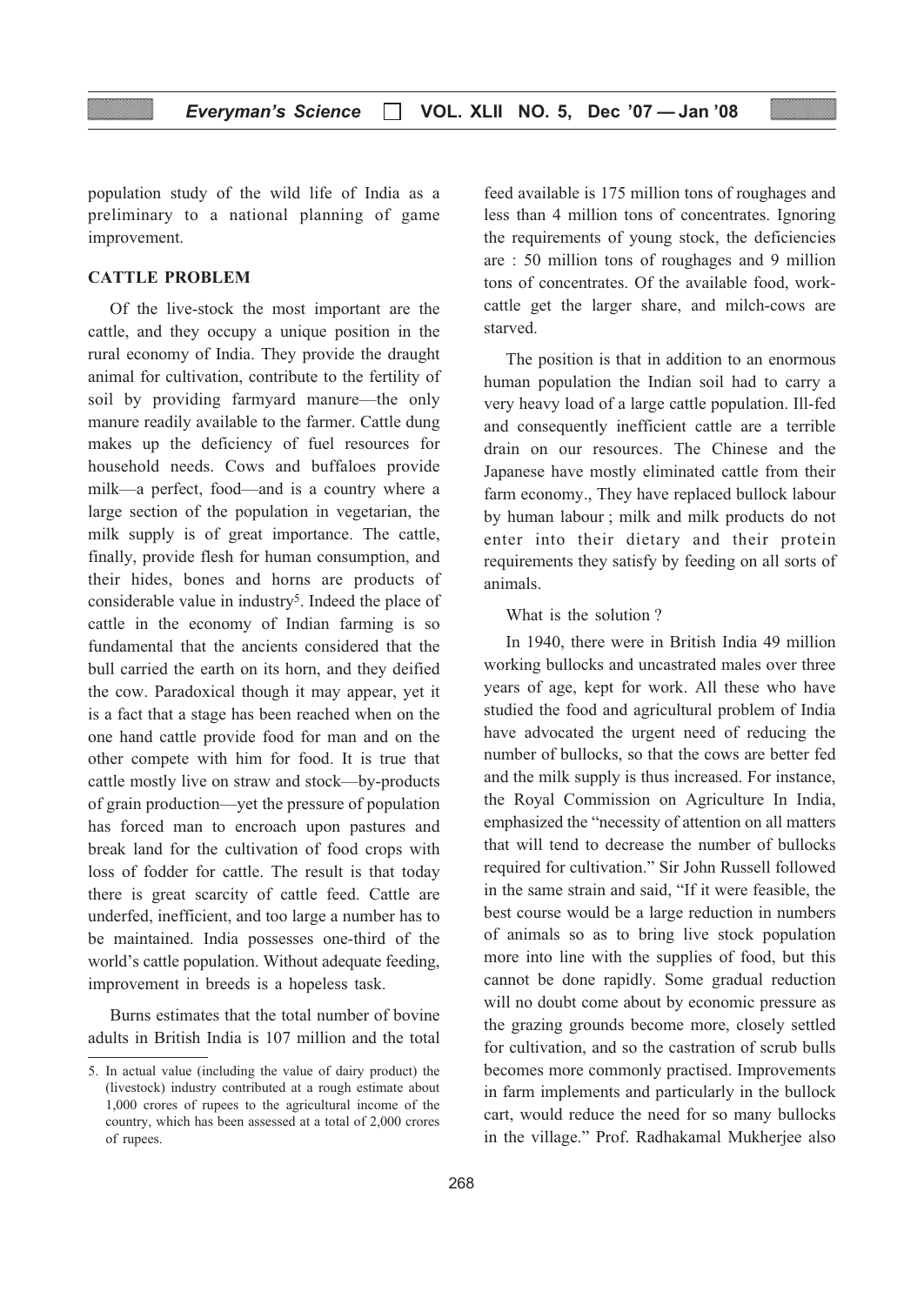advocates the adoption of a definite programme of reduction of cattle numbers ....."

The problem is how to reduce this number.

Improvement of farm implements, or bullock carts with ball bearings and pneumatic tyres, do not even scratch the surface of the problem. Cooperative use of inefficient bullocks is not a practical proposition, when on account of the shortness of season for the preparation of land, the available period for cultivation is limited. Small holdings will continue as long as there is no outlet for the rural population in industry. Utilising animal labour for cultivation and transport is a most wasteful method. It has been estimated that in many parts of India the work-cattle are employed for half the year, and yet they have to be maintained and fed throughout the twelve months. The Royal Commission have stated that bullock labour is a heavy item in crop production.

#### MECHANIZATION

The only effective measure that will reduce the number of work cattle is mechanization.

Mechanization of agriculture has made revolutionary changes during the last few years. Here is a picture of a fully mechanized cotton farm in the U. S. A.

"Tractor-drawn equipment plants and cultivates the crop. Flame throwers kill the weeds. Airplanes dust the cotton with insecticides, and, a week before the cotton is mature, they apply a cynamide compound which makes the leaves drop off. When the leaves are gone, the cotton picking machine moves in. A cotton picking machine can pick a thousand pounds of cotton per hour, instead of 15 pounds a man can pick. Such a machine works all day and then with headlight on it works all night."

The progress of mechanization of farming in Russia is a well-known story.

Mechanization in farming is usually associated with scarcigty and high cost of labour. It has, however, another, and for India a more important aspect. Mechanization may be adopted as a device to reduce demand on food resources. A bullock or a horse is to be fed from the produce of the land. A tractor runs on petrol or crude oil.

At the present time the aim in India should be to replace animal labour by machine and thus save food which is now consumed by the work-bullocks. What would be achieved as a result of such mechanization may be illustrated by taking an example from the U.S.A. "About 1920 there were 26 million horses and mules in the United States of America, and by 1940 there were less than 16 millions. In 1919, there were 1,60,000 tractors, and by 1939, they had increased to 16,00,000. This has meant a release of 35 million acres of land the production of which was required to support work stock." Imagine what similar reduction in the number of bullocks would mean to the human population of India. The fodder thus saved and fed to cows, would bring about an immediate increase in the milk supply. Do we not know that a 60 per cent, increase in milk yield can be obtained by good feeding ? Further with an assured supply of fodder the breeds can be improved, resulting in increased efficiency of milch-cattle.

One of the post-war development plans is to take motor transport right into the heart of rural India, this will mean the replacement of bullocks now used for transport. There are schemes of hydro-electric development which will provide motive power for water-lifting, cane-crushing, corngrinding, for which bullock power is being used at present. A very real step towards the reduction of the number of bullocks will be the introduction of tractors.

The present is the most appropriate time for launching a campaign for the mechanization of agriculture. The price of bullocks is high. There are thousands of trained mechanics, familiar with tractors and other power-driven mechinery, who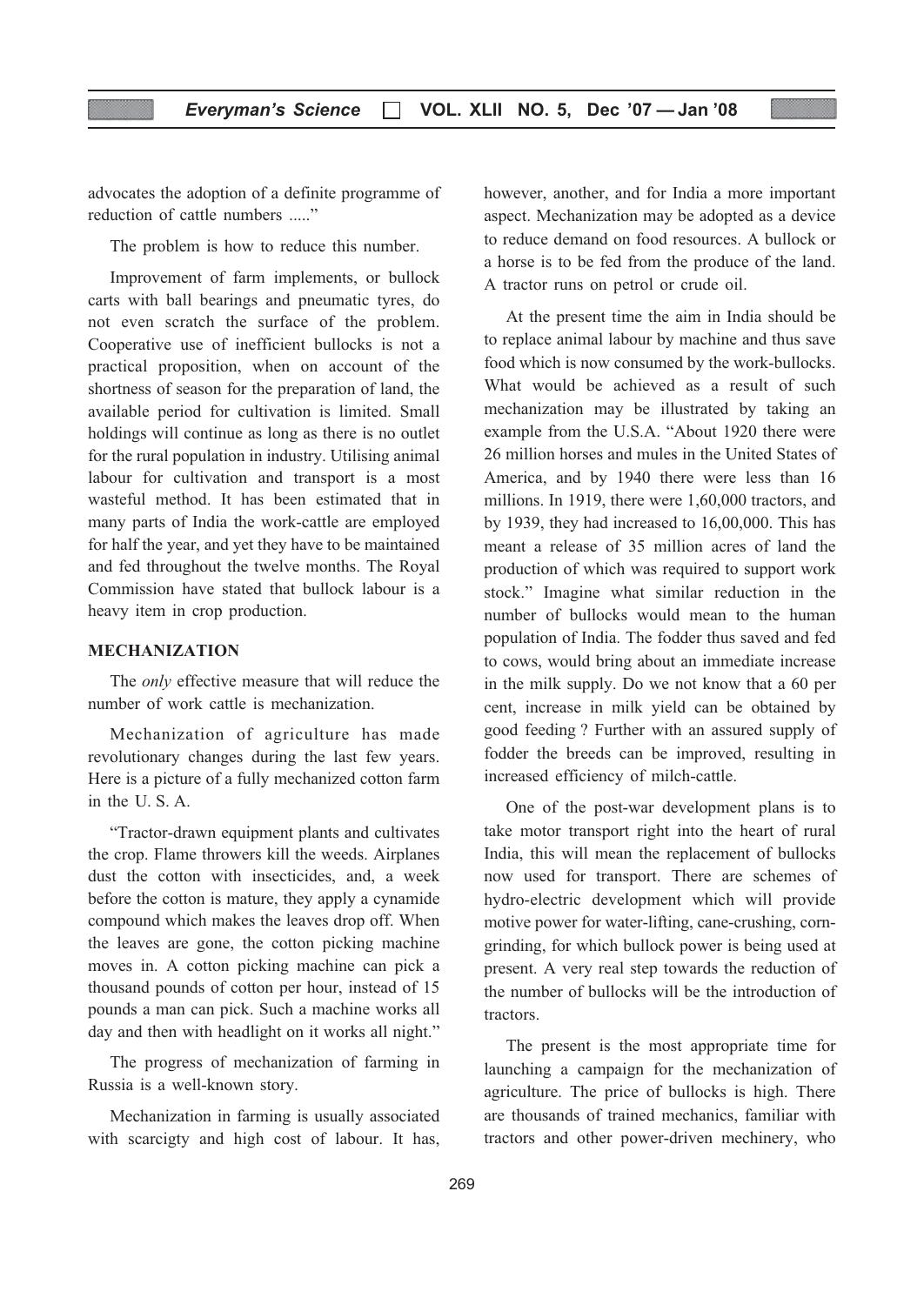will be released from the army. The chief difficulty, however, is that tractors are not available, and designs suited to Indian conditions have not been determined.

In my opinion the first step that should be taken is to hold an exhibition of tractors and farm machinery on a very large scale, to which tractor manufacturers and producers of farm machinery should be invited from all over the world. This would enable agricultural experts and manufacturers to determine which models are most suited to conditions obtaining in India. The next step would be to establish a tractor manufacturing industry and a fully-equipped Institute for Research on Tractor Designs to guide such an industry. The first need of India is not luxury motor cars but sturdy tractors, of moderate size and moderate price, which run on cheap fuel.

It will not be possible for every individual farmer to own even a small tractor and have the minimum number of implements required for cultivation. The only possible method would be to undertake cultivation on contract basis. There may be difficulties in the beginning but if the charges are moderate and the work is done efficiently and expeditiously the cultivators will soon appreciate the advantages. The cost of cultivation could be substantially reduced by providing cheap fuel. For instance, no tax should be levied on petrol or crude oil or any other fuel used for agricultural purposes. Further it would be necessary to establish chains of repair stations.

It is a mistaken idea that cooperative farming should precede the use of tractors and other power machinery. In fact the introduction of tractors will inevitably result in cooperative farming. When a small holder finds that his land can be cultivated cheaply and efficiently without his keeping bullocks, he will join in a cooperative scheme of farming. The farmer is not as conservative as he is imagined, but is alive to gains that he can get.

## INCREASED PRODUCTION OF VEGETABLES AND FRUITS

The consideration of increased production of vegetables and fruit need not delay us. By proper management, use of good seed, and plants of highyielding varities, production of these useful and necessary foods can be greatly enhanced from the existing area. A system of cropping in which orchards are intercropped, with fodder or vegetables, will mean better use of the land. For instance, fodder could be grown in a vineyard, an orange grove or a mango orchard. Carefully-planned trails alone will determine the most rational use of land, as various conditions will determine what can be achieved, and these conditions vary from locality to locality.

#### **CONCLUSION**

To sum up : A national crop planning should be based on the best and most efficient utilization of land and other resources for social needs. The first social need is food. It is possible to envolve, for the various parts of the country, cropping schemes which will result in greater production of carbohydrates from smaller areas, than is the case at present. In any such scheme tubers will play an important part, and the area under cereals will have to be reduced. Acreage released from cereals can be devoted to pulses, oil-seeds, fodders, an increased production of milch is necessary for obtaining well-balanced diet. The increased food for milchcattle, both in roughages and concentrates, which will result from such a cropping scheme, will make up our existing deficiencies in milk—a most, necessary "protective food". The introduction of more legumes, i.e., pulses as well as fodders, will enrich our soils. A reduction in the number of bullocks by encouraging the use of tractors and motor transport, and the introduction of machinery driven by cheap electric power, will release much fodder and enable us to improve our breeds of milch-cattle, with a consequent increase in milk production.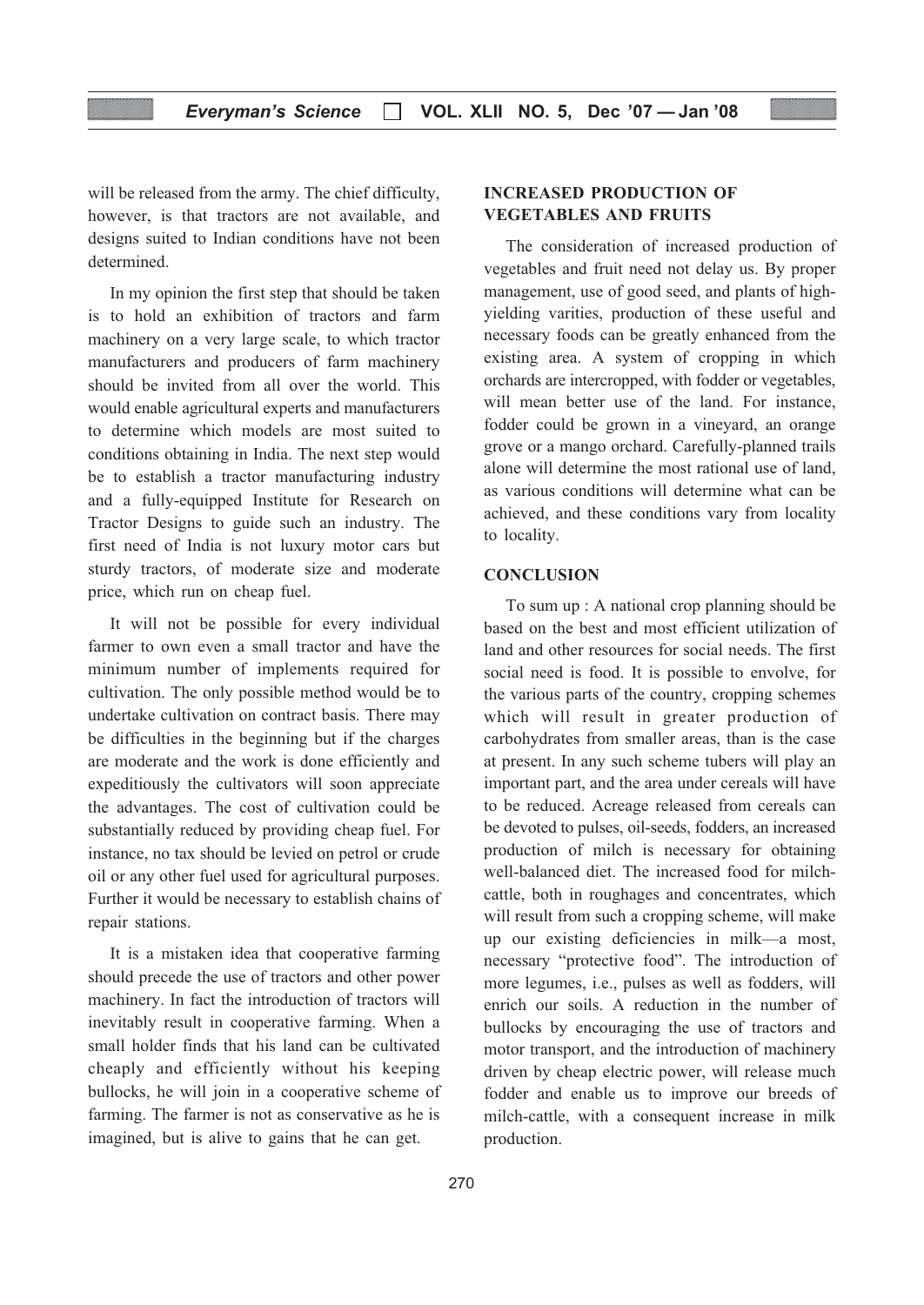All this is possible and we have the knowledge to do it, but as the Hot Springs Conference stated, "It requires imagination and firm will on the part of each government and people to make use of that knowledge."

#### FOOD TECHNOLOGY

The available resources of food can yield better results, if their nutritional values are conserved, and not destroyed in processing and preparation for consumption, One need only mention the case of eating over-milled rice. There is not only loss of valuable food rich in proteins, but the additional disadvantage of the consumer suffering from deficiency diseases. Preservation of food, in a satisfactory manner, is an essential part of food enconomy. A great deal of wastage, which can be avoided, occurs during transit, particularly in the case of fruit, fish, and such articles of diet as putrefy quickly. Large quantities of food grains and other food products are consumed and spoiled by rodents and insects. It is necessary that our transport system be improved through refrigeration, and cold storage developed extensively for all types of foods, which must be kept at a low temperature for safe preservation. Improved storage is one of the methods of avoiding damage to grain : Dehydration of food products is of incalculable value in food preservation and distribution. It is particularly necessary for bulky foods, such as tubers. It reduces bulk and makes for low cost of transport and distribution. From liquid milk to potatoes every type of food can be successfully dehydrated. As the technique improves it will be possible to preserve all the good qualities of fresh food in dehydrated commodities.

As far as India is concerned, fortification of the common articles of diet, with all the ingredient necessary for full health is an urgent necessity,

Starch from cassava, fortified with proteins, vitamins, minerals and other useful ingredients, and pre-cooked to a suitable stage, may greatly help to solve the nutritional problems of, for instance, Travancore. Modern development in food technology has shown what can be done with cotton-seed meal in making it aceptable to man as a highly nutritional food. Cotton-seed flour is being used in America in such quantities that the supply cannot meet the demands of bakeries and biscuit firms. Cotton-seed flour is twenty times as nutritious as potato, and contains 50 per cent of proteins.

Chemists have produced rayon, nylon, plastics, and there seems to be no reason why they cannot produce artificial rice from tuber starch. This rice may be a perfect food containing all the necessary requisites of an excellent diet, it may have a flaour which appeal to the human palate, and it may be cheaply produced in such form that it can be prepared for a meal in an easy manner.

Food yeast from molasses is known to contain 50 per cent proteins of high biological value and the important vitamin  $B_1$ . Our sugar industry can supply huge quantities of molasses for the manufacture of yeast. Yeast mixed with flour will add valuable protein to a diet containing starch. Yeast can be grown on several other media and there are tremendous possibilities of large-scale production.

Much headway has been made during the war in the production of shark liver oil which satisfies a great demand. Further increased production is awaited.

It is a now possible to produce vitamin concentrates and synthetic vitamins on a commercial scale, it should be possible to make them available to people of the lowest income group.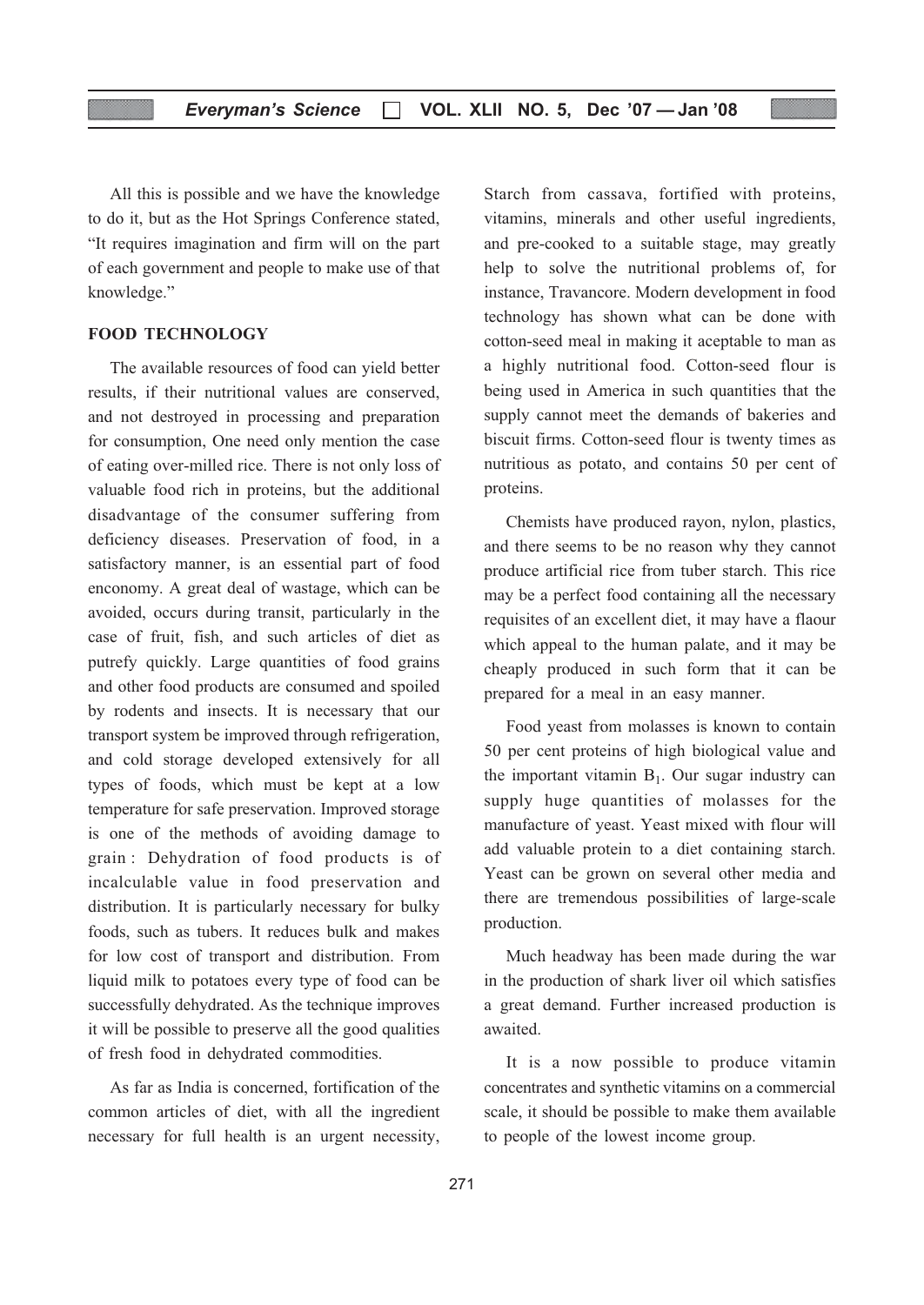#### Everyman's Science  $\Box$  VOL. XLII NO. 5, Dec '07 - Jan '08

The production of amino acids, satisfying demands of the human body, is an achievement of modern Science, and paves the way for further ahcievements in this direction. The day is not far off when, in the words of the Earl of Birkenhead, "Synthetic foods and the production of animal tissue in vitro will finally set at rest these timid minds which prophesy a day when the earth's resources will not feed her children." This is possible, but much research is needed to attain such an end. For our immediate needs there is a strong case for a fully-equipped National Institute of Food Technology.

#### THE FARMER

National crop planning should be based on the, best and most profitable utilization of land and other resources for social needs, and the individual profit motive should be eliminated. That would be the ideal condition. But as things are, the object of the farmer, in his own interest, is not to obtain the largest yield possible per acre, but to obtain the largest economic yield. As elsewhere in business, there is a clash between social needs and individual interests. There have been several instances when valuable foods have been destroyed to serve economic ends, and to make it worthwhile for the farmers to grow certain essential crops. A new orientation is needed in our rural economy.

So far the farmer has not received the attention he deserves. There is need for a proper sociological study of the Indian village life and the influence of modern trends on this life. The standard of living of the largest body of consumers—the growers of crops—has to be raised. What is this stanadard of living ? Which is the best philosophy ? Plain living and high thinking, or increasing one's wants and seeking the satisfaction of all these ? A man who is a believer in plain living is a poor consumer. What part does he play in a world where circulation of wealth is the test of a progressive civilization ?

It is not possible to go into all these questions, but the questions are important. There is a need for an Institute of Sociology to study rural problems.

### FUNDAMENTAL IMPORTANCE OF PURE **SCIENCE**

Before I close, I feel that it is necessary to sound a note of warning. It is necessary, because I have laid stress on the application of scientific knowledge to food production—the primary need of man. I am aware that much agricultural improvement has resulted from empirical methods of practical farmers and stock breeders. Many useful varieties of crops, fruit trees and vegetables have been produced, many well-known breeds of animals evolved. Nevertheless, today it is the scientific method which will give results of value. The preliminary stage of simple human effort has long past. The scientific method aims at "studying the soil, the plant and the animal in order to learn as much as possible about them, not with the idea of greater production but of gaining new knowledge" (Russell). It is on this foundation of sound knowledge that the structure of practical achievement can be raised. There is a tendency to expect of scientists quick results of practical value. We are often accused of carrying on pure research. Even the Imperial Council of Agricultural Research has brought "Development" within its orbit and there is a danger that this "development" may sound the death knell of "research". It will be a sorry day for this country when the tradition of knowledge for the sake of knowledge disappears. We must safeguard ourselves against such a tendency. There should be abundant opportunities for scientific workers in India to build up a sound body of knowledge, and then results of practical value will necessarily follow. It is rare to find a man who will pursue a line of research for the sake of enlarging the bounds of knowledge, but there are many who are keen to apply what is already known in order to achieve result of use to man.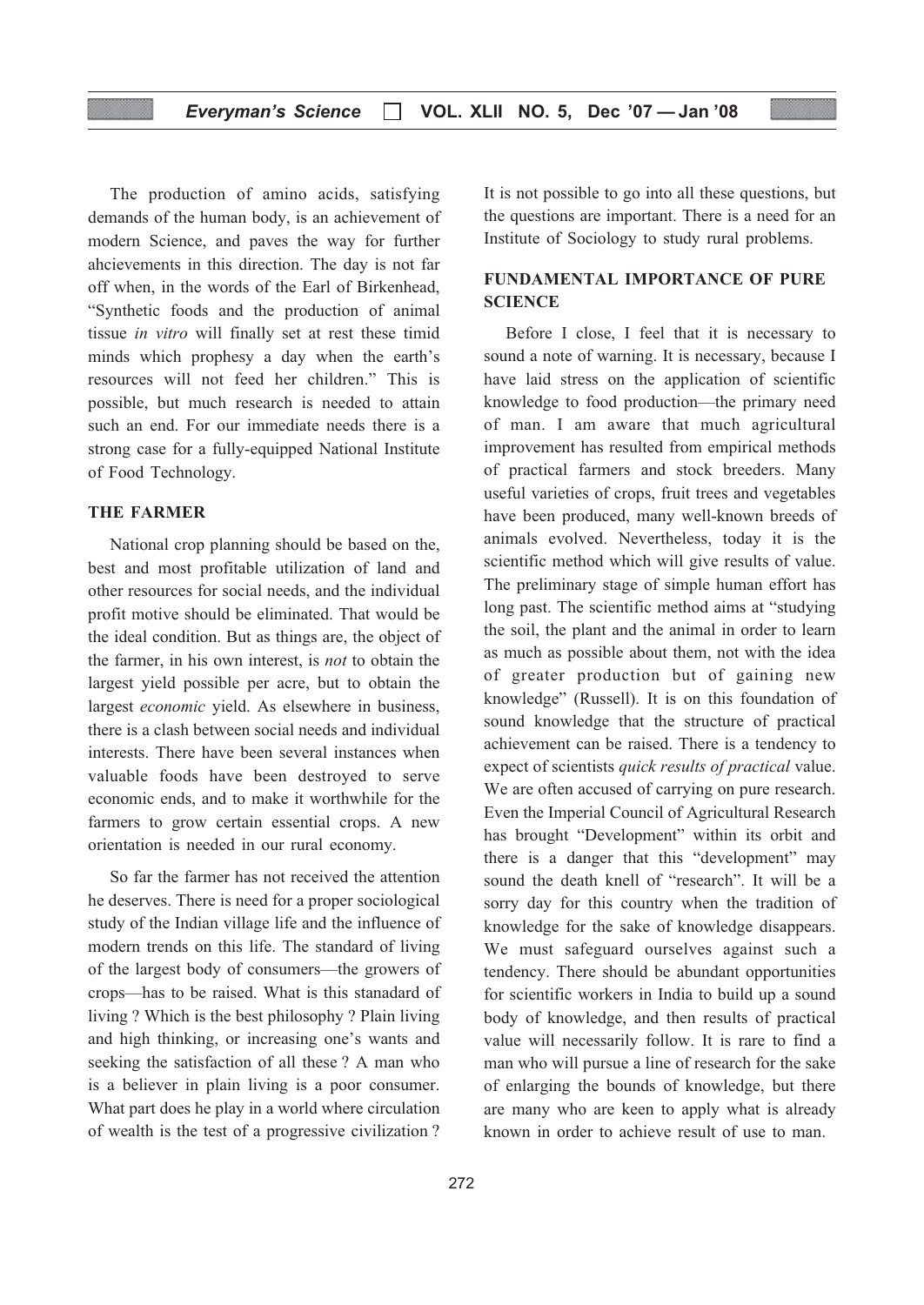#### **REFERENCES**

- 1. Birkenhead, World in 2030.
- 2. Burns, Technological Possibilities of Agricultural Development in India, 1944.
- 3. Chand India's Teeming Millions, 1939.
- 4. Copeland Rice, 1924.
- 5. Hill International Affairs, Vol. XXI, 1945.
- 6. Mahalonobis National Institute of Sciences of India, Vol. X, 1944.
- 7. Mukherjee, Radhakamal Food Planning for Four Hundred Millions, 1938.
- 8. Nixon The Principles of Potato Production, 1931.
- 9. Roonwal Science and Culture, vol. XI, 1945.
- 10. Russel Report on the work of I.C.A.R. in applying Science to Crop Production in India, 1937.
- 11. Russell etc. Agriculture Today and Tomorrow, 1945.
- 12. Wallace Bull. No. 94, Ministry of Agric, and Fish., England, 1938.
- 13. Wilcox Reshaping Agriculture, 1934.
- 14. Wright Report on the Development of Cattle and Dairy Industry in India, 1937.

273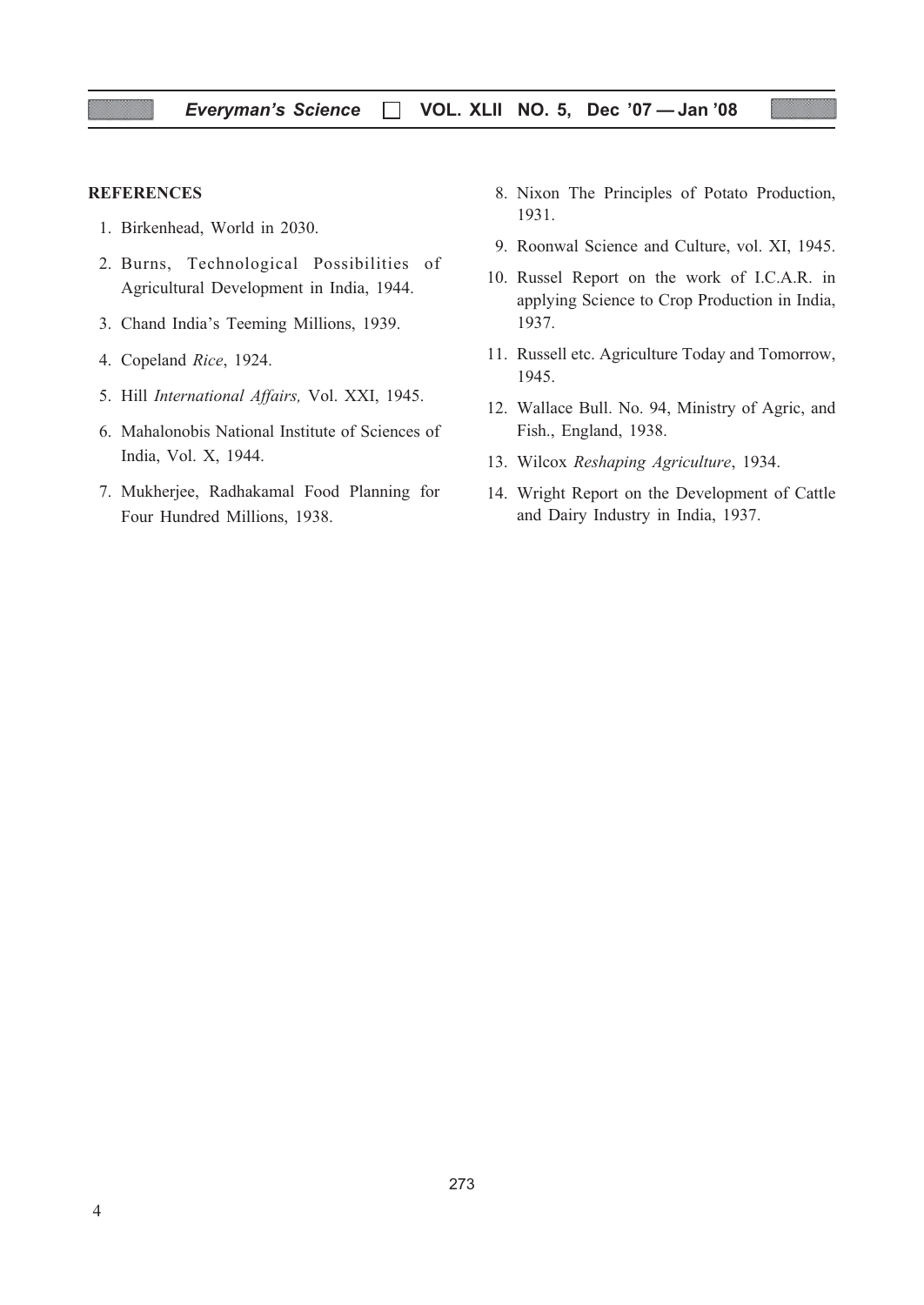## INFLUENZA : SOME BIOCHEMICAL PERSPECTIVES

Jyoti D. Vora, Mansa Gurjar

Influenza is a viral disease that may fade away in 2 weeks of bed rest or be fateful. This article examines the disease ; its history, its causatic agent—the influenza virus, diagnosis, prevention and treatment. It is inevitable to talk of a possible pandemic and threat of avian influenza as well as the recent advances in research.

#### INTRODUCTION

Everybody at some point of their lives has got  $\overrightarrow{a}$  the "flu"-a common term for influenza and influenza-like diseases. It has been around for ages with the symptoms of influenza first being described by Hippocrates in 412 B.C. Influenza comes from the French word, "influentia", which refers to the belief that epidemics were caused by the influence of the stars. It is commonly seen in local outbreaks or epidemics throughout the world. Epidemics occur explosively with little or no warning. The number of people affected can vary from a few hundred to hundreds of thousands. Epidemics may be shortlived, lasting days or weeks but larger epidemics may last for months. There have been 31 definite or probable pandemics in the past 400 years. No apparent seasonality was observed, but they occurred more frequently in spring and summer than in autumn and winter. In the 20th century alone, there were three overwhelming pandemics, in 1918, 1957 and 1968, caused by H1N1 (Spanish flu/100 million), H2N2 (Asian flu/1 million) and H3N2 (Hong Kong flu/1 million), respectively. In the influenza–A pandemics of 1957 and 1968, the clinical illnesses were more confined to the respiratory system, while in the 1918 pandemic and human H5N1 infections since 1997, multisystem dysfunction and immune dysregulation developed in infected individuals. Although influenza is a mild disease in most individuals, it is life threatening to elderly or debilitated individuals. Epidemics are responsible for large losses in productivity. The WHO has commissioned an international network of communicating laboratories to monitor the changes in the infecting viruses and the spread of infection.

#### SYMPTOMS

Influenza is characterized by fever, pain in muscles, headache and pharyngitis (inflammatin of the fauces and pharynx). In addition, there may be cough and in severe cases, dizziness, nausea and weakness caused by depletion of body fluids and electrolytes. Usually people do not have a runny nose which is characteristic of common cold.

#### DIAGNOSIS

Diagnosis is commonly made on the basis of epidemiological characteristics during epidemics, but sporadic cases can be identified only by loboratory tests. Laboratory diagnosis depends upon the demonstration of the virus by culture, RT-PCR, or immunofluorescence using monoclonal antibody to the virus, or a rising antibody titre between acute and convalescent sera.

#### COMPLICATIONS

Build up of fluids and lack of mucociliary clearance provides good breeding grounds for

Department of Biochemistry & Food Science & Quality Control, Ramnarain Ruia College, Mumbai, Maharashtra. Email :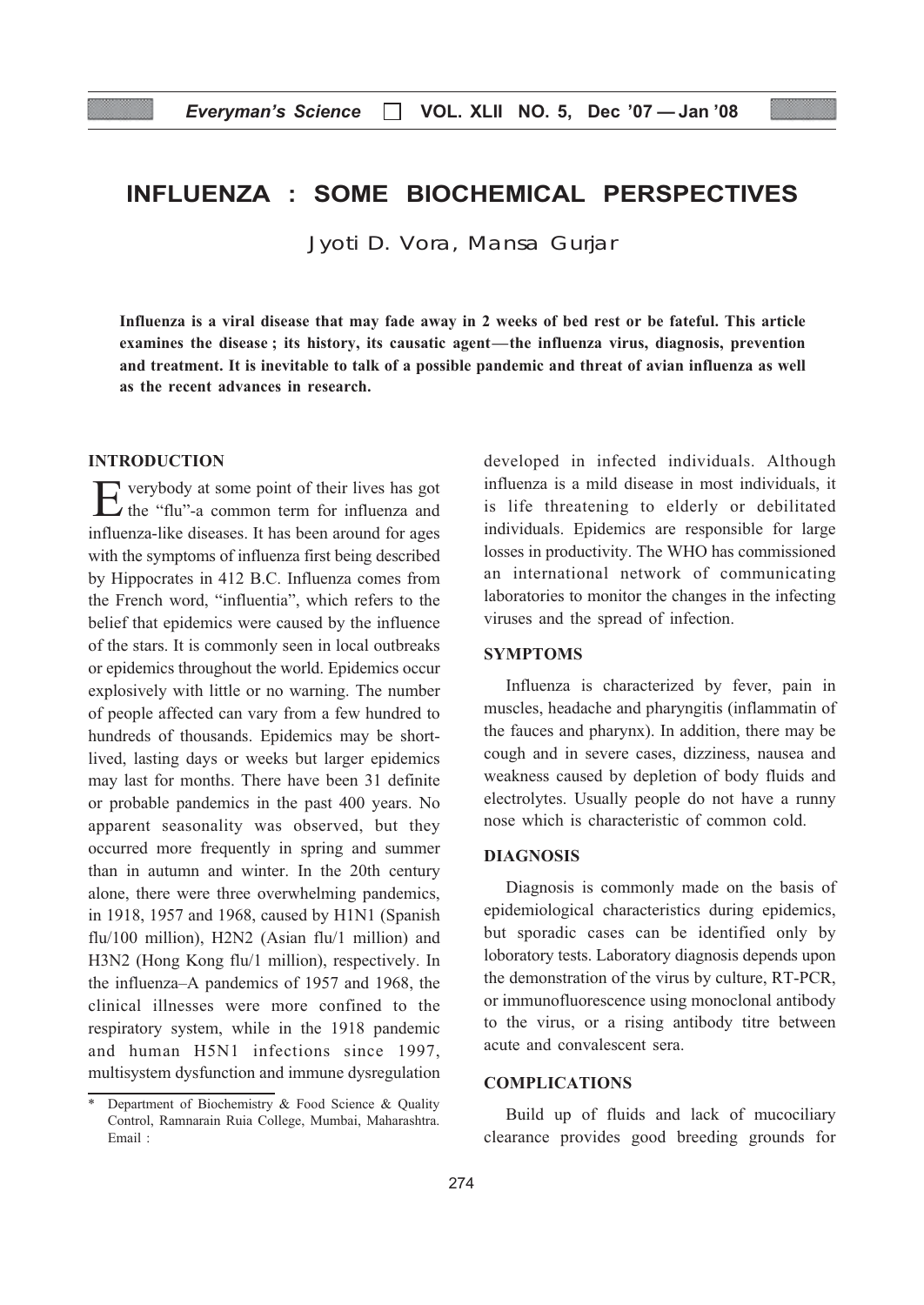bacteria. Complications often occur in patients with underlying chronic obstructive pulmonary or heart disease. The underlying problems may not have been recognized before the influenza infection. The major causes of influenza-associated death are bacterial pneumonia and cardiac failure. Ninety per cent of deaths are in people over 65 years of age. Complications in case of influenza include bronchitis, primary viral pneumonia, secondary bacterial pneumonia, myositis, myoglobinuria, Reye's syndrome, acute viral encephalitis and Guillain-Barre syndrome. These are more pronounced in subjects that are smokers, substance abusers and those with one or more chronic diseases.

#### DISEASE POTENTIAL

True influenza is an acute infectious disease caused by a member of the orthomxyovirus family (influenza virus A, B or to a much lesser extent influenza virus C). However, note that the term 'flu' is often loosely used for any feverish respiratory illness with symptoms that may be caused by many different bacterial or viral agents.

Influenza A viruses infect a wide variety of mammals, including man, horses, pigs, ferrets and birds. Pigs and birds are believed to be particularly important reserviors, generating pools of genetically or rather antigenically diverse viruses which get transferred back to the human population via ressortment (close contact between pigs and man in the Far East ; ducks due to migration). On the basis of the antigenicity of the surface glycoproteins, haemagglutinin (HA) and neuraminidase (NA), influenza A viruses are further divided into sixteen H (H1-H16) and nine N (N1–N9) subtypes. Currently, only viruses of the H1N1 and H3N2 subtypes are circulating among humans. Of the hundreds of strains of avian influenza A viruses, only four are known to have caused human infection : H5N1, H7N3, H7N7, and H9N2.

Influenza B viruses infect humans and birds. They cause human disease but generally not as severe as A types. They are believed to be epidemiologically important—reassortment with type A leads to epidemics.

Influenza C viruses infect only humans, but do not cause disease. They are genetically and morphologically distinct from A and B types little studied.

#### ORTHOMXYOVIRUSES

The virus is generally round but may be long and filamentous. A single-stranded RNA genome is closely associated with a helical nucleoprotein (NP) and is present in eight separate segments of ribonucleoprotein, each of which has to be present for successful replication. The segmented genome is enclosed within an outer lipid bilayer envelope. An antigenic protein called the matrix protein (M1) lines the inside of the envelope and is chemically bound to the ribonucleoprotein. The internal antigens (M1 and NP proteins) are the type specific antigens and are used to determine whether a particular virus is type A, B or C.

The envelope carries two types of protruding spikes which elicit an immune response in the body and determine the strain of the virus :

1. Haemagglutinin (HA or H) : It is a trimeric protein. There are 16 major antigenic types of HA. The haemagglutinin functions during attachment of the virus particle to the sialic acid linked galactose receptor on the cell membrane. Antibody to the HA protein is most important since this can neutralize the virus and prevent initiating the infection.

2. Neuraminidase (NA or N) : It is a boxshaped protein. There are 9 major antigenic types of NA. It digests sialic acid (neuraminic acid) which most cells have on their surface. Since sialic acid is part of the virus receptor, when the virus binds to the cell, it will be internalized (endocytosed). After infection, the sialic acid will be removed from the infected cell surface by the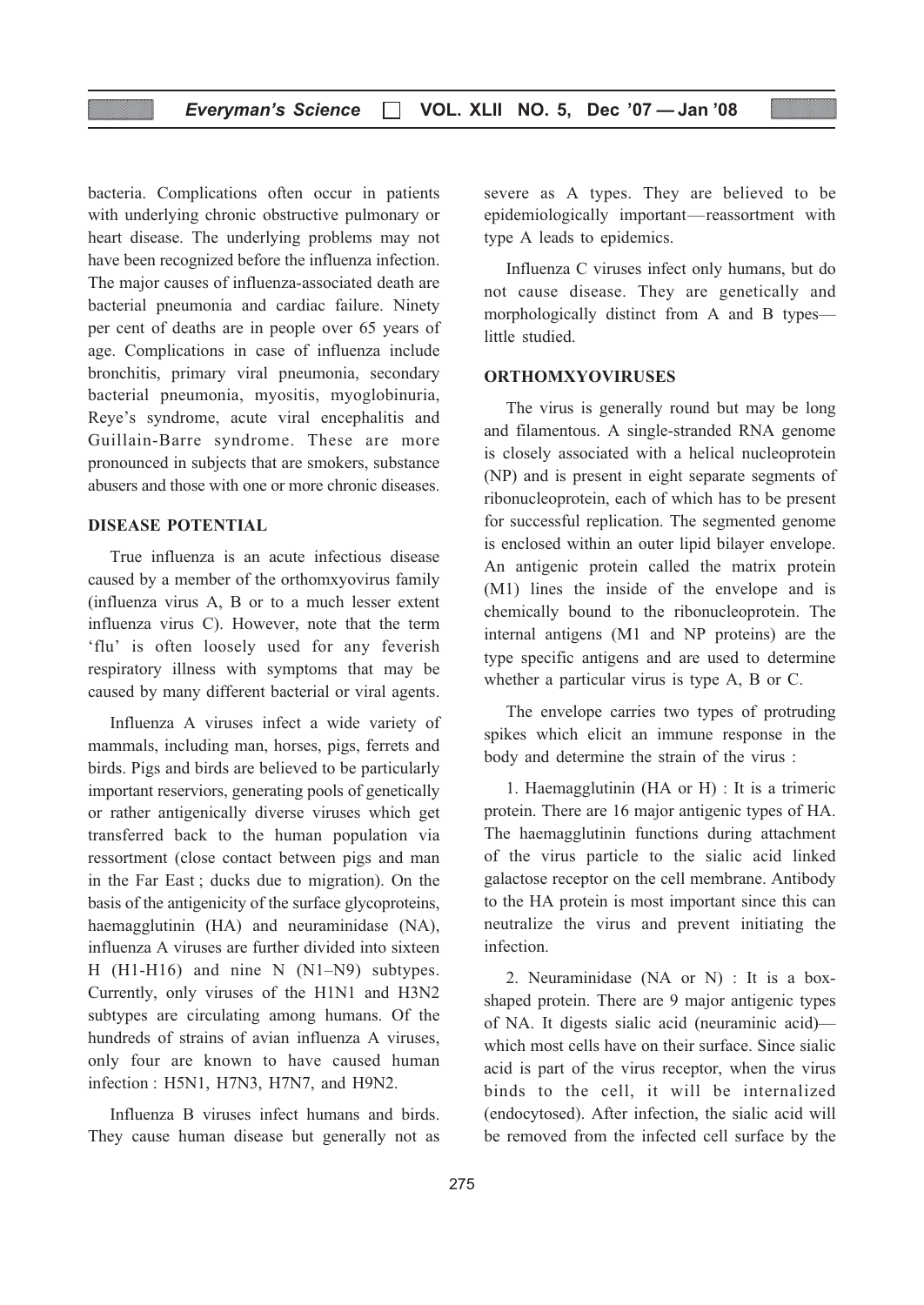neuraminidase making it is easier for the progeny virions to diffuse away on exiting the cell. Neuraminidase is also involved in penetration of the mucus layer in the respiratory tract. Antibody to the NA protein has some protective effect since it seems to slow the spread of the virus.

The lipoprotein envelope makes the virion rather labile—susceptible to heat, drying, detergents and solvents.

#### ANTIGENIC DRIFT

When RNA is replicated it tends to have more errors than when DNA is replicated. This means that they have a high mutation rate and can evolve quickly. The gradual accumulation of new epitopes on the H (and N) molecules of flu viruses is called antigenic drift. Spontaneous mutations in the H (or N) gene give the viruses a selective advantage as



Fig. 1 : Structure of Influenza virion is to be inserted here.

the host population becomes increasingly immune to the earlier strains. Eventually they drift so much that the original antibody can no longer bind to it. That means you can become infected with this newly evolved virus. Antigenic drift is responsible for many of the localized outbreaks of different strains of influenza, especially influenza B.

#### ANTIGENIC SHIFT

The encoding of H and N by separate RNA molecules probably facilitates the reassortment of these genes in animals simultaneously infected by two different subtypes. For example, H3N1 virus has been recovered from pigs simultaneously infected with swine flu virus (H1N1) and the Hong Kong virus (H3N2). Probably ressortment can also occur in humans with dual inflections. All eight segments may take part in the reassortment. These newly created mixed genomes are very different from their parents and present us with such a unique strain of virus that our immune system has to start all over to make new antibodies to combat it. This is known as antigenic shift and it is a primary cause of pandemics.

#### **PREVENTION**

Prevention is better than cure and in case of influenza, simple good habits of washing your hands, covering your mouth when sneezing or coughing can make the difference. Vaccines against influenza have been around for 50 years. Despite this, the efficacy of influenza vaccines is still questioned and the ability of vaccines to limit epidemic infection has not been proven. Depending on the worldwide monitoring of influenza, new vaccines are generated every year with two strains of influenza A and one strain of influenza B. The contemporary vaccine production process takes 6–8 months and is produced using chicken's eggs. Majority of the vaccines available have the killed form of the virus either whole, split or a subunit of the virus particle with or without adjuvants (additives that enhance the effectiveness) and are administered intramuscularly. Recently, a vaccine commonly known as FluMist has been in the markets which contains live attenuated influenza virus (LAIV) and is available as a nasal spray. It has advantages over the traditional vaccine in that it develops local, neutralising and longer-lasting immunity.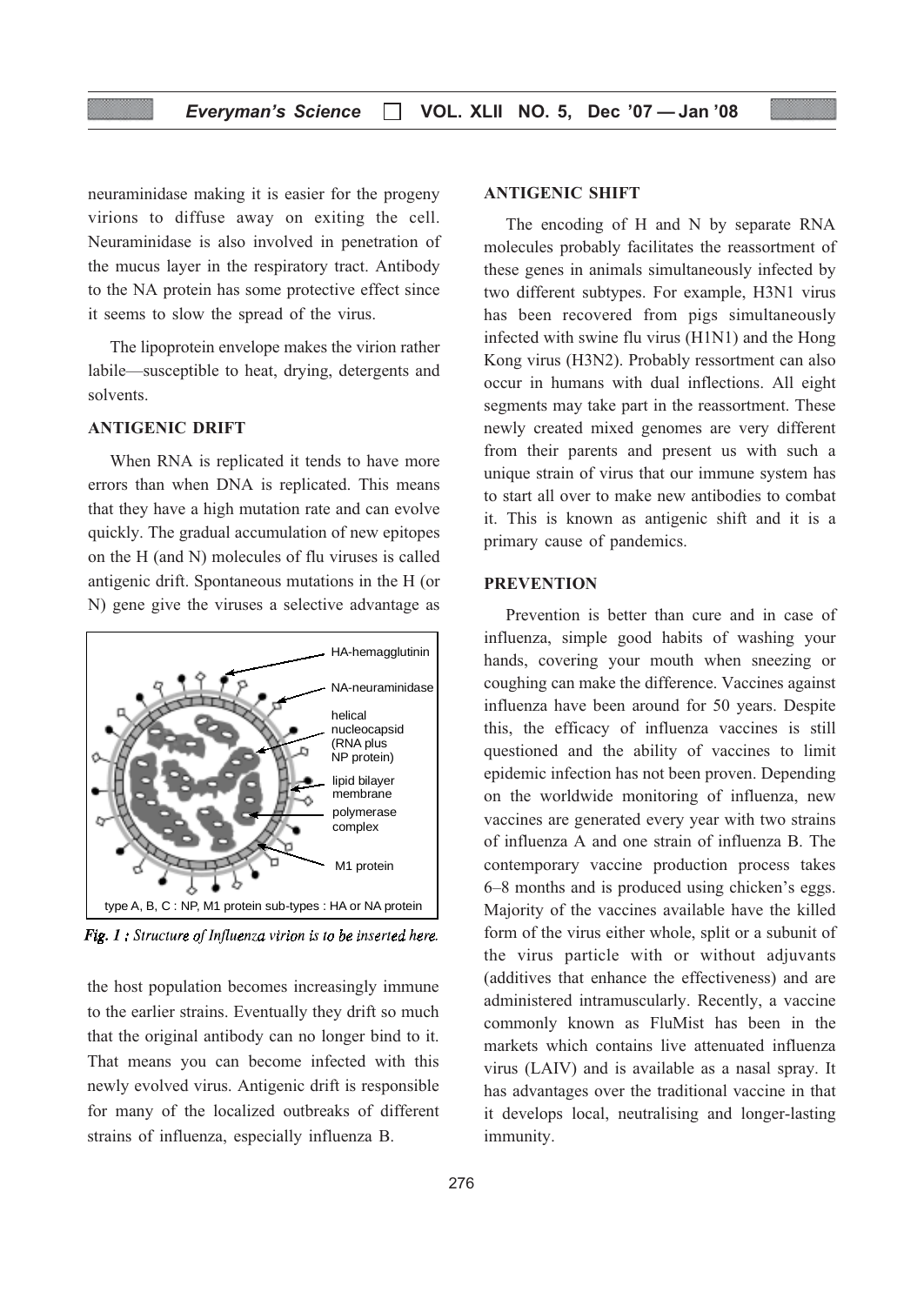#### Everyman's Science  $\Box$  VOL. XLII NO. 5, Dec '07 - Jan '08

On going research in cell culture techniques hopes to enable faster, less labour intensive and mass production of vaccines. Reserve genetics can aid in manipulating the influenza genome and develop plasmid based vaccines. DNA vaccines that inject "naked" viral DNA directly in the cells to stimulate an immune response are also being explored. Instead of targeting H and N proteins, some scientists are targeting the more conserved influenza proteins like NP and M2 so as to produce a "one size fits all" vaccine. Attenuation of viruses by genetic manipulations is also being studied.

#### TREATMENT

In uncomplicated cases, staying at home, rest and drinking a lot of fluids is key. If needed, treatment with acetylsalicylic acid may be considered. However, salicylates must be avoided in children of 18 years or younger because of the association of salicylate use and Reye's syndrome. In these cases, acetaminophen or ibuprofen are common alternatives.

Antibiotic treatment should be reserved for the treatment of secondary bacterial pneumonia. In more severe cases, supportive treatment includes fluid and electrolyte control and finally supplement oxygen, intubation and assisted ventilation.

Antiviral treatment is available in the form of neuraminidase inhibitors namely, zanamivir and oseltamivir and adamantane derivatives that inhibit one of the matrix proteins namely, amantadine and rimantadine. Oseltamivir is indicated for the treatment of uncomplicated acute illness due to influenza infection in patients aged 1 year and older, who have been symptomatic for no more than 2 days. Zanamivir is indicated for the treatment of uncomplicated acute illness due to influenza infection in patients aged 7 years and older and who have been symptomatic for no more than 2 days. Rimantadine and amantadine are ineffective against the influenza B virus and are, therefore,

indicated for prevention and treatment of illness caused by influenza A virus only.

#### AVIAN INFLUENZA

It has been almost 40 years since the last pandemic in 1968 and history teaches us that it just might be repeated. The three pre-requisites for a pandemic to start are :

- (i) A highly virulent organism
- (ii) Lack of human immunity to the organism
- (iii) Ability to easily transmit from human to human

The H5N1 strain of a avian influenza has already fulfilled the first two conditions. This virus has not only led to loss of poultry in millions but has also exhibited cross-species transfer and infected the people in close vicinity to the infected poultry. The primary target of human strains of influenza viruses has been 2-6 linked sialic acids found on cell membranes of non-ciliated cells of respiratory tract. The avian strains target 2–3 Linked sialic acids, which recent studies suggest, can be found on cell membranes of ciliated cells of respiratory tract and cells of the human eye, though infection would be limited due to their non-optimal positioning on the cell surface. The H5N1 strain stands out by the fact that viruses isolated from fatal cases have been shown to target both types of sialic acids making the jump from birds to humans easier for them. As said earlier, the influenza virus is heat labile and hence consumption of cooked eggs or birds does not cause infection in humans. As a general rule, the WHO recommends that meat be throughly cooked, so that all parts of the meat reach an internal temperature of 70°C. At this temperature, influenza viruses are inactivated, thus rendering safe any raw poultry meat contaminated with the H5N1 virus.

We deal with many strains of influenza every year, then why are we so concerned about this particular one ? For starters, H5 was characteristic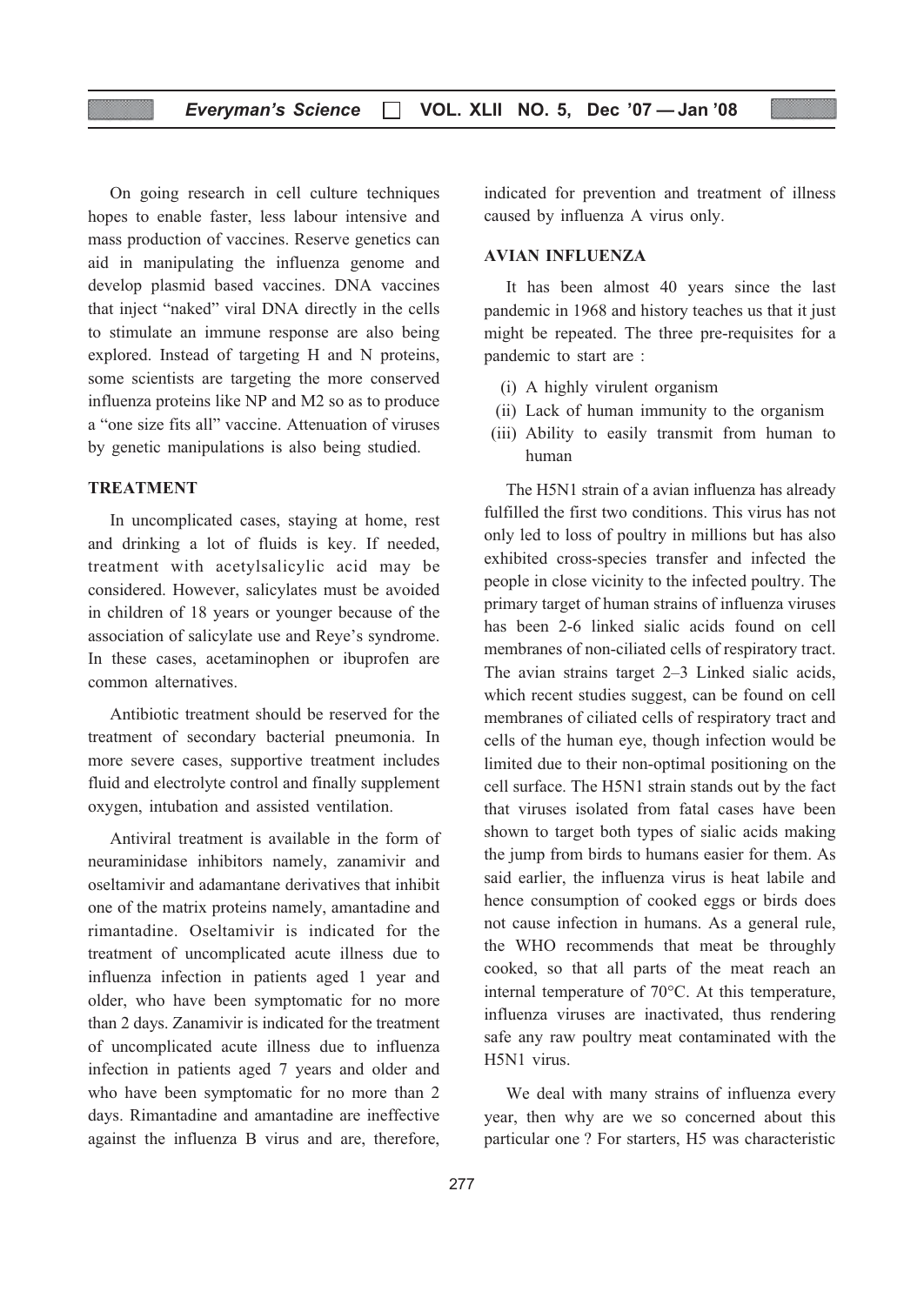of avian influenza strains and a strain with H5 has been able to infect humans. The mortality rate among people infected with H5N1 is very high as of June 20, 2006 the WHO has reported 228 cases of H5N1 in humans with 130 of them resulting in death. The lack of human immunity or vaccines to aid to dosen't help either. Of the antiviral drugs available, oseltamivir is the drug of the choice but there have been reports of resistant strains. In addition to that, the dosage and duration of treatment appear to be different in severe H5N1 cases.

Now for some good news, successful initial trails of H5N1 vaccine were reported on August 7, 2005. The limited number of human cases reported worldwide means that the H5N1 has not completely adapted to sustain in humans baying us some time to develop better vaccines and other prevention strategies. Reserves of vaccines with H5 or H7 and different N variants are being maintained in case of an emergency, when they might give us a better chance of fighting the disease. Genetic sequencing of influenza virus and other genetic and proteomic engineering methods have provided us with better insight on the working of the virus and contributed largely to the efforts for making new vaccines and drugs.

#### **CONCLUSION**

Our struggle against lethal viruses continues. In case of influenza it is capable of masquerading as the harmless common cold, spreading like fire to an entire population and eluding us like a master escape artist. The lingering threat of a pandemic is the engine of innovation. We can only hope that evolution which seems to have been honed by viruses gives us enough time to prepare for any future calamity. We need nature on our side ; we need time, science and sheer luck. The cliche that man has visited the moon, yet the sustained cure for influenza continues to elude him is an adage worth reflecting on.

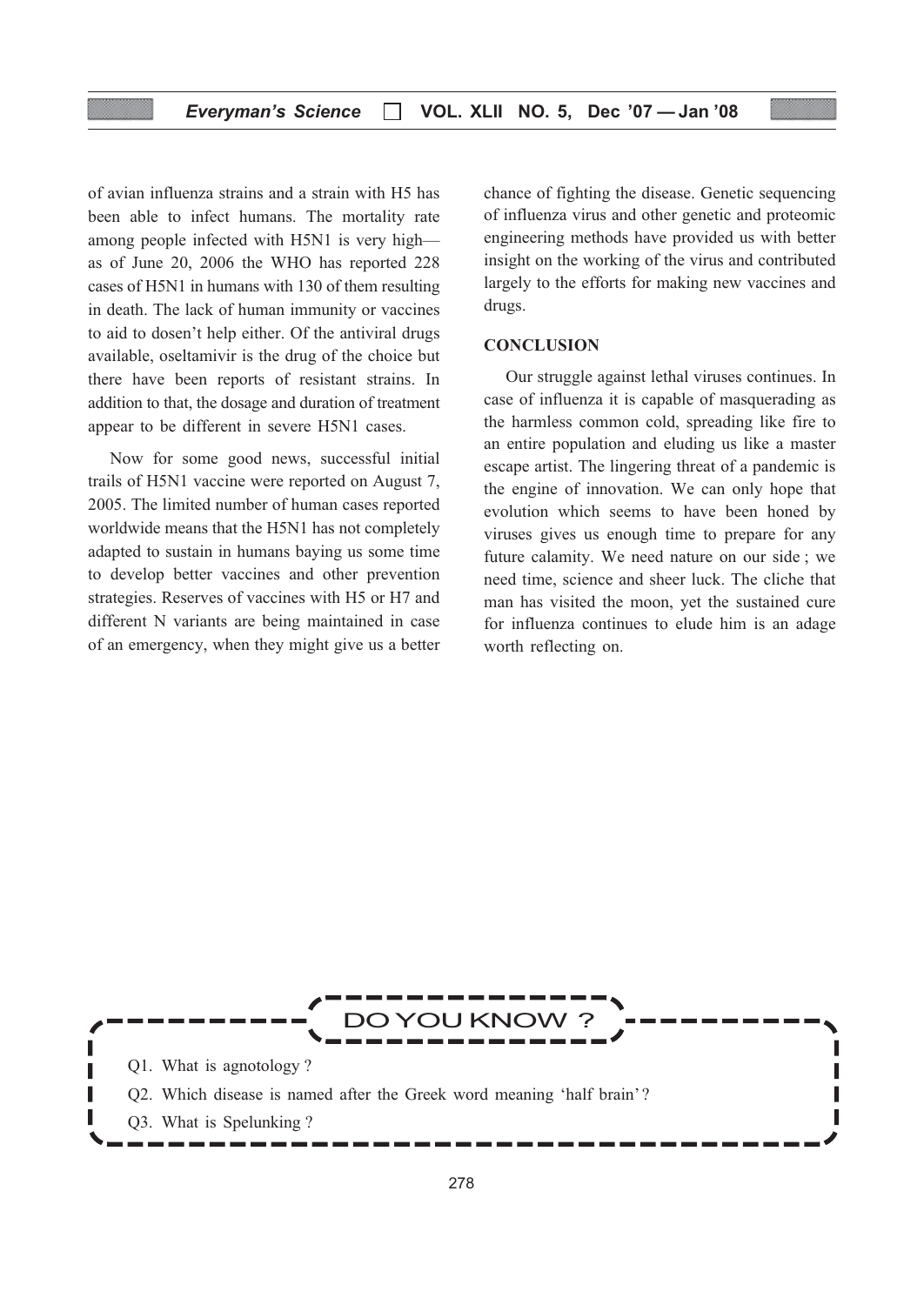## MERCURY POLLUTION : THE PROBLEM STILL PERSISTS

Subarna Bhattacharyya, Sayan Chatterjee, Srabanti Basu\*

A recent study has reported Minamata disease, a neurological disorder caused by mercury poisoning, in the Amazonian villages. It is not a stray incidence since studies have shown high levels of mercury in several places of India and other countries including the United States. Mercury is released from rocks by geothermal and volcanic actitivities and 10–50 per cent of the available mercury is contributed by human activities. Chloralkali plants and electrical industries are two major sources of the metal in the environment. Mercury toxicity can be characterised by loss of coordination, slurred speech, loss of sensation at the extremities of limbs and mouth, construction of visual field and loss of hearing. Severe poisoning can cause blindness, coma and death. Microbial bioremediation and phytoremediation are two approaches that can be used for removal of mercury from industrial wastes. Relying on the genes of mer operon, bacteria convert the mercury compounds to metalic mercury. The latter, being a liquid, is eliminated by the cell in vapour state. Genetically engineered plants with bacterial mer operon also seem to be promising for mercury removal.

#### INTRODUCTION

recent report of mercury (Hg) poisoning in the Amazon rainforest has once again brought the metal under spotlight. Maszumi Harada of Kumamoto University and Junko Nakanishi from the Yokohama National University have reported Minamata disease, a debilitating illness of the nervous system caused by Hg toxicity, in remote villages at Amazonian region. The team has examined 50 people, from 10 villages around San Luis do Tapaj's, who had high methylmercury (the most toxic form of Hg) in their blood. Three of them showed tremor and other nervous symptoms peculiar to Minamata disease<sup>1</sup>. First reported by M-Harada in 1955, the disease took toll on around hundred people at Minamata City in Japan<sup>1</sup>. Around 1,500 people suffered from uncontrollable tremor, muscle wasting and produced appalling deformities in children. The sufferers used to eat fish from Minamata Bay which had been contaminated with mercury released by Chisso Corporation, an industry that produces fertilizers, petrochemicals and plastics. Apart from the nervous system, high levels of Hg can damage vital organs like lungs and kidneys.

Donna Mergler of the University of Quebec at Montreal has also found similar neurological symptoms in the Amazonians. According to the researchers of both Harada's and Mergler's team, the victims have consumed Hg-contaminated fish from the Amazon, However, they disagreed on the sources of Hg. Harada proposed that the river had been contaminated by Hg used in gold mining, whereas according to Mergler, contamination in fish has due too leaching of mercury from natural soil caused by deforestation<sup>2</sup>.

However, all the forms of Hg are not toxic. Hg exists in four major chemical froms : (i) elemental  $Hg$  (Hg<sup>0</sup>) in vapour state which is the least toxic form, (ii) mercuric ion  $(Hg^{2+})$ , (iii) alkylated Hg, mainly monomethylmercury and dimethylmercury

Department of Biotechnology, Heritage Institute of Technology, Chowbaga Road, Anandapur, Kolkata-700 017, e-mail : srabanti\_b@yahoo.co.uk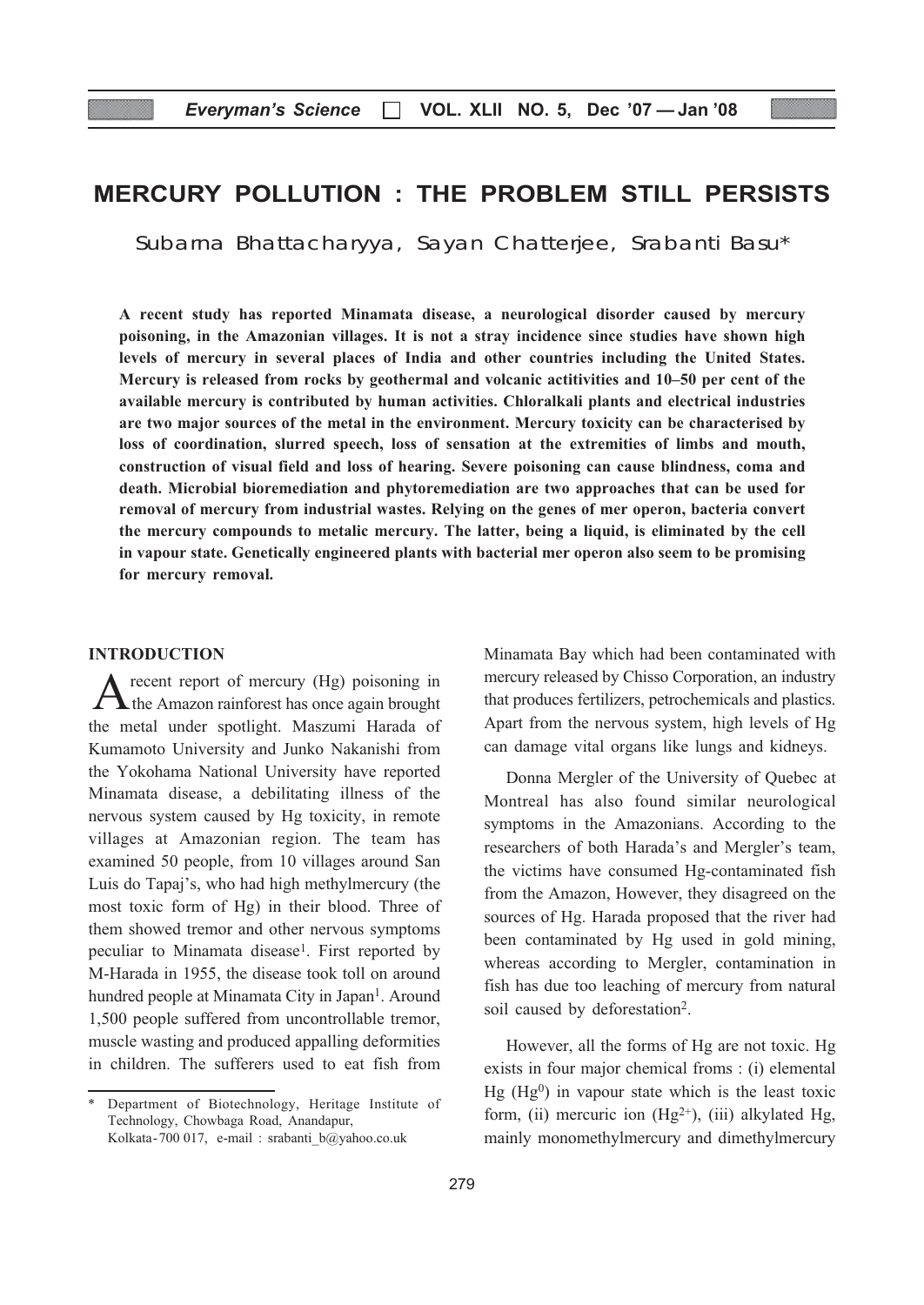—the most toxic of Hg compounds and (iv) as ligand with sulfide which is extremely insoluble in water and non-toxic<sup>3</sup>. Toxicity of different forms of Hg has been given in Table–1.

|                                                                       | Table-1: Different Forms of Mercury                                                                                           |                                                                                                                                                                                                                    |                                 |  |  |  |
|-----------------------------------------------------------------------|-------------------------------------------------------------------------------------------------------------------------------|--------------------------------------------------------------------------------------------------------------------------------------------------------------------------------------------------------------------|---------------------------------|--|--|--|
| Form                                                                  | <b>Source</b>                                                                                                                 | Transport & Fate                                                                                                                                                                                                   | <b>Toxicity</b><br>level        |  |  |  |
| Elemental<br>mercury<br>(Hg <sup>0</sup> )                            | $95%$ of<br>atmospheric<br>$Hg$ is $Hg^0$<br>vapour                                                                           | Tends to remain<br>airborne, not easily<br>deposited, may<br>travel long distance<br>before conversion to<br>other forms                                                                                           | Minimum,<br>almost<br>non toxic |  |  |  |
| Inorganic<br>mercury,<br>mostly in<br>divalent<br>form<br>$(Hg^{2+})$ | Comprises<br>only $5\%$ of<br>atmospheric<br>Hg, mostly<br>found in soil<br>and water as<br>complex ions                      | Easily deposited to<br>earth's surface in<br>dry form or in<br>precipitation. Once<br>in water may<br>volatilise or<br>partition into<br>particles and may<br>be transported to<br>sediments                       | High                            |  |  |  |
| Organomer-<br>curials (eg.<br>Methyl-<br>mercury)                     | Lipid soluble<br>ion produced<br>by bacteria in<br>water or<br>sediment,<br>nearly all<br>mercury in<br>fish is<br>methylated | Enters food chain<br>through aquatic<br>biota and uptake<br>into fish.<br>accumulates as it<br>travels up the food<br>chain, reaching<br>highest<br>concentrations in<br>organisms at the<br>highest trophic level | Maximum                         |  |  |  |

#### MAJOR SOURCES

Most of the world's Hg is stored in the bedrock and deep-sea sediments. Hg is found at several places on earth surface as cinnabar (HgS). Hg gets volatilised from rocks, soil and water due to geothermal and volcanic activities. The total global input of Hg has been estimated to be  $10^{10}$  g. About 10–50 per cent of this flux originates from anthropogenic sources. Indiscriminate use of Hg compounds in industries and agriculture leads to an increase in Hg level. The highest amount of Hg comes from the chloralkali plants which use Hg

280

electrodes in manufacturing  $Cl<sub>2</sub>$  and NaOH. The second largest users of Hg are electrical industries making Hg vapour lamps, electric switches, batteries, etc. The third largest consumers are the agricultural industries with Hg– based pesticides and fungicides<sup>3, 4, 5</sup>.

The increasing prevalence of electrical and electronic manufacturing industry as a user and contributor of Hg in Asia is also worrying. Specifically, disposal of obsolete electrical and electronic wastes increases Hg load in ecosystem and biota. A single PC with recent technologics contains 500 mg of Hg. After disposal, the entire amount comes to environment since the recycling efficiency is zero<sup>6</sup>. All these increase the load of Hg waste in environment and pose a severe threat to living systems.

Elemental Hg has been found to have a very long life span in environment. It has a residence time of 1 year in the atmosphere. Other Hg compunds are washed by rainwater and are ultimately put in oceans where they survive for a long period. Transportation, conversion and fate of Hg compounds have been compiled in Table–1.

#### PERMISSIBLE LIMITS

The Prevention of Food Adulteration Act and Rules, 1955 has declared Hg as a poisonous metal. The Ministry of Commerce has limited its concentration in fish to 0.5 ppm (mg/Kg) and in other food items to 1.0 ppm (mg/Kg). The concentraion of methylmercury, one of the most abundant organomercurials, has been restricted upto 0.25 ppm (mg/Kg). The Bureau of Indian Standards has laid down its safety limits in drinking water at 0.001 ppm (mg/L). The permissible limit of Hg set by the Central Pollution Control Board during discharge of industrial waste in river is 0.01 ppm  $(mg/L)$  (Table–2).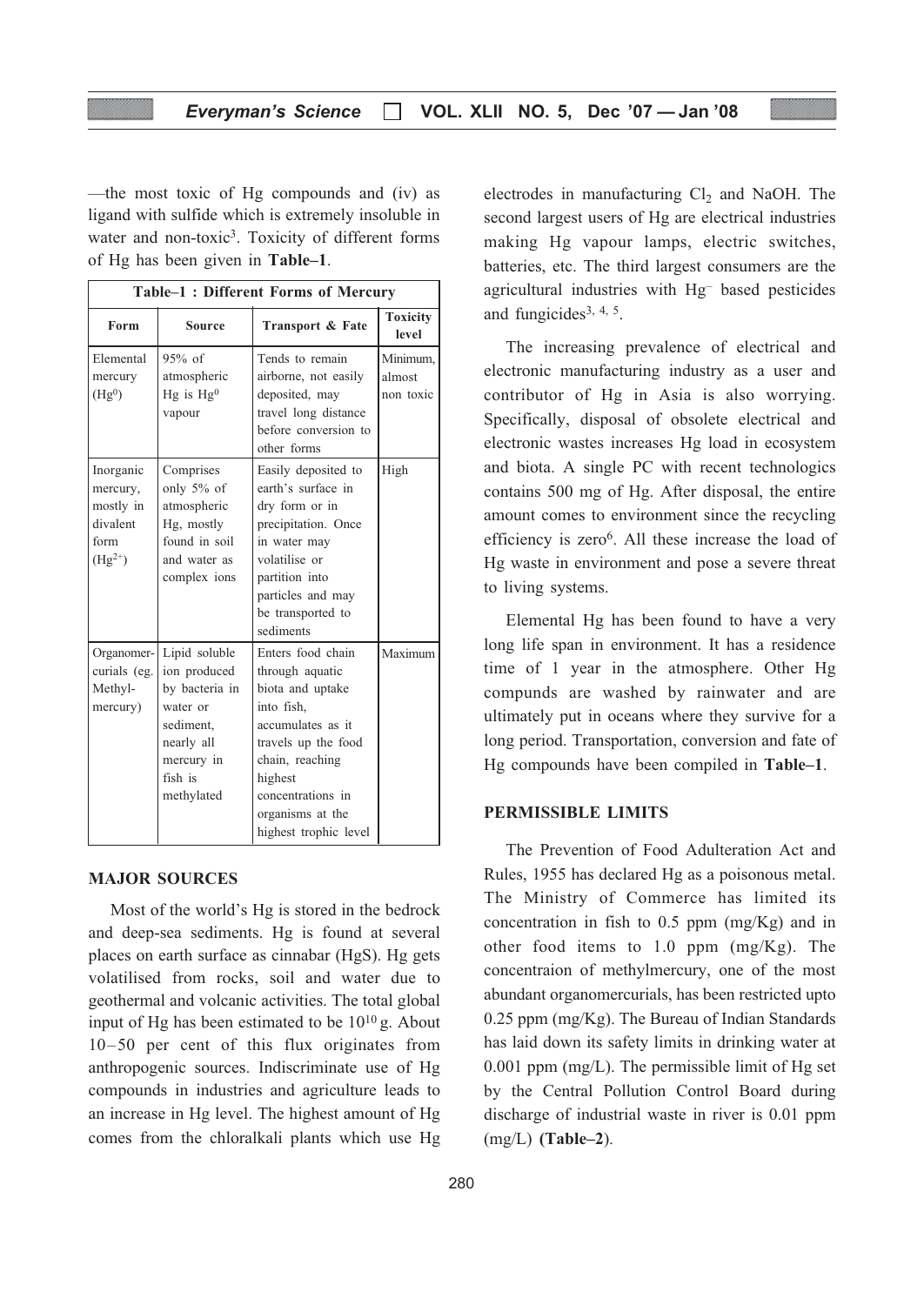| Table-2: Permissible Limits of Mercury<br>Compounds as Directed by the Ministry of<br><b>Commerce and Ministry of Forest and</b><br><b>Environment, Govt. of India</b> |                          |  |  |  |
|------------------------------------------------------------------------------------------------------------------------------------------------------------------------|--------------------------|--|--|--|
| Component                                                                                                                                                              | <b>Permissible Limit</b> |  |  |  |
| Water                                                                                                                                                                  | $1.0 \mu g/L$            |  |  |  |
| Compost                                                                                                                                                                | $0.15$ mg/Kg             |  |  |  |
| Treated leachate                                                                                                                                                       | $10 \mu g/L$             |  |  |  |
| Fish                                                                                                                                                                   | $0.5$ mg/Kg              |  |  |  |

#### PRESENT SCENARIO

A recent study conducted by the Centre for Science and Environment has shown that imports of metallic Hg into India have more than doubled between 1996 and 2002, from 254 tonnes per annum to 553 tonnes a year. The study, based on the figures released by the Directorate General of the Commercial Intelligence (DGCI), also found that import of organomercurials, including pesticides and biocides, has jumped from 0.7 tonnes to 1812 tonnes during the same period. India now consumes 50% of global production of Hg. The Global Mercury Assessment Report of UNEP (2002) obtained from the first global study of Hg has said that India could be one of the 12 hot spots for Hg pollution. In India, chloralkali industries are still the major sources for Hg release (Table 3).

| Table–3 : Annual Release of Hg by<br>Chloralkali Plants |                                    |                                                 |  |
|---------------------------------------------------------|------------------------------------|-------------------------------------------------|--|
| Year                                                    | Caustic soda<br>production<br>(MT) | Average<br>annual Hg<br>loss by a<br>plant (MT) |  |
| 1997-1998                                               | 676474                             | 96.1                                            |  |
| 1998-1999                                               | 514852                             | 73.1                                            |  |
| 1999-2000                                               | 475603                             | 67.5                                            |  |
| Average values<br>(per year)                            | 555643                             | 78.9                                            |  |

There are 42 major chloralkali plants of which 21 uses Hg cell for their production. They alone contribute 40 per cent of the total Hg pollution in the country. The average Hg-loss from Hg-cell plants in 142 gm per MT NaOH produced. From 1996 to 2000, the average Hg released from chloralkali plants was 79 tonnes. The figure is 50 times more compared to the global best companies. The fall-out of element Hg over the soil horizon in the vicinity of a steel plant was reported to be in the range of  $60.36 - 836.18$  gm/km<sup>2</sup>/month. The total pollution from coal is estimated to be 77.91 tonnes per anum, assuming the average concentration of Hg in coal as 0.272 mg/Kg. About 59.29 tonnes of Hg per annum is mobilised from coal-based thermal power plants. The five super thermal power plants in the Singrauli area, which supply 10 per cent of India's power, contribute 16.85 per cent of this pollution.

Some major rivers tested for heavy metals by the Industrial Toxicological Research Centre, Lucknow, were found to contain Hg in alarming levels. Several studies revealed presence of Hg in marine organisms collected from different coastal regions of India. The result have been summarised in Table–4.

| Table–4 : Concentration of Total Hg in Biota |                              |                  |  |
|----------------------------------------------|------------------------------|------------------|--|
| Collected from Different Coastal Parts of    |                              |                  |  |
| Peninsular India                             |                              |                  |  |
| Location                                     | <b>Hg</b> concentration      | Organism         |  |
| Madras.<br>southeast coast                   | $0.08 - 0.14$ mg/kg wet wt   | Fishes           |  |
| Karwar, west<br>coast                        | 0.03-0.003 $\mu$ g/g wet wt  | Fishes           |  |
| Mumbai, west<br>coast                        | 0.03-0.82 $\mu$ g/g dry wt   | <b>Fishes</b>    |  |
| Mumbai, west<br>coast                        | $1.42 - 4.94$ µg/g dry wt    | Crabs            |  |
| Sagar Island,<br>east coast                  | $0.06 - 2.24 \mu g/g$ dry wt | <b>B</b> ivalves |  |

Hg pollution outside India is also quite alarming. Even the US is also not devoid of this scar. Samples collected from sediments of Great Lakes have shown that concentrations of Hg is the highest in the Lake Onterio with the maximum level of 1.4  $\mu$ g/g. Details of the Hg levels in the Great Lakes are given in Table–5. A study carried out by US Geological Survey, Denver, has confirmed Hg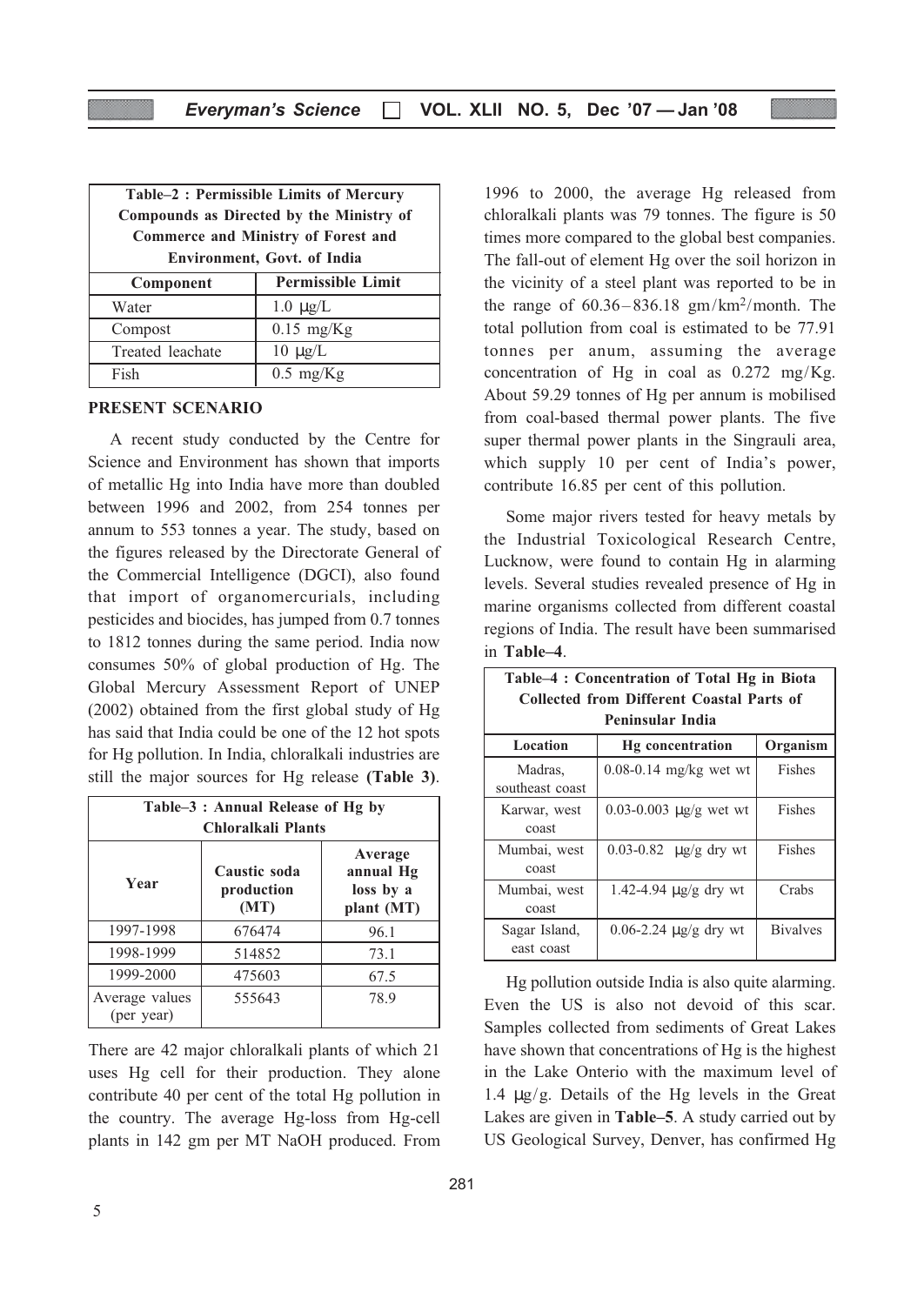pollution in the mines of South Western Alaska. Stream-sediment samples collected downstream from the mines contained as much as  $5{,}500 \mu$ g Hg/ g. Unfiltered stream-water collected below the mines contained 500–2,500 ng Hg/L whereas, corresponding stream-water samples filtered through a 0.45 micron membrane contained less than 50 ng Hg/L. These result indicate that most of the Hg is transported downstream from the mines as finely-suspended particles, rather than dissolved Hg.

| Table-5: Concentrations of Hg in Sediments of |                         |                |                                                    |                                                                                         |
|-----------------------------------------------|-------------------------|----------------|----------------------------------------------------|-----------------------------------------------------------------------------------------|
| <b>Great Lakes</b>                            |                         |                |                                                    |                                                                                         |
| Lake                                          | <b>Sampling</b><br>Year | <b>Maximum</b> | <b>Hg</b> concentrations<br>$(\mu g/g)$<br>Minimum | Reference                                                                               |
| Lake<br>Superior                              | 1994-<br>1996           | 0.260          | 0.002                                              | R. Rossmann,<br>Journal of<br><b>Great Lake</b><br>Research, 25,<br>683, 1999           |
| Lake<br>Michigan                              | 2000                    | 0.328          | 0.005                                              | C. H. Marvin et<br>al, Journal of<br>Great Lake<br>Research (b),<br>79, 317, 2002       |
| Lake<br>Huron                                 | 2002                    | 0.367          | 0.005                                              | C. H. Marvin et<br>al, Environ-<br>mental<br>Research, 95,<br>351, 2004.                |
| Lake<br>Erie                                  | 1997-<br>1998           | 0.940          | 0.006                                              | S. C. Painter et.<br>al., Journal of<br><b>Great Lake</b><br>Research, 27,<br>434, 2001 |
| Lake<br>Ontario                               | 1998                    | 1.40           | 0.005                                              | C.H. Marvin et<br>al, Journal of<br>Great Lake<br>Research (a),<br>28, 317, 2002        |

A recent sttudy in New Jersey revealed some alarming facts about the fishes in different lakes and other water bodies in the US. For tuna, sea bass, croaker, whiting, scallops, and shrimp, the levels of Hg were higher than 1,000 ng Hg/g fishfar beyond the safety level set by the US Food and

282

Drug Administration (FDA). Through the food web, these would incorporate into the humans as well. Hg, cadmium and lead levels in water, sediment and fish samples from Izmit Bay, Turkey, have been determined and revealed figures beyond the permissible limits<sup>7, 8</sup>.

Guanabara Bay, in Rio de Janeiro state, is impacted by organic matter, oil and heavy metals. Dissolved Hg concentration in esturine water samples collected from this region ranged from 0.72 to 5.23 ng/L. Total Hg in mussel ranges from 11.6 to 53.5 µg/kg wet wt, varied with sampling point and water quality. Carnivorous fish showed higher Hg concentrations (199.5 µg/kg wet wt) than organisms from other feeding habits and lower trophic levels (Table–6).

| Table–6 : Mercury Pollution Outside India |                                 |                                                   |  |
|-------------------------------------------|---------------------------------|---------------------------------------------------|--|
| <b>Site</b>                               | Sample                          | <b>Mercury</b><br>concentration                   |  |
| United<br>State,<br>Southern<br>Alaska    | (a) Stream sediment             | (a) $5500 \mu g/g$                                |  |
|                                           | (b) Unifiltered<br>stream water | (b) $500-2500 \mu g/L$                            |  |
|                                           | (c) Filtered stream<br>water    | (c) $\leq 50 \mu g/L$                             |  |
| New<br>Jersey                             | $(a)$ Fish                      | (a) $100 \mu g/g$                                 |  |
| Guanabara<br>Bay, Rio<br>de Janeiro       | (a) Estuarine water             | (a) $0.7 - 5.23$ ng/L                             |  |
|                                           | (b) Mussel                      | (b) 11.6-53.5 $\mu$ g/                            |  |
|                                           | (c) Carnivorous fish            | Kg of wet weight<br>(c) 199.5 µg/Kg<br>wet weight |  |

A quantitative study of environmental risks due to Hg in Singrauli, a major site of thermal power generation in India, has shown 20 times higher Hg level in blood of exposed person compared to the controls. The exposed persons have shown 10 times higher Hg than normal individuals<sup>9</sup>. High concentration of Hg has been obtained in breast milk and blood samples collected from residents of an integrated steel plant township in Central India. Hg along with lead (Pb) and manganese (Mn) have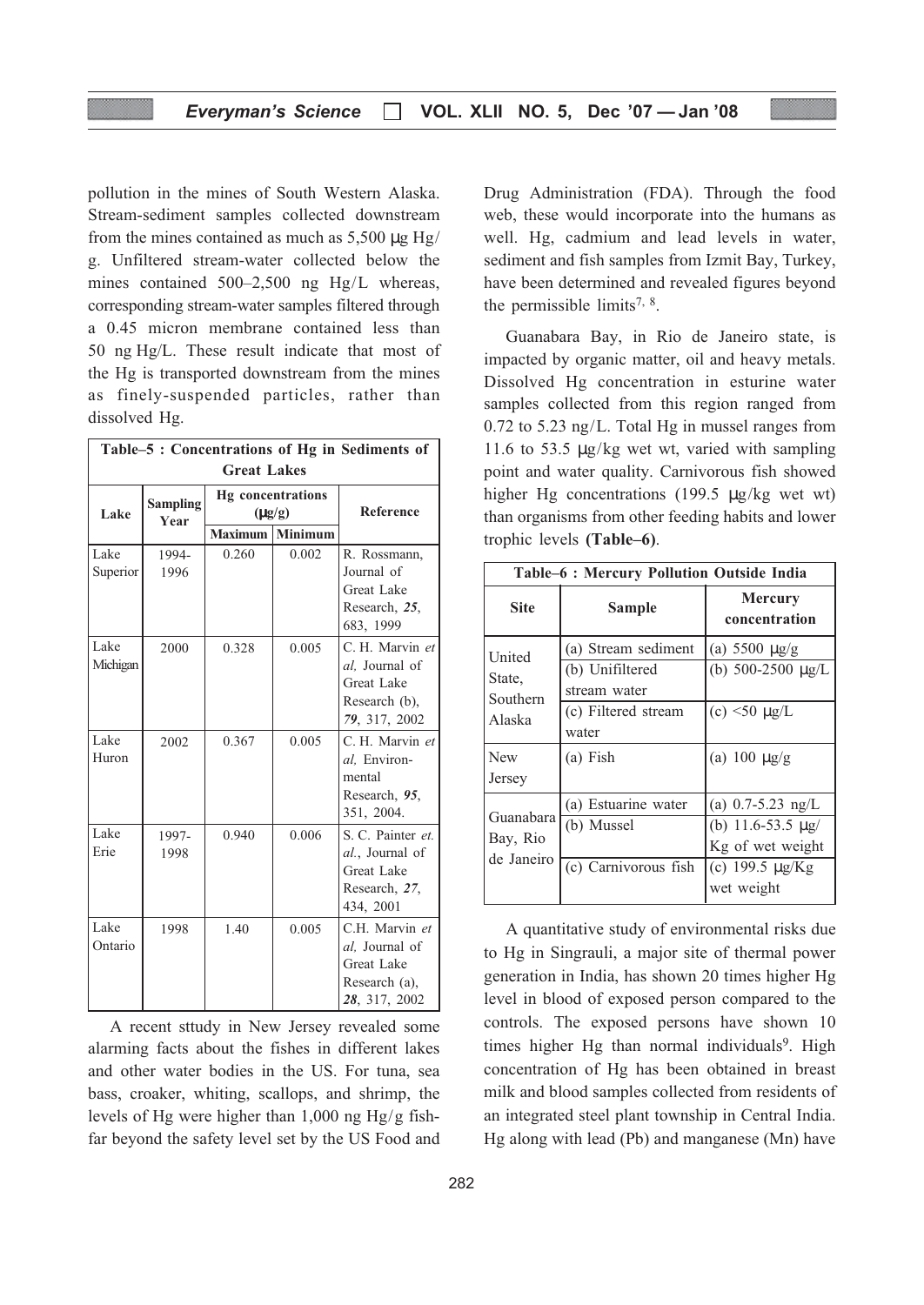shown a higher tendency to associate with blood and breast milk than other heavy metals like arsenic and cadmium<sup>10</sup>. Concentrations of Hg in blood and hair have been found to be as high as 100  $\mu$ g/dl and 8 µg/g in people living near chloralkali plants. These values are 5  $\mu$ g/dl and 8  $\mu$ g/g respectively in unexposed population. Hg levels in exposed individuals in India are given in Table–7. Hg can

| Table-7 : Hg Levels in Body Fluids and Hair in<br><b>Exposed Individuals in Different Places of India</b> |                          |                                      |                                        |
|-----------------------------------------------------------------------------------------------------------|--------------------------|--------------------------------------|----------------------------------------|
| Source of<br>exposure                                                                                     | <b>Sample</b>            | Hg level in<br>exposed<br>population | Hg level in<br>unexposed<br>population |
| Chloroalkali                                                                                              | <b>Blood</b>             | $100 \mu g/dl$                       | $5 \mu$ g/dl                           |
| plants                                                                                                    | Hair                     | $8 \mu g/g$                          | $1 \mu g/g$                            |
| Coal-fired<br>industry                                                                                    | <b>Bronchial</b><br>wash | $20 - 85 \text{ µg/ml}$              |                                        |
| Thermal<br>power<br>industry                                                                              | Do                       | $16-56 \mu g/ml$                     |                                        |
| Cement<br>industry                                                                                        | Do                       | $10-17 \mu g/ml$                     |                                        |
| Dental<br>amalgam<br>filling                                                                              | Blood                    | $20 \mu g/dl$                        | $5 \mu g/dl$                           |

induce hemolysis after in vitro exposure to blood collected from healthy individuals. The effect becomes more pronounced with simultaneous application of selenium<sup>11</sup>.

#### MECHANISM OF TOXICITY

Hg has been recognised as a general cellular poison and effective protein precipitant. Hg vapour is almost completely absorbed through the alveolar membrane and is oxidised in blood and tissues before reacting with biomolecules. After acute administration of Hg salts to animals and man, the highest levels of inorganic Hg are found in kidneys and the second highest concentration in liver. Due to their lipid solubility, organomercurials are many times more toxic to man than the metallic form. The earliest cases of poisoning were due to occupational exposure following the introduction of methylmercury compounds as antifungal seeddressing agents. Reports of poisoning from nonoccupational sources appeared with increasing frequency from 1950 onwards. The primary signs and symptoms of methylmercury poisoning result from damage to the nervous system. It is characterised by ataxia (loss of coordination), dysarthia (slurred speech), paresthesia (loss of sensation at the extremities of limbs and mouth), tunnel vision (constriction of visual field) and loss of hearing. Severe poisoning can cause blindness, coma and death<sup>3</sup>.

The neurotoxic effect of Hg can be attributed to the inhibition of acetylcholine esterase activity, an important enzyme involved in neurotransmission. Frasco *et al*<sup>12</sup> have found reduced activity of the enzyme with a direct exposure to Hg. Basu et al<sup>13</sup> have studied the effect of methylmercury and  $HgCl<sub>2</sub>$ on binding to the muscarinic cholinergic receptor in cellular membranes isolated from the cerebrums of the ringed seals (Phoca hispida). Both methylmercury and HgCl<sub>2</sub> inhibited binding of ligand to the receptor by more than 50%. Inhibitor constant (Ki) values were found to be same for both the compounds. Methylmercury binds with receptors present on astrocytes resulting in their swelling. It increases the release of excitatory amino acids like glutamate leading to an increased extracellular glutamate levels ensuing neuronal excitotoxicity and degeneration. Mutkus et al have carried out experiments with Chinese hamster ovary cells transfected with glutamate transporter subtypes GLAST and GLT-1 to find out the mechanism of Hg toxcity. According to their report, methylmercury selectively increases glutamate transporter mRNA expression. Methylmercury treatment at doses ranging from 5–10 µM for 6 hours led no significant changes in expression of GLAST, but GLT–1 mRNA expression was significantly increased. They have also noted selective changes in expression of glutamate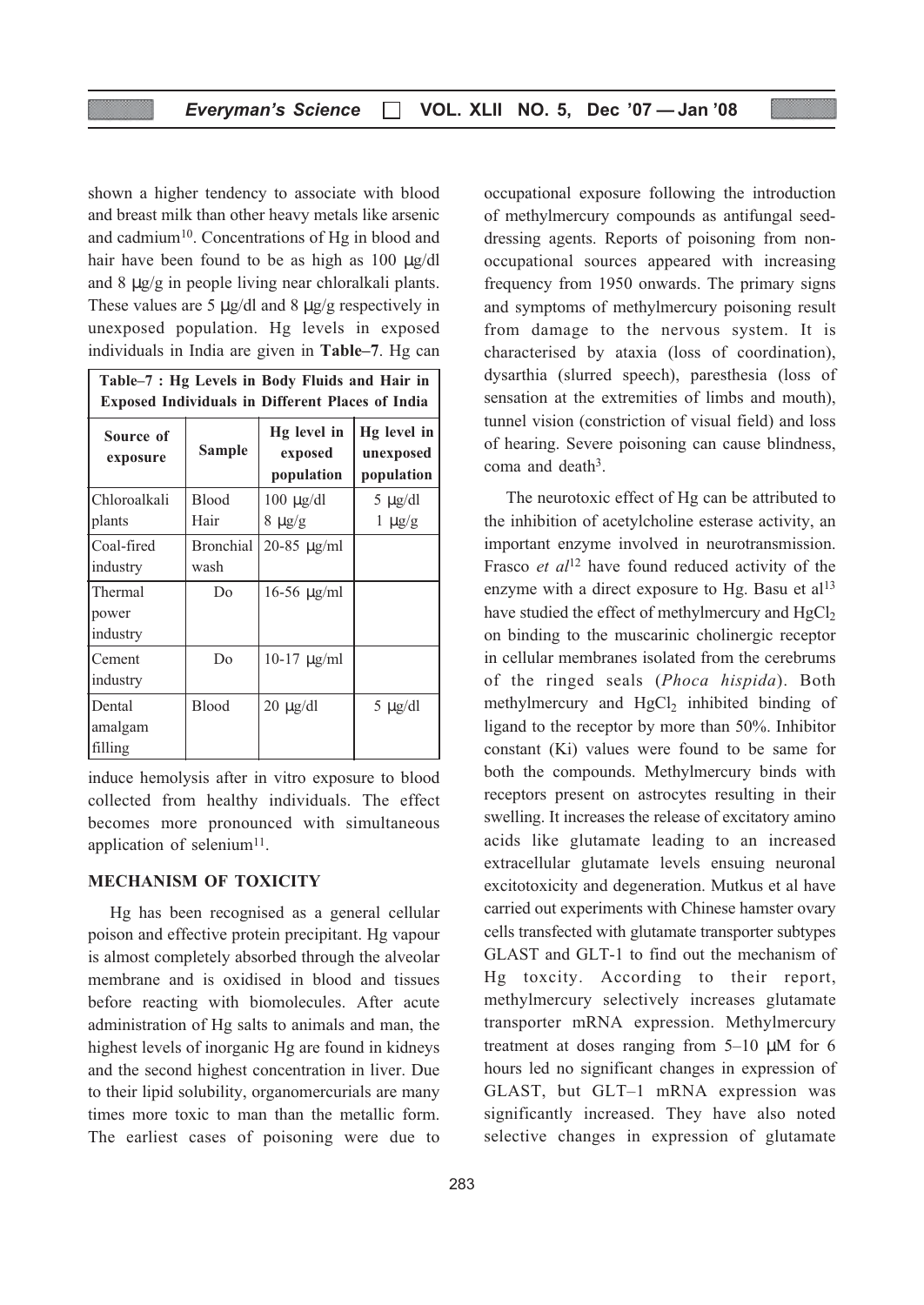transporter proteins. GLAST transporter protein levels were significantly increased whereas GLT-1 transporter level was decreased. Methylmercury also inhibits glutamate uptake by GLAST transporter. Rats injected with methylmercury at a dose of 0.05 mg/kg body wt have shown increased expression of c-FOS protein in cortex and hippocampus after 20 minutes of exposure. The immediate early gene c-fos participates in the process of brain injury due to Hg exposure.

 $HgCl<sub>2</sub>$  can cause acute renal failure in rats, its main target being the proximal tubules. A single dose of HgCl<sub>2</sub>  $(3.5 \text{ mg/kg}$  body wt) induced oxidative damage in kidney. Stress proteins like HSP72, GRP75 and metallothionein were overexpressed in proximal tubules. The treatment resulted in an increased activity of the enzyme inducible nitric oxide synthetase (iNOS) in kidney. Mice receiving a subcutaneous injection of  $HgCl<sub>2</sub>$ (4.6 mg/kg body wt) showed an increased level of non-protein thiols in their kidney.

Sutton et al have exposed human liver carcinoma cells (HepG2) to different concentrations of  $HgCl<sub>2</sub>$ for 10 and 48 hours. A gradual increase in early and late-stage apoptosis was observed with increased concentrations of Hg. A dose response relationship was also observed between Caspase activity and dose of Hg. Exposure of Hg salts to bovine endothelial monolayer caused profound cytotoxicity detected by increased lactate dehydrogenase leakage. Depletion of glutathion and ATP and complete inhibition of thiol enzyme activities were observed due to Hg exposure.

#### REMEDIAL MEASURES

Treatment of Hg toxicity involves removal of the metal by administering chelating agents, either orally or by injection. Frequent gargling wth alum and potassium chlorate or borax can be useful against acute exposure. Low-molecular-weight organic compounds like dimercaprol (BAL), unithiol (DMPS), N-acetyl D-penicillamine (DPA)

chelate the metal ion in blood and favour excretion through kidney. Another group of drugs chelates Hg from liver excretes through feces<sup>3</sup>. The common therapeutic agents have been listed in Table–8.

| Table-8 : Common Therapeutic Agents used        |                                                                                                                                  |                                |                                                                                                 |
|-------------------------------------------------|----------------------------------------------------------------------------------------------------------------------------------|--------------------------------|-------------------------------------------------------------------------------------------------|
| <b>Against Mercury Toxicity</b>                 |                                                                                                                                  |                                |                                                                                                 |
| Compound<br>used against<br>mercury<br>toxicity | <b>Chemistry</b>                                                                                                                 | Mode of<br>adminis-<br>tration | Mode of<br>action                                                                               |
| Quinoline<br>derivatives                        | Sufficiently<br>high molecular<br>weight and<br>contain both<br>polar and non<br>polar part                                      | Oral                           | Disturb<br>filtration<br>through the<br>glomerullus and<br>induces billiary<br>excretion        |
| Analog of<br>bile salts                         | Resembles<br>sodium<br>tourocholate<br>and change the<br>corresponding<br>charge upon<br>binding with<br>metal ions              | Oral                           | Hinder<br>reabsorption in<br>kidney and<br>favour<br>elimination of<br>the metal via<br>feaces  |
| Fatty acids<br>analog                           | Resembles fatty<br>acids but<br>contained polar<br>end groups that<br>are resistant to<br>normal<br>metabolism of<br>fatty acid. | Oral                           | Prevent<br>absorption of<br>metal from the<br>stomach                                           |
| Indigestible<br>polymers                        | Contain<br>characteristics<br>for divalent<br>metal ion                                                                          | Oral                           | Remove metal<br>ions from<br>enterohepatic<br>circulation via<br>formation of<br>stable complex |
| Sulfhydryl<br>$(-SH)$<br>compound               | Substitute<br>polystyrene<br>polymer with -<br>SH group                                                                          | Injection                      | Bind with<br>metal ions with<br>SH groups                                                       |
| Chelating<br>agent (BAL,<br>DPA &<br>DNPS)      | Contain COOH<br>groups for<br>chelating                                                                                          | Injection                      | Chelate metal<br>ions from<br>blood only                                                        |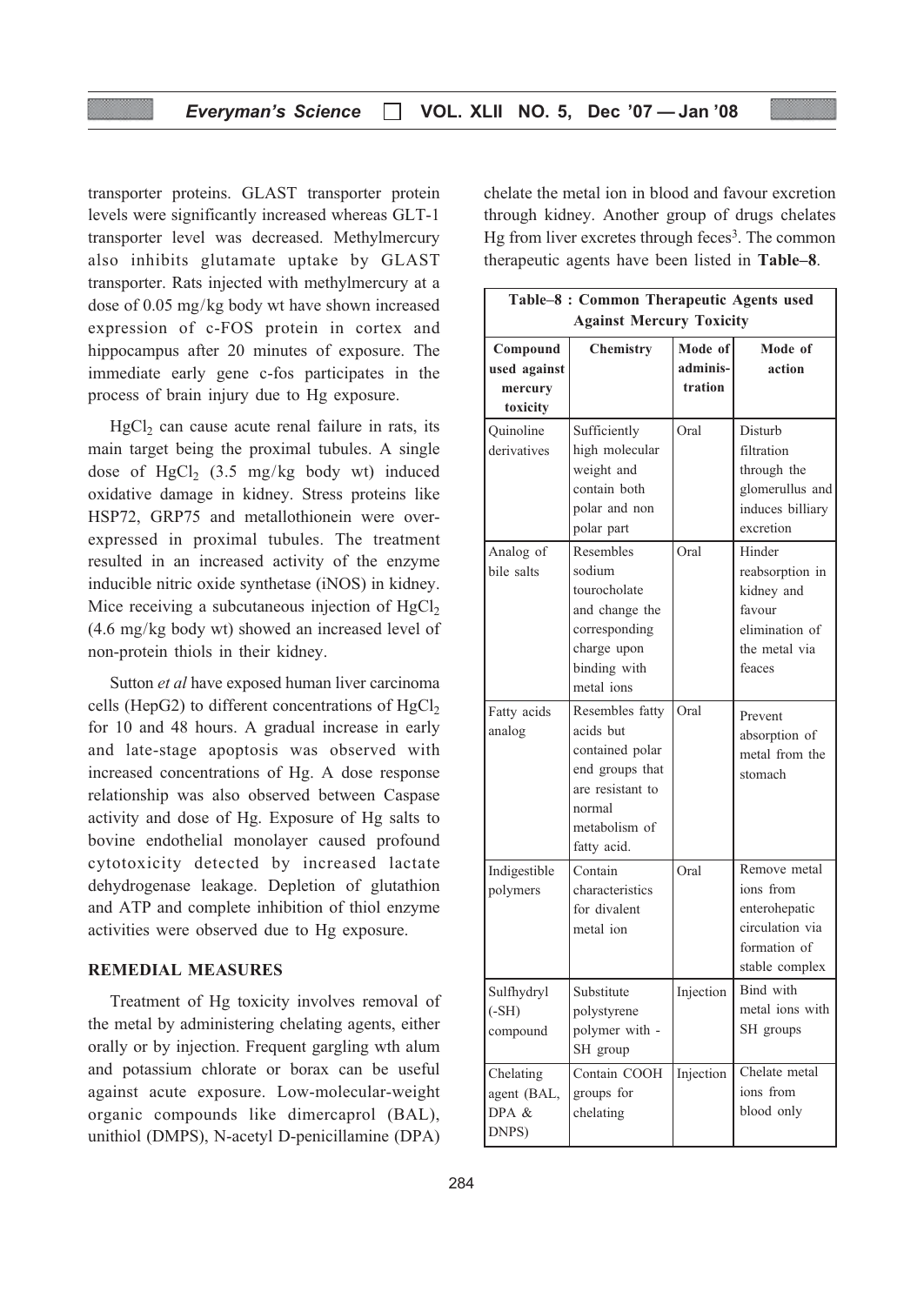Removal of Hg from polluted sites includes incineration at high mercury concentrations, and safe storage in landfills or in underground storage at low concentrations. Bioremediation is one of the potent methods that can be used for Hg reduction. The method relies on the potential of the meroperon-based resistance mechanism in bacteria, which functions by enzymatic breakdown of organomercurials and reduction of mercury ions  $(Hg^+, Hg^{2+})$  to water-insoluble metallic Hg. The enzymes involved in this process are organomercurial lyase and mercuric reductase. The former converts an organomercury compound to mercuric ions (Hg<sup>2+</sup>) and the latter reduces Hg<sup>2+</sup> to metallic mercury (Hg) with the help of NADPH. Hg thus produced diffuses out of cells and accumulates in pure form in the medium. The high vapour pressure of Hg ultimately results in its volatilisation from media. von Canstein et al have used a Hg-resistant bacterial strain, Pseudomonas putida Spi3, isolated from river sediment for treatment of chloralkali wastes, Biofilms of P. putida Spi3 were grown on porous carrier material in laboratory column bioreactors and fed with chloralkali waste water with 7-9 mg/L Hg. The bacteria carried out Hg reduction with 90-98 per cent efficiency.

Ravel *et al* have isolated two actinomycete strains, CHR3 and CHR28, from metalcontaminated sediments from Baltimore Inner Harbour which were found to be resistant to  $HgCl<sub>2</sub>$ and phenylmercuric acetate (PMA). Hybridisation experiments indicated that genes homologous to mercuric reductase nad organomecurial lyase of Streptomyces lividans were present in the strains.

Pahan et al have isolated broad-specrum Hgresistant Bacillus pasteurii strain DR2 from industrial effluent of Durgapur Steel Plant. The strain grew in presence of PMA as the sole carbon source and could tolerate phenylmercuric acetate (PMA) upto a concentration of 40 µM. The enzyme PMA lyase synthesised by the bacteria was found

to degrade not only PMA but also other organomercurials like methylmercuric chloride and methoxyethylmercuric chloride<sup>14</sup>. Mercury resistant bacteria isolated from guts and gills of fishes collected from East Kolkata wetland could tolerate high level of Hg. Narrow spectrum Hg-resistant bacteria could reduce  $HgCl<sub>2</sub>$  from liquid medium in the range of 64-89 per cent. The broad-spectrum Hg-resistant bacteria volatilised  $HgCl<sub>2</sub>$  at the level of 80–94 per cent and PMA 72-84 per cent<sup>15</sup>.

Lemna minor (duckweed) is another prospective tool for absorbing Hg from polluted water. High concentrations of Hg has been found in the plant samples collected from Tiljala wetlands of the eastern fringes of Kolkata that serves as a sink for deposition of urban and industrial wastes. Natural unexposed population of duckweed, when cultivated in laboratory, was also found to accumulate  $Hg<sup>42</sup>$ . Bizily et al have engineered a model plant Arabidopsis thaliana with a bacterial gene merB, the product of which converts organomercurials to inorganic Hg. Transgenic plants expressing the gene could tolerate a wide range of concentrations of monomethyl mercuric chloride and PMA16.

The usual process for removal of mercury is the safe storage in landfills or in underground sites at low concentrations. In European countries, the process effluent from chloralkali factories is currently cleaned by hydrogen sulfide precipitation, hydrazine precipitation or ion exchange columns<sup>17</sup>. The processes ultimately lead to confined dumping of mercury instead of its removal. A representative plant for removal of mercury from industrial wastes using a bioreactor is shown in Fig–1.

The technologies related to chemical engineering for Hg removal are expensive and disruptive. Excavation and roasting of soil in the Hgcontaminated sites is considered as the best demonstrated treatment technology<sup>17</sup>, but it is impractical for very large sites and requires a high amount of energy. Vitrification and concrete capping, which aims to stabilise Hg, render the site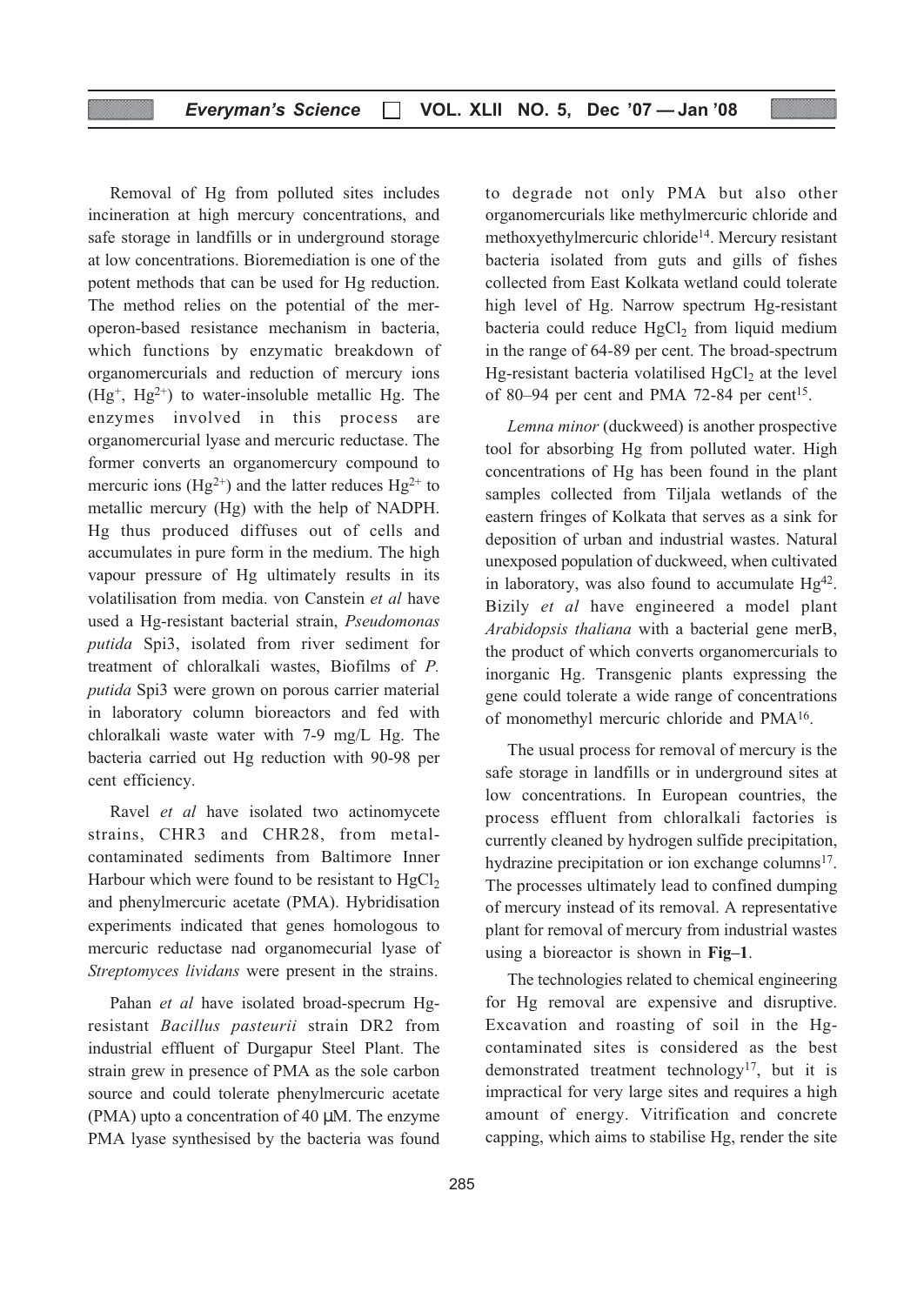#### Everyman's Science  $\Box$  VOL. XLII NO. 5, Dec '07 - Jan '08

uninhabitable for plants, insects and other organisms. Bioremediation seems to be an ideal treatment that would degrade organomercurials, sequester other Hg forms and convert Hg to the least toxic chemical species without disturbing biological productivity.



**Fig. 1** : A schematic diagram of a mercury removal plant using a bioreactor

#### **REFERENCES**

- 1. M. Harada. Crit. Rev. Toxicol., 25, 1, 1995.
- 2. F. Pearce, New Scientist, February 6, 1999.
- 3. S. Mitra, Mercury pollution : Poisoning and Therapy, in Mercury in the ecosystem, 1986, p. 195, (Transtech Publications, Switzerland).
- 4. N. Gupta and A. Dua, Bull, Environ. Cotam. Toxicol., 74, 1105, 2005.
- 5. M. Lenka, K. K. Panda, B. B. Panda, Arch. Environ. Contam. Toxicol, 22, 195, 1992.
- 6. C. S. Wang, N. S. Duzgoren-Aydin, A. Aydin M. H. Wong, Sci, Total Environ, 15, 268, 2006.
- 7. F. Kucuksezgin, A. Kontas, O. Altay, E. Uluturhan and E. Darilmaz, Environ. Int. 32, 41, 2005.
- 8. K. Taymaz, V. Yigit, H. Ozbal, A. Ceritoglu and N. Muftugil. Int. J. Environ. Anal Chem., 16, 253, 1984.
- 9. Industrial Toxicology Research Centre, Lucknow, Monitoring and analysis of mercury contamination in Singrauli region, 1998, p. 73, (National Thermal Power Corporation Ltd, New Delhi).
- 10. R. sharma and S. Pervez, Environ. Geochem. Health, 27, 39, 2005.
- 11. R. Brandao, F. S. Lara, L. B. Pagliosa, F. A. Soares, J. B. Rocha, C. W. Nogueria and M. Farina, Drug Chem. Toxicol., 28, 397, 2005.
- 12. M. F. Frasco, D. Fournier, F. Carvalho and L. Guilhermino, Biomarkers, 10, 360, 2005.
- 13. N. Basu, M. Kwan, H. M. Chan, J. Toxicol Environ Health, 69, 1133, 2006.
- 14. K. Pahan, R. Gachhui, S. Ray, J. Chaudhuri and A. Mandal, Ind J Exp Biol, 29, 1147, 1991.
- 15. P. C. Sadhukhan, S. Ghosh, J. Chaudhuri, D. K. Ghosh and A. Mandal, Environ. Pollut. 97, 71, 1997.
- 16. S. Mukherjee, S. Mukherjee, P. Bhattacharyya and A. K. Dattagupta, Environ. Int., 30, 811, 2004.
- 17. S. P. Bizily, C. L. Rugh, A. O. Summers and R. B. Meagher, Proc. Natl Acad, Sci. USA, 96, 6808, 1999.

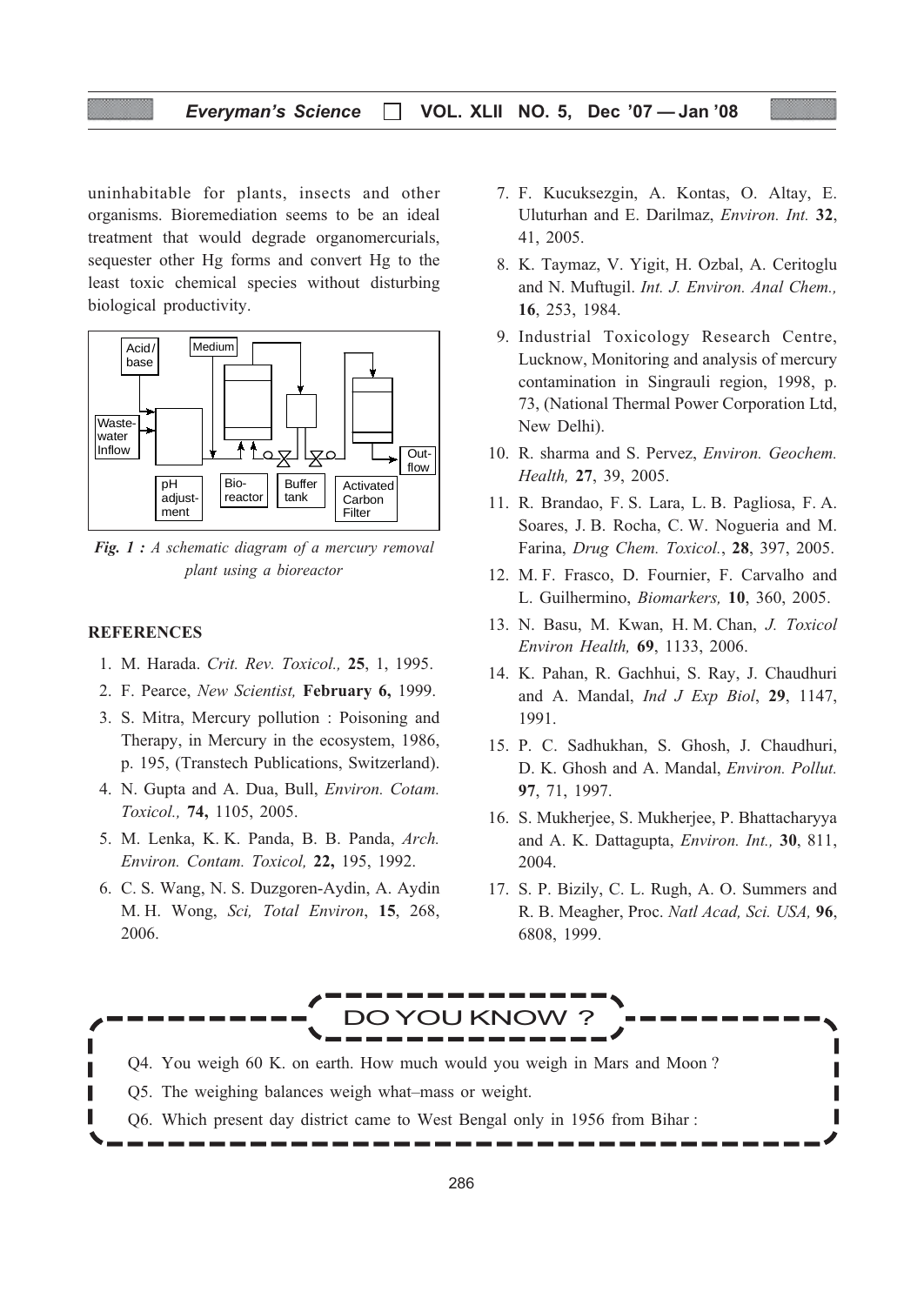## THREATS OF INSECT EXTINCTION : AN OVERVIEW

Sheela Thakur\* and Priti Kumari\*

In recnt years, threats of insect extinction have increased rapidly due to human interference in natural ecosystem. The most affected groups of documented insect extinctions are Lepidoptera and aquatic insects. The need of the hour is to create awareness among the people about the importance of conserving the biodiversity and its impact on the stability of the ecosystem which is vital for our very sustenance and survival on the earth. The time is now to focus more research and funding on conserving insects alongwith suitable laws and regulations to protect the insect biodiversity.

#### INTRODUCTION

Extinction is a natural feature of evolution because for some species to succeed, others must fail. But the extinction rate is increasing rapidly today as a result of human interference in natural ecosystem. For the foreseeable future, this decline is set to continue because evolution generates new species far more slowly than the current rate of extinction. The majority of animals on the planet are insects. If 57 per cent of metazoan species are insects, Pimm and Raven's (2000) estimate equates to 57,000 insect extinction per million species on the earth in the next 50 years. Other estimates<sup>1</sup> would yield higher values of insect extinctions. Despite the ecological benefits of insects as pollinators, weed killers, parasites, predators and detritivores and their role in food chain and in improving the soil quality, the majority of human population does not even imagine their importance and the threat they face through extinction. As Harvard Biologist E.O. Wilson (1992) wrote, "so important are insects and other land dwelling arthropods, that if all were to disappear, humanity probably could not last more than a few months"<sup>2</sup>.

#### THE "DATA SET" OF EXTINCT INSECTS

The international Union for Conservation of Nature and Natural Resources (IUCN) lists 72 insects as extinct worldwide. In the United States, the Natural Heritage Programme lists 160 insect species either as presumed extinct or as missing and possibly extinct. The loss in tropical areas has probably been much greater. According to the IUCN (1987) in the United Kingdom, a mid 1980s survey revealed that 13 per cent insect population was in decline and 4 per cent was considered to be endangered (Fig. 1).



**F ig.1.**P ie diagram show ing the proportion com position of insects in UK based on IU CN 1987.

The "data set" of extinct insects highlighted that little has been recorded about the demise of extinct insect species, even for observed extinctions. The only information in the IUCN database for extinct insects is from the country and region in

<sup>\*</sup> Department of Entomology and Agril. Zoology, Rajendra Agricultural University. Pusa (Bihar), Samastipur—848125, India.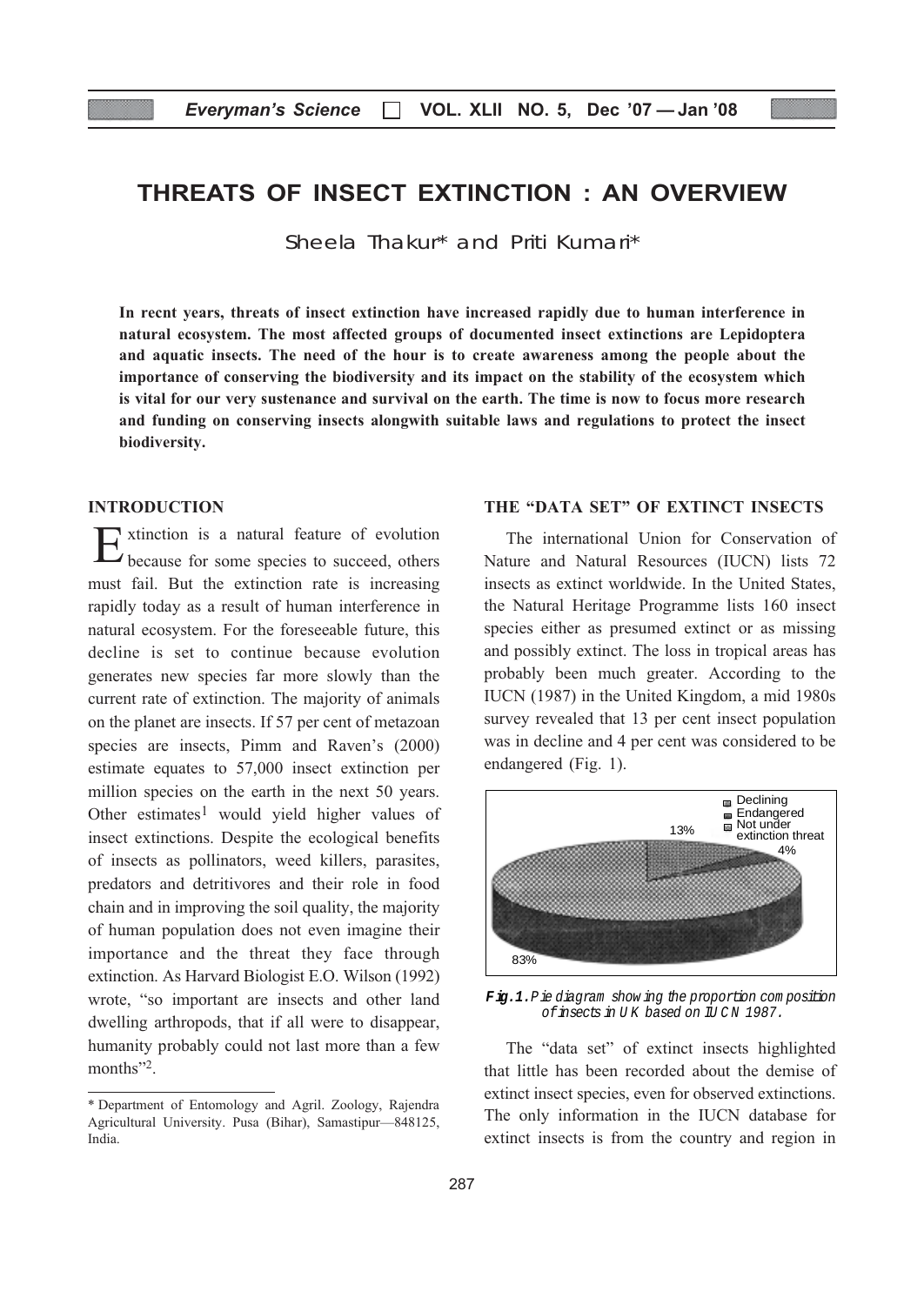which it lived and some times the year in which it was recorded. More than half of all recently documented insect extinctions are of Lepidoptera (37 species ; IUCN, 2002), arguable the beststudied insect taxon. Aquatic insects are particularly at risk, with four mayflies likely extinct from the United States alone3.

#### CAUSES OF EXTINCTION

Humans appear to have intentionally extinguished a variety of insect species, including several species of Hawaiian moths. Intentional introductions of biocontrol agents appear to have led to the local, if not global, extinction of a variety of insects<sup>4</sup>. Because most insect species are parasites, the most restricted habitat occupied by many insects is arguably their host. Stork and Lyal highlighted<sup>5</sup> the possibility that many parasites may go extinct when their hosts go extinct. Recently, reportedly, no fewer than 100 species of beetles, lice and butterflies alone are likely to have gone extinct because of the extinction of their hosts during the last 200 years<sup>6</sup>. Social insects appear to be disproportionately susceptible to extinction because of their small effective population sizes7. Besides, pesticides and other pollutants are implicated in the decline of many native bees and some aquatic insects.

#### CONSERVATION EFFORTS

The need of the hour is to create awareness among the people about the importance of conserving the biodiversity and its impact on the stability of the ecosystem. It is vital for our very sustenance and survival on the earth. Conservationists have concluded that the current, widespread destruction of the earth's biodiversity must be matched by a conservation response in an order of magnitude greater than currently followed.

In these efforts, habitat selection appears as one of the important steps needed to preserve any species. For the preservation of species, management staff should have an appropriate idea about the exact habitat which the specific species needs. One important caveat for seeting aside land for insects is that species often have subtle habitat requirements, and can be lost even from reserves because of appearently minor habitat changes. In the long run, more emphasis needs to be placed on survey, systematics, taxonomy, and population ecology so that these species can be identified, catalogued, and their life histories understood. Research needs to go hand in hand with conservation, as there is little use for a catalogue of extinct species. To conserve beneficial insects from the impact of insecticides, the insecticide selectivity has to be achieved in relation to the tritropic biochemical interactions between host plants, pests and natural enemies by incorporating natural toxicants, antifeedants, suppressants, juvenoids or antijuvenoids into crop plant tissue by genetic engineering8.

Legislative efforts is another vital step for the protection of endangered insects. Acts like the United States Endangered Species Acts (ESA) are said to be the effective biodiversity legislations to protect endangered or threatened species and propose a recovery plan. For most developing countries in the world, protective legislation for insects is either lacking or only sporadically applied. The Indian Wild Life Protection Act, 1972 and amended in 1991 provides protection to wildlife including insects particularly the endangered species and stringent punishment for its violation. India has enacted its Indian biodiversity Act in 2002. It prohibits unauthorized exploitation of biological resources of Indian origin and also proposes to constitute a National Biodiversity Authority (NBA) at Chennai, South India which ensures equitable sharing of biological resources, protection of traditional knowledge, promotion of State Biodiversity Boards (SBB) and Biodiversity Management Committee (BMC) for better conservation, sustainable use and documentation of biodiversity at grass root level9.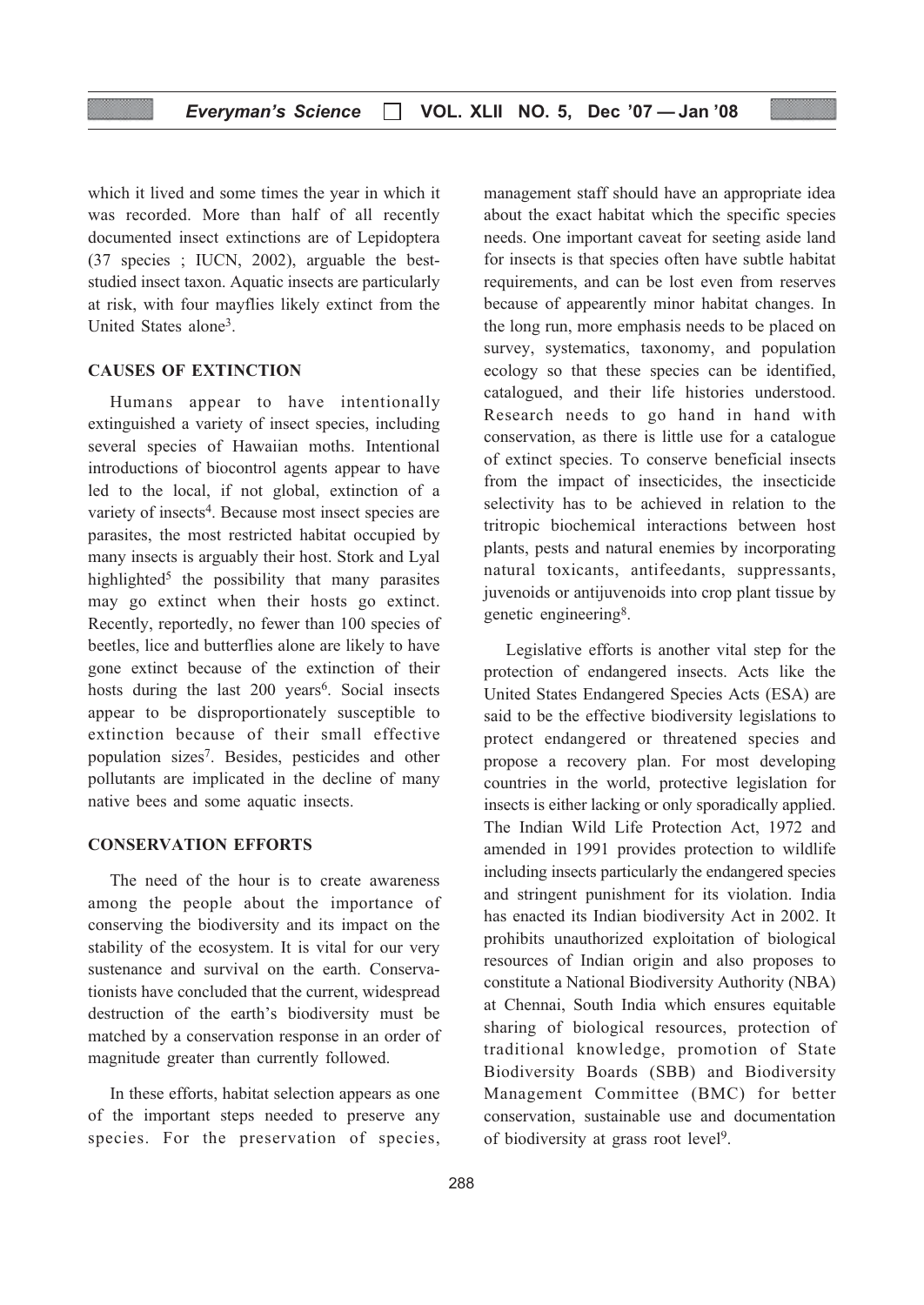#### Everyman's Science  $\Box$  VOL. XLII NO. 5, Dec '07 - Jan '08

The Zoological Survey of India survey the faunal resources of the country. Centre for ecological studies at the Indian Institute of Science, Bangalore; Wild Life Institute of India, Dehradun ; Bombay Natural Histroy Society, Mumbai ; National Museum of Natural History, New Delhi and many other similar institutions promote conservation of Indian fauna. Captive breeding of endangered species and reintroduction of captive bred individuals to wild are suggests for insects.

#### **CONCLUSION**

To conserve insects sucessfully, the general public, scientists, land managers and conservationists need to understand the extraordinary value that these organisms provide. Realizing the extent of extinction threat of insect species and the need to conserve the extant species, we need to focus more funding and research on conserving insects alongwith suitable laws and regulations to protect the insect biodiversity. Besides, the awareness has to be created with formal and non-formal education programmes ; through curriculum changes in the educational institutions and through mass media such as

newspapers, magazines and televisions, internet, etc. Finally, the time is now for agencies, scientists, conservationists, and land managers to promote the conservation of imperiled insects.

#### **REFERENCES**

- 1. C.D. Thomas. Nature, 427 : 145-148, 2004.
- 2. E.O. Wilson. The diversity of life. W.W. Norton company. Inc., New Delhi, N.Y., 1992.
- 3. W.P. Mc Cafferty. Entomologist, 77 : 210-218, 2001.
- 4. F.G. Howarth. Entomology, 36 : 485-509, 1991.
- 5. N.E. Stork and C.H.C. Lyal. Nature, 366 : 307, 1993.
- 6. L.P. Koh, R.R. Dunn, N.S. Sodhi, R.K. Colwell, H.C. Proctor and V.S. Smith. Science 305 : 1623-1634, 2004b.
- 7. R.E. Chapman and A.F.G. Bourke. Ecology Letters, 4 : 650-662, 2001.
- 8. B.A. Croft. Arthropod biological control agents and pesticides. New York : John wiley & sons, 1990.

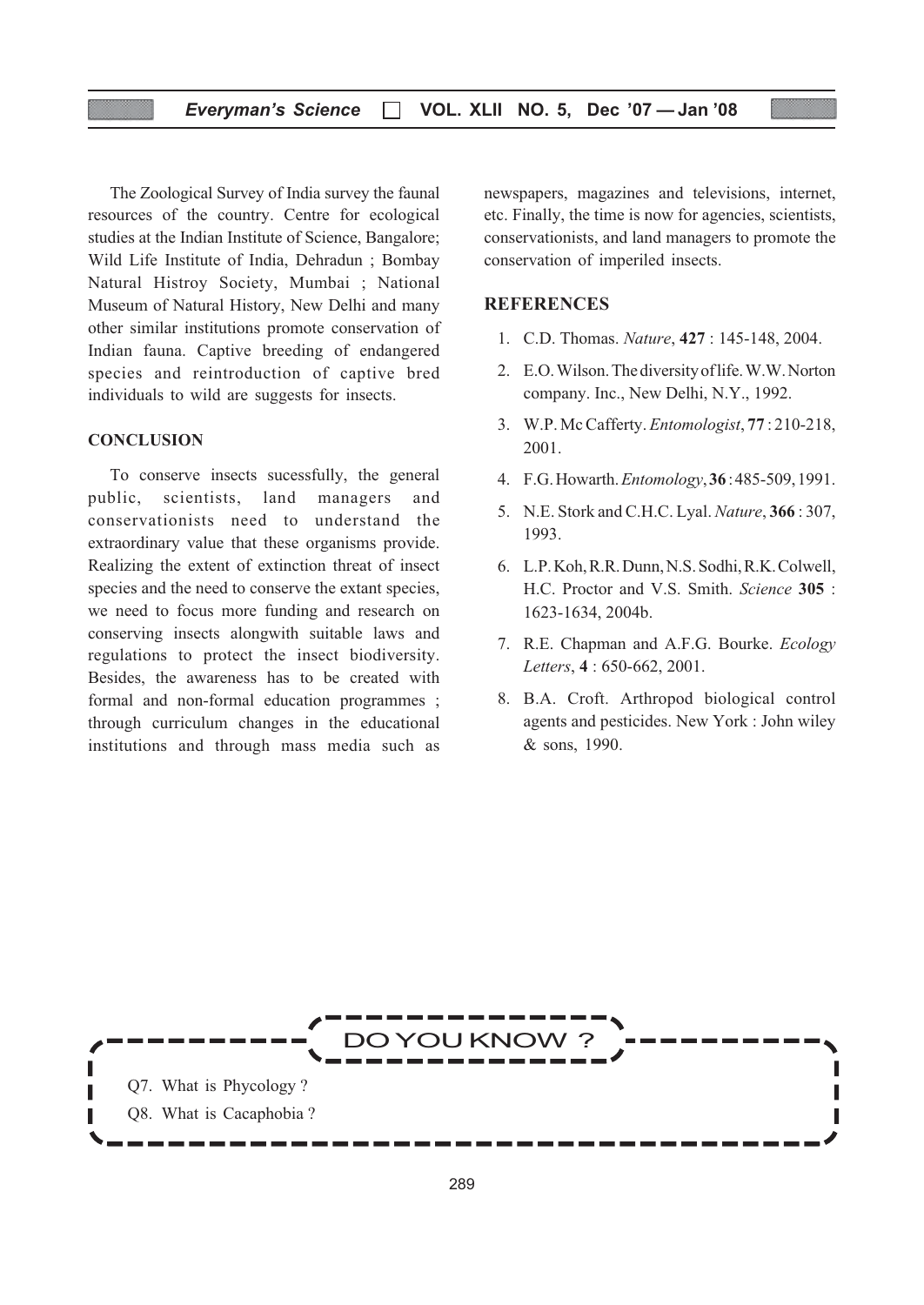## MATHEMATICAL MODELLING IN SOCIAL PSYCHOLOGY : SOCIAL NETWORKS : PART II

Belmannu Devadas Acharya\* and Shalini Joshi\*\*

Continuing our exposition to some elementary aspects of combinatorial graphs that serve as 'structural models' for certain cognitive processes involved in the dynamics of social groups, we embark here to introduce some fundamental notions about 'cognitive balance' in social systems.

#### INTRODUCTION

I n the ambisidigraph S of Figure-2 in the first part of this article (Everyman's Science 40, 2, 124-128, 2005), we had considered the two triangles  $T = (A, (A, C)^{-}, C, (C, B)^{+}, B,$  $(B, A)^{-}$ , A) and  $T' = (A, (A, C)^{-}$ , C,  $(C, B)^{+}$ , B,  $(B, A)^{+}$ , A) and desired to see if there is any interesting difference between these two triangles. As read from  $T$ ,  $A$  dislikes  $C$ ,  $C$  likes  $B$  and  $B$ dislikes  $A$  whereas in T', we have the situation in which  $A$  dislikes  $C$ ,  $C$  likes  $B$  and  $B$  likes  $A$ ; we raised the question : what can one infer from the situation presented by  $T'$  about  $C'$ s disposition towards A?

#### DISCUSSION

There could be many practically appealing interpretations of the situation. First of all, considered on their own right as triads, one may easily identify some straightforward features in which they differ : (i) in  $T$  the mumber of negative arcs is even whereas in  $T'$  this number is odd; (ii) there is exactly one vertex in  $T$  at which both 'incoming' arc and the 'outgoing' arc are negative whereas in  $T'$  there is exactly one vertex at which both incoming and the outgoing arcs are positive.

One of the principal concepts in soical psychology in analyzing such situations is that of reciprocity. The behavioural phenomenon of reciprocity is well imbedded in the so-called 'Dyadic Interaction Paradigm' (DIP) according to which<sup>1</sup> 'The defining hallmark of interaction is influence; each partner's behaviour influences the other partner's subsequent behaviour...within a single interaction episode and each interaction episode influences future episodes. ...dyadic relationships are maintained by two individuals... the nature of their interaction is determined not by one partner's properties but by the interaction of the properties of both partners, by the social and physical environments in which they interact, and by how all these causal conditions interact with each other. ...'.

In this light, one can define *reciprocity* as the behavioural tendency of an individual (or even a 'group') to respond to another in a manner consistent with the nature of the latter's displayed behaviour or actions; in literature, this defintion appears to have been taken as granted<sup>2</sup>. However, in real-life, it is not difficult to notice situations in which *response* of an individual (or group) need not be 'consistent with' stimulus in general, but it could be even 'inconsistent with' the nautre of the stimulus ; for example, aiding a habitual cheater may not bring any benefit. In effect, we need to modify the above definition of the term reciprocity to mean just a behavioural tendency of an individual

<sup>\*</sup> Department of Science & Technology, Government of India, "Technology Bhawan", New Mehrauli Road, New Delhi– 110 016 ; E-Mail : bdacharva@vahoo.com.

<sup>\*\*</sup>Liaison Office, DST-RMS LNSM Field Office, 8/1, 13th Cross, Aadipampa Road, V.V. Mohalla Mysore–570 002. E.Mail: shalinijoshi2000@yahoo.com.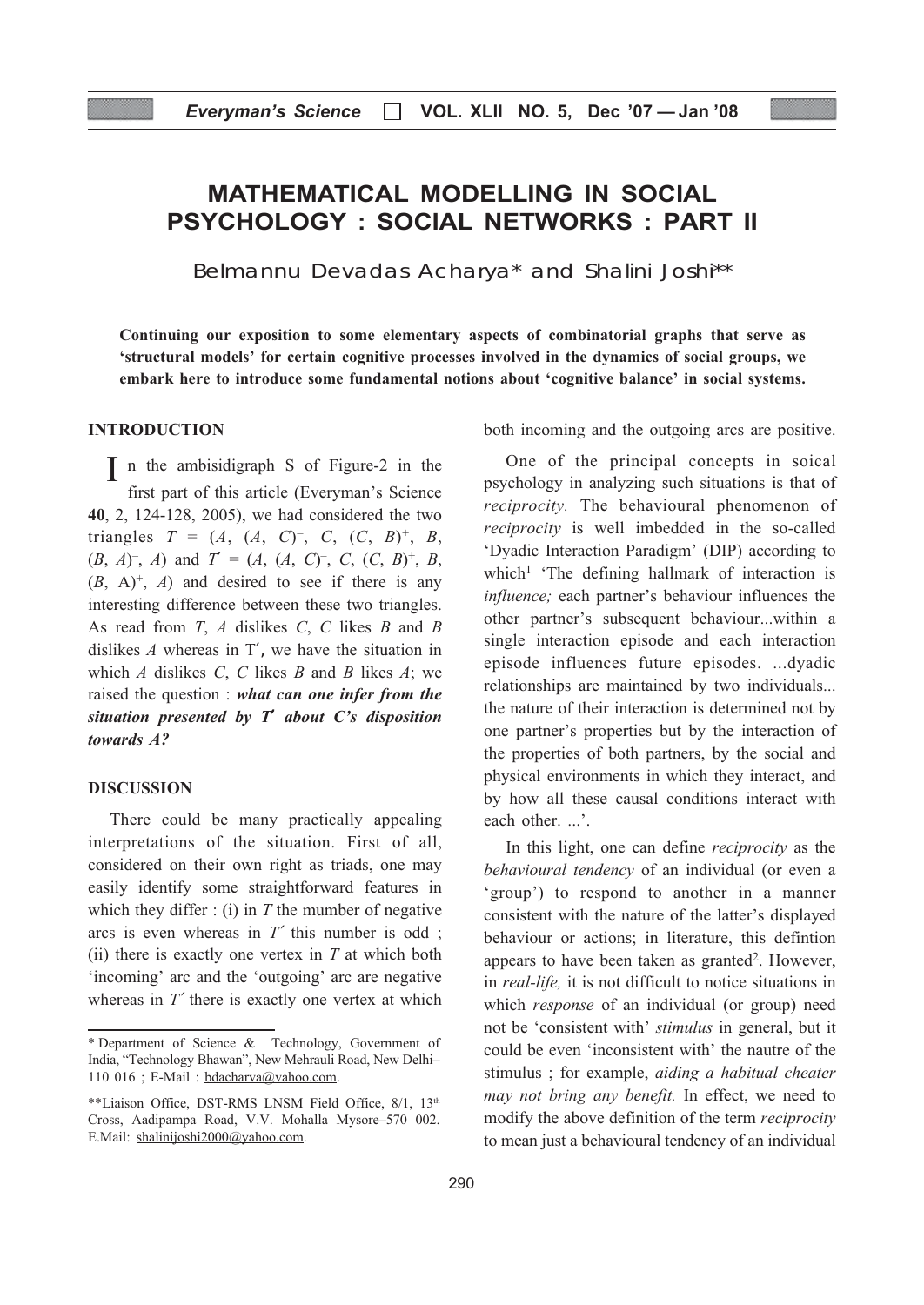(or group) to respond to another whenever the latter displays certain behaviour or action towards the former. From the broad points of view mentioned above, we now get back to analyse the situations presented and mentioned earlier in the question raised about the inherent differences in the two traids.  $T$  and  $T'$ . Applying the notion of reciprocity to the dyadic relations imbedded in these two triads, we may deduce the following analysis assuming that in each case expressed attitudes or behaviours of one are noticed by the other in each dyadic interaction and may or may not cause a response by the other.

Situation present by the structure of  $T : A$ dislikes C whence C may or may not respond to A's dislike for him. If, however, C decides to respond, his response to A may either be positive or negative or both ('mixed' or ambivalent reaction). If it is positive or even mixed, then it would represent somewhat unnatural situaton in which C's liking A even to a limited extent, despite the fact that  $C$  knows  $A$ 's dislike for him, would create tension not only between  $A$  and  $C$ , but also between  $B$  and  $C$  since  $B$ , who may have responded positively to  $C$  due to  $C$ 's liking for  $B$ , would not like C's liking A whom B doesn't like. Since so much tension in the triad would render the triad  ${A, B, C}$  *unstable*, and since the stability of a larger social group is perceived to be a commonly felt need for accommodating well being of its individuals and subgroups, C would find it beneficial (or safe!) to maintain status quo with regard to his being disliked by A. Similar arguments in respect of other dyadic interaction existing in T would lead to the same conclusion. Thus, there is no motivation to change the pattern of existing interrelationships among the members of T. Such a structural state of a social group is termed strucutrally stable and hence the triad is said to be balanced.

Situation presented by the structure of  $T'$ : Here, A likes C whence C may or may not respond

to A's like for him. If, however, C decides to respond, his response to A may either be positive or negative or both ('mixed' or ambivalent reaction). Negative response to a positive stimulus is unnatural and hence unlikely; however, it may be mixed sometimes, as for instance in the initial or in a fleeting episode of encounter, expression of  $A$ 's liking for C may be met with a response by C inhibited by suspicion or distrust! But, in any case, some amount of positivity in the reaction of C towards  $A$  in response to  $A$ 's expression of liking for C must exist, and this may be full in the sense that  $C$ 's response to  $A$  may be fully positive too. However, since C likes  $B$  and  $B$  does not like  $A, C$ would not tend to be fully positive with A for otherwise it may alienate him from B, who may show his displeasure about C's noticeable positvity with  $A$  whom  $B$  does not like. Thus,  $C$  would have to keep his positive inclinations, if any, towards A to an extent not noticeable by B! This would cause tension in C which would force him to alienate from A enentually. On noticing such a subdued and negatively inhibited response from C would then prompt  $A$  to switch his liking for  $C$  to dislike, whence the triad  $\{A, B, C \}$  would eventually become identical to T which represents a stable state of the traid. Since in  $T'$  there is such a *tendency towards* transition into a stable state as described above this structurally unstable state presented by T′ qualifies T′ to be called an unbalanced triad.

The kind of socio-psychological arguments to decide whether a given social group is structurally stable or unstable would become extremely complex and formidable when the number of individual members in the group, referred to as order of the corresponding social network, increases and generally the ground situation being so in practice, we need to appeal to mathematical representation of the essential ideas involved in the analysis. Next, given any signed digraph S (that is, an ambisidigraph in which every pair of distinct vertices (representing individuals in the social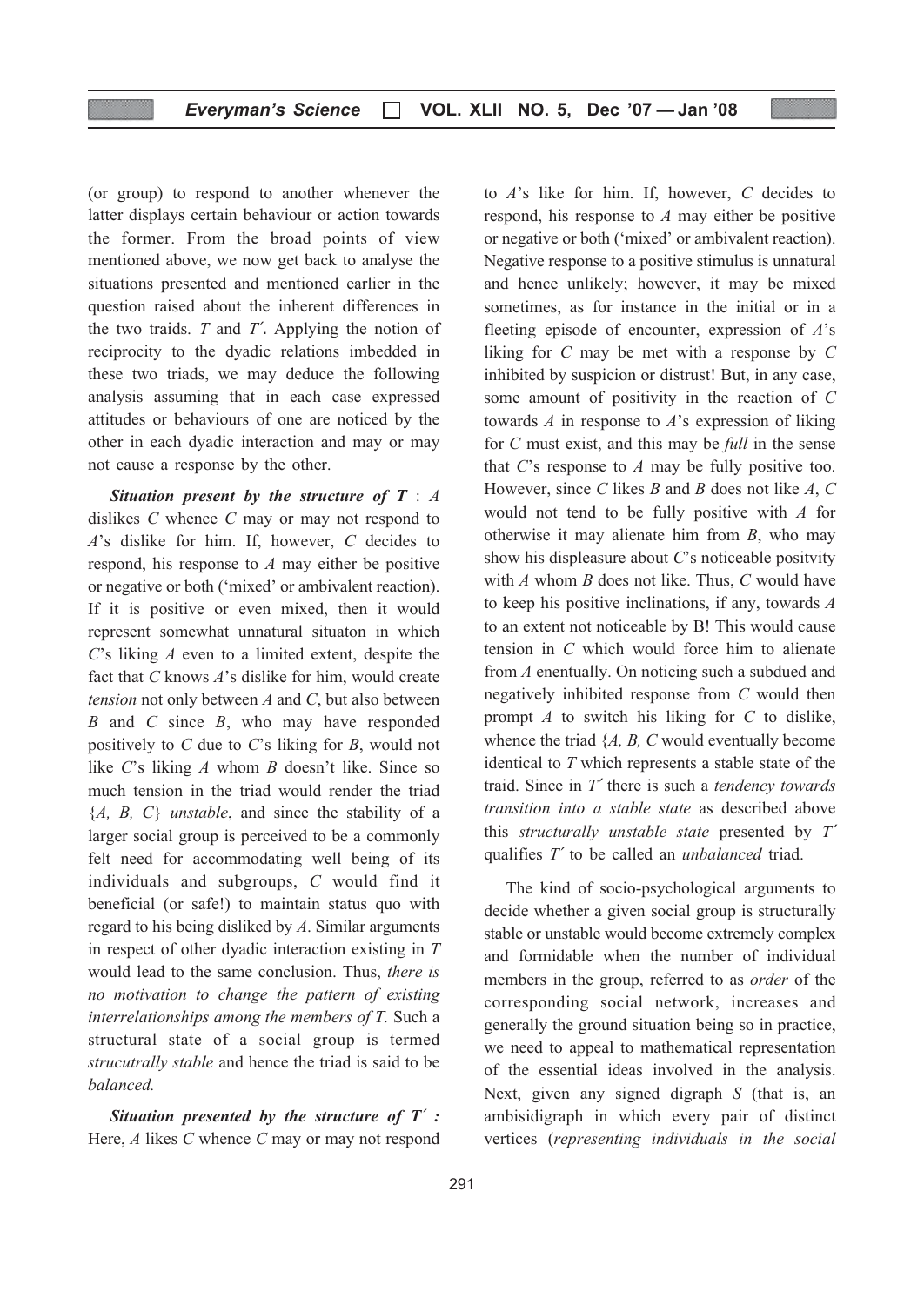group) is interconnected by at the most one arc (representing evaluative relation existing between the individuals) which may be either positive or negative; in socio-psychological literature, such configurations are called sociograms. Given a sociogram  $S$  of order  $p$ , one can associate with  $S$  a  $p \times p$  matrix whose elements are from the set  $\{-1, 0, \}$ 1}, called the *adjacency matrix* of  $S$  and denoted  $A(S) = (a_{ii})$ , defined as follows : Let the vertices of S be labeled as  $v_1$ ,  $v_2$ ,  $v_3$ , ......,  $v_p$ . Then, let  $a_{ij}$  = – 1, 0 or 1 according to whether the arc  $(v_i, v_j)$  is negative,  $(v_i, v_j)$  is not an arc in S or  $(v_i, v_j)$  is a positive arc in S. For example,  $A(T)$  and  $A(T')$ obtained in this manner are given below.

 $A(T) = \mathbf{M} \cdot I \quad 0 \quad 0 \quad A(T')$ −  $\begin{bmatrix} -1 & 0 & 0 \\ 0 & 1 & 0 \end{bmatrix}$   $A(T') = \begin{bmatrix} 0 & 0 \\ 0 & 1 \end{bmatrix}$ L N M M O  $\mathfrak l$ **P**<br>P L N M M (b  $\mathfrak l$ **P**<br>P P  $0 \quad 1 \quad -1$  $1 \quad 0 \quad 0$  $0 \quad 1 \quad 0$  $0 \quad 0 \quad 1$  $1 \quad 0 \quad 0$  $0 \quad 1 \quad 0$ 

Conversely, given any *square*  $(-1, 0, 1)$ –matrix  $A = (a_{ij})$  of order p one can construct a signed digraph  $S(A)$  uniquely as follows : Take *p vertices*  $v_1$ ,  $v_2$ ,  $v_3$ , ...,  $v_p$  and *join* the vertex  $v_i$  to the vertex  $v_i$  by a positive (negative or no) arc whenever  $a_{ii} = 1$  (respectively,  $-1$  or 0). Thus it is easily seen that signed digraphs are uniquely represented by their adjacency matrices. This is mathematical representation of a signed digraph. In particular, the 'three-by-three'  $(-1, 0, 1)$ -matrics  $A(T)$  and  $A(T)$  shown above uniquely represent the triads  $T$  and  $T'$ , respectively. So, what next? Using this representation, can we show somehow that T and T′ are mathematically different in some nontrivial sense? Such a conclusion, as mentioned already, is essential if we want to derive meaningful inferences about larger soical systems using available mathematical methods. In this particular case, we expect to use methods of matrix theory to analyse states of socio-psychological stability of a social group. This, obviously, would need a proper mathematical representation of the aforesaid sociopsychological notion of structural stability of a social group of an arbitrarily given order as, in practice, we may encounter social groups of any order. Hence, in what follows, we shall introduce this notion.

### THEORY OF BALANCE IN SOCIAL **SYSTEMS**

It is now well established that effect (attitude) has a direct influence on behaviour. Further, the different *attitudes* which an individual holds are consistent in his or her mind when they do not cause a state of psychological tension to the person. Psychological consistency of a person, therefore, depends on holding of attitudes which are not contradictory with one another. Based on this fundamental notion in personal psychology, interpersonal interaction between two individuals has been defined as being in a state of *balance*<sup>3</sup> whenever there is no conflicting attitude noticed betwen them, expressed by one and felt by the other, and described the notion also in the case of a triad, viz., a social group consisting of three person. Later this notion has been extended to social groups consisting of any number of persons thereby laying the foundation of the theory of balance in *social* system<sup>4</sup>.

Figure-1(a) depicts some distinct balanced as well as some unbalanced sociograms in a traid and



1(a) : Some sociograms on a triad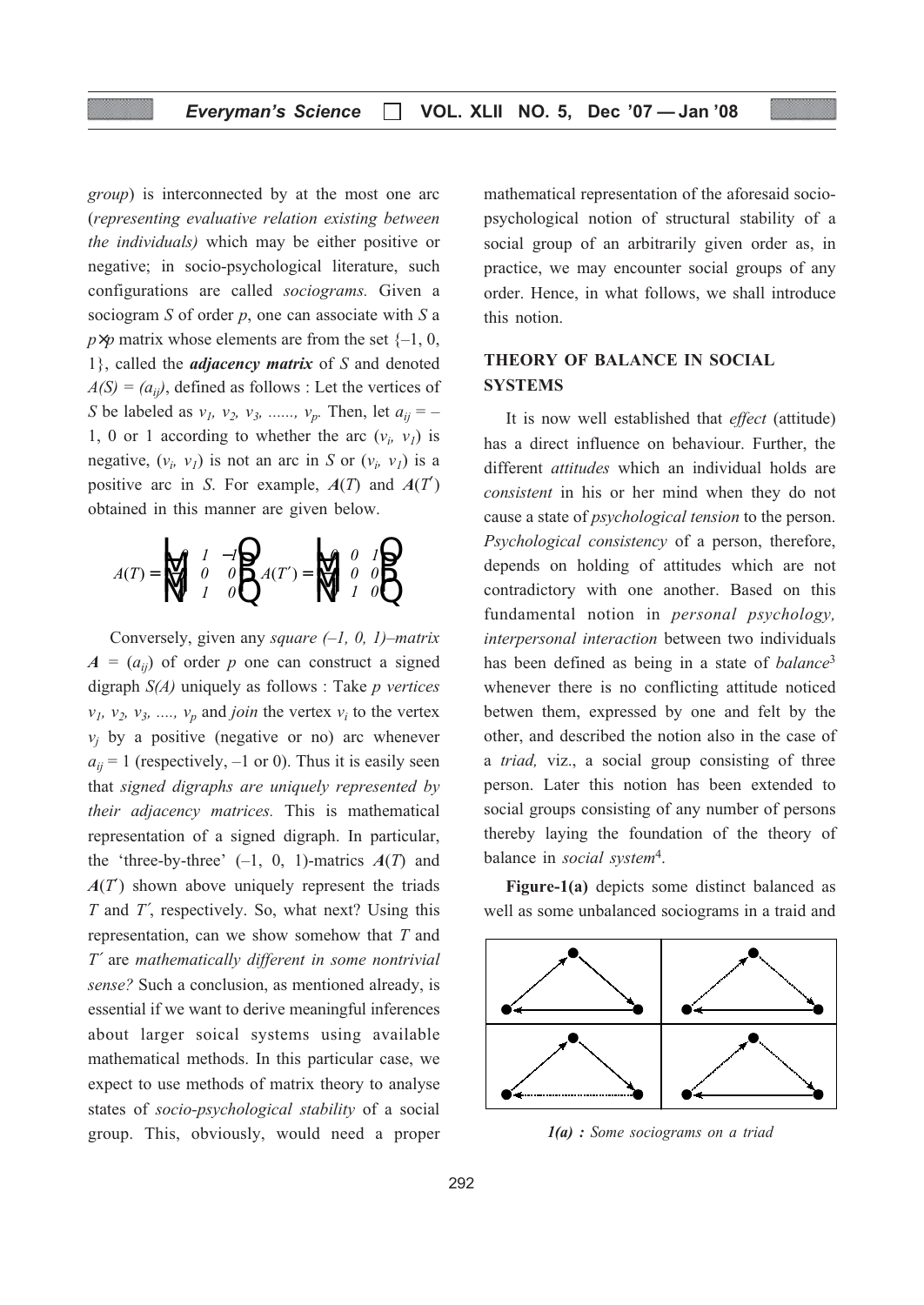Figure-1(b) depicts some other such 'higher order' sociograms.



#### **REFERENCES**

- 1. H.T. Reis, W.A. Collins and E. Berscheid, Psychological Bulletin, 126, 3, 844-872, 2000.
- 2. A. Ramachandra Rao and S. Bandyopadhyay, Reciprocity in a village social network : Graphtheoretic analysis using survey data, India Statistical Institute, Calcutta, 1987.
- 3. F. Heider, J. Psychology, 21, 107-112, 1964.
- $1(b)$ : Some sociograms of higher order 4. F. Harary, Mich. Math. J., 2, 143-146, 1953.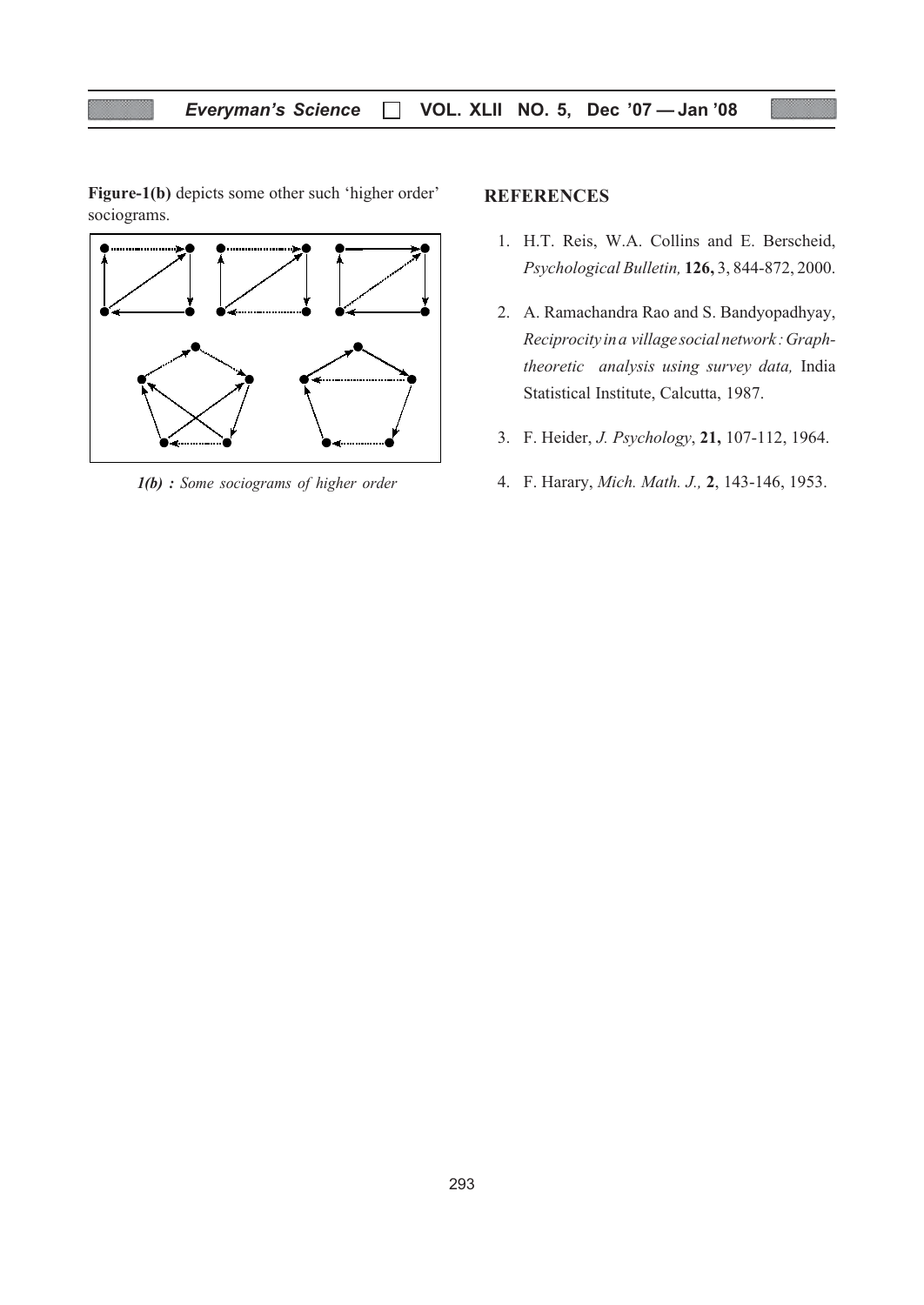## RAILWAY WHEEL MANUFACTURE

D. K. Jain

W heels perform an important function in railway transport. The major properties of railroad wheels for improved performance are higher wear resistance, internal fatigue damage resistance, toughness, plastic deformation resistance and lower residual stresses. The forces transferred by the wheel to the rail, such as axle loads, track guidance, acceleration and deceleration, results in very high dynamic stresses, large deformations and strain hardening of the wheel steel within the contact zone. The force between rail vehicles and track are transmitted through the wheel/rail contact patch. For small area of about 100 mm2, contact stresses can exceed 200 MPa. Thus especially in the contact zone, wheel steel should have good mechanical properties like yield strength, tensile strength, strain hardening behavious and deformability. Wheels are designed to resist wear and folling contact fatigue and thermal stresses caused due to sudden brake.

Over the years wheel steel making has progressed from open hearth to BOF and EAF. Continuous cast rounds are replacing ingot route.



Cleanliness and quality have been continuously improved. Sophisticated inspection procedures ensure that modern wheels are almost free of defects.



Steel Product group, RDCIS, Ranchi Reproduced from 'Steel Plant Technologies—an overview' published by Research & Development Centre for Iron & Steel. Steel Authority of India Ltd. Ranchi-834002 ; with permission.

#### WHEEL MANUFACTURE AT DURGAPUR STEEL PLANT

The wheels manufactured by SAIL at Durgapur Steel Plant primarily meet the requirements of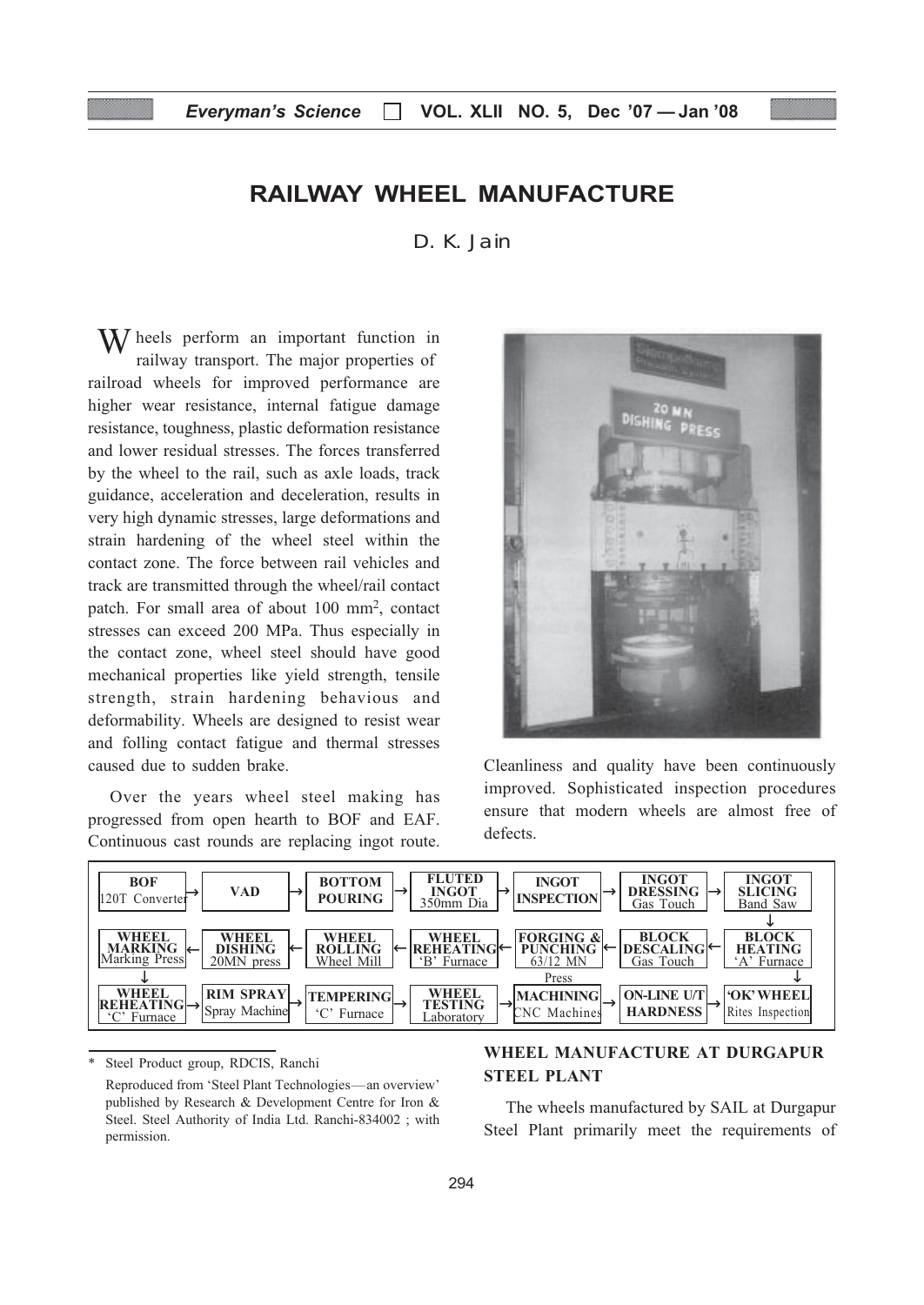broad gauge (BG) coaches and BG locomotives of Indian Railways. The wheels are supplied as per the Indian Railway Specification R-19-93 for BG coaches and R-34-99 for BG locomotives. The chemical composition of wheels is given in Table I. The hydrogen content value is for liquid steel.

TABLE I : CHEMICAL ANALYSIS OF WHEEL STEEL

| Wheel           | C             | Mn            | Si            | S             | P             | H          |
|-----------------|---------------|---------------|---------------|---------------|---------------|------------|
| Grade           | $\frac{0}{0}$ | $\frac{0}{0}$ | $\frac{0}{0}$ | $\frac{0}{0}$ | $\frac{0}{0}$ | ppm        |
| $R-19$          | 0.52          | $0.60 -$      | $0.15 -$      | 0.03          | 0.03          | $\leq$ 3   |
| <b>BG</b> Coach | max.          | 0.80          | 0.40          | max.          | max.          |            |
| $R-34$          | $0.57 -$      | $0.60 -$      | 0.15          | 0.03          | 0.03          | $\leq 2.5$ |
| <b>BG</b> Loco  | 0.67          | 0.85          | mın.          | max.          | max.          |            |

#### TABLE II : MAJOR PROPERTY REQUIREMENT OF WHEELS

| <b>Mechanical</b>       | R-19-93 BG                | R-34-99 BG |
|-------------------------|---------------------------|------------|
| UTS $(N/mm^2)$          | 820-940                   | 980 min.   |
| YS                      | 50% of UTS min.           |            |
| El (%)                  | 14 min.                   | $8$ min.   |
| Hardness (BHN)          | 241-277                   | 300-341    |
| Impact<br>(St. U notch) | 15 J/cm <sup>2</sup> min. | 10 J Min.  |

#### STEEL MAKING

Fine chemistry control through steel making process is prerequisite for optimising the mechanical properties of finished wheels. Vacuum degassing is essential to lower the hydrogen content in the liquid steel which helps in preventing the formation of hydrogen flakes or shatter cracks in wheels. Heats are made through BOF-VAD-Bottom Poured Ingot route. Hydrogen in steel is primarily controlled through deep degassing at VAD.

#### INGOT CASTING

Wheel heats are cast in fluted moulds with hot tops in a rake of 64 moulds arranged in 8 sets. Production of sound ingots is ensured by use of antipiping compound and bottom pouring flux during teeming.

#### SAW CUTTING

The bottom portion of the ingots is dressed with the help of oxy-acetylene torch. The dressed ingots are cut to the required length to obtain blocks from each ingot. The block weight is different for different grade of wheels. The top portion containing the hot top and the bottom portion are removed.

#### PRESSING

Blocks are heated in a computer controlled rotary hearth furnace with a capacity of 144 blocks. The blocks, after descaling, are pressed in 63/12 MN Oil Hydraulic Press. Both the top tool frame and bottom sliding table movement are longitudinal. The centering device ensures placement of the wheel blanks at the centre of the press. Pressing is carried out in 3 steps : (i) Upsetting, (ii) Forming, and (iii) Punching, Die positions and pressing operation are ensured by different pre fixed programmes. Reduction ratio of 4 : 1 is maintained.

#### ROLLING AND DISHING

The forged wheel blanks are reheated in a box type furnace having capacity of heating 9 blocks. Heated blanks are rolled in Vertical Wheel Rolling Mill. The Mill has 2 power driven web rolls, 2 friction driven edge rolls and 1 tread roll with automatic charging and discharging arrangement. The rolling operation is controlled by computers with arrangement for visual display of rolling parameters and dimensions.

Combination of forces from the tread roll, web rolls and edge rolls and rotation of the wheel act to thin the plate and rim and increase the diameter. Various dimensions, i.e. web thickness, rim thickness, rim width, ID and OD are controlled during the rolling process by the computer program. Web position relative to the wheel rim front or back is adjustable by movement of the web rolls relative to the wheel centerline. The Mill allows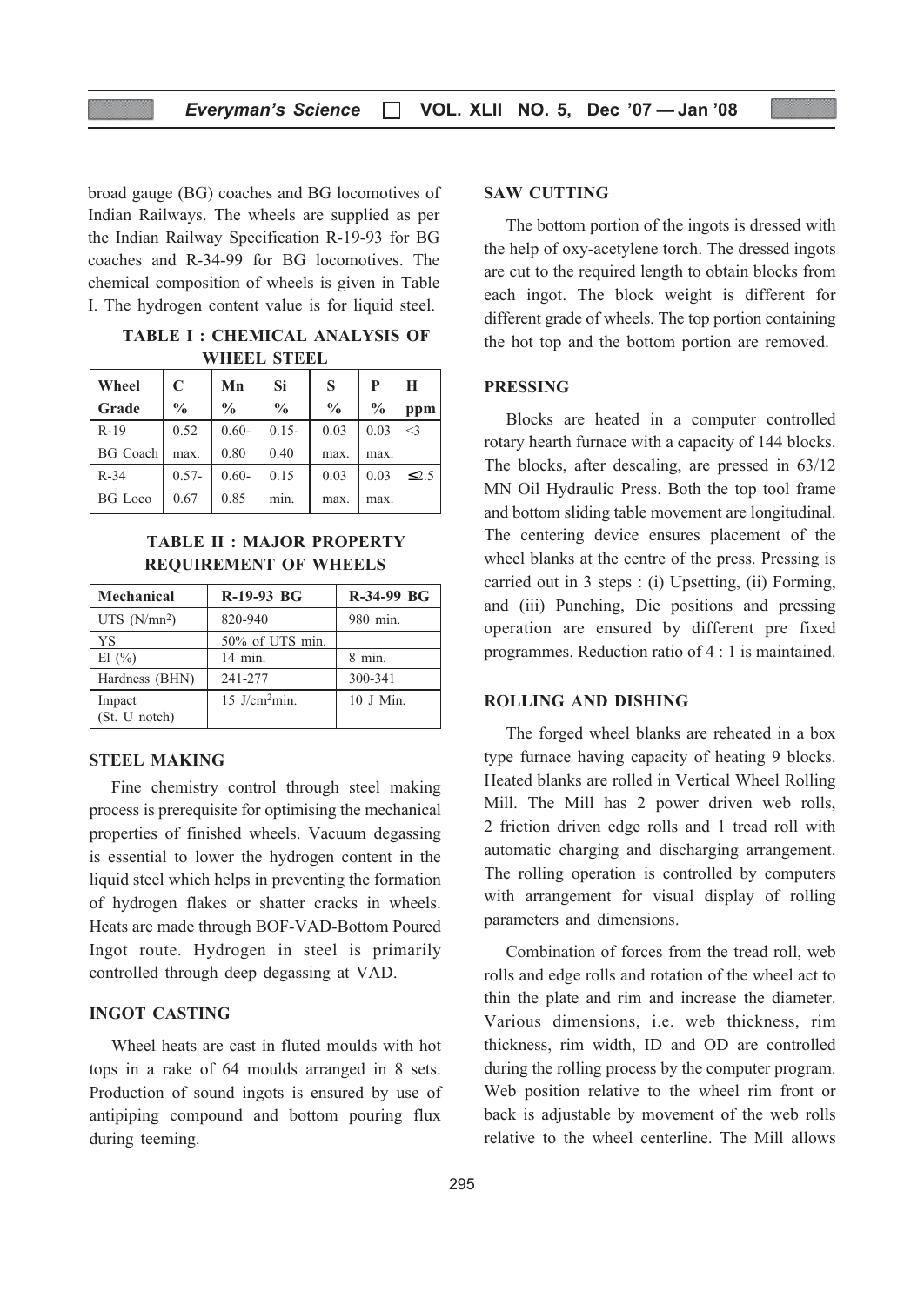#### Everyman's Science  $\Box$  VOL. XLII NO. 5, Dec '07 - Jan '08

the web rolls to move in two directions, i.e. axially and laterally. By adjusting the position and size of the rolls, plate position can be moved to improve the stress characteristics of the wheel.

The rolled wheels are dished in 20 MN Oil Hydraulic Press. The dished wheels are subsequently stamped in a hydraulically operated marking press on the back side of the rim. Forging and rolling sequence used is shown in Fig. 2.



Fig.2. Forging and rolling sequence

#### HEAT TREATMENT

Wheels are heated in a rotary hearth type gas fired furnace. These wheels are rim sprayed in a rim quenching machine for preset duration and pressure. Wheels are placed with the help of mobile chargers on a guide cone in the centre of a disc rotating at 16 rpm. Hardening is done by means of a stationary spray ring with flat jet nozzles. Arrangement of 16 nozzles and rotation of the wheel provides a uniform spray of water upon the tread. Wheels are subsequently tempered in a tempering furnace and then air cooled to ambient temperature.

#### MACHINING

The wheels after heat treatment are machined in CNC machine. These machines have semiautomatic

wheel handling system. The complete machining of the wheel is carried out to meet the balancing requirement of wheel sets.

#### **TESTING**

A number of tests are carried out to ensure that the wheel conforms to the stringent product specification. On-line magna-flux and ultrasonic testing is done to detect surface and internal defects. Falling weight test, closer test, tensile and hardness tests, impact and macro examination, surface condition and wheel dimensions measurement are carried out at Durgapur Steel Plant. Fracture toughness and fatigue strength are determined at RDCIS, Ranchi. For ensuring desired quality control, inclusion rating, ferrite volume fraction and oxygen and nitrogen analysis are regularly carried out.

### DEVELOPMENTAL TRENDS PROCESS IMPROVEMENT

• Use of computerised production, planning and control system for shorter throughput times, reduced stock levels and higher yields.

• Rolling of low stress 'curved' or 'S' shaped wheels.

• Contact-less measurement of the geometry of the wheel by means of laser probes.

• Automatic ultrasonic testing device for the detection of internal defects such as pin holes, segregation, flakes and macroscopic inclusions in wheel rim and hub.

#### MICRO-ALLOYED WHEEL STEELS

Micro-alloyed steel wheels can give superior service performance. Micro-alloying of steel with niobium, vanadium and titanium improves the strength characteristics of heat treated wheels mainly due to reduction of inter-lamellae spacing of pearlite and, to a lesser extent, due to precipitation hardening. The basic structural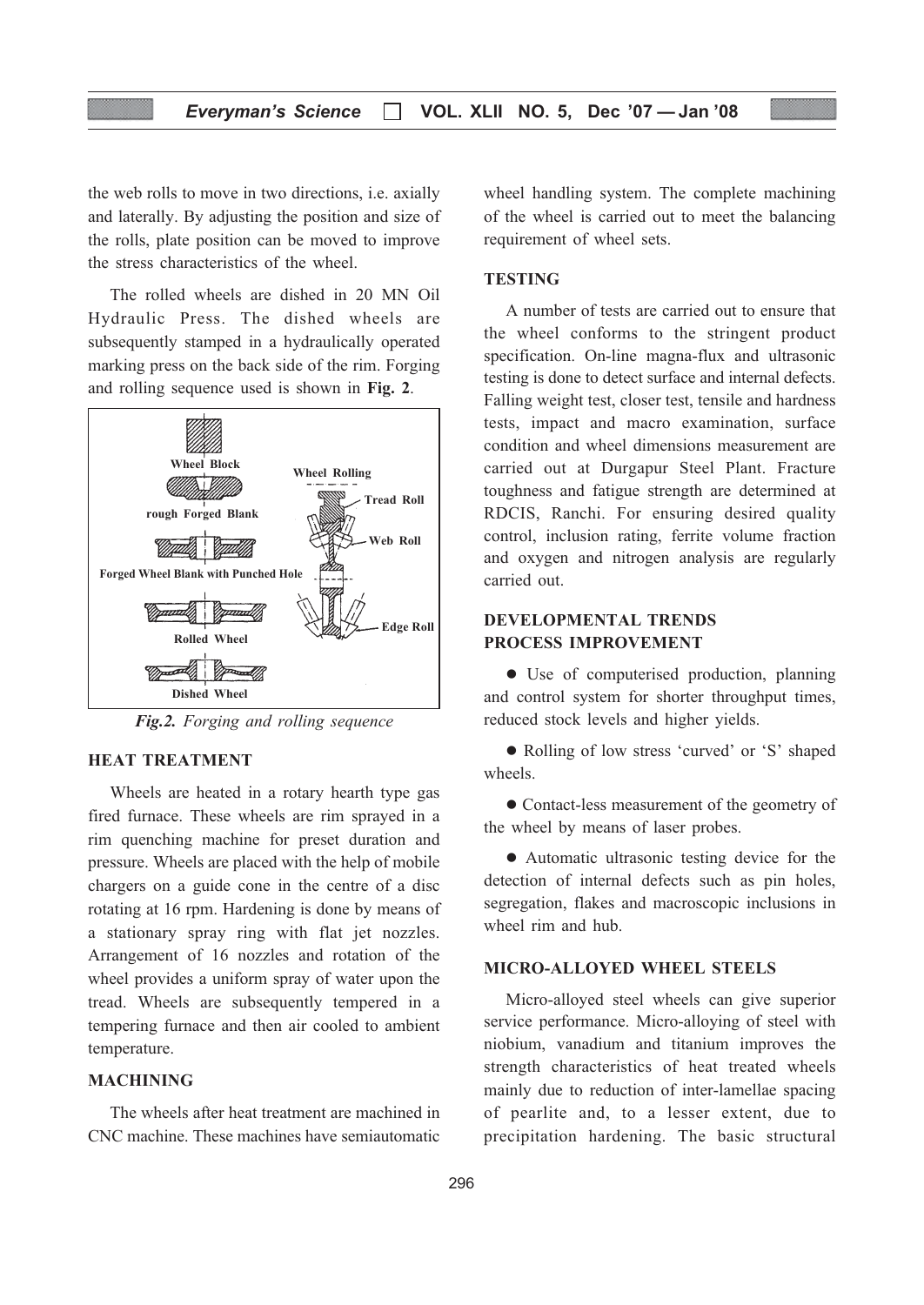characteristics responsible for the change of the impact toughness is the cementite lamellae thickness. The wheels made of steel with vanadium shows the most favourable properties and the best service durability.

### LOW CARBON BAINITIC STEEL FOR **WHEELS**

Although wheels are designed to have a very extended life, they need to be replaced frequently as they are susceptible to the formation of flats and martensitic heat affected zones on the running surface, which cause cavities and crack networks to develop on the tread. A low carbon bainitic steel has been developed which will not be transformed to martensite but has similar mechanical properties to conventional grade steel. Although the low carbon bainitic steel may not prevent the formation of flats, it would prevent the development of cavities and crack networks. It is expected to improve wheel life by reducing the amount of material, which has to be removed during re-profiling.

#### USE OF NICKEL AND NICKEL-IRON BASED **SUPERALLOYS**

Nickel/Nickel-Iron based superalloys do not form martensite and have excellent high temperature strength. They are unlikely to form flats during wheel slide or wheel slip because of high temperature strength. They have a stable austenitic matrix that is strengthened by the formation of coherent intermetallic precipitates during heat treatment. The heat-treated microstructure is extremely stable and is not affected by rapid heating and cooling. Both type of material can be made into wheels or tyres using traditional process routes. However, it has been observed that superalloys are more difficult to forge and machine than conventional wheel steels. Although monobloc wheel could be produced, the use of tyres or coatings is likely to be more cost effective.

#### GLOSSARY

Closer Test : This test is done to ascertain the compressive nature of residual stresses in rim.

Axle Loads : Total mechanical load in railway transport transmitted through wheel to rail is called axle load.

**Rolling Contact Fatigue : Fine transverse crack** network developed around wheel tread where the wheel runs on the rail.

Hydrogen Flakes: Flaky appearance on the surface when the entrapped hydrogen in the metal escapes.

**Shattered Cracks : These cracks are typically** initiated from aluminium oxide inclusions in forged wheels or voids in cast wheels.

Friction Driven : No power is given to the rolls, but due to friction with other rotating part, these rolls also rotate.

Web Rolls : These are the power driven rolls at web position which is mainly responsible for reduction of web thickness and increase in diameter of the wheel.

**Edge Rolls**: Two side rolls at rim position driven by friction.

CNC Machine : Computerised Numerically Controlled machine used for machining the wheel to final dimension.

**Dishing**: Giving desired profile at web by pressing.

Flats : Formation of flat surface on the circular rim due to breaking.

#### SUGGESTED READINGS

Proceedings of the 13th International Wheelset Congress, Rome, Sept. 17-21, 2001, Vol. 11.

(Contributed by Sri D. K. Jain, PRM, Shape Rolling Group, RDCIS, Ranchi)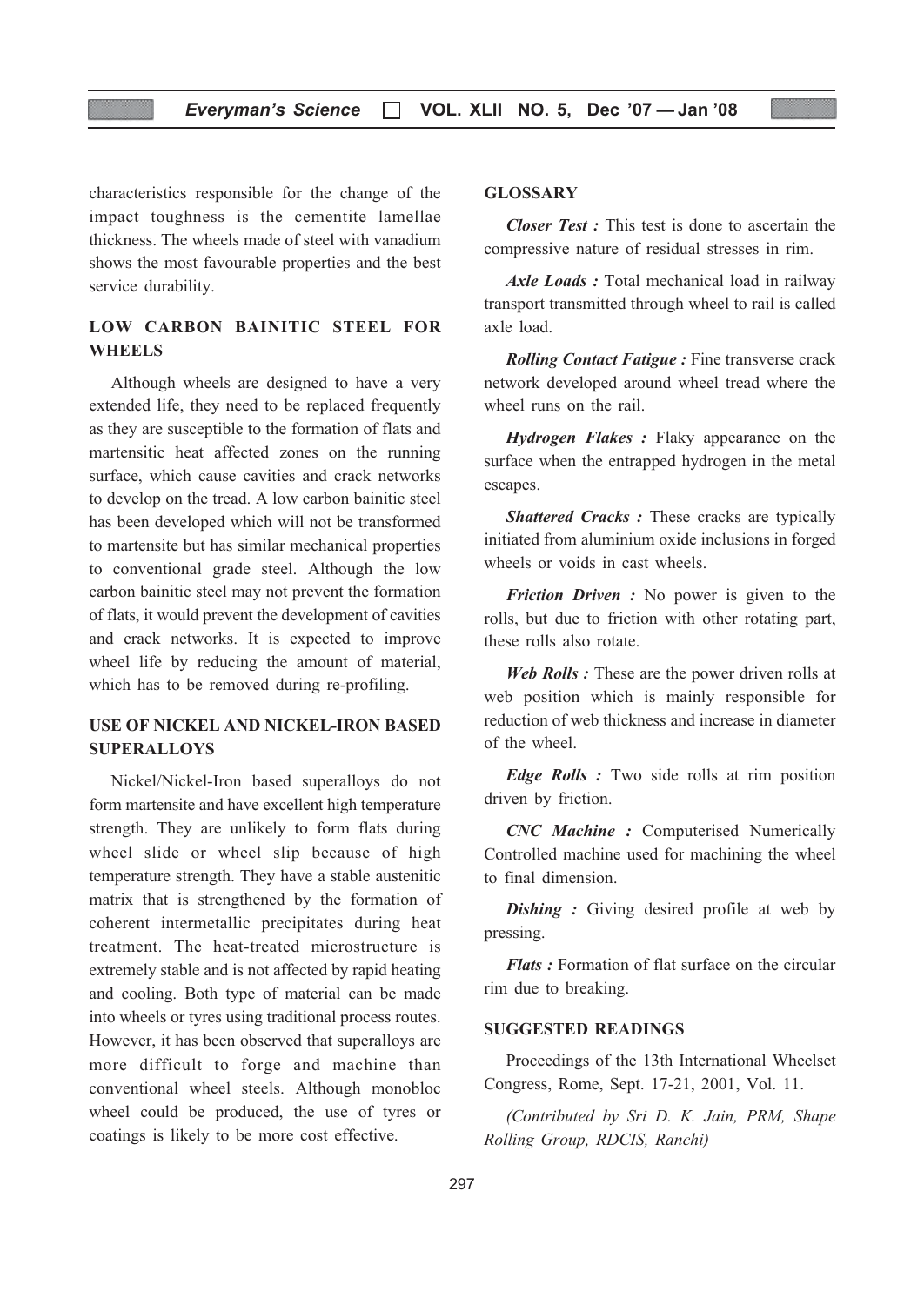## SHORT COMMUNICATION

## PEPTIDES THAT PUNCTURE THE BODIES OF BUGS

D. Balasubramanian\*

ome summer and complaints of stomachaches and gastrointestinal infections shoot up. In trying to beat the summer heat, many tend to quench their thirst with the first available mouthful of water. Little thought is given to the cleanliness of the cup or the purity iof the water. And the result is stomach cramps at the mildest to severe diarrhoea and dehydration at the worst. The culprits are of course the germs—viruses, bacteria and protozoa—that abound in the unclean water. C

Not that we do not fight these invading germs. Over a period of time, we do get used, to some extent, to these microbes and fight them effectively. The immune system of the body offers an excellent defence mechanism that gets rid of the infecting germs by a variety of means. A set of special cells engulf the bacterium, take it inside and pulverize it into bits. The grand names given to the cells that do this awesome task are macrophages and polymorphonuclear leucocytes. Other cells generate special protein molecules called antibodies, each one of which is tailored to grasp a specific invader in a lock and key fit and knock it out. Such a double barrel attack on the invading microorganism, using cell mediated and antibody mediated modes, effectively protects us from the ill effects of the infection.

The remarkable point about the immune system of the body is its memory. When we encounter the

invading germ for the first time, we suffer badly. But such close encounters of the first kind prime our bodies in a grand fashion for future. When the same germ attacks us the second time, our immune system recognizes the invader in terms of its cell size, shape and outer surface features, recalls the first battle we had with it, and mounts the defence reaction. The specific antibody to this bacterium, which was produced during the first encounter is mass-produced in abundance, as also the phagocytic cells. The defence reaction is more prepared, more elaborate and more successful and the 'memory' is long lived. We have now developed immunity to the invading germ. This, of course, is the basis of vaccines. Edward Jenner, two centuries ago, noted that dairymaids exposed to the cow pox had developed resistance or immunity to the disease. From there to actually inject a (killed or attenuated) virus or bacterium into the body so as to prime it to develop the immune reaction has been a logical step. During the first encounter with the microbe, the body cells generate the gene for the specific antibody. When the microbe strikes again, this gene goes into action and produces the knock-out antibody in quantity. There are few better welltuned systems in our body !

Immunology is not the only mode of tackling the infecting organism. Medication is another. Antibiotics, whose history does not go beyond two generations, are very effective. Penicillin, tetracyclines and sulfadrugs are some successful

<sup>\*</sup> L. V. Prasad Eye Institute, LV Prasad Marg, Banjara Hills, Hyderabad 500034, e-mail : dbala@lubly:itph.net. Article published earlier in The Hindu, Reproduced with permission.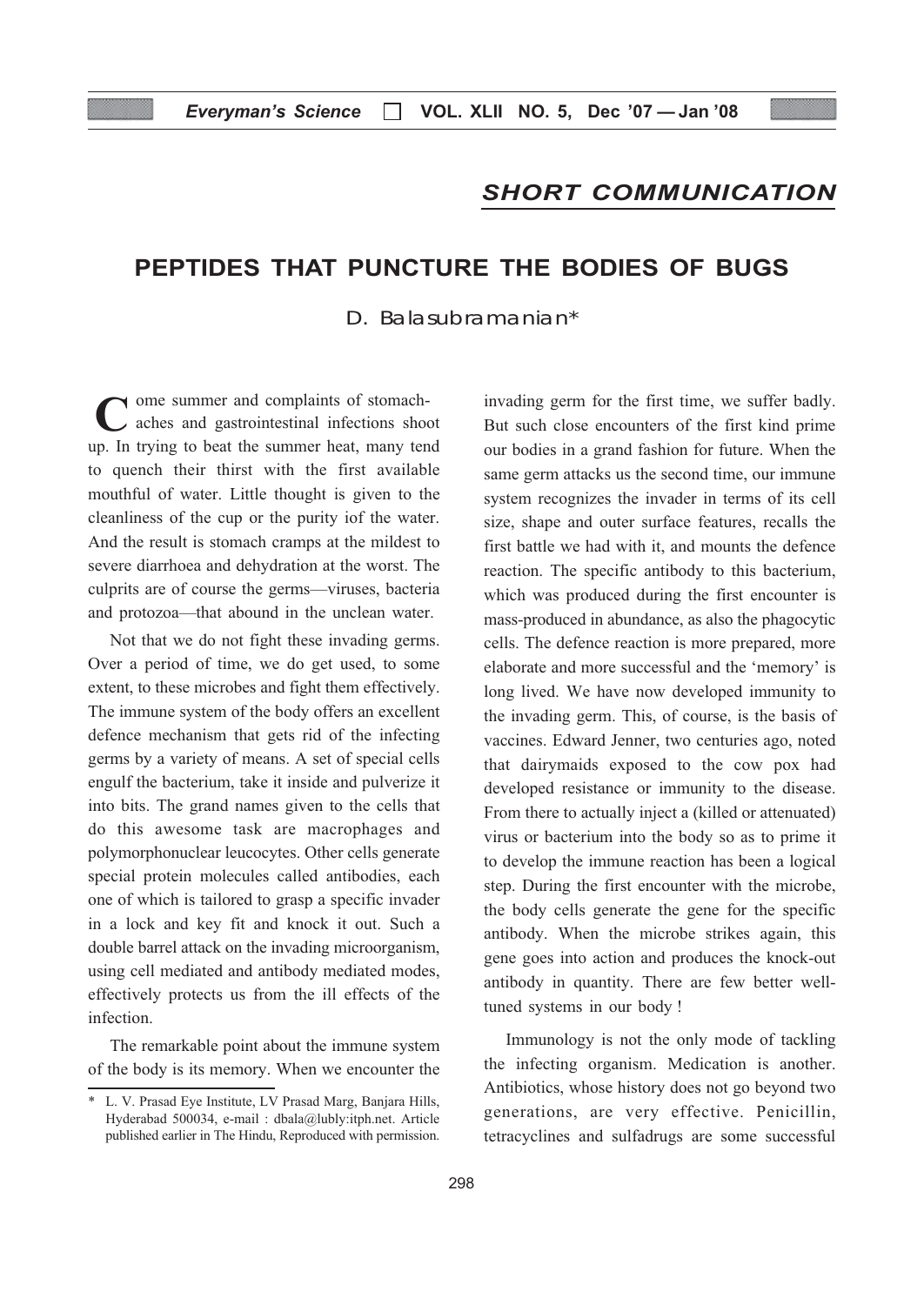examples. The curious thing is that many of these chemicals are produced by bacteria, fungi, insects and similar forms of life, and are used by these organisms as defence chemicals in order to fight those that invade them. Unlike antibodies, these antibiotics are less specific and more general purpose in nature, hitting out at most invaders. It is this broad-spectrum feature that helps us when we take these drugs to fight microbial infections in our bodies. These are medium size molecules, of molecular mass in the range of 400–4,000, and come in a variety of sizes, shapes and chemical formulae. There is generally nothing common in their chemistry or even in their modes of action.

Designing an effective antibiotic is thus a difficult task since there are no well-formulated guidelines, hints or principles to guide us in the synthesis. What one would like is to have the grammar or the syntax of the process understood. The diversity is too large to offer either a structural clue or a functional unifying principle. Besides, while these antibiotics are effective against many fungi, protozoa and bacteria, they are not generally as good in fighting viruses.

It is here that the peptide antimicrobials appear to present hope. First of all, peptides are simple in construction. The building blocks are twenty different amino acids that can be strung together, as in a necklace. If the chain gets long, it is no longer called a peptide but given the name protein. The twenty amino acids fall into two broad categories. Some of these contain electrical charges (ions) or polar groups which let them interact with water and aid the peptide to dissolve in water. These amino acids are thus hydrophilic or waterloving. The other class is the opposite or hydrophobic (water-repellant) and aid the peptide to attach itself to cell membranes and other similar oily surfaces. A peptide chain generally contains both types of amino acid residues, and will thus

have a varying degree of ambivalence in its interaction with water or with membrane surfaces ; the term given is amphipathic.

Over the years, the way a peptide chain can shape itself into various molecular architectural motifs has been well studied. It is possible now by looking at the sequence of the amino acids strung up in a peptide chain, to make a good guess about what shape the molecule will take—the shape of a spiral staircase, a pleated sheet, a wet noodle, or whatever. Pioneering work in this area has been done by Professor G. N. Ramachandran and his students at Bangalore, and the graphical representation of the shapes that the peptide chain takes is termed the "Ramachandran Plot".

Thus, two leads are available with respect to peptide antimicrobials—their tendency to dissolve in water or to seek membrane surfaces, and the shapes they can adopt. Both these leads are important in helping us understand the possible made of action of these molecules. Some clue into the mode of action of such peptide toxins comes, of all places, from the skin of the frog. The frog sweats out a small peptide molecule called magainin, which protects its skin from invading bacteria. Quite an appropriate name, given by its discoverer, Dr Michael Zasloff of the National Institutes of Health, USA, since the Hebrew word magain means shield. Made of up 23 amino acids strung together in a screw-like helical chain, magainin is a general purpose antibacterial or germicide, which also effectively fights invasion by fungi and protozoans like amoeba.

The mechanism of how it shields or protects the frog has now become clear from Zasloff's work. The magainin molecule seeks out and anchors itself on the surface of the invading microbe, quite like the molecules of soap that seek out and attach themselves to the oily grime on our clothing during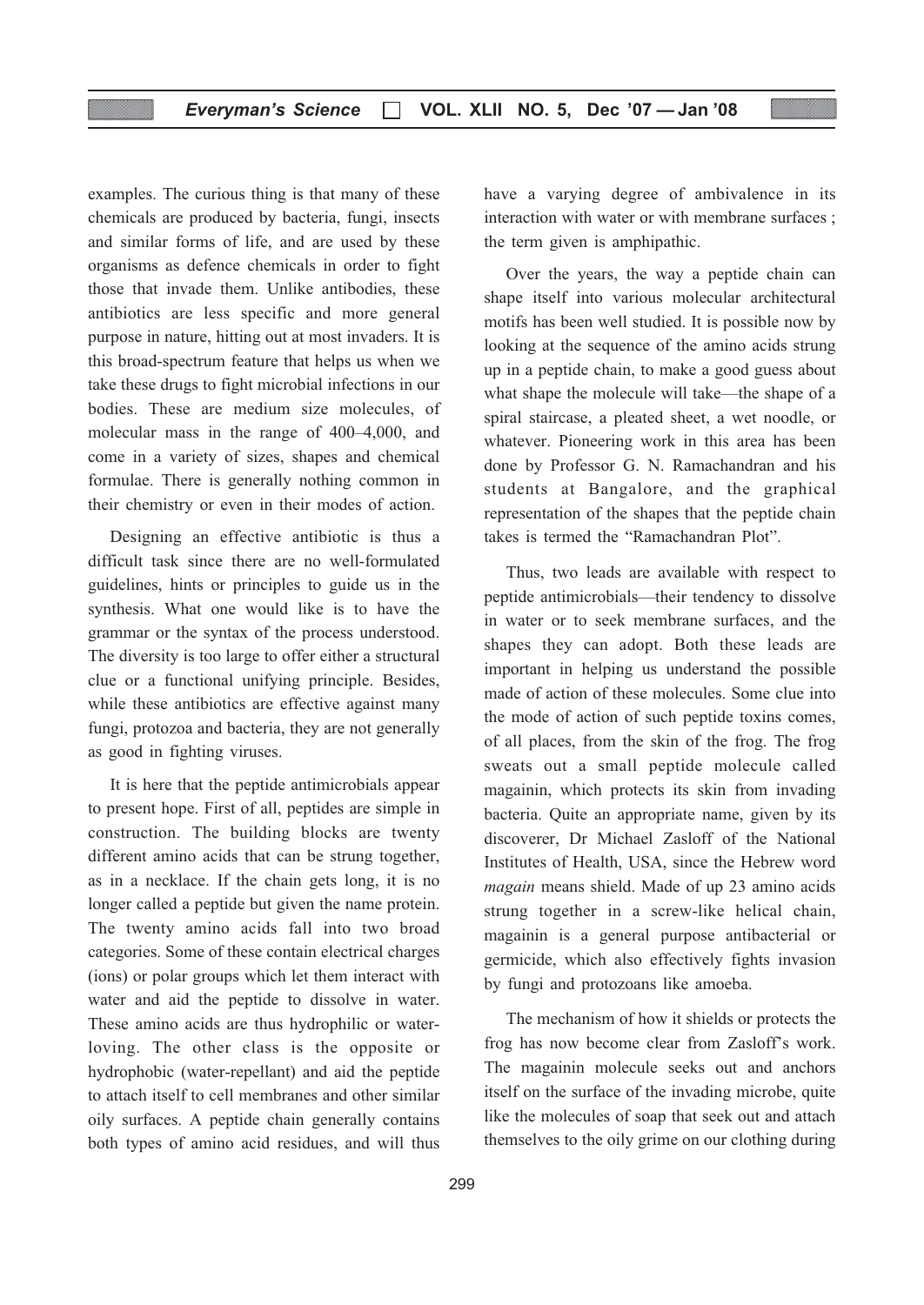washing. Often, such attachment does not happen just by one, but by several peptide molecules, which assemble themselves on the membrane into a bracelet or a hollow cylindrical tube. Once this is done, the interior contents of the bacterium can simply spill out and kill the bacterium. Alternately, a lot of water can rush into the bacterium from the outside through this peptide channel or pore and burst the microbe outwards into smithereens. Either way, it is the osmotic imbalance across the cell membrane that causes its death.

The mechanism of the frog peptide selfassembling on the membrane of the bacterial cell and causing osmotic lysis appears to be general. Dr. H. Boman of the microbiology department of the University of Stockholm in Sweden finds that the cecropia moth secretes a 37-amino acid residue peptide (which he has named cecropin), which behaves similarly in protecting the moth from microbial attack. Certain types of fish secrete a very potent membrane-active peptide toxin called pardaxin, which acts by the same mechanism, as does melittin which is a 26-amino acid peptide of the bee venom. Even some of our own body cells generate a class of peptides called defensins, whose name is eloquent enough. The cobra venom contains, among other things, a peptide that hits at heat muscle membranes.

Peptide antimicrobials thus appear to be better candidates for laboratory synthesis and design. They are simple, they are general purpose, and they can be designed using well-known methods of peptide synthesis. Yet there are problems in this approach, which relate to the very generality of action of these peptide toxins. Ideally, one would want them to act on the invading microbes only and not on our body cells. It would be no good if they puncture the microbe cells and also our own stomach cells or blood cells ; we want to throw the

bath-water out and keep the baby! How then does one build in this antimicrobial selectivity?

Some insight into the basis of such selectivity comes from the work of Dr. R. Nagaraj and his colleagues at CCMB, Hyderabad. They were concerned with why the bee venom (melittin) is a non-discriminating toxin, attacking and breaking down both bacterial cells and human red blood cells; while the death toxin from the bacterium Staphylococcus aureus (a rather common and nasty microbe that abounds in the hot Indian climate and infects a good many of us) is particularly deadly towards human blood cells but is hardly antibacterial. Both melittin and delta toxin are of the same size (26 amino acids long). They also have the same shape, adopting the amphipathic helical aggregate forms and the channel motif in membranes. They differ only in the number of electrical charges that they have. Melittin, with its five lysines in the sequence, has a surfeit of positive charges while delta toxin, with its near-equal number of acidic (asp) and basic (lys) amino acids residues, has but one positive charge. Dr. Nagaraj suggests that it is this difference that can make a peptide selectively antimicrobial, or hemolytic, or both. Vishnu Dhople and Nagaraj have seen that the 16-amino acid long mid-region of delta toxin is not toxic to bacteria or to blood, but if they chemically change the asp residue to a lys, the resultant mutant fragment is rich in positive charge and bnecomes strongly antimicrobial, but does not affect red cells that efficiently. In other words, changing the electric charge on the molecule can kill a bug or cause anaemia! It appears that this charge difference can dictate the efficiency and avidity with which the toxic peptide can bind to the (usually negatively charged) outer surface of most bacteria. The red blood cell offers a markedly different surface for the peptide to interact with.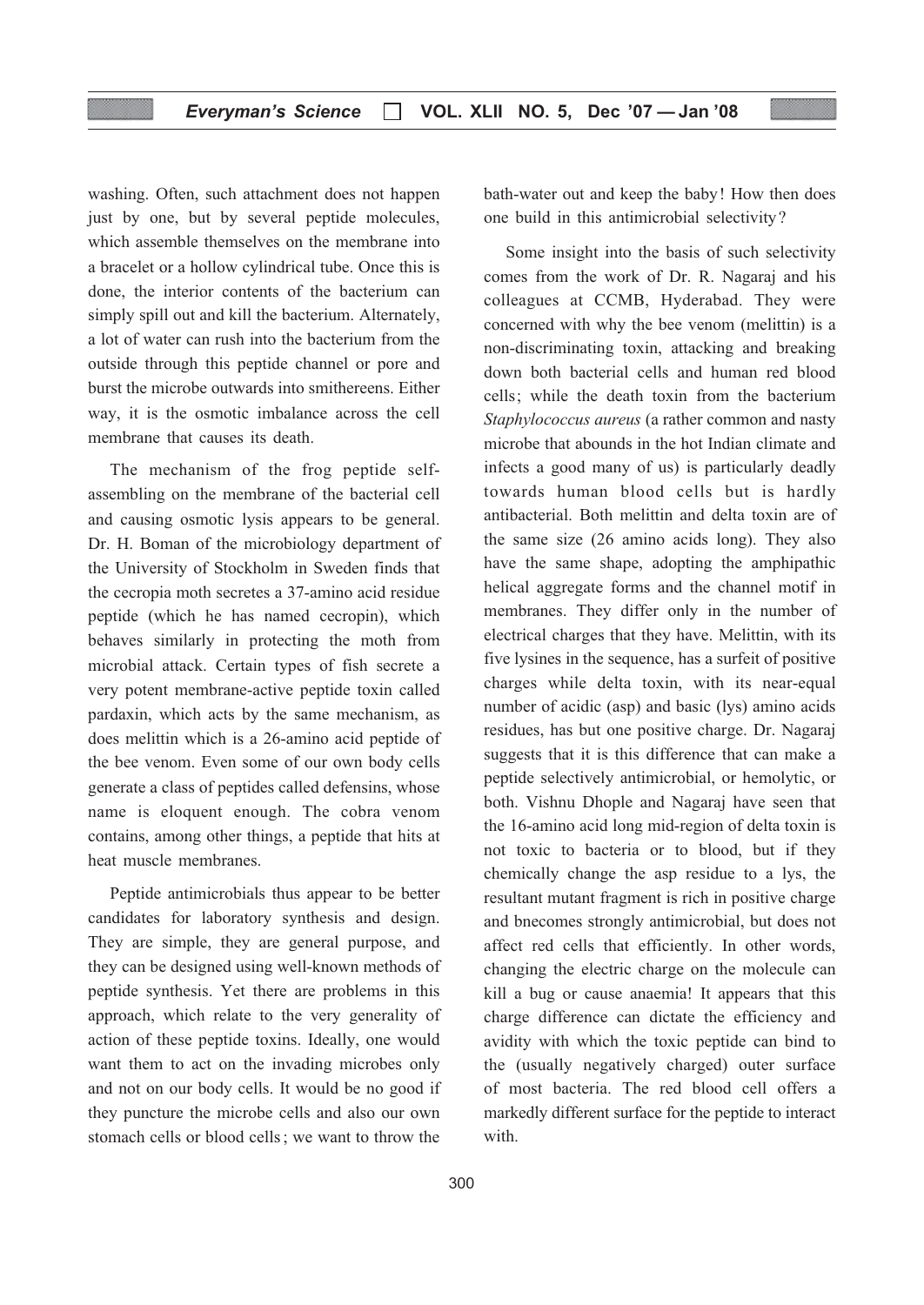This work suggests the possibility of designing peptide toxins that are specifically germicidal and antibacterial, by judiciously positioning acidic and basic amino acid residues in the chain. Peptide synthesis is now a fairly routine procedure, thanks to the solid-state method introduced by Bruce Merrifield who won a Nobel prize for it, and the more recent tea-bag method of Richard Houghton, both of which involve stringing amino acids one after another in the chain. Automated peptide synthesizing machines are available, literally

molecular sewing machines for making peptides and proteins. The era has dawned for designer peptide toxins that are venom for the invading germ and safe for the person using it. Lastly, isn't it interesting that some of the ideas in the area have come from people with rather appropriate names, Nagaraj (the king of snakes), Vishnu (resting on Adisesha) Dhople, Sitaram (synonym for Vishnu) and Krishna (dancing on the snake Kaliya) Kumari ?

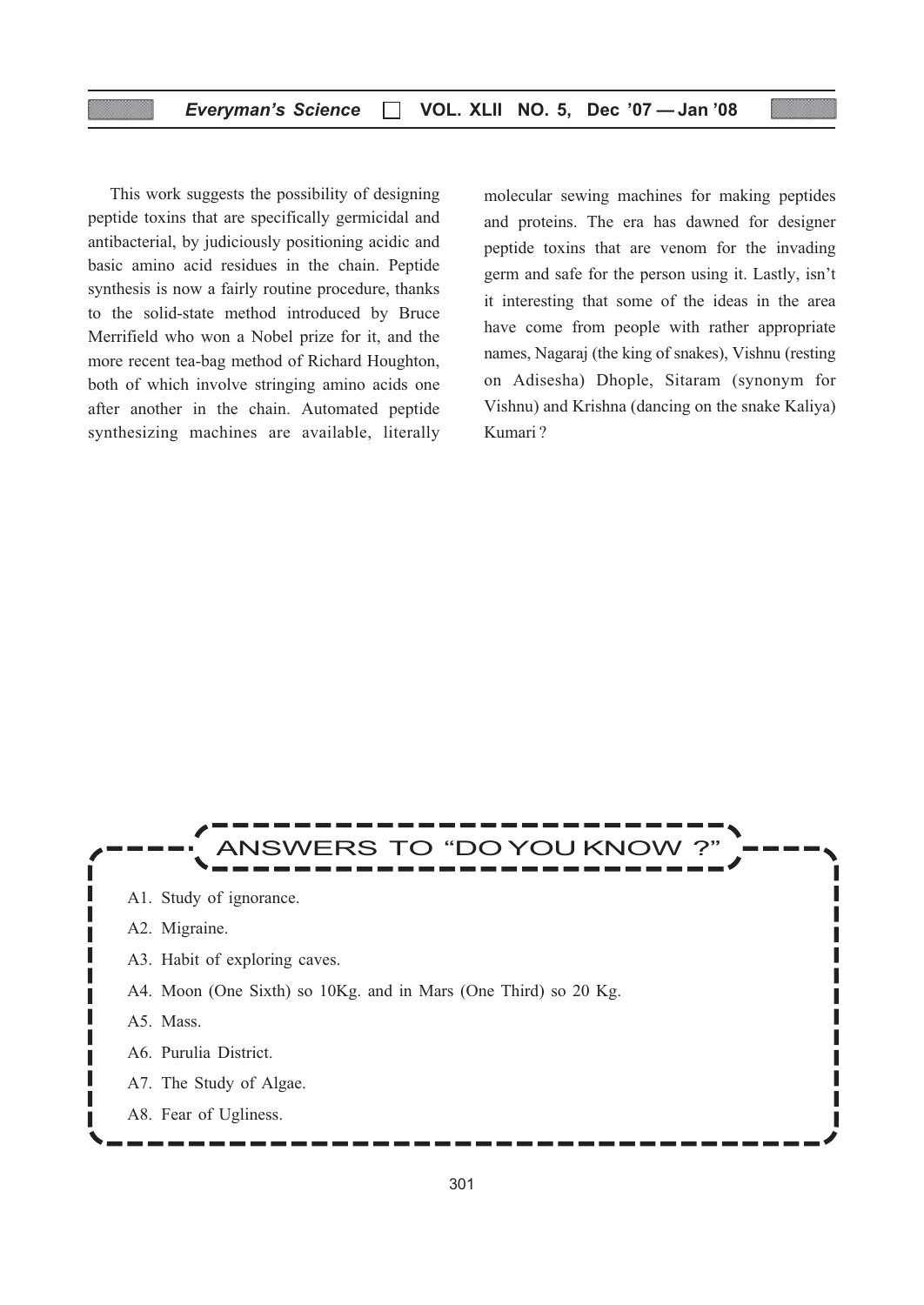## KNOW THY INSTITUTIONS



## CENTRAL INSTITUTE OF FRESHWATER AQUACULTURE BHUBANESWAR

#### INTRODUCTION

The Central Institute of Freshwater Aquaculture (ICAR), Kausalyaganaga, located at about 10 kms from Bhubaneswar on Bhubaneswar—Puri highway is the Premier Research Institute on Freshwater Aquaculture in the country. The Institute had its beginnings in the Pond Culture Division of the earstwhile Central Inland Fisheries Research Institute which was established at Cuttack, Orissa, in 1949. The Division was later upgraded as Freshwater Aquaculture Research and Training Centre (FARTC) established at Bhubaneswar in 1976 with UNDP/FAO assistance.

Further, the Centre attained the status of an independent Institute during 1986 and the functional existence of the Institute came into effect on 1 April, 1987. The Institute presently has six regional centres at Rahara, West Bengal ; Bangalore, Karnataka ; Vijaywada, Andhra Pradesh ; Akola, Maharashtra ; and Ludhiana, Punjab along with the Krishi Vigyan Kendra (KVK)/Trainers' Training Centre (TTC) at Kausalyaganga, Orissa, and also ten ORP centres located in ten states of the country. The Headquarters of the Institute has nine sections, viz., Production Technology, Soil-Water Environment, Fish Genetics, Fish Nutrition, Fish Physiology, Fish Pathology, Aquaculture Engineering, Aquaculture Economics and Statistics, and Aquaculture Extension.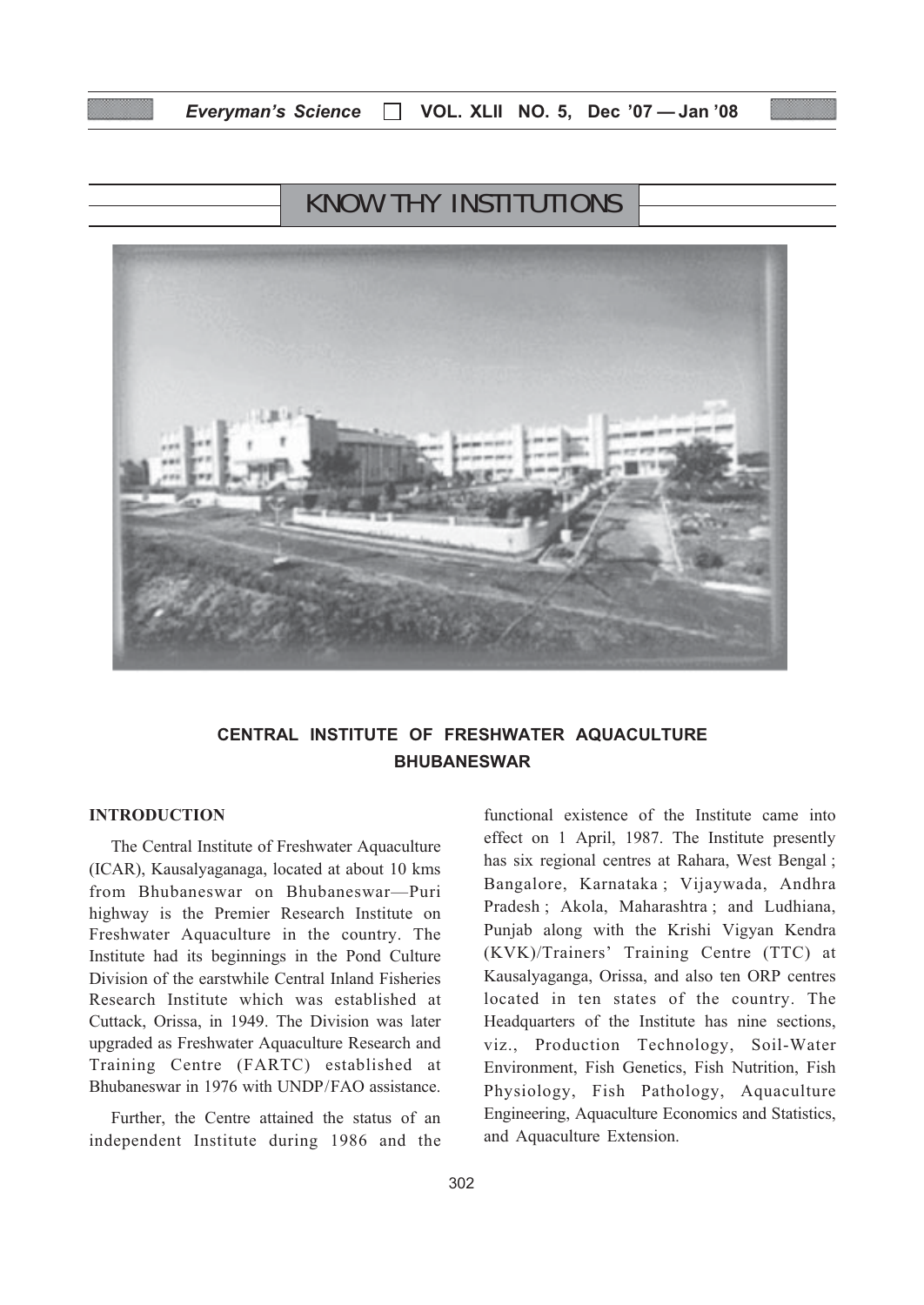The Central Institute of Freshwater Aquaculture (CIFA) under the aegis of Indian Council of Agriculture Research is the Premier Institute of Research and Training in the country.

#### INFRASTRUCTURE

The Headquarters of the Central Institute of Freshwater Aquaculture has a sprawling campus with an area of 147 ha. It is housed in a threestoreyed building with laboratory facilities for different specialisations in carps, catfish, prawn and pearl mussel, fish breeding and culture, fish genetics, fish nutrition, fish physiology, soil and water chemistry, aquatic microbiology, weed management, fish pathology and aquaculture engineering.

The Institute has well equipped laboratories for researches on differnt aspects of freshwater aquaculture like production technology, aquatic environment, fish genetics, fish nutrition, fish physiology, fish pathology, aquaculture engineering, aquaculture economics and statistics, and aquaculture extension.

The fish farm with a total water area of about 50 ha comprises over 500 ponds of assorted sizes. The facilities in the farm include a carp hatchery with a production capacity of 50 million spawn, giant freshwater prawn, Macrobrachium rosenbergii hatchery of 10 million post-larvae, backyard hatchery for magur, (Clarias batrachus) and Indian river prawn (M. malcolmsonii), a wet laboratory (2 units of 30 mx 10 m), facilities for running water fish culture, paddy-cum-fish culture, sewagefed fish culture, Azolla and algal culture, integrated fish farming, yard facilities, feed mill, etc.

The Institute has a specialised library to serve different disciplines of freshwater aquaculture. The library possesses about 2000 volumes of books and subscribes of 20 foreign journals and 42 Indian journals, A CD-ROM facilities for specialised aquaculture journals is also available at the Institute. The FAO has recognised the library as Depository Library for FAO publications.

The Institute has a computer centre, radioisotope laboratory, tissue culture laboratories, central instrumentation laboratory and a workshop for plasticraft.

#### KRISHI VIGYAN KENDRA

The Krishi Vigyan Kendra (KVK) under the administrative control of CIFA was established at Kausalyagana is January 1977 with a separate budget of its own under the plan scheme of ICAR. The KVK functions as a part of the front-line extension wing of the ICAR basically to bridge the technological gap between the scientists and the practising farmers through need-based raining and field demonstrations. Started intially as the KVK specialised in Aquaculture, it has developed over the years into a composite extension centre with six disciplines, Viz., Fisheries, Crop Production, Plant Protection, Animal Sciences, Horticulture and Home Science. The institutional farm facility available in the KVK is being used to conduct on-campus skill training for farmers identified through village surveys on the principle of learning by doing and teching by doing. In addition, the KVK renders farm advisory services in different villages as off-campus extension acitivites to complement the transfer of technology efforts. The clientele include practising farmers/ farm women, school drop-outs and rural youths.

The basic mandate of the KVK is on-farm testing, refining and documenting technologies for developing region-specific sustainable land use system, organising training to update the extension personnel within the area of operation with emerging advances in agricultural research on a regular basis, organising long-term vocational learning by doing for generating self-employment through institutional financing and organising frontline demonstrations in various crops to generate production data and feed-back information.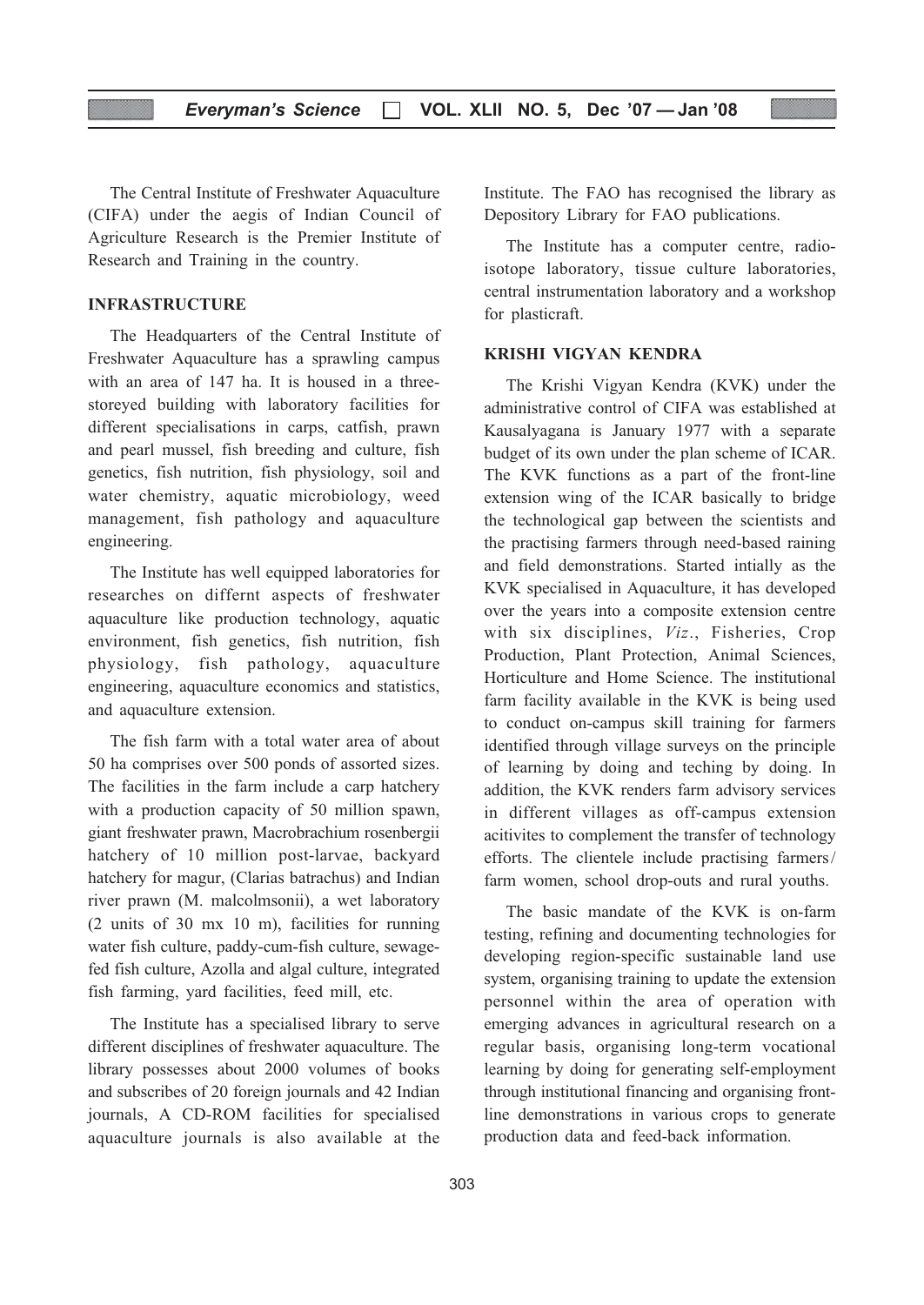#### Everyman's Science  $\Box$  VOL. XLII NO. 5, Dec '07 - Jan '08

KVK conducts the regular training programmes in the various aspects of fishculture (Composite Fishculture, Common Carp breeding, Nursery pond management, Breeding of Indian major carps, Stocking density and species composition in composite fish culture and brood stock management of common carp for seed production), Animal Sciences (Cleaning and disinfection of poultry house with appropriate tools for disease prevention, Brooding of day-old broiler chicks by artificial brooder, Care and maintenance of milch animals, Rearing of Khaki Cambell ducks for egg production), Home Science (Skill and art of Knitting for self-employment, Applique for rural women, Preparation of nutrious food from ragi and other cereals for small children, Balanced diet for pregnant women and lactating mothers and wearing practices), Horticulture (Planting of tissue-culture banana (Robusta), Paddy-straw mushroom management, Package of practices of planting of tissue culture banana (Robusta), Management practices in marigld cultivation as a commercial enterprise), Plant Protection (Insect pest/disease management of some summer vegetables (brinjal, okra, cucumber, pumpkin, sweet melon), Integrated disease and pest management of some vegetable crops, Integrated pest/disease control measure in groundnut and mushroom crops, Use of seed treating chemicals for seed, suckers, cuttings, leaves and rizomes, Insect pest and disease management of cauliflower, cabbage, knolkhol and potato), Crop Production (Improved cultural practices and management of summer paddy), Cultivation of Azolla Spp : Management and practices, and as application in paddy field, Fertiliser application in transplanted paddy crops, Seed treatment and balanced dose of chemical fertiliser application of rice crops in Kharif season, Cultivation of arhar (UPAS-120) and blackgram using improved technology, Improved techniques for cultivation of pulse crop, greengram and blackgram).

#### EXTENSION FUNCTIONARIES IN-SERVICE TRAINING

(Farm management in pisiciculture : Management of nursery pond, rearing pond, fish breeding and seed production, Insect pest and disease management of pulse crops, Eco-friendly nutrient management in rice production). Other extension activities carried out by KVK through participation in Kishan Matsya Mela, Exhibition, world Environment Day, World Food Day celebrations.

#### TRAINERS TRAINING CENTRE

The Trainers Training Centre (TTC), Kausalyaganga, is a subject-specific training/ extension unit under the ICAR specialised for Aquaculture discipline. It was established in January, 1997 and is under the administrative control of CIFA, Kausalyaganga. The major thrust in its programme is to import training in the latest technologies in the frontier areas of aquaculture production system of KVK techers, in-service technical personnel of fisheries departments, extension professionals, etc. so as to strengthen the aquaculture extension system in the country with qualified and better-equipped professionals who themselves take up the responsibility as trainers.

Courses covered in the training include Freshwater Aquaculture, Nutrition in Freshwater acuqculture, Aquatic microbiology, Carp breeding, Hatchery management, Nutrient management, Catfish breeding, Integrated fish farming, Genetic upgradation of carp, Hatcher management and culture of Freshwater Prawn, Fish disease and diagnosie and control, Breeding and culture of ornamental fishes, Design and construction of Freshwater hatchery and farm, Aquaculture extension, Quantitative techniques in aquaculture economics and Networking and biological data analysis.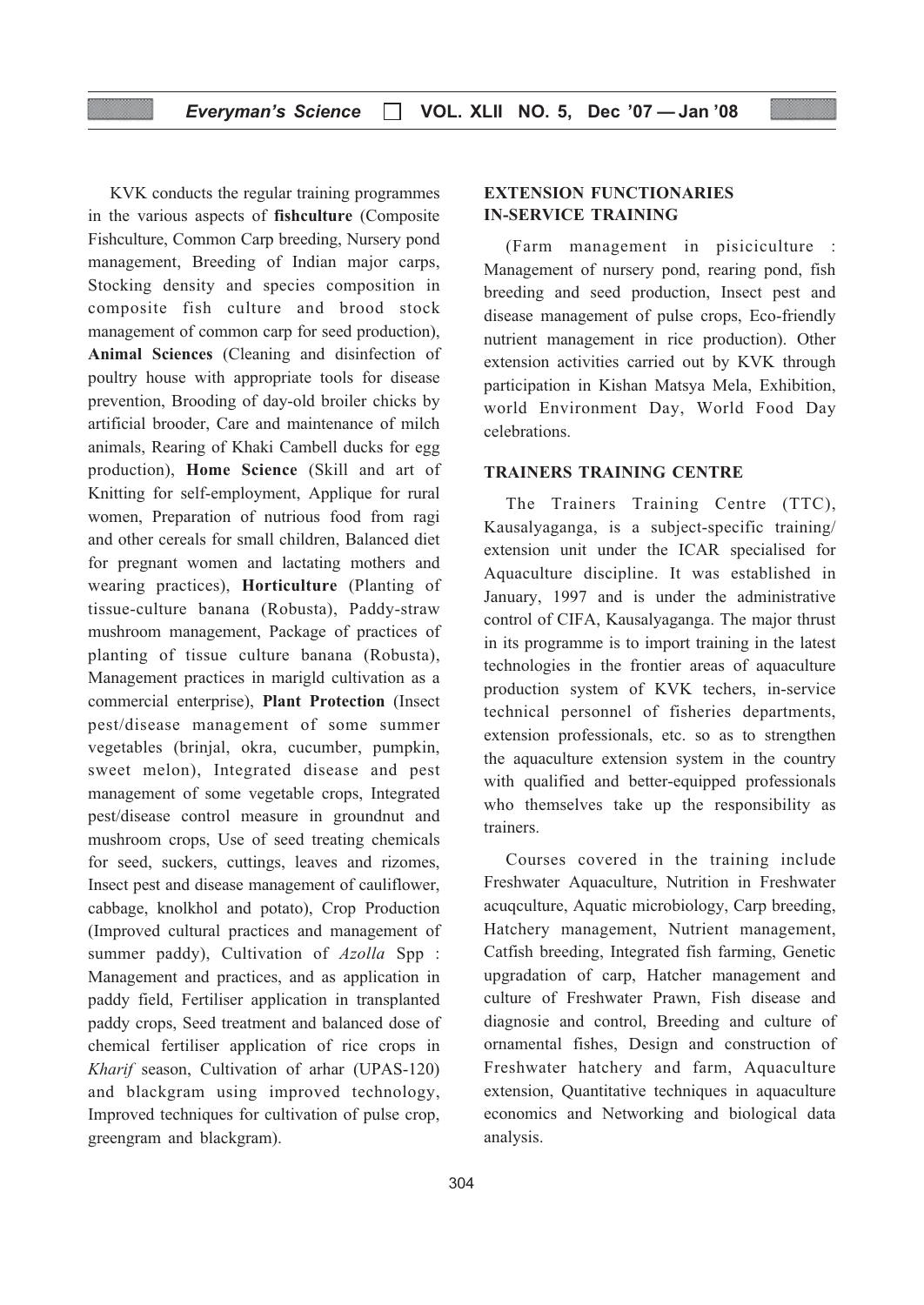#### RESEARCH PROJECTS

#### INSTITUTE BASED PROJECTS

1. Standardisation of multiple spawning programme, improvement of hatchery technology and cryopreservation of male gametes for seed production of Indian carps.

2. Optimization of carp production through intensive aquaculture and multiple cropping.

3. Development of models for peninsular aquaculture breeding and culture of peninsular fishes.

4. Wastewater aquaculture resources in India and optimum production of fishes through multiple cropping and harvesting.

5. Sewage based integrated aquafarming and culture of minor carps and other economically important fish species.

6. Mass production of fry and fingerlings and culture of Clarias batrachus.

7. Standardisation of Technologies of large scale seed production and grow out culture of Indian river prawn, Macrobrachium malcolmsonii.

8. Captive culture of freshwater mussels.

9. Genetic upgradation of Indian major carps and exotic carps through genome manipulation.

10. Genetic improvement of rohu for growth through selective breeding.

11. Nutrition and dietary studies with carps, catfish and prawn.

12. Studies on the physiological mechanism of reproduction and digestion in cultivation fishes.

13. "Pathomorphology and immunopathological studies on important microbial diseases of fish and shellfish."

14. Management of diseases and health condtions of fish under cultivation through application of herbal materials.

15. Studies on myxosporidiasis and fungal diseases of shelfish and finfish.

16. Management of pond productivity through efficient use of macro and micronutrients in the form of inorganics and organics for sustainable aquaculture.

17. Study on the water budgets for different freshwater aquaculture practices.

18. Optimum planning models for fish farming systems.

19. Breeding and Culture of some nonconventional food fishes like Anabas testudineus, Labeo calbasu, Mystus vittatus, Ompok pabo, etc.

20. Random amplified polymorphic DNA (RAPD) analysis in freshwater fishes.

21. Multivariate study on the gowth of freshwater carps in relation to biotic and abiotic factors.

#### EXTERNALLY FUNDED PROJECTS

1. Biotechnology Information System of Aquaculture.

2. Development of Flow-thru' Systems for industrial aquaculture.

3. Application of Plastics in Agriculture—Plant environment control and Agricultural processing.

4. Centre for Advanced Studies on Post-graduate Agricultural Education and Research.

5. Mission Mode Project on Freshwater Prawn Culture.

6. Aquaculture as a tool for utilisation and treatment of domestic sewage.

7. Operational Research Project on "Processing and utilisation of organic wastes in aquaculture".

8. Recycling of processed lignocellulose wastes and cattleshed refuse in aquaculture.

9. Microflora and quality of fish culture in sewage-fed waters with reference to shelf life and public health.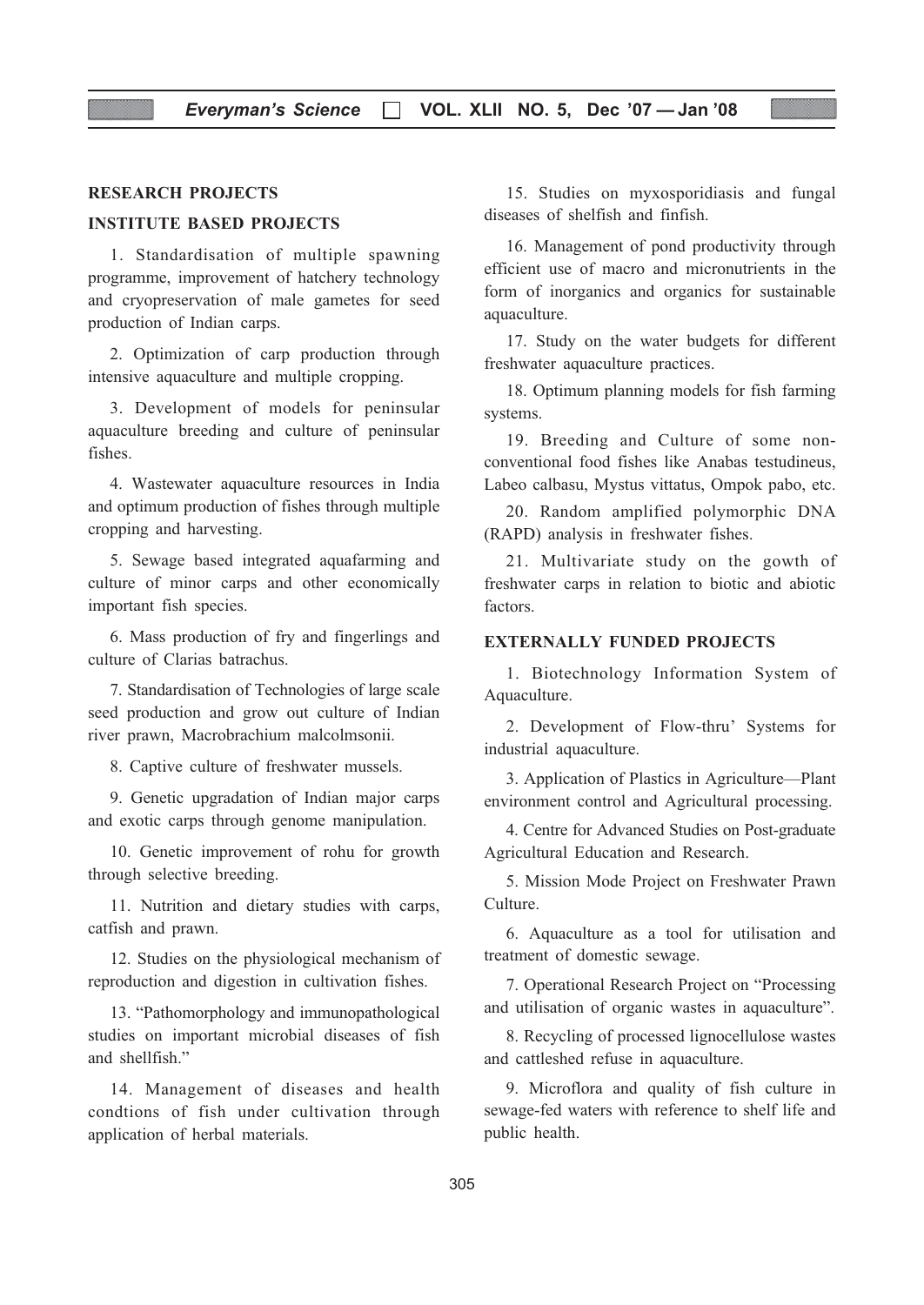#### Everyman's Science  $\Box$  VOL. XLII NO. 5, Dec '07 - Jan '08

10. Populations of the probable microbial pathogens posing a threat to brakishwater aquafarming in Sundarbans and their occurrence in the form of released and unused wastewater.

11. Investigations on characterisation of sex pheromones and their role in reproduction and breeding of carp (Labeo rohita) and catfish.

(Heteropneustes fossilis)

12. Hormonal control of breeding and seed raising in selected cultivable carps and catfishes.

13. Development of phosphatase producing bacterial biofertilisers for aquaculture.

14. Immunopathological and toxin neutralisation studies of aflatoxicosis in fishes.

15. Role on environmental factors on immune reaction of freshwater fishes.

#### ACHIEVEMENTS

Since its establishment at Cuttack in 1949, the Pond Culture Division had made epochmaking contributions to the development of fish culture especially in carp breeding, seed raising and tablefish production. In fact, two major technologies of induced carp breeding and composite carp culture that laid the foundations of the modern Indian aquaculture were developed at this Division. This has led to a virtual change in the scenario of fish seed production in the country from total dependence of riverine seed collection to production of over 15,000 million of farm-bred fry at present. The Division had several credits in terms of development of specific packages of freshwater aquaculture technologies like sewagefed carp culture, peninsular tank fisheries, integrated fish farming with agriculture and livestock, etc.

As a reorgnised Institute, CIFA has made several outstanding contributions such as multiple breeding of carps, gamete cryopreservation, intensive carp culture with production rates of 10 and 15 t/ha/yr, breeding and hatchery management of catfishes, Clarias batrachus and Heteropacustes fossilis, and freshwater prawns, Macrobrachium rosenbergii and M. malcolmsonii, production of cultured freshwater pearls through nuclei implantation in freshwater mussels, aquatic biofertilization with Azolla and utilisation of biogas slurry as organic farming practices, production of sterile triploid grass carp, formulation of diets for fish and prawn species (CIFACA a commercial carp diet), formulation of CIFAX as a control meausre for epizootic ulcerative syndrome, packages of practices for sewage-fed fish culture and cage culture, breeding and rearing of commercially important frog species etc. are a few to name. Ornamental fish breeding and culture is a new area that is being addressed to by the Institute in view of their high export potentials.

The Institute has hosted three UNDP/FAO programmes and the project on Centre of Advanced Studies (CAS) in Freshwater Aquaculture, in collaboration with the Orissa University of Agriculture and Technology, Bhubaneswar, provides for M.F.Sc. and Ph.D. degrees, Besides undertaking the Institute-based research projects, the Institute has operated as many as 23 externally funded projects. The Institue has active research collaboration and extension linkages with many national and international institutions. The UNESCO-MIRCEN has recognised the RLCI as a Microbiological Resource Centre in Aquatic Microbiology.

For Details kindly contact : Dr. K. Janaki Ram Director, CIFA Kausalyaganga, Bhubaneswar 751002, Orissa, India Tel : 0674-465421, 465446, 465430 Telex : 0675-6443 CIFA IN Fax : 0674-465407, E-mail : cifa@ori.nic.in, cifa@hubl.nic.in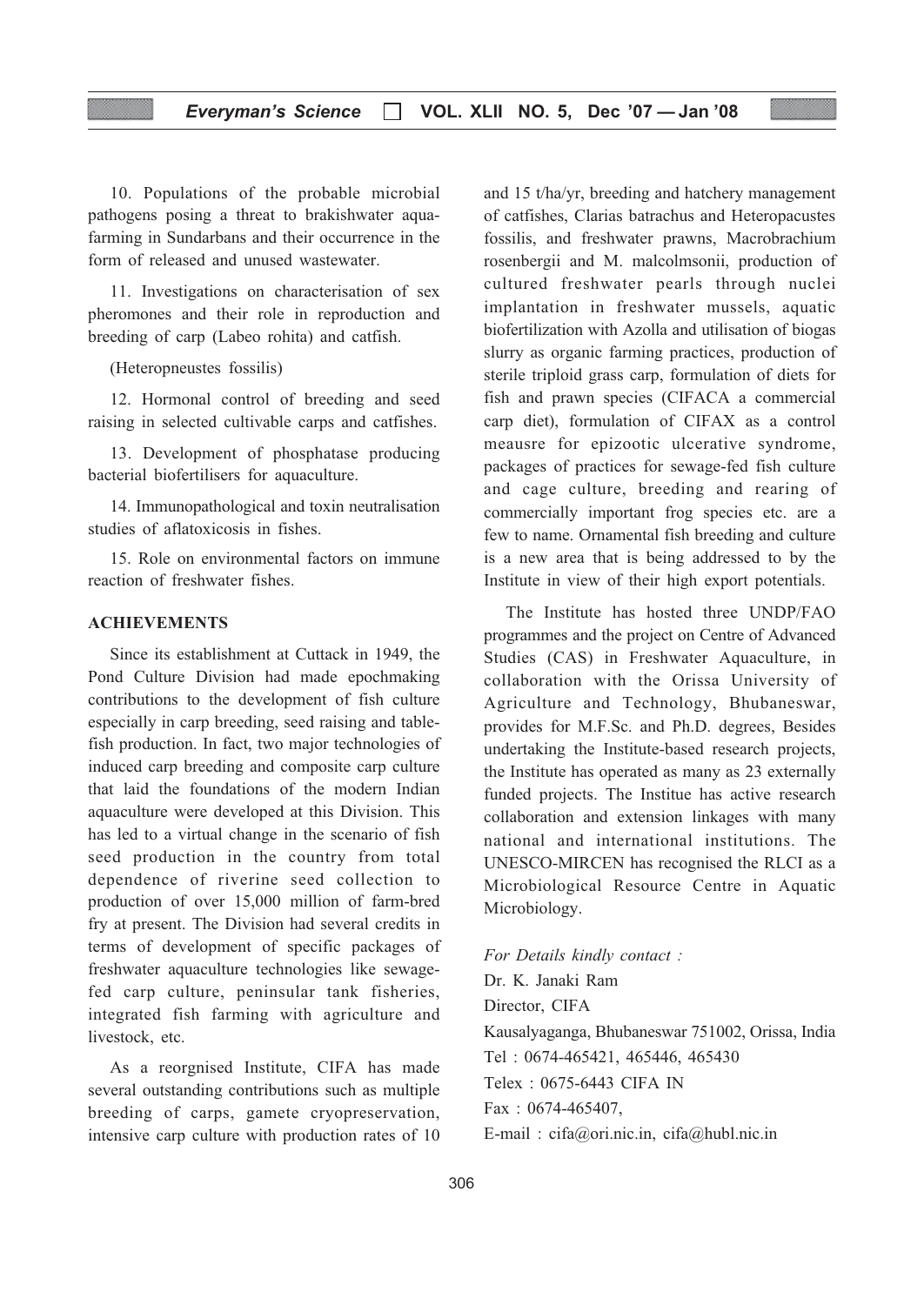## 95<sup>th</sup> Indian Science Congress

## **ISCA AWARDEES : 2007-2008**

ASUTOSH MOOKERJEE MEMORIAL AWARD Prof. S. S. Katiyar, Kanpur C. V. RAMAN BIRTH CENTENARY AWARD Shri M. Natarajan, New Delhi SRINIVASA RAMANUJAN BIRTH CENTENARY AWARD Prof. L. M. Patnaik, Bangalore P. C. MAHALANOBIS BIRTH CENTENARY AWARD Prof. P. V. Arunachalam, Tirupati J. C. BOSE MEMORIAL AWARD Dr. P. C. Kesavan, Chennai P. C. RAY MEMORIAL AWARD Dr. P. K. Seth, Lucknow H. J. BHABHA MEMORIAL AWARD Dr. V. S. Ramamurthy, Delhi B. P. PAL MEMORIAL AWARD Prof. Akhilesh Tyagi, Delhi VIKRAM SARABHAI MEMORIAL AWARD Prof. Vasant Gowariker, Pune JAWAHARLAL NEHRU BIRTH CENTENARY AWARD Dr. U. R. Rao, Bangalore Dr. S. K. Chopra, New Delhi PROF. R. C. MEHROTRA MEMORIAL LIFE TIME ACHIEVEMENT AWARD Dr. S. Z. Qasim, New Delhi MILLENNIUM PLAQUES OF HONOUR Prof. Geetha Bali, Bangalore

Dr. V. R. P. Sinha, USA

EXCELLENCE IN SCIENCE & TECHNOLOGY AWARD Prof. P. Balaram, Bangalore B C GUHA MEMORIAL LECTURE Prof. R. C. Sobti, Chandigarh RAJ KRISTO DUTT MEMORIAL AWARD Prof. B. Satyanarayana, Hyderabad G. P. CHATTERJEE MEMORIAL AWARD Prof. Vijaylakshmi Ravindranath, Manesar PROF. SUSHIL KR. MUKHERJEE COMMEMORATION LECTURE Prof. P. K. Chhonkar, New Delhi PROF. S. S. KATIYAR ENDOWMENT LECTURE Dr. Ravishankar, Mysore PROF. HIRALAL CHAKARVARTY AWARD Dr. Padmanabh Dwivedi, Varnasi PRAN VOHRA AWARD Dr. Kajal Chakraborty, Cochin PROF. UMAKANT SINHA MEMORIAL AWARD Dr. Amit Sharma, New Delhi PROF. K. P. RODE MEMORIAL AWARD Dr. Dalim Kumar Pal, Kolkata DR. B. C. DEB MEMORIAL AWARD FOR SOIL / PHYSICAL CHEMISTRY Dr. Siba Prasad Datta, New Delhi DR. (MRS.) GOURI GANGULY MEMORIAL AWARD Dr. Mohan Mondal, Nagaland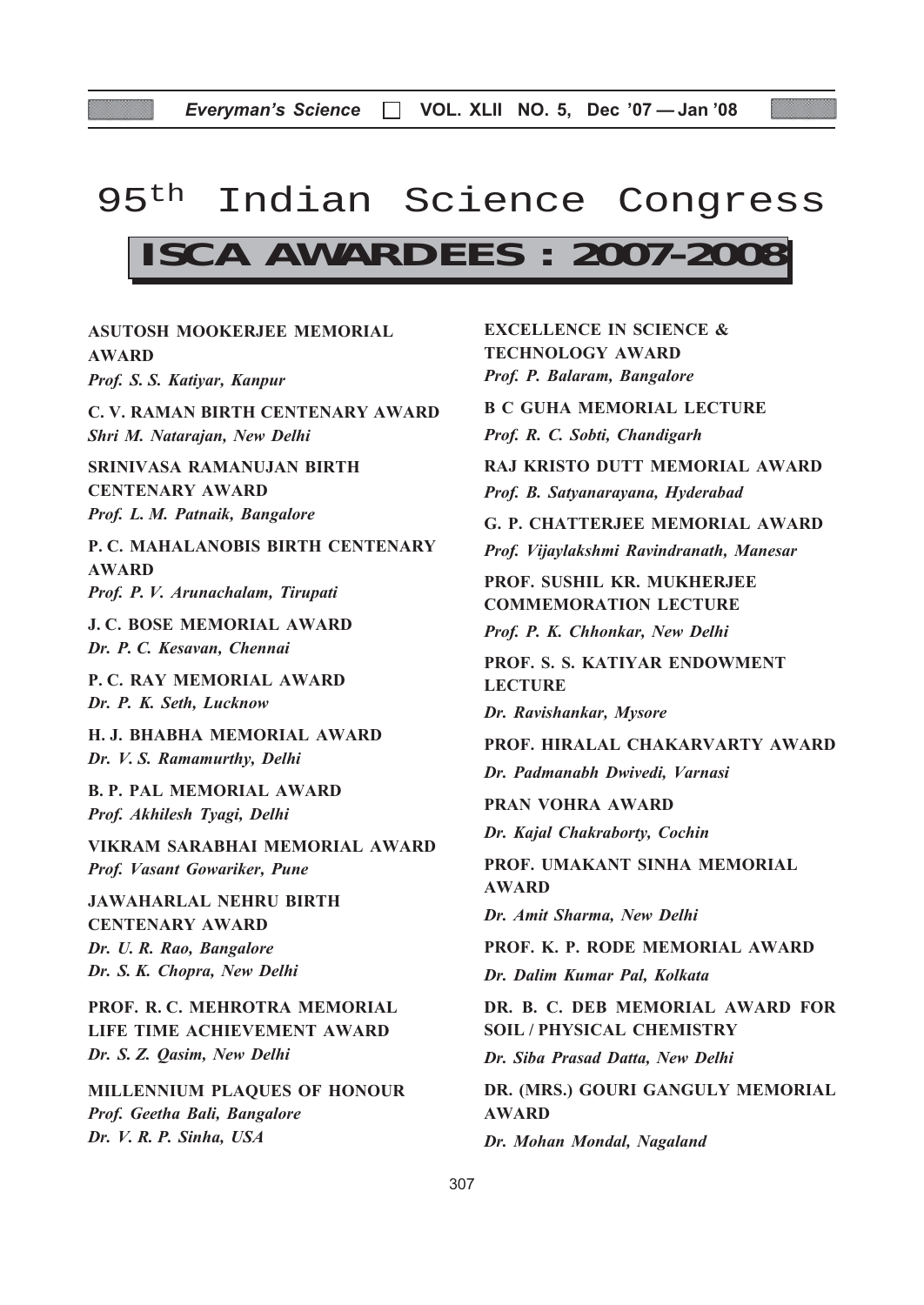#### PROF. R. C. SHAH MEMORIAL LECTURE

Dr. D. K. Mohapatra, Pune

ISCA YOUNG SCIENTIST AWARDEES

#### AGRICULTURE AND FORESTRY SCIENCES

G. Manjunath, Mysore

ANIMAL VETERINARY AND FISHERY **SCIENCES** 

Shrikant Deorao Kalyankar, Maharashtra

ANTHROPOLOGICAL AND BEHAVIOURAL SCIENCE (INCLUDING ARCHAEOLOGY AND PSYCHOLOGY & EDUCATIONAL **SCIENCES** 

Purnima Parashar, Chandigarh

#### CHEMICAL SCIENCES

P. Lakshminarayanan, Kolkata

EARTH SYSTEM SCIENCES

Ravi Prakash Srivastava, Hyderabad

ENGINEERING SCIENCES

J. Ramkumar, Kanpur

ENVIRONMENTAL SCIENCES Bidisha Majumder, Kolkata

INFORMATION AND COMMUNICATION SCIENCE & TECHNOLOGY (INCLUDING COMPUTER SCIENCES)

Ankush Mittal, Roorkee

MATERIAL SCIENCES

Padip Paik, Kanpur

MATHEMATICAL SCIENCE (INCLUDING STATISTICS)

Avishek Adhikari, Kolkata

NEW BIOLOGY (INCLUDING BIO-CHEMISTRY, BIOPHYSICS & MOLECULAR BIOLOGY AND BIOTECHNOLOGY

Renu Mohan, Mumbai

PHYSICAL SCIENCES

Netam Kaurav, Indore Kalpana Awasthi, Varanasi

PLANT SCIENCES

Mukesh Jain, New Delhi

ISCA BEST POSTER PRESENTATION AWARDEES

#### AGRICULTURE AND FORESTRY SCIENCE

B. Krishna Rao, Rajahmundry D. Martin, New Delhi

ANIMAL, VETERINARY & FISHERY **SCIENCES** 

K. Vijaya Kumar, Visakhapatnam K. R. Shanmugan, Tirupati ANTHROPOLOGICAL & BEHAVIOURAL SCIENCES (INCLUDING ARCHAEOLOGY AND PSYCHOLOGY EDUCATIONAL SCIENCES)

Dr. D. J. Bhatt, Rajkot Ms. V. Jayasri, Visakhapatnam

CHEMICAL SCIENCES Devendra Singh, Jhajjar Sadananda Pandey, Allahabad

EARTH SYSTEM SCIENCES

Ms. V. Swaroopa, Hyderabad Mr. Satyaban Bishoyi Ratna, Visakhapatnam

ENVIRONMENTAL SCIENCES Srabanti Basu, Kolkata R. A. S. Kushwaha, Imphal

### INFORMATION & COMMUNICATION SCIENCE & TECHNOLOGY (INCLUDING COMPUTER SCIENCES)

G. V. V. Gridhar Rao, Visakhapatnam Subash Chandra Yadav, Varanasi

MATERIALS SCIENCE S. N. Sarangi, Bhubaneswar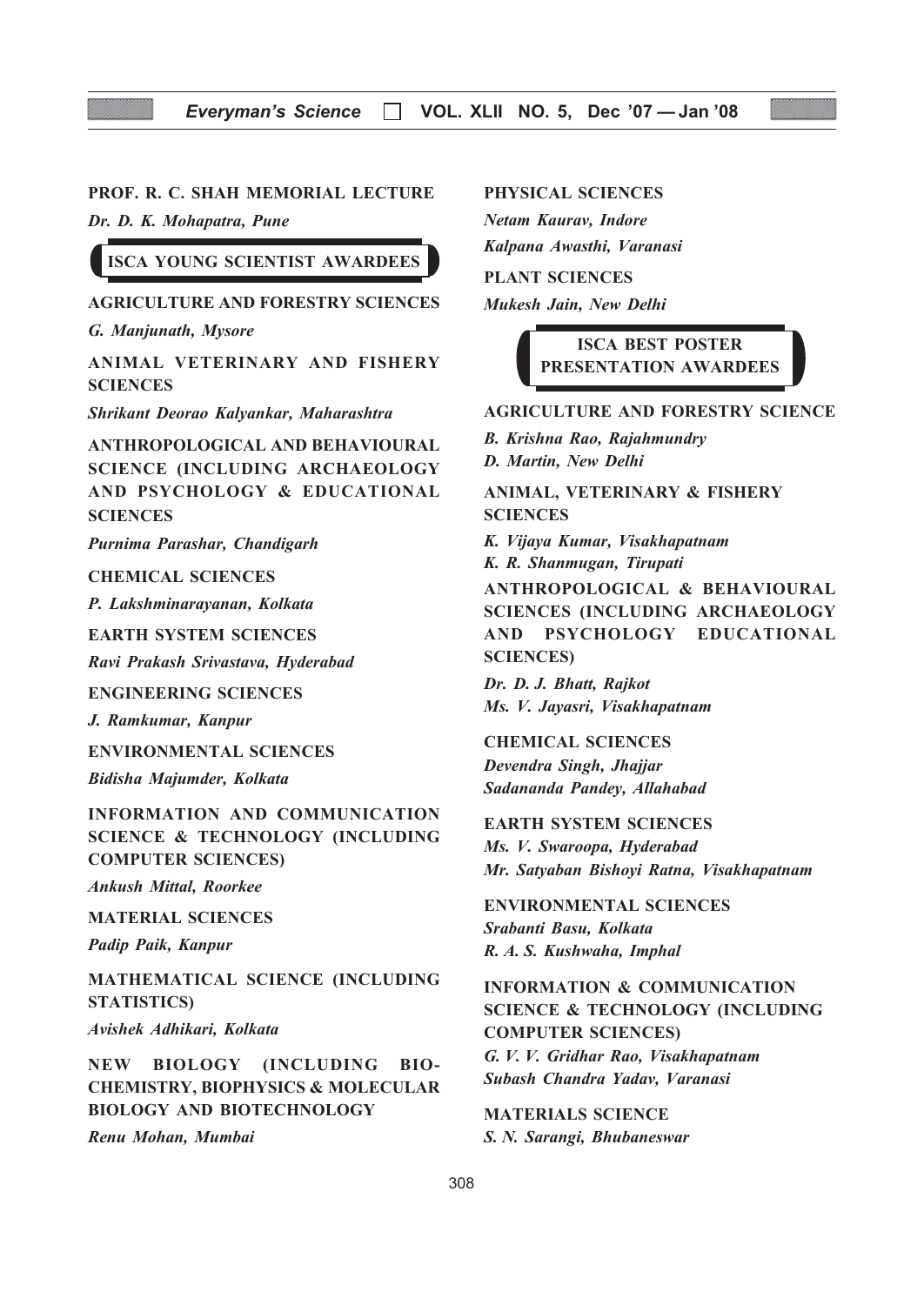#### Everyman's Science □ VOL. XLII NO. 5, Dec '07 — Jan '08

## MEDICAL SCIENCES (INCLUDING

PHYSIOLOGHY) Triparna Sen, Kolkata Pinky Choudhury, Kolkata

NEW BIOLOGY (INCLUDING BIOCHEMISTRY BIOPHYSICS & MOLECULAR BIOLOGY AND BIOTECHNOLOGY) Reshma Saga, Kolkata

PHYSICAL SCIENCES K. Sambasiva Rao, Visakahapatnam

Y. Dwivedi, Varanasi

PLANT SCIENCES Swarup Roy Choudhury, Kolkata K. Sowjanya Sree, Visakhapatnam

ISCA-INFOSYS TRAVEL AWARDS TO SCHOOL STUDENTS

Aditya Sinha, Class VIII, Raman Manujal Vidhya Mandir, Sidhrawali, Gurgaon, Haryana

Rajkumar Harris Singh, Class X, Vijnana Vihara Residential School, Gudilova, Andhra Pradesh

Harish Uppa, Class X, Vijanana Vihara Residential School, Gudilova, Andhra Pradesh

Sneha Madabathula, St. Joseph's Secondary School, Visakhapatnam

K. Bhavishya Chandra, Class X, Nalanda Vidya Niketan, Vijayawada

Vishala Siriki, Class X, AU English Medium School, Visakhaptnam

Archita G, Class IX, St. Francis De Sales (SFS) High School, Seethammadhara, Viskhapatnam

Rakshita Mundhra, Class IX, MVP Public School, Viskhapatnam

Likhita B, Class VIII, MVP Public School Visakhapatnam

Y. Ravi Shankar, Class X, Sri Satya Sai Vidya Vihar, M.V.P. Colony, Visakhapatnam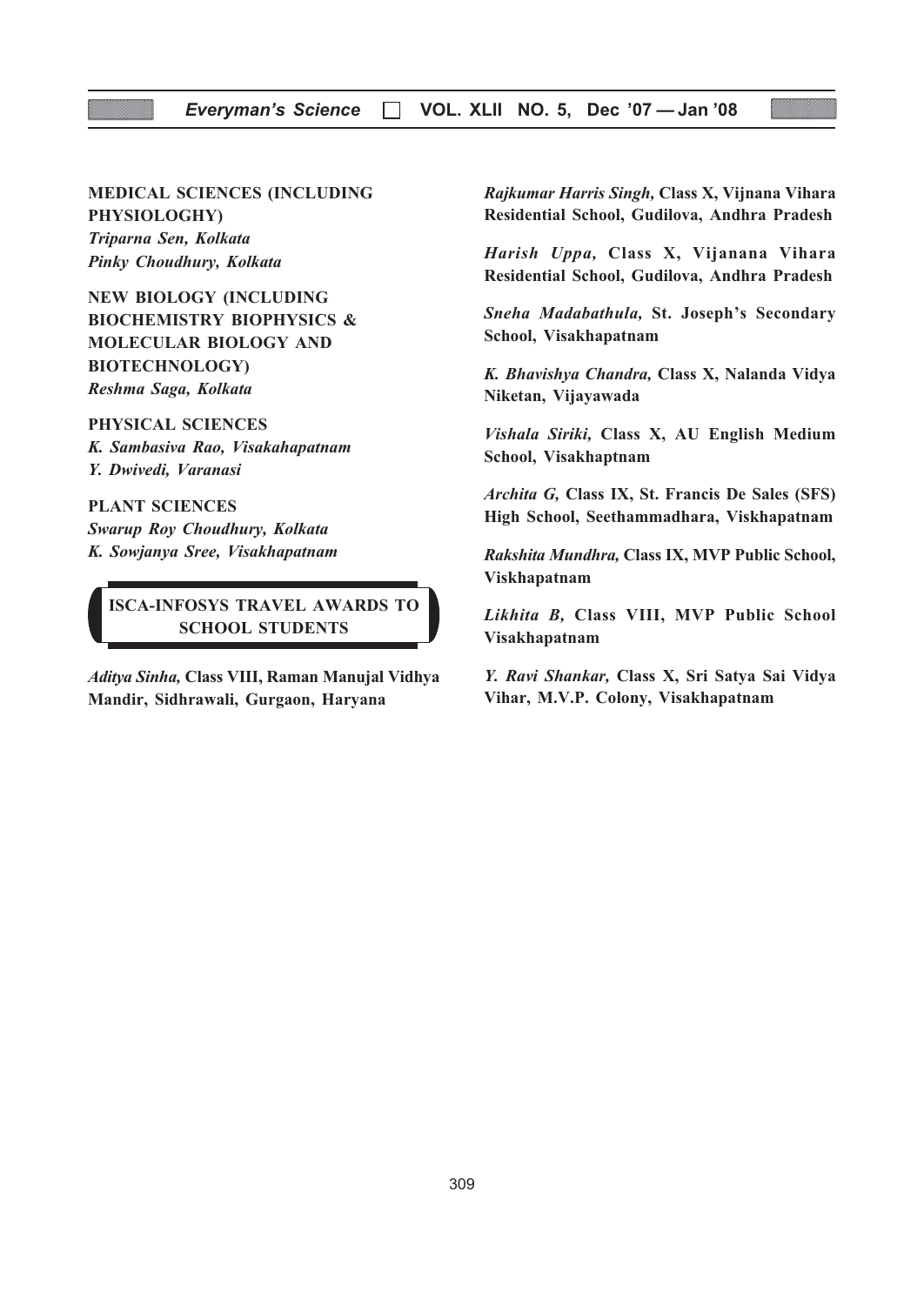# Conferences / Meetings / Symposia / Seminars

## 6th International Conference on Computer Simulation Risk Analysis and Hazard Mitigation, May 5-7, 2008, Cephalonia, Greece.

The theme of the Conference is Risk Analysis and Accounting for Climate Change, Uncertainty in Greenhouse Gas Inventories-Verification, Compliance and Trading.

Contact : Rachel Creasey, Conference Secretariat, Risk Analysis 200, Wessex Institute of Technology, Ashurst Lodge, Ashurst, Sothampton, SO 40 7AA U.K., Fax : 44(0)2380292853 E-mail : rcreasey@wessex.ac.uk

## 10th World Congress in Environmental Health, The International Federation of Environmental Health, Brisbane, May 11-16, 2008, Australia

The Theme of the World Congress in Environmental Health is Environmental Health, a Sustainable Future. The thrust is on Building Global Health for Tomorrow and Health Care Reform.

Contact : Conference Secretariat, Conference Management Solutions, PO Box 5739 Cranbourne, Victoria, Australia 3977, E-mail : adam@ifeh2008.org.

## 4th International Conference on Natural Computation (ICNC 08) and 5th International Conference on Fuzzy Systems and Knowledge Discovery (FSKD 08) August 25-27, 2008, Jinan, China.

ICNN '08-FSKD, 08 aims to provide an international forum for scientists and researchers to present the state of the art of intelligent methods inspired from nature, including biological, ecological and physical systems with applications to Data Mining, Manufacturing, Design and more. It is an exciting and emerging interdisciplinary area in which a wide range of techniques and methods are being studied for dealing with large, complex and dynamic problems. All accepted paper with be published in a special issue of Soft Computing : An International Journal (SCI indexed)

Contact : Conference Secretariat, International Conference on Natural Computation, Jinan, China, Email : nc2008@sdu.edu.en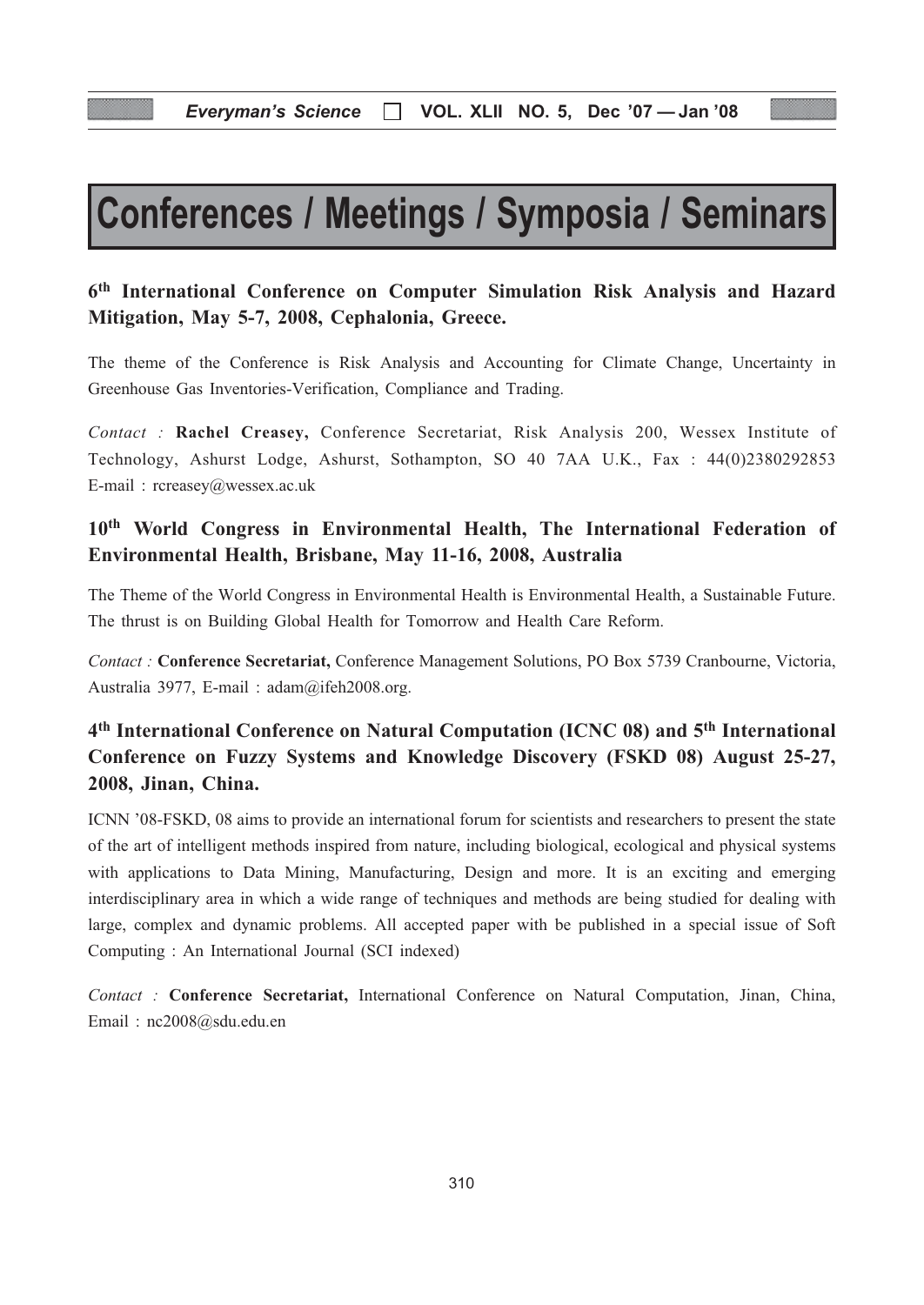## **S & T ACROSS THE WORLD**

#### BOEING DREAMLINER

The new 787 Dreamliner family of passenger aircraft which was launched by Boeing in 2003, is in the 200-300 seat class, and can carry passengers non-stop on routes between 6500 km and 16000 km at speeds upto Mach 0.85. First delivery will be to All Nippon Airways in May 2008, and the 787-9 stretched variant is scheduled to enter service in 2010.

The plane comes in three variants : the 787-3, the 787-8, and the 787-9. It is highly fuel efficient, and offers lower cost of travel in terms of seat costs per mile as well as the ability to fly directly to smaller regional airports instead of to larger airports where passengers proceed to transfer flights to the regional destinations.

Each plane costs \$60 million, and firm orders have been placed for 584 aircrafts, 43 for the 787- 3 ; 426 for the 787-8 and 115 for the 787-9. Nearly two dozen airlines, including Air India, have placed firm orders for this aircraft with the right to further options.

Aircraft assembly began in June 2006 and final assembly in May 2007. The first aircraft rolled out in July 2007, and the first flight was scheduled in September.

First delivery will be to All Nippon Airways scheduled for May 2008, and the 787-9 stretched variant will debut into service in 2010.

(Aerospace Technology, Oct. 17, 2007)

#### BLUE ENERGY

When a river runs into the ocean and fresh water mixes with salt water, huge amounts of energy are released. Unlike violent torrents in a

waterfall or steaming hot geysers, the energy released cannot be easily discerned from the banks of the estuary, but nevertheless the energy is there and is available for being tapped.

There are several ways to tap this energy from the entropy of mixing fresh or river water with salt water.

The two most important ways are pressure retarded osmosis (PRO) and reverse electrodialysis (RED). Both depend heavily on membrane development and a reduction in its price per square metre. Over the last twenty years, membrane technology has become increasingly important in areas such as wastewater treatment, desalination, and drinking water preparation, resulting in a considerable reduction in prices.

This has strongly supported the breakthrough in the development of saline energy, resulting in the development of PRO by Statkraft in Norway in 1998, and Blue Energy, under which name KEMA in the Netherlands started the development of the RED variant in 2002.

Blue energy is able to generate DC power and low voltage output.

(Leonardo Energy, Oct. 18, 2007)

#### SAFE BRAKE TECHNOLOGY

The first freight train equipped with electronically controlled pneumatic (ECP) brake technology began hauling coal in the USA on the 11th October 2007.

In contrast to the conventional air-brake system which operates sequentially from one rail compartment to the next, ECP technology applies the brakes uniformly and instantaneously on every railway compartment in a train, which makes for better train control, shorter stopping, and a lower risk of derailments.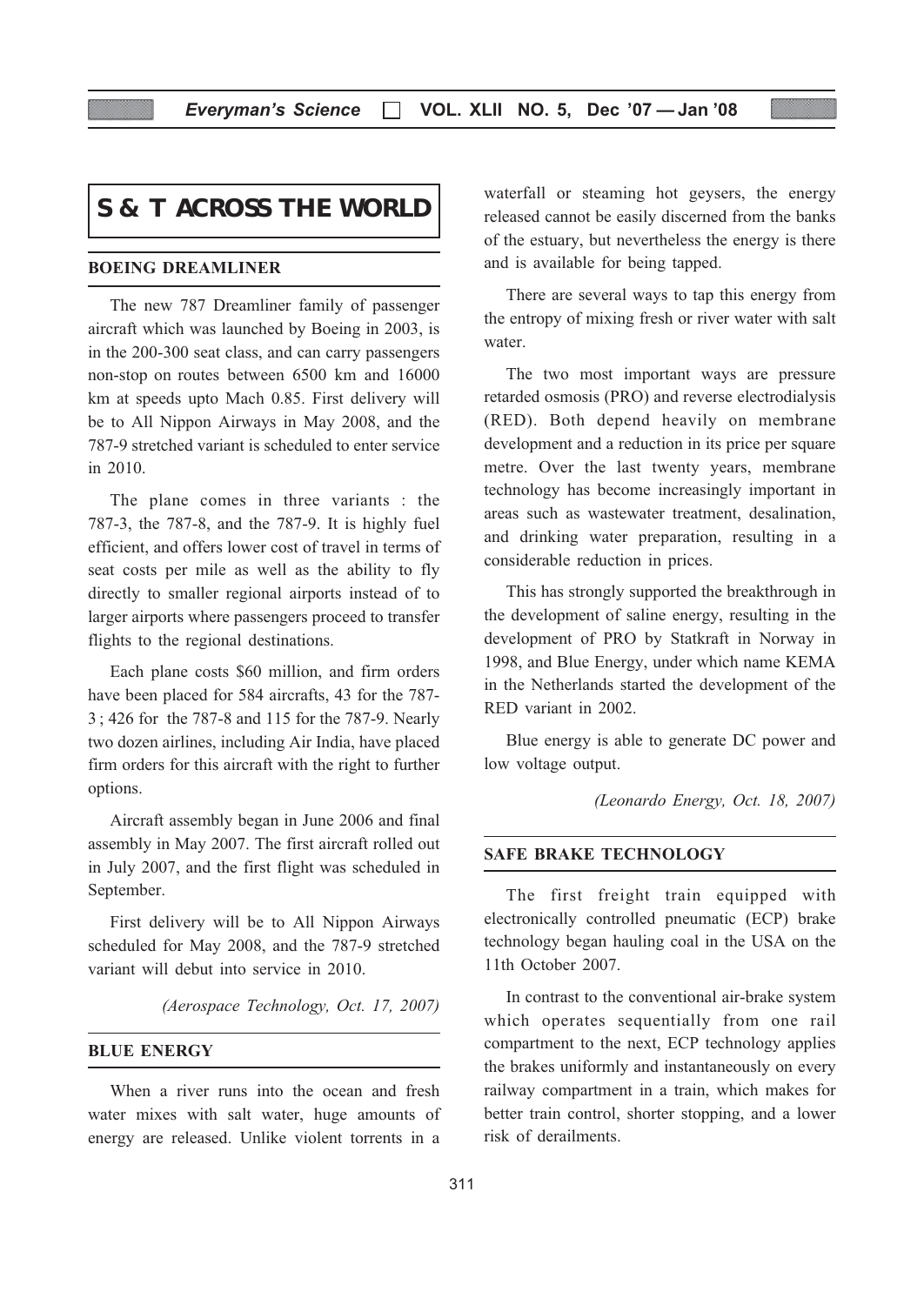Since the ECP brake technology provides continual electronic self-diagnostic system checks that inform train crews when maintenance is required, the need to stop for foutine brake tests can also be dispensed with, thereby making for quicker deliveries of the commodities being hauled.

To ensure absolute safety of ECP equipped trains, several processes are being initiated, including requirements that railways clearly define a process for rectifying brake problems is covered enroute; ensuring that ECP brake inspections are performed only by qualified mechanical inspectors, and providing appropriate training to crew members.

(US Dept. of Transportation, Oct. 11, 2007)

#### EFFICIENCY OF SOLAR CELLS

Dupont Microcircuit Materials, a part of Dupont Electronics Technologies, has introduced a new series of screen printable thick film materials that enable solar cell manufacturers to reduce their costs per watt by achieving higher cell efficiencies, higher production yields and lower material

consumption. Key to the new Dupont Solamet thick film metallization product range developments are improvements in n-type emitter front side silver contacts, high coverage solderable tabbing silvers, and silver aluminium inks, and low bow high electrical performing aluminium metallization. For various thin applications, and special applications of crystalline cells, new polymer based conductor materials are available.

The new front side n-type silvers exhibit low contact resistance, high conductivity, high aspect ratio, high print speed, and excellent mechanical properties. Depending on the cell configuration, the new front side silver is also available as in cadmium and lead-free variants. For backside solder applications, DuPont is introducing silver metallisation with significantly lower material consumption and excellent initial and soldered aged adhesion, employing leaded and lead-free solders. DuPont customers can choose solderable pastes with aluminium additions for increased back surface field and enhanced electrical performance. All these new compositions are cadmium and lead free.

(DuPont, Aug. 30, 2007)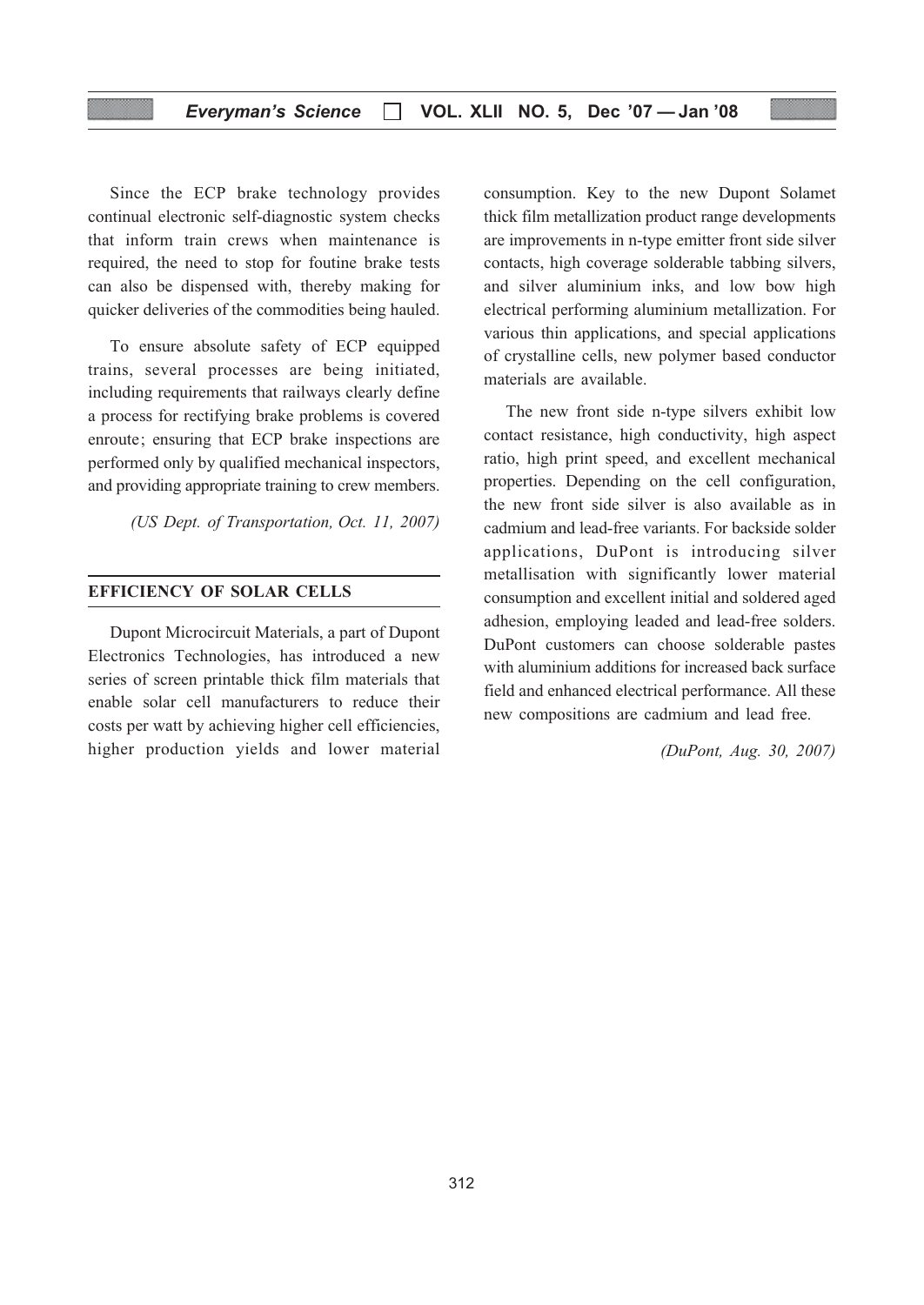

## भारतीय विज्ञान कांग्रेस संस्था

 $14$ , उ० विरेश गुष्ठ स्ट्रीट, कोलकाता  $700017$ , भारत

THE INDIAN SCIENCE CONGRESS ASSOCIATION

14, Dr. Biresh Guha Street, Kolkata-700 017, INDIA

Telegram : SCICONG : CALCUTTA Fax : 91-33-2287-2551 Telephone :  $(033)$  2287-4530, 2281-5323 E-mail : iscacal@vsnl.net Website : http://sciencecongress.nic.in iscacal 2004@yahoo.com

#### Terms of Membership and Privileges of Members :

Membership of the Association is open to persons with *Graduate or equivalent academic qualification* and interested in the advancement of science in India.

1. Member : A person willing to be enrolled as new Member has to pay an annualsubscription of Rs. 200/ along with an admission fee of Rs. 50/- (for foreign\* U.S. \$70) only. The annual subscription of a Member shall become due on the 1st April of each year. Anyone who fails to pay the subscription on or before the 15th July in any year shall lose the right of voting and / or holding any office of the Association for that year. A Member failing to pay the annual subscription by the end of March of the following year shall cease to be a Member.

Members may contribute papers for presentation at the Science Congress. They will receive, free of cost, reprint of the Proceedings to Session of any one section of their interest and also the bi-monthly journal of the Association "Everyman's Science".

- 2. Sessional Member : Sessional members are those who join the Association for the Session only. A Sessional Member has to pay a subscription of Rs. 250/- (for foreign U.S. \$60) only.
- 3. Student Member : A person studying at the under-graduate level may be enrolled as a Student Member provided his/her application be duly certified by the Principal/Head of the Department. A Student Member shall have the right to submit papers for presentation at the Session of the Congress of which he/she is a member, provided such papers be communicated through a Member, or an Honorary Member of the Association. He/she shall not have the right to vote or to hold any office. A Student Member shall not be eligible to participate in the Business meetings of the Sections and the General Body.
- 4. Life Member : A Member may compound all future annual subscriptions by paying a single sum of Rs. 2000/- (for foreign U.S. \$ 500) only. Any person who has been continuously a member for 10 years or more, shall be allowed a reduction in the compounding fee of Rs. 50/- for every year of such membership, provided that the compounding fee shall not be less than Rs. 1,200/- (for foreign U.S. \$ 12.50 and U.S \$ 300 respectively). A Life Member shall have all the privileges of a member during his/her lifetime.

<sup>\*</sup>Admission fee of Rs. 50/- is needed only for becoming a new annual member and not for sessional member / life member / Institutional member / student member / donor.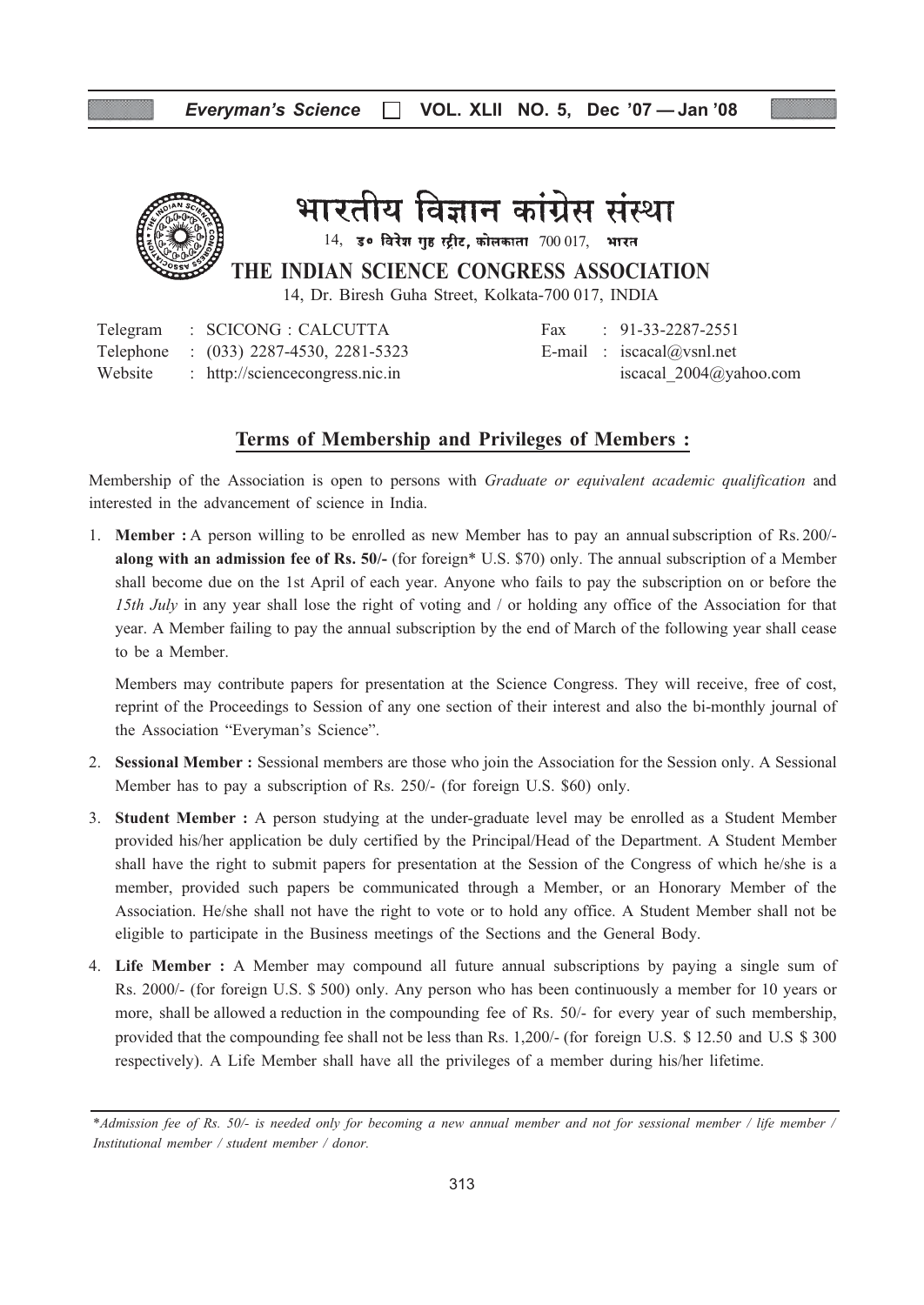- 5. Institutional Member : An Institution paying a subscription of Rs. 5,000/- (for foreign U.S. \$ 2,500) only, can become an Institutional Member of the Association. It shall be eligible to nominate one person as its representative to attend Annual Session of the Science Congress. An Institutional Member shall be eligible to receive, free of cost, a copy of the complete set of Proceedings of the Annual Science Congress Session as also a copy of the Association's journal "Everyman's Science".
- 6. Donor : Any person paying a lump sum of Rs. 10,000/- (for foreign U.S. \$5000) only, can become a Donor of the Assocaiation. An **INDIVIDUAL DONOR** shall have all the rights and privileges of a member during his/her lifetime. An Institution paying a lump of Rs. 50,000/- (for foreign U.S. \$25,000) only, can become **INSTITUTIONAL DONOR** of the Association, which shall have the right to nominate one person as its representative to attend Annual Session of the Science Congress. An Institutional / Individual Donor shall be eligible to receive, free of cost, a copy of the complete set of Proceedings of the Annual Science Congress as also the Association's journal "Everyman's Science".
- A) Presentation of Papers : A copy of complete paper accompanied by an abstract in triplicate not exceeding one hundred words and not containing any diagram or formula, must reach the Sectional President General Secretary (Hqrs) Latest by September 15, each year.
- B) Members of all categories are entitled to railway Concession of return ticket by the same route with such conditions as may be laid down by the Railway Board for travel to attend the Science Congress Session provided that their travelling expenses are not borne, even partly, by the Government (Central or State), Statutory Authority or an University or a City Corporation.
- C) Members of all categories are entitled to reading facilities between 10.00 a.m. to 5.30 p.m. on all weekdays (except Saturdays & Sundays) in the library of the Association.
- D) Members of all categories may use Guest House facilities, Lecture Hall hiring at the rates fixed by the Association from time to time.
- Note : All Money Orders, Bank Drafts etc. should be drawn in favour of "Treasurer, The Indian Science Congress Association". Members are requested to mention their Card No. while making any correspondence to ISCA office.

<sup>\* (</sup>A Foreign Member means one who is normally resident outside India.)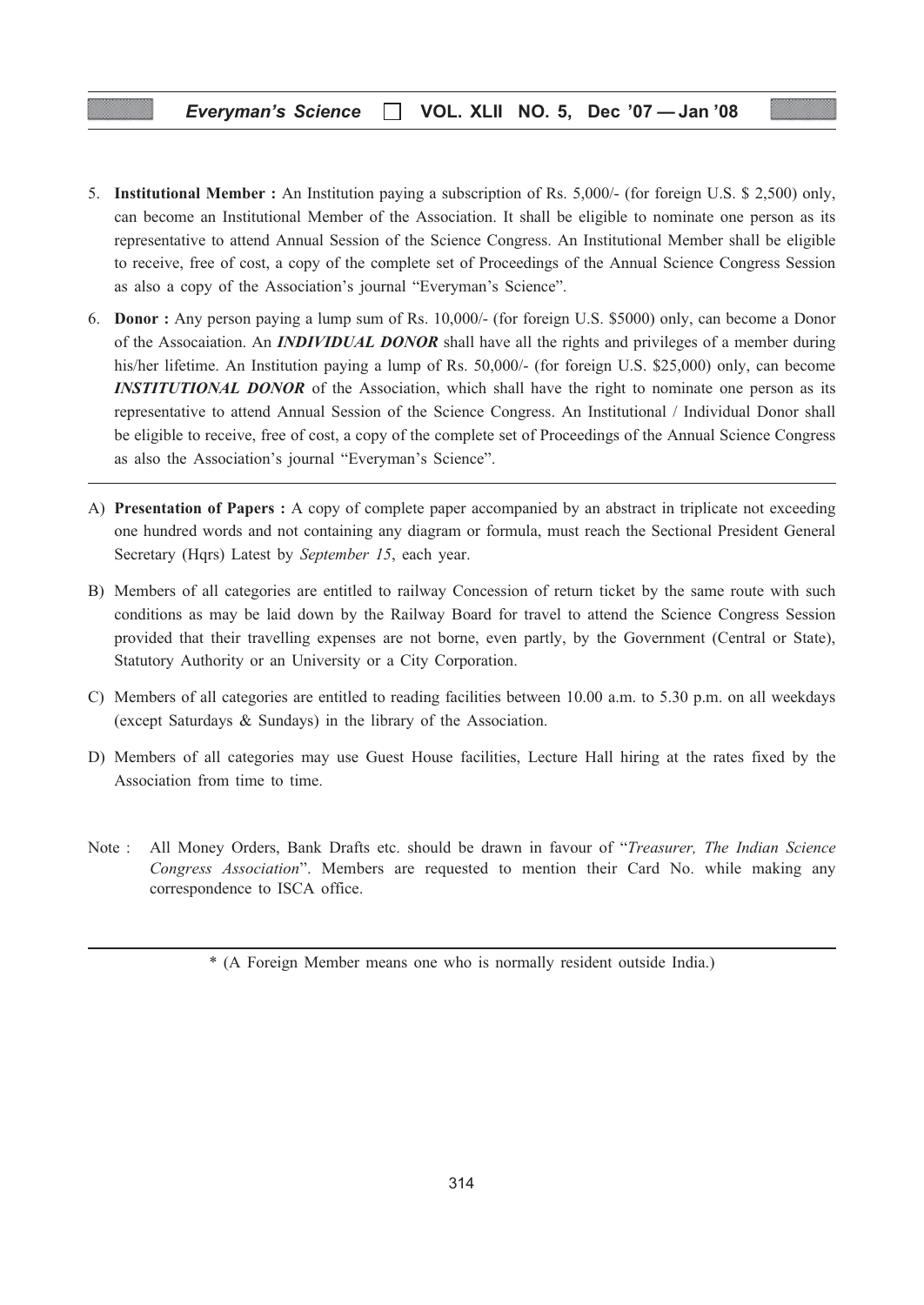## Everyman's Science  $\Box$  VOL. XLII NO. 5, Dec '07 - Jan '08



भारतीय विज्ञान कांग्रेस संस्था

THE INDIAN SCIENCE CONGRESS ASSOCIATION  $14$ , उ० विरेश गृह स्ट्रीट, कोलकाता  $700017$ , भारत

14, Dr. Biresh Guha Street, Kolkata-700 017, INDIA

Telegram : SCICONG : CALCUTTA Fax : 91-33-2287-2551 Telephone :  $2287-4530$ ,  $2281-5323$  E-mail : iscacal@vsnl.net Website : http://sciencecongress.nic.in iscacal 2004@yahoo.com

### APPLICATION FORM FOR MEMBERSHIP

To

The General Secretary The Indian Science Congress Association 14, Dr. Biresh Guha Street, Kolkata-700 017

Stamp Size Photograph

Dear Sir,

I like to be enrolled as a Member / Life Member / Donor / Sessional Member / Student Member / of The Indian Science Congress Association.

I am sending herewith an amount of Rs. ............... in payment of my subscription by Bank Draft / Money Order / Cash for Membership / Life Membership Subscription / from the year 1st April 200 ...... to 31st March 200 ......

I am interested in the following section (Please tick any one).

#### **SECTIONS**

- 1. Agriculture and Forestry Sciences
- 2. Animal, Veterinary and Fishery Sciences
- 3. Anthropological and Behavioural Sciences (including Archaeology and Psychology & Educational Sciences)
- 4. Chemical Sciences
- 5. Earth System Sciences
- 6. Engineering Sciences
- 7. Environmental Sciences
- 8. Information and Communication Science & Technology (including Computer Sciences)
- 9. Materials Science.
- 10. Mathematical Sciences (including Statistics)
- 11. Medical Sciences (including Physiology)
- 12. New Biology (including Bio-Chemistry, Biophysics & Molecular Biology and Biotechnology)
- 13. Physical Sciences
- 14. Plant Sciences

(Please type or fillup in Block Letters)

Name (in block letters) :

Academic Qualifications :

SURNAME FIRST NAME MIDDLE NAME

(Evidence to be submitted)

Designation :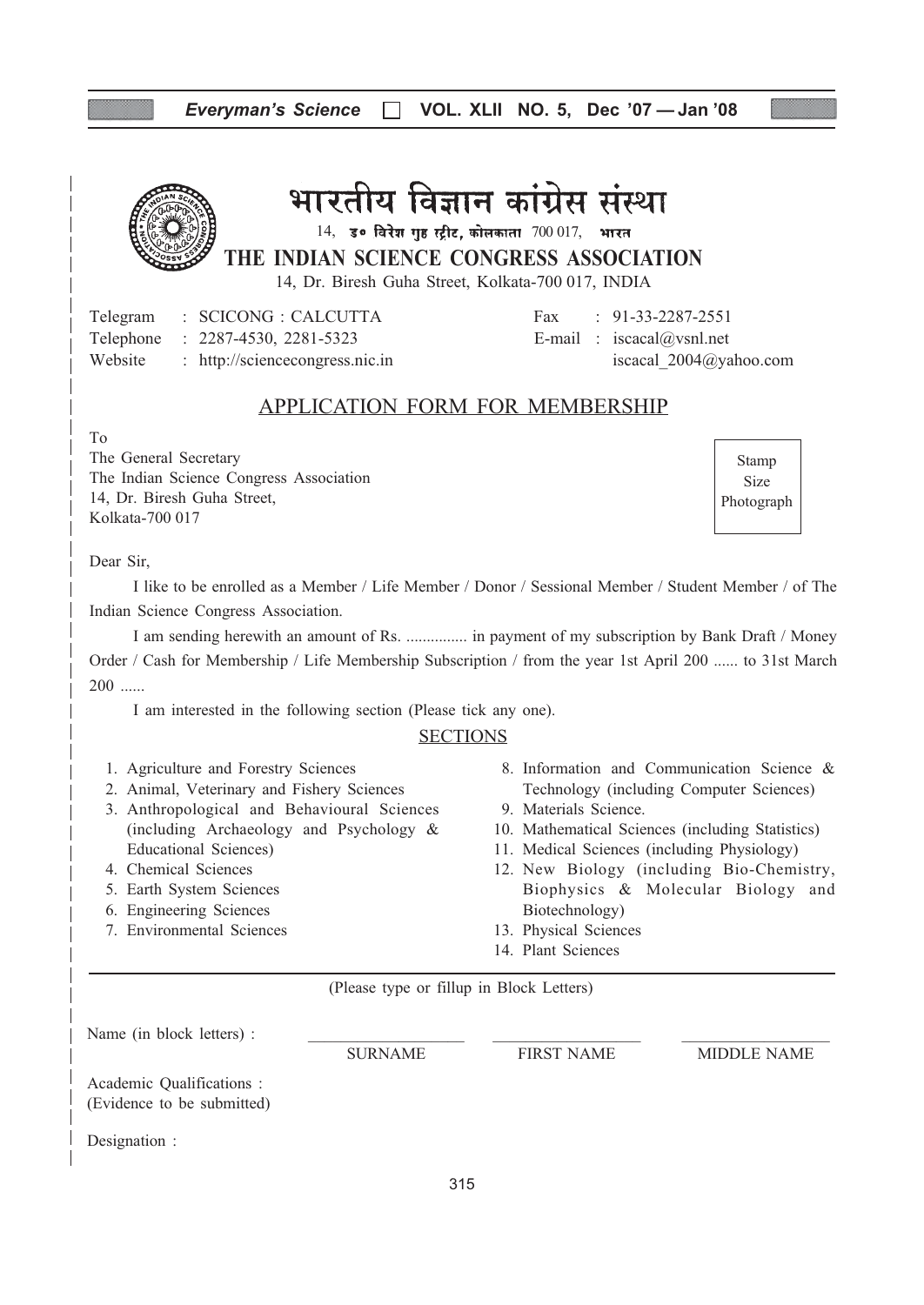Address for Communication : (including State, City/Town and Pin code)

Phone No. & e-mail

Permanent Address :

Yours faithfully

Date : Signature  $\sum_{n=1}^{\infty}$  Signature

- As per resolution of Executive Committee in its meeting held on October 10, 2004 application for membership of ISCA in 'Care of' of some other person is generally discouraged. However, if in the application form "care of" address is given then there should be also signature of the person in whose name "care of" is given.
- Admission fee of Rs. 50/- is needed only for becoming a new annual member and not for sessional member / life member / Institutional member / student member / donor.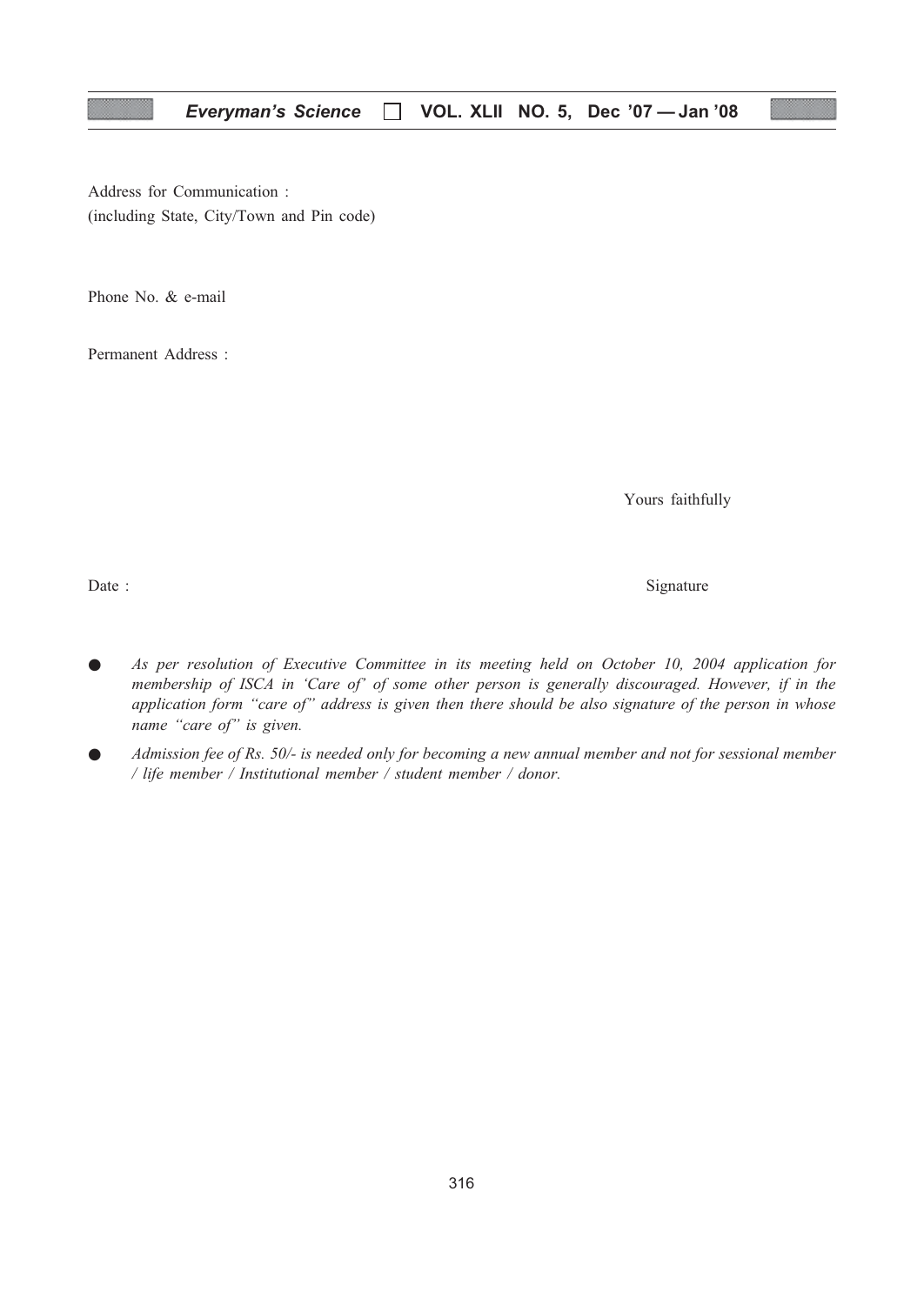# **EVERYMAN'S SCIENCE EVERYMAN'S SCIENCE**

● Estimated Readers 1,00,000

### BEST MEDIUM TO REACH

Position **Rate per issue** Printing Area

For Particulars write to: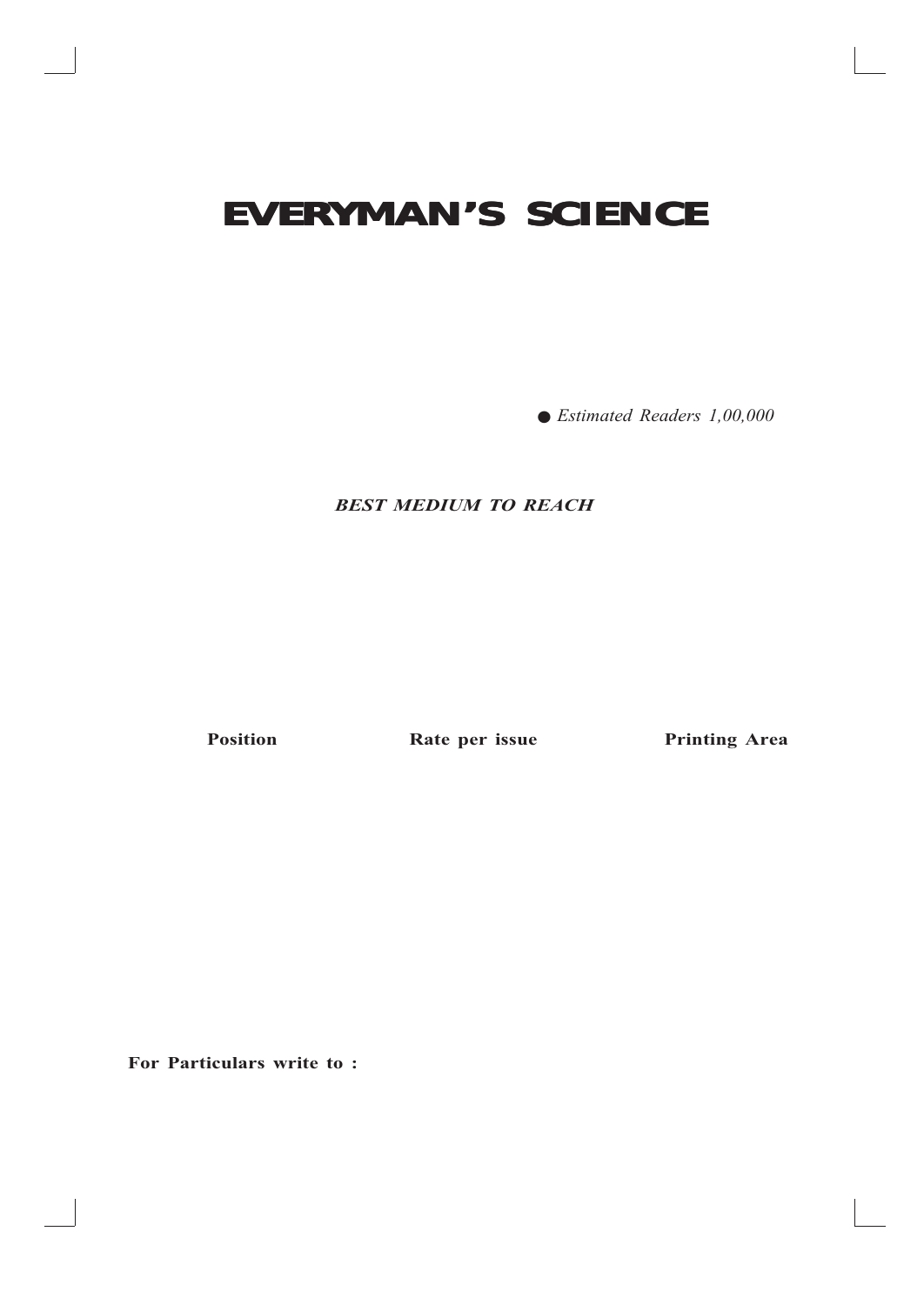## **ADVERTISEIN**

Published six times a year in

## APRIL/MAY, JUNE/JULY, AUGUST/SEPTEMBER, OCTOBER/NOVEMBER, DECEMBER/JANUARY, FEBRUARY/MARCH

By THE INDIAN SCIENCE CONGRESS ASSOCIATION

## SCIENTISTS ● EDUCATIONISTS SCIENTIFIC AND TECHNICAL WORKERS

as also laymen interested in progress of science

N.B. All drafts should be in favour of "Indian Science Congress Association"

| (Two Colour)             |              |                    |
|--------------------------|--------------|--------------------|
| <b>Back Cover</b>        | Rs. 6000/-   | $20 \times 27$ cms |
| Inside Front Cover       | $Rs.4500/-$  | $20 \times 27$ cms |
| <b>Back Inside Cover</b> | $Rs.4500/-$  | $20 \times 27$ cms |
| <b>Black &amp; White</b> |              |                    |
| Inside full page         | $Rs. 3000/-$ | $20 \times 27$ cms |
| Inside half page         | $Rs. 2000/-$ | $20 \times 13$ cms |

#### tor-in-Chief, Everyman's Science

318

14, Dr. Biresh Guha Street, Kolkata-700 017

Telephone : (033)2287-4530

Fax : 91-33-2287-2551, Email : iscacal@vsnl.net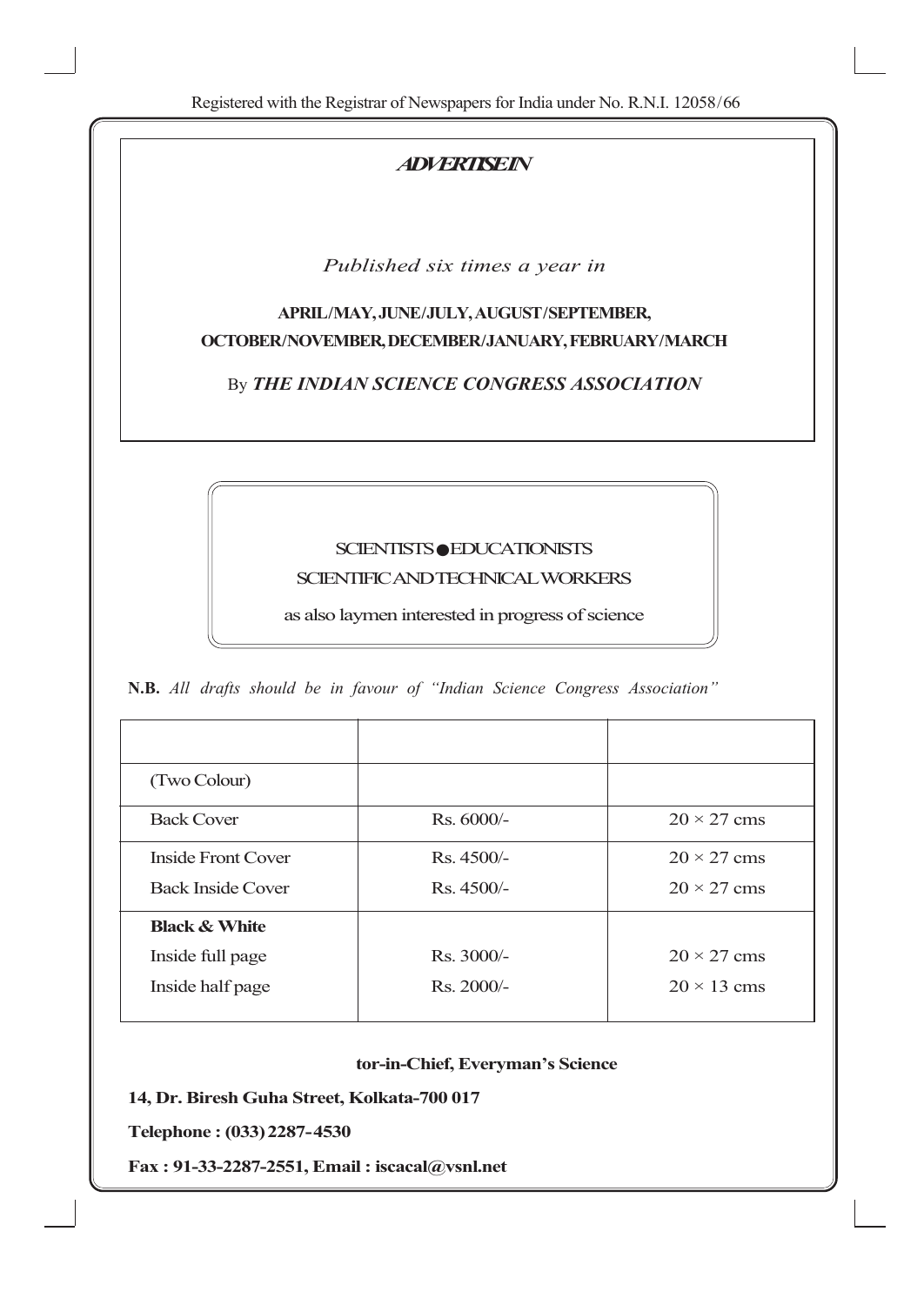#### Everyman's Science VOL. XLII NO. 5, Dec '07 — Jan '08 **GUIDELINES FOR SUBMISSION OF MANUSCRIPTS**

1. Everymans's Science intends to Propagate the latest message of science in all its varied branches to its readers and through them, to every one interested in Science or Engineering or Technology. Research articles usually meant for publication in periodicals devoted to particular branches of Science & Technology and addressed to specialised sections of the readers, are not appropriate for Everyman's Science. Instead, popular or easily intelligible expositions of new or recent developments in different branches of Science & Technology are welcome.

2. Manuscripts should be typewritten on one side of the paper with double spacing. Articles should be written generally in non-technical language and should not ordinarily exceed 2000 words. Articles must be understandable by the average enthusiastic readers with some modest scientific background but outside the field. It should not be a review article in a specialised area. Without being too technical, it must also reflect state of the art situation in the field. A summary in 50 words should be submitted along with the paper highlighting the importance of the work. Two copies of the manuscript complete in all respects should be submitted. The title should be written in capital letters and name(s) of the author(s) should be given along with the Department, Institution, City and Country of each author.

3. Illustration & Tables : The size of illustrations should be such as to permit reduction to about one-third. Legends and captions should be typed on a separate sheet of paper. Photographs should be on glossy paper with strong contrast in black and white. Typed tables should be in separate pages and provided with titles and their serial numbers. The exact position for the placement of the tables should be marked in the script. Authors are specially requested to reduce the number of tables, illustrations and diagrams to a minimum (maximum of 3)

4. References : References to be given on a selective basis, (maximum of 10) and the order of placement should be numerically with (a) name(s) of the author(s) (surname last), (b) name of the journal in abbreviated form according to the 'World list of Scientific Periodicals' and in italics, (c) volume number (in bold) (d) page number and (e) year of publication.

For citations of books the author's name should be followed by the (a) title of the book, (b) year of publication or edition or both, (c) page number, (d) name of publishers, and (e) place of publication.

5. The Indian Science Congress Association and the Editors of Everyman's Science assume no responsibility for statements and opinions advanced by the contributors to the journal.

Reprints : The communicating author with receive 1 copy of the journal and 10 reprints free of cost.

All manuscripts and correspondences should be addressed to the *Hony*, *Editor*, Everyman's Science, The Indian Science Congress Association 14, Dr. Biresh Guha Street, Kolkata-700 017. Email : iscacal@ysnl.net. iscacal 2004@yahoo.com, Fax : 91-33-2287-2551